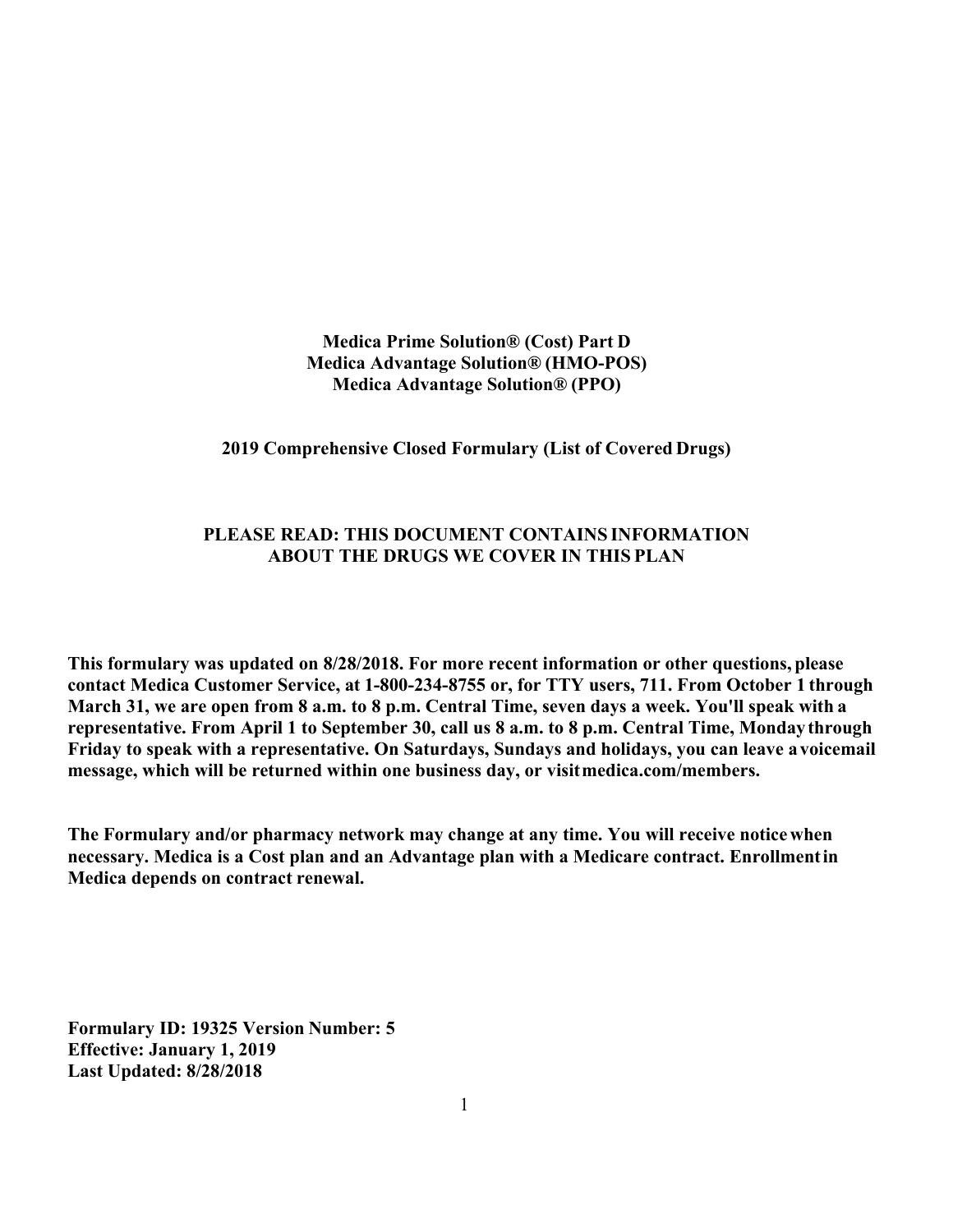**Y0088\_5446\_C**

# **MEDICA.**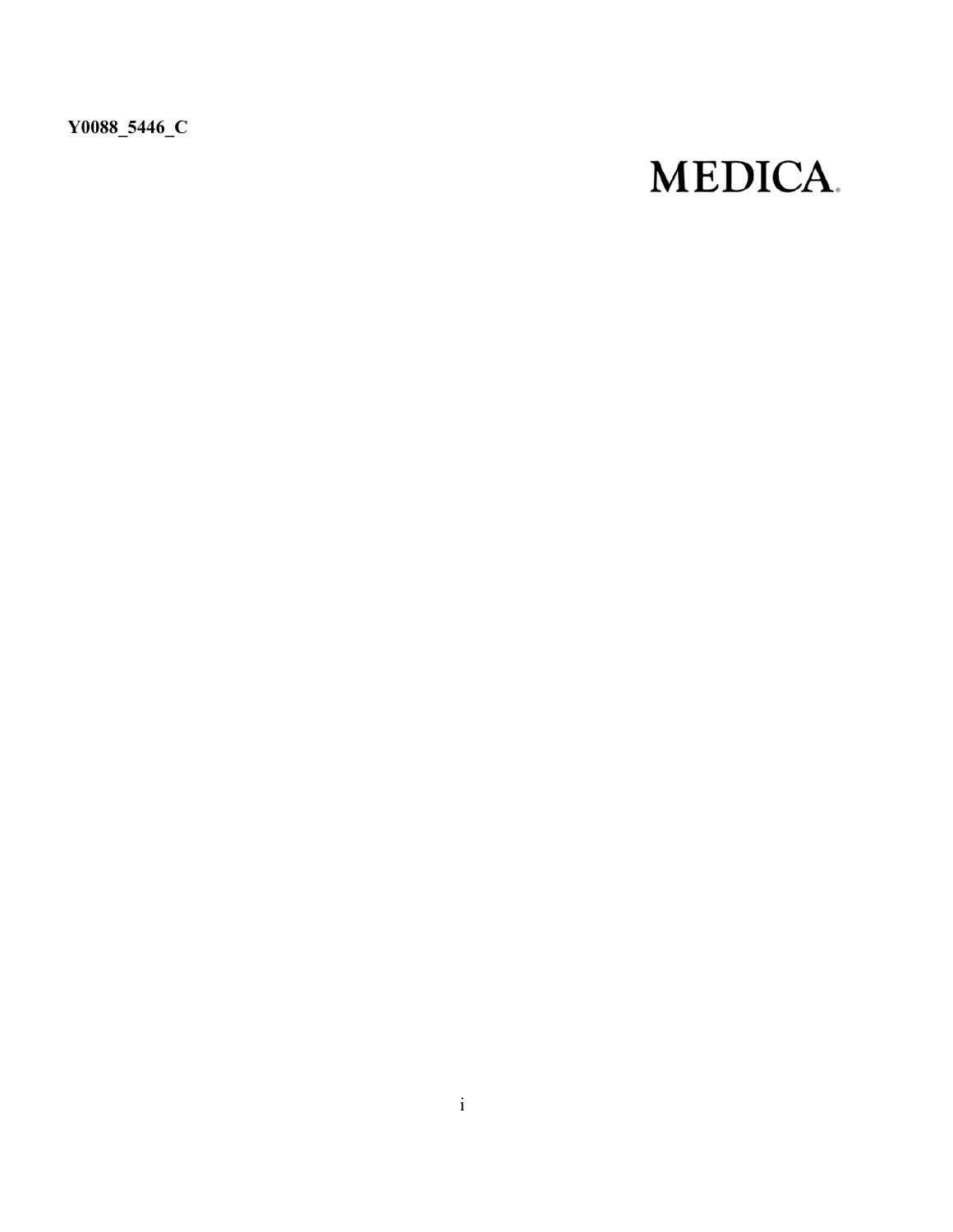**Note to existing members**: This formulary has changed since last year. Please review this document to make sure that it still contains the drugs you take.

When this drug list (formulary) refers to "we," "us", or "our," it means Medica Insurance Company. When it refers to "plan" or "our plan," it means Medica Prime Solution Part D and Medica Advantage Solution Part D.

This document includes list of the drugs (formulary) for our plan which is current as of January 1, 2019. For an updated formulary, please contact us. Our contact information, along with the date we last updated the formulary, appears on the front and back cover pages.

You must generally use network pharmacies to use your prescription drug benefit. Benefits, formulary, pharmacy network, and/or copayments/coinsurance may change on January 1, 2020, and from time to time during the year.

# **What is the Medica Prime Solution Part D and Medica Advantage Solution Part D Formulary?**

A formulary is a list of covered drugs selected by Medica in consultation with a team of health care providers, which represents the prescription therapies believed to be a necessary part of a quality treatment program. Medica will generally cover the drugs listed in our formulary as long as the drug is medically necessary, the prescription is filled at a Medica network pharmacy, and other plan rules are followed. For more information on how to fill your prescriptions, please review your Evidence of Coverage.

## **Can the Formulary (drug list) change?**

Generally, if you are taking a drug on our 2019 formulary that was covered at the beginning of the year, we will not discontinue or reduce coverage of the drug during the 2019 coverage year except when a new, less expensive generic drug becomes available, when new information about the safety or effectiveness of a drug is released, or the drug is removed from the market. (See bullets below for more information on changes that affect members currently taking the drug.) Other types of formulary changes, such as removing a drug from our formulary, will not affect members who are currently taking the drug. It will remain available at the same cost-sharing for those members taking it for the remainder of the coverage year. Below are changes to the drug list that will also affect members currently taking a drug:

- **New generic drugs.** We may immediately remove a brand name drug on our Drug List if we are replacing it with a new generic drug that will appear on the same or lower cost sharing tier and with the same or fewer restrictions. Also, when adding the new generic drug, we may decide to keep the brand name drug on our Drug List, but immediately move it to a different cost-sharing tier or add new restrictions. If you are currently taking that brand name drug, we may not tell you in advance before we make that change, but we will later provide you with information about the specific change(s) we have made.
	- o If we make such a change, you or your prescriber can ask us to make an exception and continue to cover the brand name drug for you. The notice we provide you will also include information on the steps you may take to request an exception, and you can also find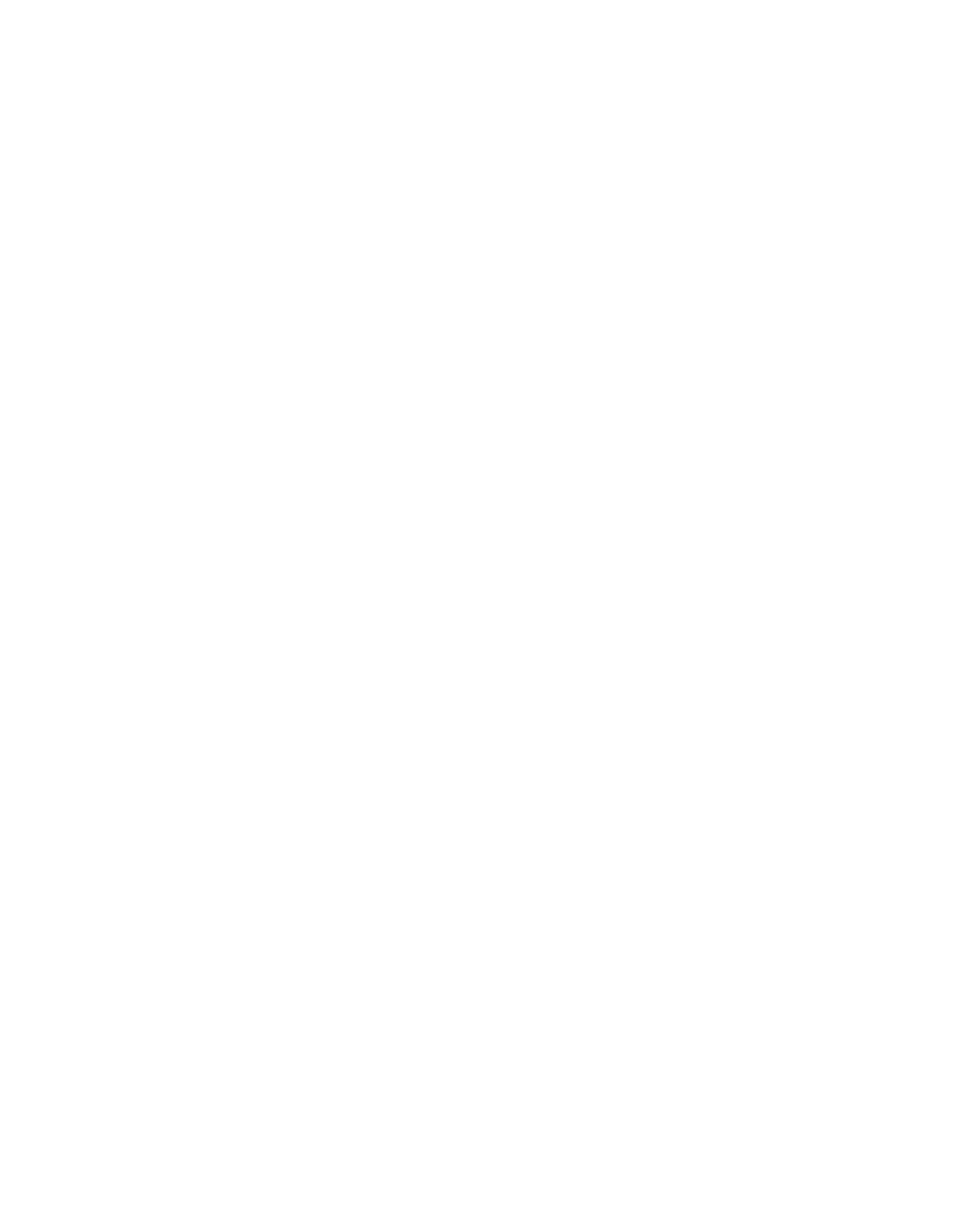information in the section below entitled "How do I request an exception to the Medica Prime Solution Part D and Medica Advantage Solution Part D Formulary?"

- **Drugs removed from the market.** If the Food and Drug Administration deems a drug on our formulary to be unsafe or the drug's manufacturer removes the drug from the market, we will immediately remove the drug from our formulary and provide notice to members who take the drug.
- **Other changes.** We may make other changes that affect members currently taking a drug. For instance, we may add a generic drug that is not new to market to replace a brand name drug currently on the formulary or add new restrictions to the brand name drug or move it to a different cost-sharing tier. Or we may make changes based on new clinical guidelines. If we remove drugs from our formulary, or add prior authorization, quantity limits and/or step therapy restrictions on a drug or move a drug to a higher cost-sharing tier, we must notify affected members of the change at least 30 days before the change becomes effective, or at the time the member requests a refill of the drug, at which time the member will receive a 30-day supply of the drug.

The enclosed formulary is current as of January 1, 2019. To get updated information about the drugs covered by Medica, please contact us. Our contact information appears on the front and back cover pages. Our print-ready formulary is updated monthly on our website*.*

#### **How do I use the Formulary?**

There are two ways to find your drug within the formulary:

#### **Medical Condition**

The formulary begins on page 1. The drugs in this formulary are grouped into categories depending on the type of medical conditions that they are used to treat. For example, drugs used to treat a heart condition are listed under the category, "Cardiovascular". If you know what your drug is used for, look for the category name in the list that begins on page number 1. Then look under the category name for your drug.

#### **Alphabetical Listing**

If you are not sure what category to look under, you should look for your drug in the Index that begins on page 64. The Index provides an alphabetical list of all of the drugs included in this document. Both brand name drugs and generic drugs are listed in the Index. Look in the Index and find your drug. Next to your drug, you will see the page number where you can find coverage information. Turn to the page listed in the Index and find the name of your drug in the first column of the list.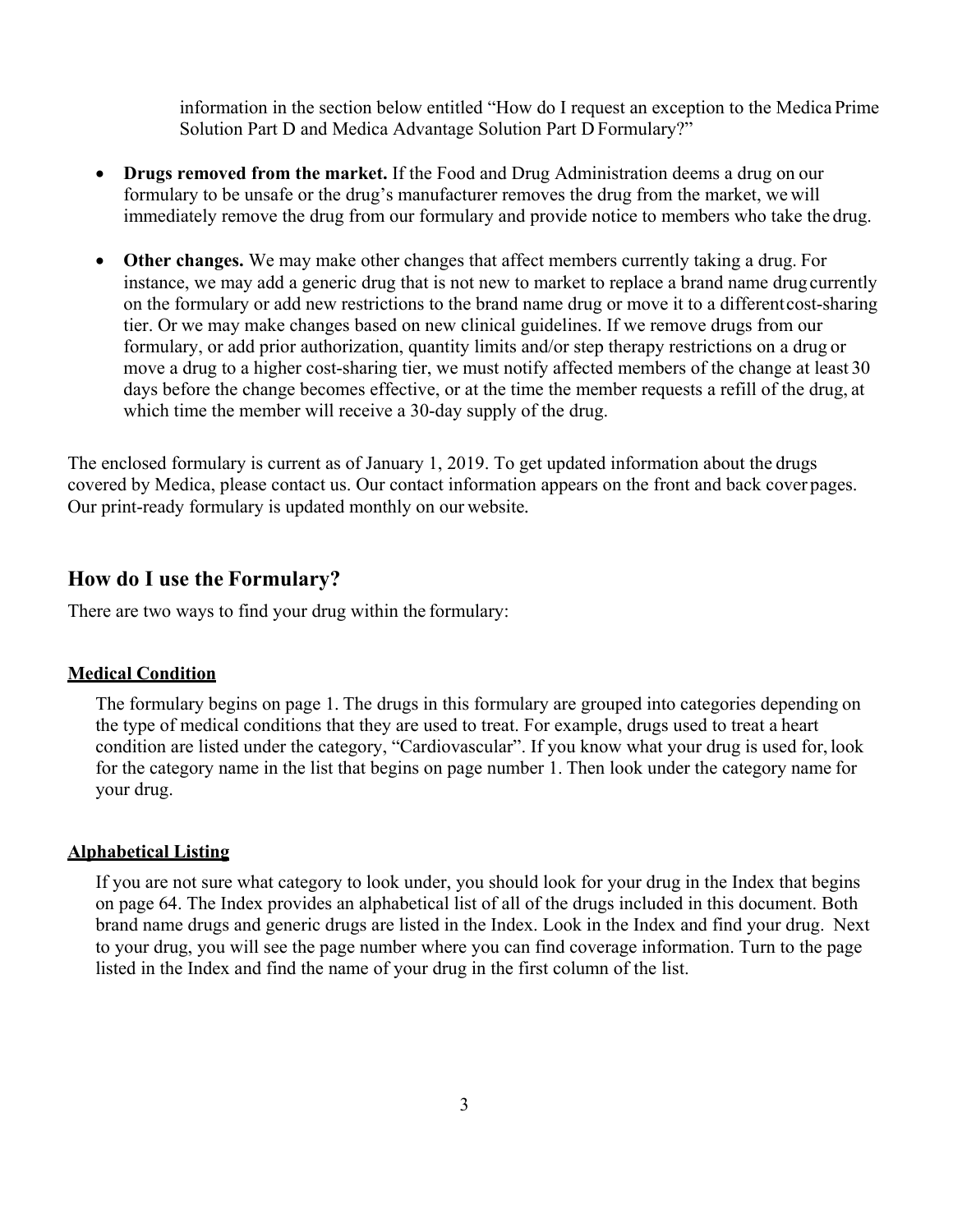#### **What are generic drugs?**

Medica covers both brand name drugs and generic drugs. A generic drug is approved by the FDA as having the same active ingredient as the brand name drug. Generally, generic drugs cost less than brand name drugs.

#### **Are there any restrictions on my coverage?**

Some covered drugs may have additional requirements or limits on coverage. These requirements and limits may include:

- **Prior Authorization:** Medica requires you [or your physician] to get prior authorization for certain drugs. This means that you will need to get approval from Medica before you fill your prescriptions. If you don't get approval Medica may not cover the drug.
- **Quantity Limits:** For certain drugs, Medica limits the amount of the drug that Medica will cover. For example, Medica provides 12 tablets per prescription for sumatriptan. This may be in addition to a standard one-month or three-month supply.
- Step Therapy: In some cases, Medica requires you to first try certain drugs to treat your medical condition before we will cover another drug for that condition. For example, if Drug A and Drug B both treat your medical condition, Medica may not cover Drug B unless you try Drug A first. If Drug A does not work for you, Medica will then cover Drug B.

You can find out if your drug has any additional requirements or limits by looking in the formulary that begins on page 1. You can also get more information about the restrictions applied to specific covered drugs by visiting our Web site. We have posted on line documents that explain our prior authorization and step therapy restrictions. You may also ask us to send you a copy. Our contact information, along with the date we last updated the formulary, appears on the front and back cover pages.

You can ask Medica to make an exception to these restrictions or limits or for a list of other, similar drugs that may treat your health condition. See the section, "How do I request an exception to the Medica Prime Solution Part D and Medica Advantage Solution Part D formulary?" on page iv for information about how to request an exception.

#### **What if my drug is not on the Formulary?**

If your drug is not included in this formulary (list of covered drugs), you should first contact Member Services and ask if your drug is covered.

If you learn that Medica does not cover your drug, you have two options: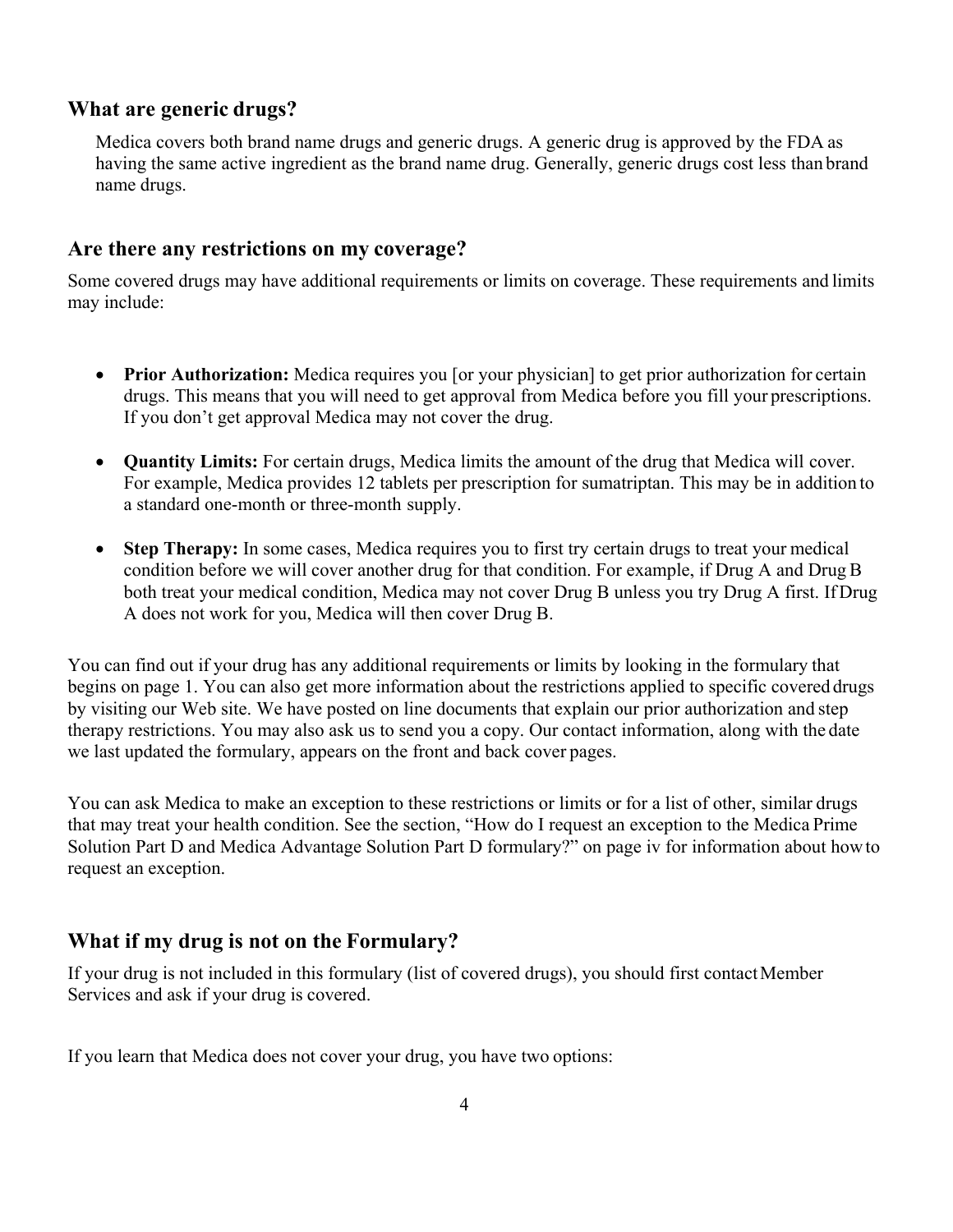- You can ask Member Services for a list of similar drugs that are covered by Medica. When you receive the list, show it to your doctor and ask him or her to prescribe a similar drug that is covered by Medica.
- You can ask Medica to make an exception and cover your drug. See below for information about how to request an exception.

# **How do I request an exception to the Medica Prime Solution Part D and Medica Advantage Solution Part D Formulary?**

You can ask Medica to make an exception to our coverage rules. There are several types of exceptions that you can ask us to make.

- You can ask us to cover a drug even if it is not on our formulary. If approved, this drug will be covered at a pre-determined cost-sharing level, and you would not be able to ask us to provide the drug at a lower cost-sharing level.
- You can ask us to cover a formulary drug at a lower cost-sharing level if this drug is not on the specialty tier. If approved this would lower the amount you must pay for your drug.
- You can ask us to waive coverage restrictions or limits on your drug. For example, for certain drugs, Medica limits the amount of the drug that we will cover. If your drug has a quantity limit, you can ask us to waive the limit and cover a greater amount.

Generally, Medica will only approve your request for an exception if the alternative drugs included on the plan's formulary, the lower cost-sharing drug or additional utilization restrictions would not be as effective in treating your condition and/or would cause you to have adverse medical effects.

You should contact us to ask us for an initial coverage decision for a formulary, or utilization restriction exception. **When you request a formulary or utilization restriction exception you should submit a statement from your prescriber or physician supporting your request.** Generally, we must make our decision within 72 hours of getting your prescriber's supporting statement. You can request an expedited (fast) exception if you or your doctor believe that your health could be seriously harmed by waiting up to 72 hours for a decision. If your request to expedite is granted, we must give you a decision no later than 24 hours after we get a supporting statement from your doctor or other prescriber.

## **What do I do before I can talk to my doctor about changing my drugs or requesting an exception?**

As a new or continuing member in our plan you may be taking drugs that are not on our formulary. Or, you may be taking a drug that is on our formulary but your ability to get it is limited. For example, you may need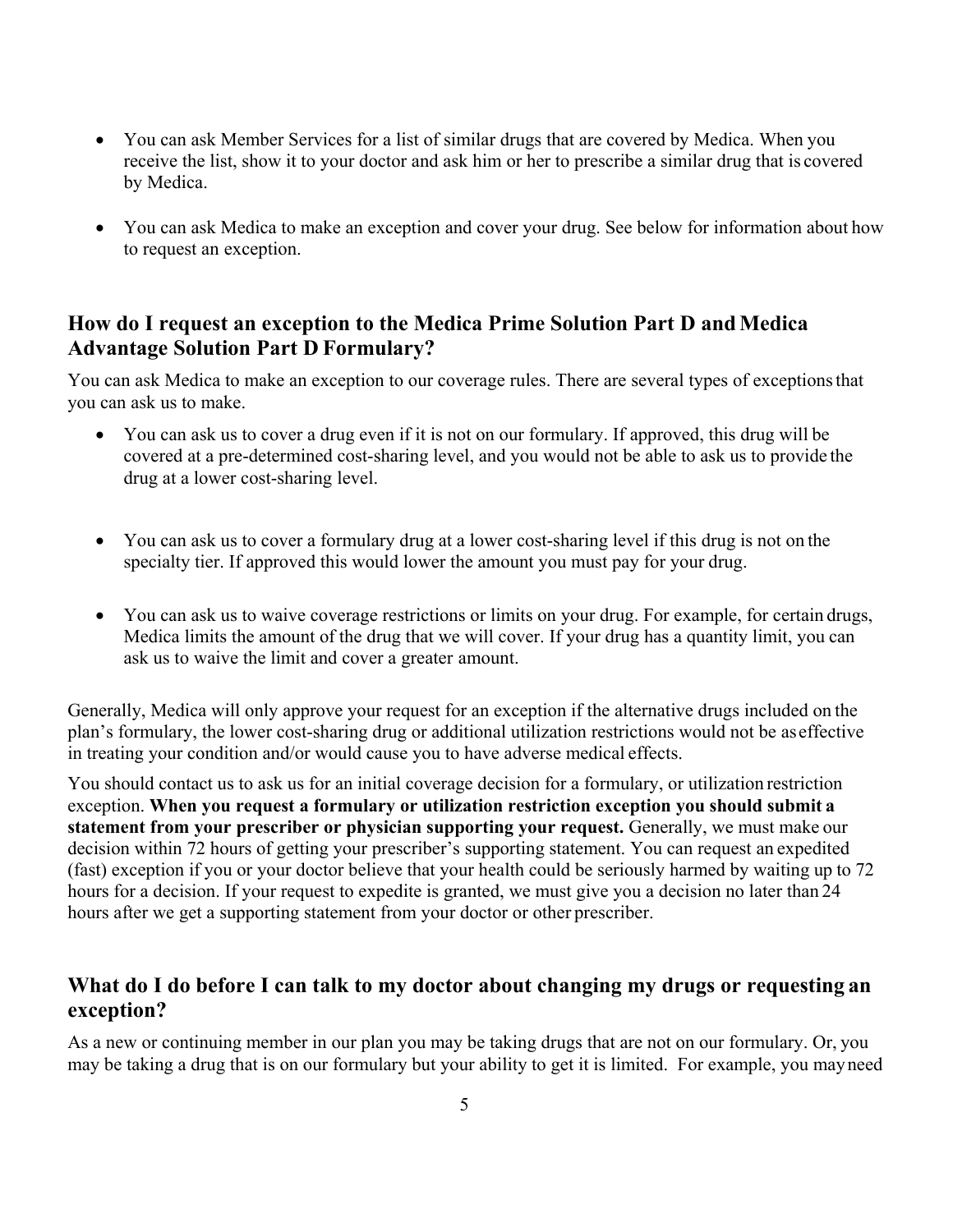a prior authorization from us before you can fill your prescription. You should talk to your doctor to decide if you should switch to an appropriate drug that we cover or request a formulary exception so that we will cover the drug you take. While you talk to your doctor to determine the right course of action for you, we may cover your drug in certain cases during the first 90 days you are a member of our plan.

For each of your drugs that is not on our formulary or if your ability to get your drugs is limited, we will cover a temporary 30-day supply. If your prescription is written for fewer days, we'll allow refills to provide up to a maximum 30 day supply of medication. After your first 30-day supply, we will not pay for these drugs, even if you have been a member of the plan less than 90 days.

If you are a resident of a long-term care facility and you need a drug that is not on our formulary or if your ability to get your drugs is limited, but you are past the first 90 days of membership in our plan, we will cover a 31-day emergency supply of that drug while you pursue a formulary exception.

For current members who experience a Level of Care change:

We will cover a temporary supply of your drug, in order to ensure that you have continued access to you medications. You are allowed "refill-too-soon" overrides for each medication that you no longer have access due to the Level of Care change.

#### **For more information**

For more detailed information about your Medica prescription drug coverage, please review your Evidence of Coverage and other plan materials.

If you have questions about Medica, please contact us. Our contact information, along with the date we last updated the formulary, appears on the front and back cover pages.

If you have general questions about Medicare prescription drug coverage, please call Medicare at 1-800- MEDICARE (1-800-633-4227) 24 hours a day/7 days a week. TTY users should call 1-877-486-2048. Or, visit http://www.medicare.gov.

# **Medica's Formulary**

The formulary that begins on the next page provides coverage information about the drugs covered by Medica. If you have trouble finding your drug in the list, turn to the Index that begins on page 64.

The first column of the chart lists the drug name. Brand name drugs are capitalized (e.g., SOVALDI) and generic drugs are listed in lower-case italics (e.g., lisinopril).

The information in the Requirements/Limits column tells you if Medica has any special requirements for coverage of your drug.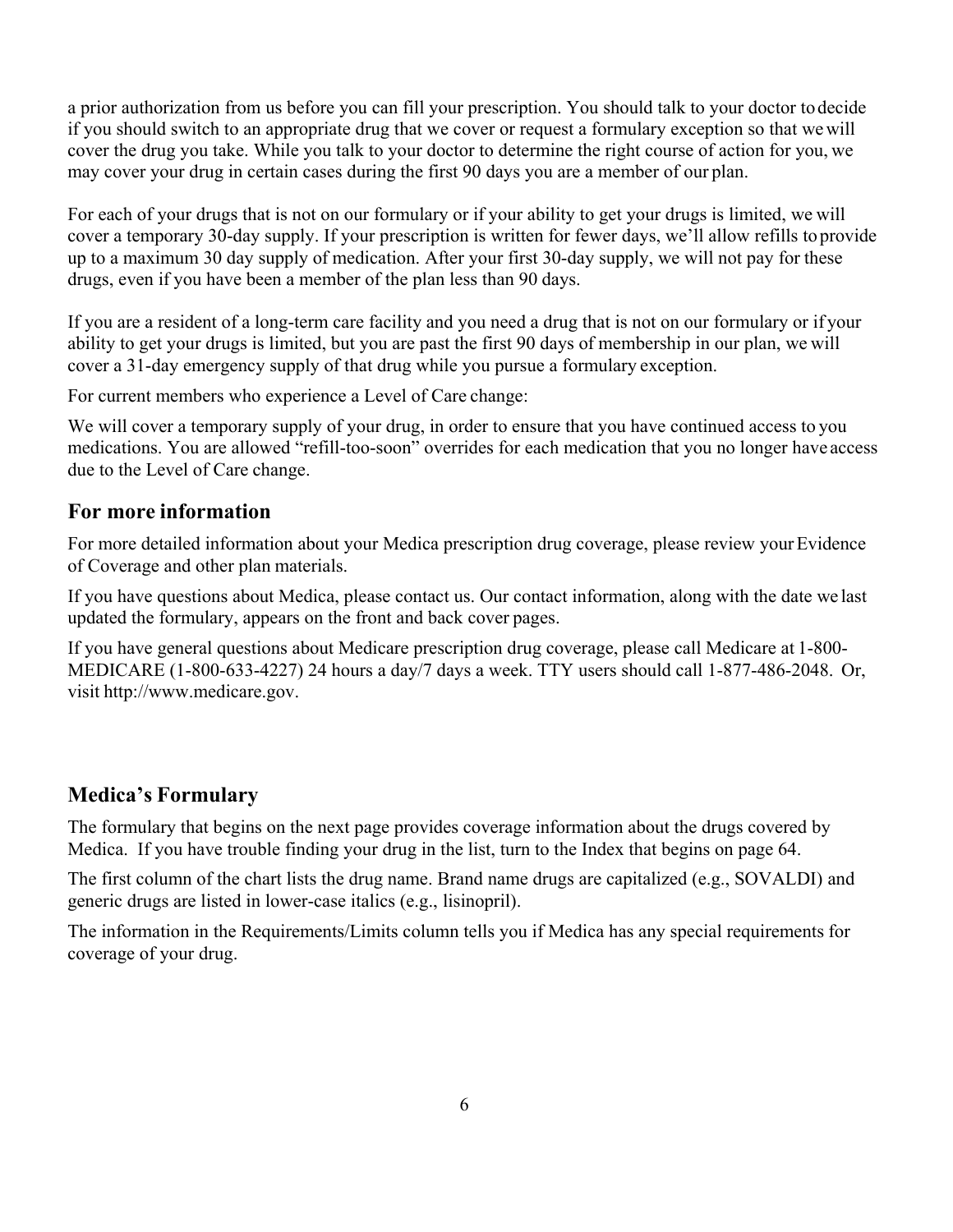# The following Utilization Management abbreviations may be found within the body of this document COVERAGE NOTES ABBREVIATIONS

| <b>ABBREVIATION</b> | <b>DESCRIPTION</b>                                                          | <b>EXPLANATION</b>                                                                                                                                                                                                                                                                                                                        |
|---------------------|-----------------------------------------------------------------------------|-------------------------------------------------------------------------------------------------------------------------------------------------------------------------------------------------------------------------------------------------------------------------------------------------------------------------------------------|
|                     | <b>Utilization Management Restrictions</b>                                  |                                                                                                                                                                                                                                                                                                                                           |
| PA                  | <b>Prior Authorization Restriction</b>                                      | You (or your physician) are required to get prior<br>authorization from Medica before you fill your<br>prescription for this drug. Without prior<br>approval, Medica may not cover this drug.                                                                                                                                             |
| B/D                 | Prior Authorization Restriction<br>for<br>Part B vs Part D<br>Determination | This drug may be eligible for payment under<br>Medicare Part B or Part D. You (or your<br>physician) are required to get priorauthorization<br>from Medica to determine that this drug is<br>covered under Medicare Part D before you fill<br>your prescription for this drug. Without prior<br>approval, Medica may not cover this drug. |
| QL                  | <b>Quantity Limit Restriction</b>                                           | Medica limits the amount of this drug that is<br>covered per prescription, or within a specific time<br>frame.                                                                                                                                                                                                                            |
| <b>ST</b>           | <b>Step Therapy Restriction</b>                                             | Before Medica will provide coverage forthis<br>drug, you must first try another drug(s) to treat<br>your medical condition. This drug may only be<br>covered if the other drug(s) does not work for<br>you.                                                                                                                               |
| LA                  | <b>Limited Access Drug</b>                                                  | This prescription may be available only at<br>certain pharmacies. For more information<br>consult your Pharmacy Directory or call<br>Medica Customer Service. Our contact<br>information, appears on the front and back<br>cover pages.                                                                                                   |
| H <sub>I</sub>      | Home Infusion Drug                                                          | This prescription drug may be covered under<br>our medical benefit. For more information,<br>call Medica Customer Service. Our contact<br>information appears on the front and back<br>cover pages.                                                                                                                                       |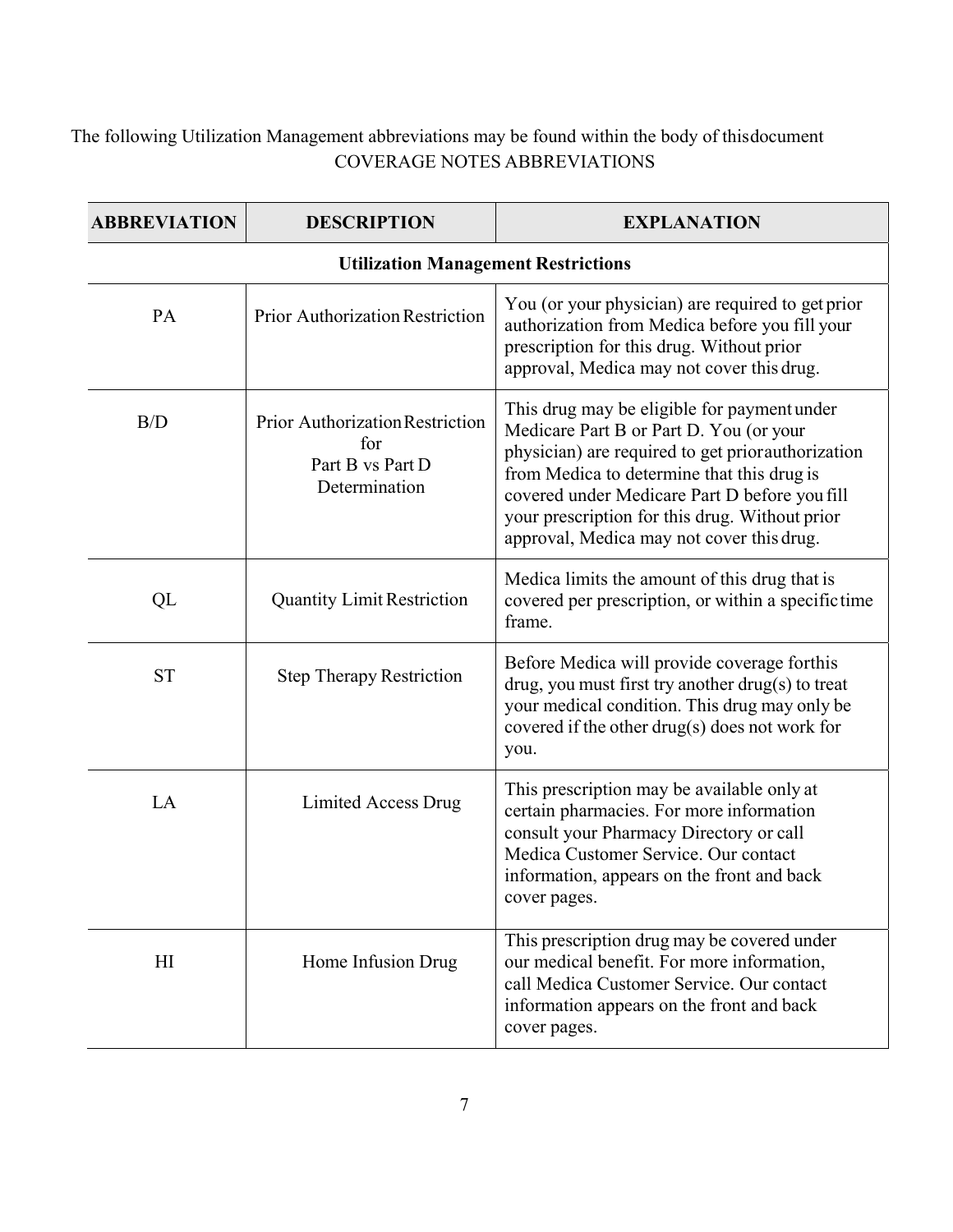# **ANALGESICS** *GOUT*

# **Drug Name Drug Tier Requirements/Limits**

| <u>ו טטט </u>                             |                                  |                         |
|-------------------------------------------|----------------------------------|-------------------------|
| allopurinol tab                           | $\overline{2}$                   |                         |
| colchicine w/ probenecid                  | 3                                |                         |
| <b>COLCRYS</b>                            | $\mathfrak{Z}$                   | QL (120 tabs / 30 days) |
| <b>MITIGARE</b>                           | 3                                | QL (60 caps / 30 days)  |
| probenecid                                | 3                                |                         |
| <b>ULORIC</b>                             | $\overline{3}$                   | <b>ST</b>               |
| <b>NSAIDS</b>                             |                                  |                         |
| celecoxib CAPS 50mg                       | 3                                | QL (240 caps / 30 days) |
| celecoxib CAPS 100mg                      | $\mathfrak{Z}$                   | QL (120 caps / 30 days) |
| celecoxib CAPS 200mg                      | $\overline{3}$                   | QL (60 caps / 30 days)  |
| celecoxib CAPS 400mg                      | $\overline{3}$                   | QL (30 caps / 30 days)  |
| diclofenac potassium                      | $\overline{3}$                   | QL (120 tabs / 30 days) |
| diclofenac sodium TB24; TBEC              | $\overline{2}$                   |                         |
| diclofenac w/ misoprostol                 | $\overline{\mathbf{4}}$          |                         |
| diflunisal                                | 3                                |                         |
| etodolac                                  | $\mathfrak{Z}$                   |                         |
| etodolac er                               | $\overline{4}$                   |                         |
| flurbiprofen TABS                         | 3                                |                         |
| ibu tab 600mg                             | 1                                |                         |
| ibu tab 800mg                             | 1                                |                         |
| ibuprofen SUSP                            | 3                                |                         |
| ibuprofen TABS 400mg, 600mg, 800mg        | $\mathbf{1}$                     |                         |
| ketoprofen CAPS 75mg                      | 3                                |                         |
| meloxicam TABS                            | 1                                |                         |
| nabumetone TABS                           | 2                                |                         |
| naproxen TABS                             | 1                                |                         |
| naproxen dr                               | $\overline{2}$                   |                         |
| naproxen sodium TABS 275mg, 550mg         | $\overline{4}$                   |                         |
| oxaprozin                                 | 4                                |                         |
| piroxicam CAPS                            | 3                                |                         |
| sulindac TABS                             | 2                                |                         |
| <b>OPIOID ANALGESICS</b>                  |                                  |                         |
| acetaminophen w/ codeine 300-15mg         | $\overline{2}$                   |                         |
|                                           |                                  | QL (400 tabs / 30 days) |
| acetaminophen w/ codeine 300-30mg         | $\overline{2}$<br>$\overline{2}$ | QL (360 tabs / 30 days) |
| acetaminophen w/ codeine 300-60mg         |                                  | QL (180 tabs / 30 days) |
| acetaminophen w/ codeine soln             | $\overline{2}$<br>$\overline{4}$ | QL (2700 mL / 30 days)  |
| butorphanol tartrate SOLN 1mg/ml,         |                                  |                         |
| 2 <sub>mg/ml</sub><br>nalbuphine hcl SOLN | 4                                |                         |
|                                           | $\overline{2}$                   |                         |
| tramadol hcl tab 50 mg                    | 3                                | QL (240 tabs / 30 days) |
| tramadol-acetaminophen                    |                                  | QL (240 tabs / 30 days) |
| OPIOID ANALGESICS, CII                    |                                  |                         |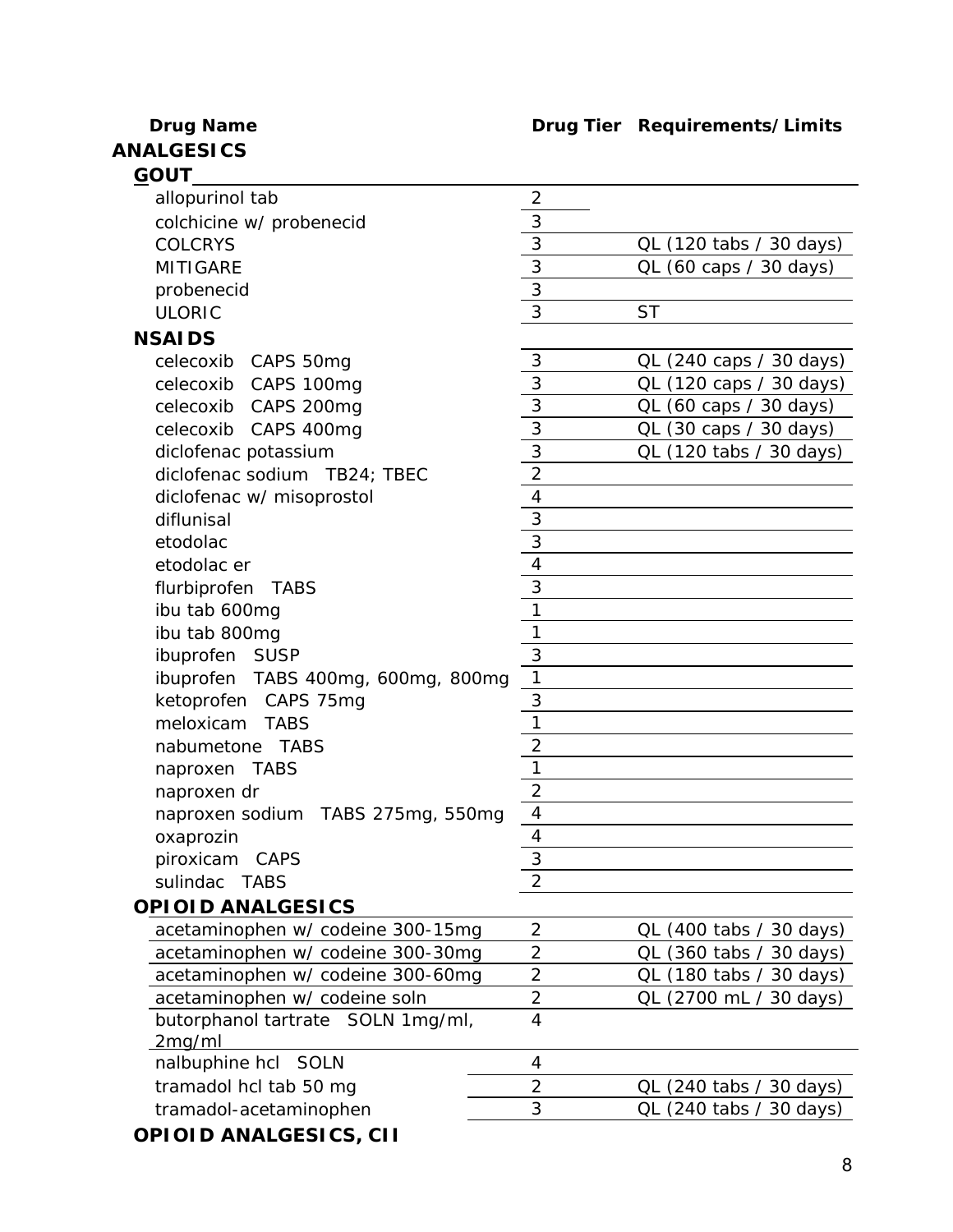| <b>Drug Name</b>                                                 | <b>Drug Tier</b> | Requirements/Limits                |
|------------------------------------------------------------------|------------------|------------------------------------|
| endocet 2.5-325mg                                                | 3                | QL (360 tabs / 30 days)            |
| endocet 5-325mg                                                  | 3                | QL (360 tabs / 30 days)            |
| endocet 7.5-325mg                                                | 3                | QL (240 tabs / 30 days)            |
| endocet 10-325mg                                                 | 3                | QL (180 tabs / 30 days)            |
| fentanyl citrate LPOP                                            | 5                | QL (120 lozenges / 30<br>days), PA |
| fentanyl patch 12 mcg/hr                                         | 4                | QL (10 patches / 30<br>days), PA   |
| fentanyl patch 25 mcg/hr                                         | 4                | QL (10 patches / 30<br>days), PA   |
| fentanyl patch 50 mcg/hr                                         | 4                | QL (10 patches / 30<br>days), PA   |
| fentanyl patch 75 mcg/hr                                         | 4                | QL (10 patches / 30<br>days), PA   |
| fentanyl patch 100 mcg/hr                                        | 4                | QL (10 patches / 30<br>days), PA   |
| <b>FENTORA</b><br>PA                                             | 5                | QL (120 tabs / 30 days),           |
| hydroco/apap tab 5-325mg                                         | 2                | QL (240 tabs / 30 days)            |
| hydroco/apap tab 7.5-325                                         | $\overline{2}$   | QL (180 tabs / 30 days)            |
| hydroco/apap tab 10-325mg                                        | $\overline{2}$   | QL (180 tabs / 30 days)            |
| hydrocodone-acetaminophen 7.5-325<br>mg/15ml                     | 4                | QL (2700 mL / 30 days)             |
| hydrocodone-ibuprofen tab 7.5-200 mg                             | 3                | QL (150 tabs / 30 days)            |
| hydromorphone hcl LIQD                                           | 4                | QL (600 mL / 30 days)              |
| hydromorphone hcl SOLN 10mg/ml,<br>50mg/5ml, 500mg/50ml          | $\overline{4}$   | B/D                                |
| hydromorphone hcl TABS                                           | 3                | QL (180 tabs / 30 days)            |
| <b>HYSINGLA ER</b>                                               | 3                | QL (30 tabs / 30 days),<br>PA      |
| lorcet hd tab 10-325mg                                           | $\overline{2}$   | QL (180 tabs / 30 days)            |
| lorcet plus tab 7.5-325                                          | 2                | QL (180 tabs / 30 days)            |
| lorcet tab 5-325mg                                               | $\overline{2}$   | QL (240 tabs / 30 days)            |
| methadone hcl SOLN 5mg/5ml,<br>10mg/5ml                          | 3                | QL (450 mL / 30 days),<br>РA       |
| methadone hcl 5mg                                                | 3                | QL (90 tabs / 30 days),<br>PA      |
| methadone hcl 10mg                                               | 3                | QL (90 tabs / 30 days),<br>PА      |
| methadone hcl intensol                                           | 3                | QL (90 mL / 30 days),<br>PА        |
| 15mg, 30mg, 60mg, 3<br>morphine ext-rel tab<br>100 <sub>mg</sub> |                  | QL (90 tabs / 30 days),<br>РA      |
| 200 <sub>mg</sub><br>morphine ext-rel tab                        | 3                | QL (60 tabs / 30 days),<br>PA      |
| morphine sul inj 1mg/ml                                          | 4                | B/D                                |
| MORPHINE SUL INJ 4MG/ML                                          | 4                | B/D                                |
| morphine sul inj 10mg/ml                                         | 4                | B/D                                |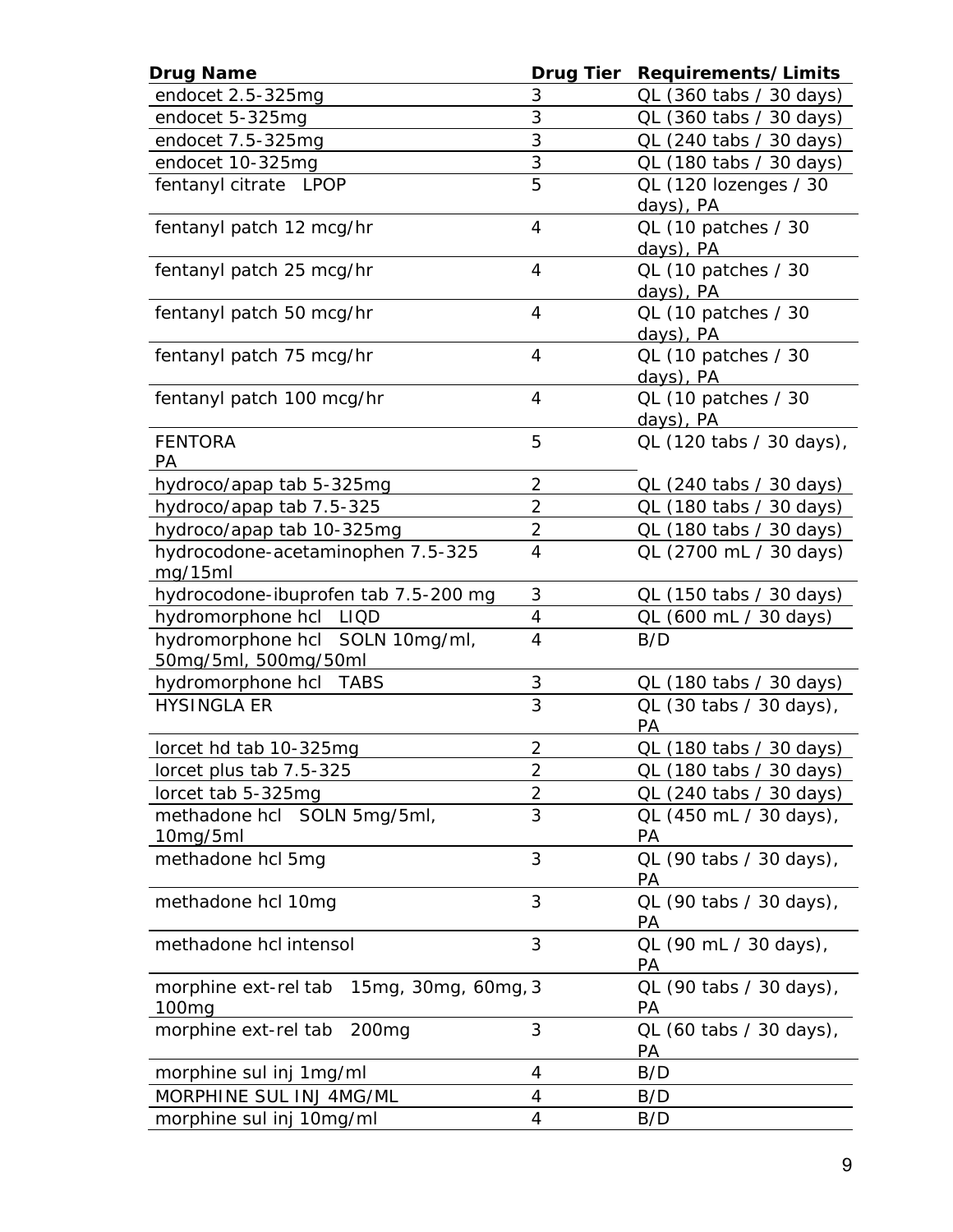| <b>Drug Name</b>                                   |                | Drug Tier Requirements/Limits |
|----------------------------------------------------|----------------|-------------------------------|
| MORPHINE SULFATE SOLN 2mg/ml,                      | 4              | B/D                           |
| 4mg/ml, 5mg/ml, 8mg/ml, 10mg/ml,                   |                |                               |
| 150mg/30ml                                         |                |                               |
| morphine sulfate SOLN 4mg/ml, 8mg/ml, 4<br>10mg/ml |                | B/D                           |
| morphine sulfate TABS 15mg                         | 3              | QL (180 tabs / 30 days)       |
| morphine sulfate<br>TABS 30mg                      | 3              | QL (90 tabs / 30 days)        |
| morphine sulfate oral soln 10mg/5ml                | 3              | QL (900 mL / 30 days)         |
| morphine sulfate oral soln 20mg/5ml                | 3              | QL (750 mL / 30 days)         |
| morphine sulfate oral soln 100mg/5ml               | 3              | QL (180 mL / 30 days)         |
| NUCYNTA ER 50mg, 100mg, 200mg,                     | 3              | QL (60 tabs / 30 days),       |
| 250 <sub>mg</sub>                                  |                | PA                            |
| NUCYNTA ER 150mg                                   | 3              | QL (90 tabs / 30 days),<br>PA |
| oxycodone hcl CAPS                                 | 4              | QL (180 caps / 30 days)       |
| CONC<br>oxycodone hcl                              | 4              | QL (180 mL / 30 days)         |
| <b>SOLN</b><br>oxycodone hcl                       | 4              | QL (900 mL / 30 days)         |
| oxycodone hcl<br><b>TABS</b>                       | 3              | QL (180 tabs / 30 days)       |
| oxycodone w/ acetaminophen 2.5-325mg               | $\sqrt{3}$     | QL (360 tabs / 30 days)       |
| oxycodone w/ acetaminophen 5-325mg                 | 3              | QL (360 tabs / 30 days)       |
| oxycodone w/ acetaminophen 7.5-325mg               | 3              | QL (240 tabs / 30 days)       |
| oxycodone w/ acetaminophen 10-325mg                | 3              | QL (180 tabs / 30 days)       |
| <b>ANESTHETICS</b>                                 |                |                               |
| <b>LOCAL ANESTHETICS</b>                           |                |                               |
| lidocaine hcl (local anesth.)                      | $\overline{2}$ | B/D                           |
| lidocaine inj 0.5%                                 | $\overline{2}$ | B/D                           |
| lidocaine inj 1%                                   | $\overline{2}$ | B/D                           |
| lidocaine inj 1.5% preservative free (pf)          | $\overline{2}$ | B/D                           |
| <b>ANTI-INFECTIVES</b>                             |                |                               |
| ANTI-BACTERIALS - MISCELLANEOUS                    |                |                               |
| amikacin sulfate SOLN                              | 4              |                               |
| gentamicin in saline                               | $\overline{2}$ |                               |
| gentamicin sulfate SOLN                            | 3              |                               |
| neomycin sulfate<br><b>TABS</b>                    | 3              |                               |
| paromomycin sulfate<br>CAPS                        | 4              |                               |
| streptomycin sulfate<br>SOLR                       | 5              |                               |
| <b>SULFADIAZINE</b><br><b>TABS</b>                 | 4              |                               |
| tobramycin NEBU                                    | 5              | NM, PA                        |
| tobramycin inj 1.2 gm/30ml                         | 3              |                               |
| tobramycin inj 1.2gm                               | 5              |                               |
| tobramycin inj 10mg/ml                             | 3              |                               |
| tobramycin inj 40mg/ml                             | 3              |                               |
| tobramycin inj 80mg/2ml                            | 3              |                               |
| <b>ANTI-INFECTIVES - MISCELLANEOUS</b>             |                |                               |
| <b>ALBENZA</b>                                     | 5              |                               |
| <b>ALINIA</b>                                      | 5              |                               |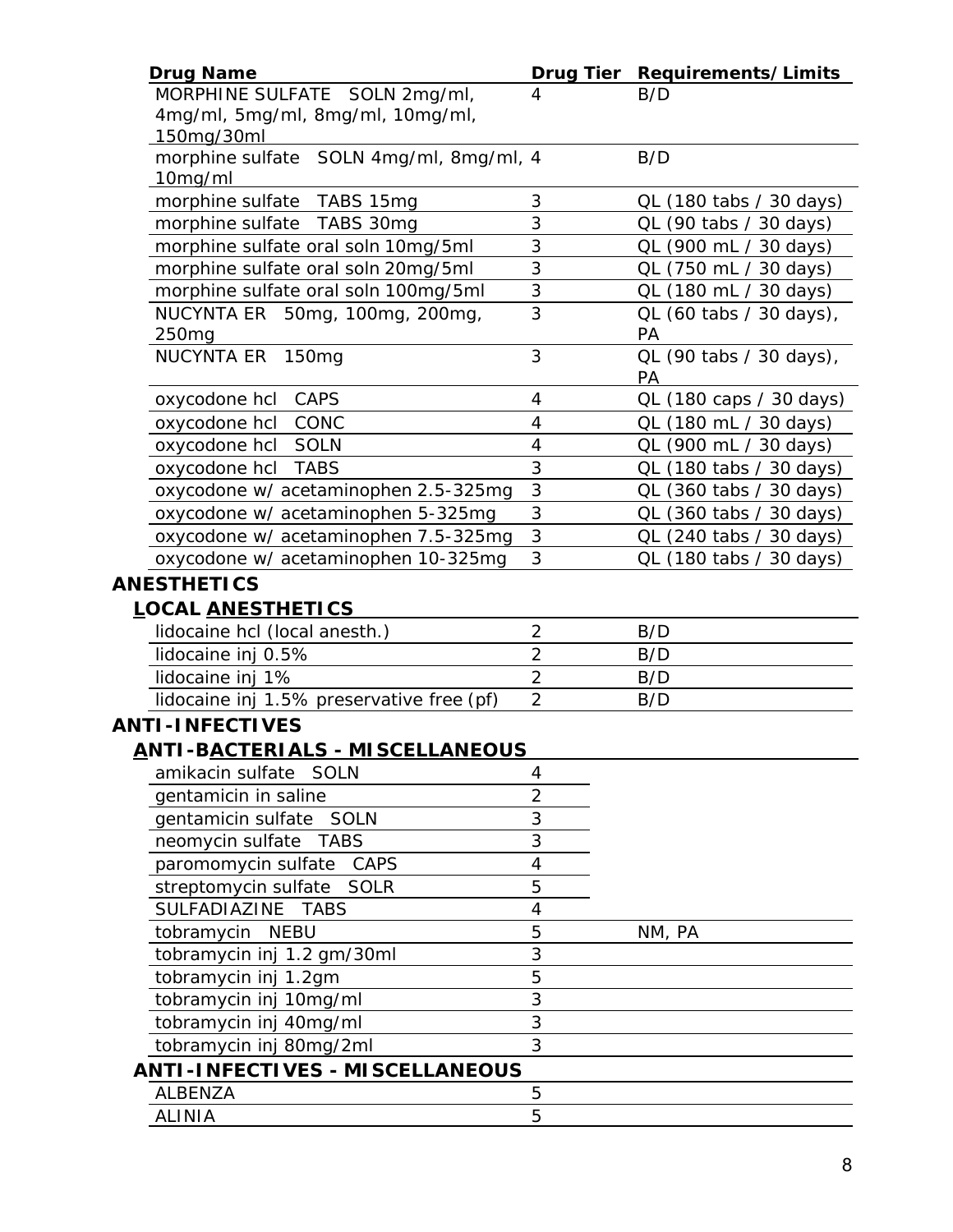| <b>Drug Name</b>                          |                | Drug Tier Requirements/Limits |
|-------------------------------------------|----------------|-------------------------------|
| atovaquone SUSP                           | 5              |                               |
| AZACTAM IN ISO-OSMOTIC DE                 | 4              |                               |
| <b>AZACTAM/DEX INJ</b>                    | 4              |                               |
| aztreonam                                 | 4              |                               |
| <b>BILTRICIDE</b>                         | 3              |                               |
| <b>CAYSTON</b>                            | 5              | NM, LA, PA                    |
| clindamycin cap 75mg                      | $\overline{2}$ |                               |
| clindamycin cap 300mg                     | $\overline{2}$ |                               |
| clindamycin hcl cap 150 mg                | $\overline{2}$ |                               |
| clindamycin phosphate in d5w              | 4              |                               |
| CLINDAMYCIN PHOSPHATE IN NACL             | 4              |                               |
| clindamycin phosphate inj                 | 3              |                               |
| clindamycin soln 75mg/5ml                 | 4              |                               |
| colistimethate sodium SOLR                | 4              |                               |
| TABS<br>dapsone                           | 3              |                               |
| daptomycin<br>500 <sub>mg</sub>           | 5              |                               |
| <b>EMVERM</b>                             | 5              |                               |
| ertapenem sodium                          | 4              |                               |
| imipenem-cilastatin                       | 3              |                               |
| <b>INVANZ</b>                             | 4              |                               |
| <b>TABS</b><br>ivermectin                 | 3              |                               |
| linezolid in sodium chloride              | 4              |                               |
| linezolid inj                             | 4              |                               |
| linezolid susp                            | 5              |                               |
| linezolid tab 600mg                       | 5              |                               |
| meropenem                                 | 4              |                               |
| methenamine hippurate                     | 3              |                               |
| metronidazole TABS                        | $\overline{2}$ |                               |
| metronidazole in nacl                     | $\overline{2}$ |                               |
| <b>NEBUPENT</b>                           | 4              | B/D                           |
| nitrofurantoin macrocrystal 50mg, 100mg 3 |                | PA; PA applies if 70          |
|                                           |                | years and older after a       |
|                                           |                | 90 day supply in a            |
|                                           |                | calendar year                 |
| nitrofurantoin monohyd macro              | 3              | PA; PA applies if 70          |
|                                           |                | years and older after a       |
|                                           |                | 90 day supply in a            |
|                                           |                | calendar year                 |
| PENTAM 300                                | 4              |                               |
| <b>TABS</b><br>praziquantel               | 3              |                               |
| <b>SIVEXTRO</b>                           | 5              |                               |
| sulfamethoxazole-trimethop ds             | 1              |                               |
| sulfamethoxazole-trimethoprim inj         | 4              |                               |
| sulfamethoxazole-trimethoprim susp        | 4              |                               |
| sulfamethoxazole-trimethoprim tab 400-    | 1              |                               |
| 80 <sub>mq</sub>                          |                |                               |
| <b>SYNERCID</b>                           | 5              |                               |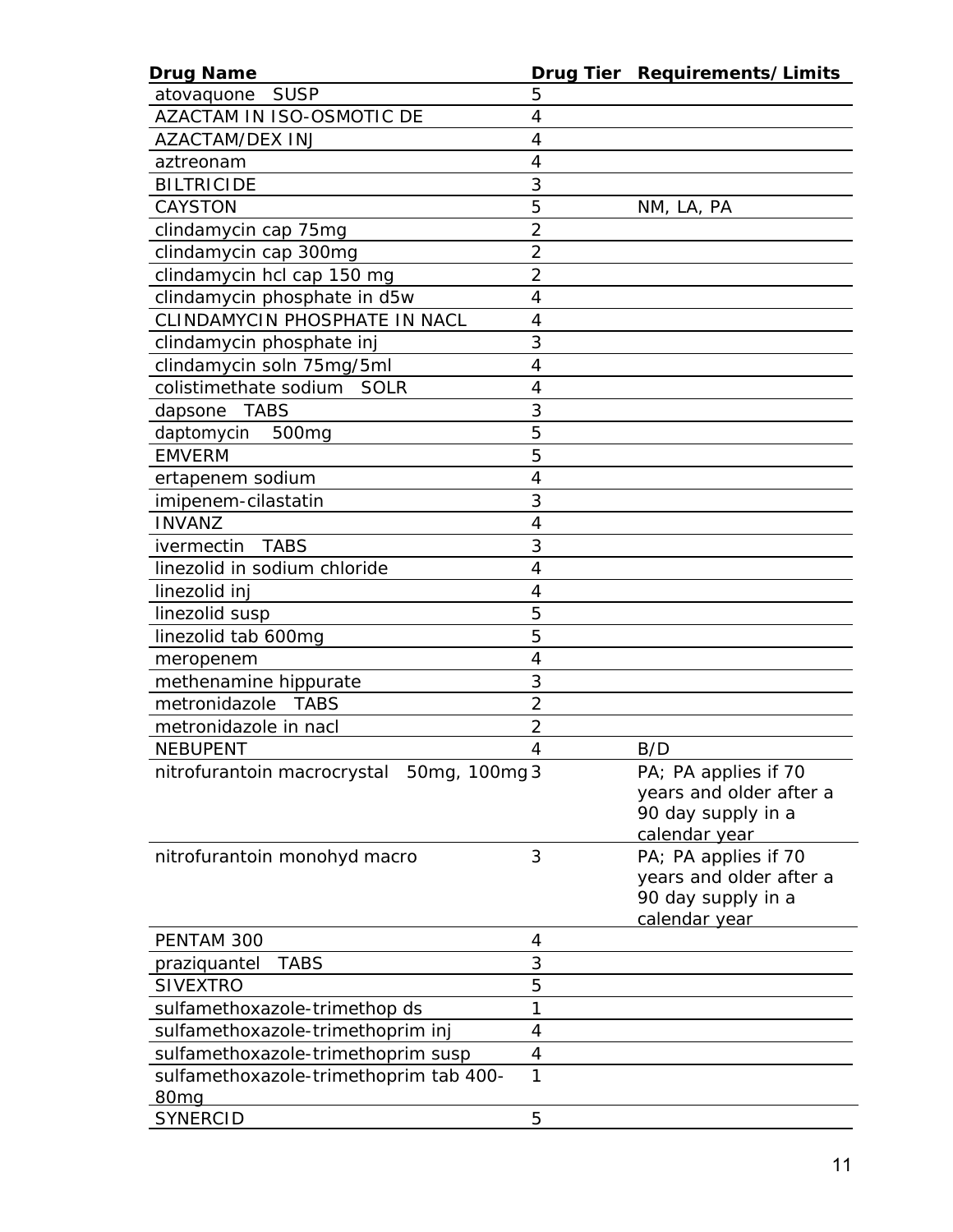| <b>Drug Name</b>                      |                | Drug Tier Requirements/Limits |
|---------------------------------------|----------------|-------------------------------|
| tigecycline                           | 5              |                               |
| trimethoprim<br>TABS                  | $\overline{2}$ |                               |
| vancomycin hcl CAPS 125mg             | 4              |                               |
| vancomycin hcl CAPS 250mg             | 5              |                               |
| vancomycin hcl SOLR 10gm, 500mg,      | $\overline{4}$ |                               |
| 750mg, 1000mg, 5000mg                 |                |                               |
| <b>VANCOMYCIN IN NACL</b>             | 4              |                               |
| <b>ANTIFUNGALS</b>                    |                |                               |
| <b>ABELCET</b>                        | 5              | B/D                           |
| <b>AMBISOME</b>                       | 5              | B/D                           |
| <i>amphotericin b</i> SOLR            | 3              | B/D                           |
| caspofungin acetate                   | 5              |                               |
| fluconazole SUSR                      | 3              |                               |
| fluconazole TABS                      | $\overline{2}$ |                               |
| fluconazole in dextrose               | 4              |                               |
| fluconazole inj nacl 200              | 3              |                               |
| fluconazole inj nacl 400              | 3              |                               |
| flucytosine<br>CAPS                   | 5              |                               |
| griseofulvin microsize SUSP           | 3              |                               |
| griseofulvin microsize<br><b>TABS</b> | 4              |                               |
| griseofulvin ultramicrosize           | 4              |                               |
| CAPS<br>itraconazole                  | 4              | PA                            |
| TABS<br>ketoconazole                  | 3              | PA                            |
| <b>MYCAMINE</b>                       | 5              |                               |
| <b>NOXAFIL</b><br><b>SUSP</b>         | 5              | QL (630 mL / 30 days)         |
| NOXAFIL TBEC                          | 5              | QL (93 tabs / 30 days)        |
| nystatin TABS                         | 3              |                               |
| terbinafine hcl<br><b>TABS</b>        | $\overline{2}$ | $QL$ (90 tabs / year)         |
| SOLR<br>voriconazole                  | 4              |                               |
| voriconazole SUSR; TABS               | 5              |                               |
| <b>ANTIMALARIALS</b>                  |                |                               |
| atovaquone-proguanil hcl              | 4              |                               |
| chloroquine phosphate<br><b>TABS</b>  | 4              |                               |
| <b>COARTEM</b>                        | 4              |                               |
| mefloquine hcl                        | 3              |                               |
| PRIMAQUINE PHOSPHATE                  | 3              |                               |
| quinine sulfate<br>CAPS               | 4              | PA                            |
|                                       |                |                               |
| <b>ANTIRETROVIRAL AGENTS</b>          |                |                               |
| abacavir sulfate<br>SOLN              | 4              | <b>NM</b>                     |
| <b>TABS</b><br>abacavir sulfate       | 3              | <b>NM</b>                     |
| <b>APTIVUS</b>                        | 5              | <b>NM</b>                     |
| atazanavir sulfate                    | 5              | <b>NM</b>                     |
| CRIXIVAN                              | 4              | <b>NM</b>                     |
| didanosine                            | $\overline{4}$ | <b>NM</b>                     |
| <b>EDURANT</b>                        | 5              | <b>NM</b>                     |
| efavirenz CAPS 50mg                   | 4              | <b>NM</b>                     |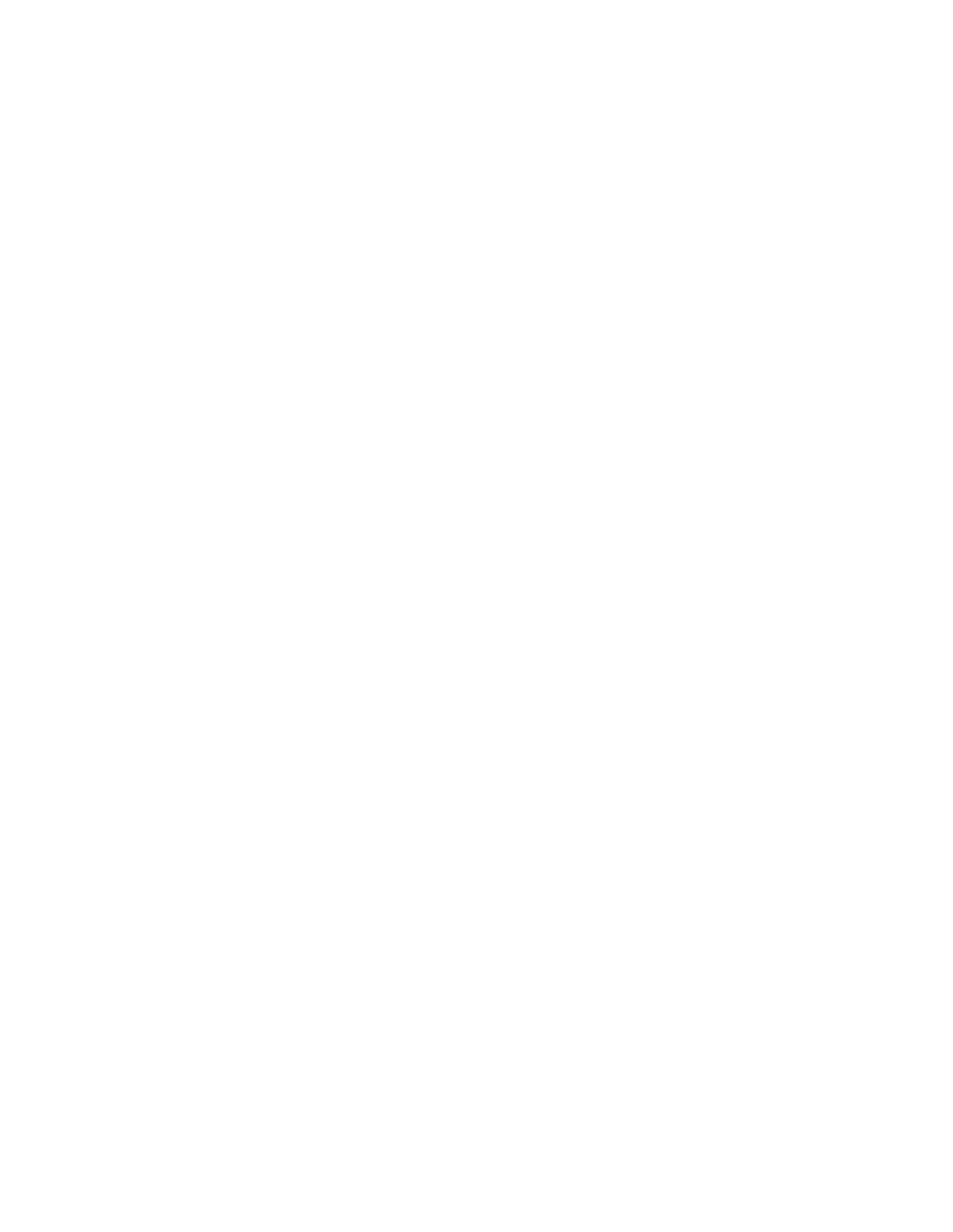| <b>Drug Name</b>                            |                          | Drug Tier Requirements/Limits        |
|---------------------------------------------|--------------------------|--------------------------------------|
| efavirenz CAPS 200mg                        | 5                        | <b>NM</b>                            |
| efavirenz<br><b>TABS</b>                    | 5                        | <b>NM</b>                            |
| <b>EMTRIVA</b>                              | 3                        | <b>NM</b>                            |
| fosamprenavir tab 700 mg                    | 5                        | <b>NM</b>                            |
| <b>FUZEON</b>                               | 5                        | <b>NM</b>                            |
| <b>INTELENCE</b><br>25mg                    | 4                        | <b>NM</b>                            |
| <b>INTELENCE</b><br>100mg, 200mg            | 5                        | <b>NM</b>                            |
| <b>INVIRASE</b>                             | 5                        | <b>NM</b>                            |
| ISENTRESS CHEW 25mg                         | 3                        | <b>NM</b>                            |
| ISENTRESS CHEW 100mg                        | 5                        | <b>NM</b>                            |
| <b>ISENTRESS</b><br><b>PACK</b>             | 3                        | <b>NM</b>                            |
| ISENTRESS TABS                              | $\overline{5}$           | <b>NM</b>                            |
| <b>ISENTRESS HD</b>                         | 5                        | <b>NM</b>                            |
| lamivudine                                  | 3                        | <b>NM</b>                            |
| LEXIVA<br><b>SUSP</b>                       | $\overline{4}$           | <b>NM</b>                            |
| nevirapine TABS                             | 3                        | <b>NM</b>                            |
| nevirapine TB24                             | 4                        | <b>NM</b>                            |
| NORVIR CAPS                                 | 3                        | <b>NM</b>                            |
| NORVIR PACK; SOLN                           | 4                        | <b>NM</b>                            |
| PREZISTA SUSP                               | 5                        | QL (400 mL / 30 days),               |
|                                             |                          | <b>NM</b>                            |
| PREZISTA TABS 75mg<br><b>NM</b>             | 3                        | QL (480 tabs / 30 days),             |
| PREZISTA TABS 150mg                         | 5                        | QL (240 tabs / 30 days),<br>ΝM       |
| PREZISTA TABS 600mg<br><b>NM</b>            | 5                        | QL (60 tabs / 30 days),              |
| PREZISTA TABS 800mg                         | 5                        | QL (30 tabs / 30 days),<br><b>NM</b> |
| <b>RESCRIPTOR</b>                           | $\overline{4}$           | <b>NM</b>                            |
| <b>REYATAZ</b><br><b>PACK</b>               | 5                        | <b>NM</b>                            |
| ritonavir                                   | 3                        | <b>NM</b>                            |
| <b>SELZENTRY</b><br><b>SOLN</b>             | 5                        | <b>NM</b>                            |
| <b>SELZENTRY</b><br>TABS 25mg               | $\overline{4}$           | <b>NM</b>                            |
| <b>SELZENTRY</b><br>TABS 75mg, 150mg, 300mg | 5                        | <b>NM</b>                            |
| stavudine                                   | 3                        | <b>NM</b>                            |
| tenofovir disoproxil fumarate               | 5                        | <b>NM</b>                            |
| <b>TIVICAY</b><br>10 <sub>mg</sub>          | 3                        | <b>NM</b>                            |
| 25mg, 50mg<br><b>TIVICAY</b>                | 5                        | <b>NM</b>                            |
| <b>TROGARZO</b>                             | 5                        | NM, LA                               |
| <b>TYBOST</b>                               | $\overline{\mathcal{A}}$ | <b>NM</b>                            |
|                                             | $\overline{4}$           | <b>NM</b>                            |
| <b>VIDEX EC</b><br>125mg                    | 4                        |                                      |
| <b>VIDEX PEDIATRIC</b>                      | 5                        | <b>NM</b>                            |
| <b>VIRACEPT</b>                             |                          | <b>NM</b>                            |
| <b>VIRAMUNE</b><br><b>SUSP</b>              | 4                        | <b>NM</b>                            |
| <b>VIREAD</b><br><b>POWD</b>                | 5                        | <b>NM</b>                            |
| <b>VIREAD</b><br>TABS 150mg, 200mg, 250mg   | 5                        | ΝM                                   |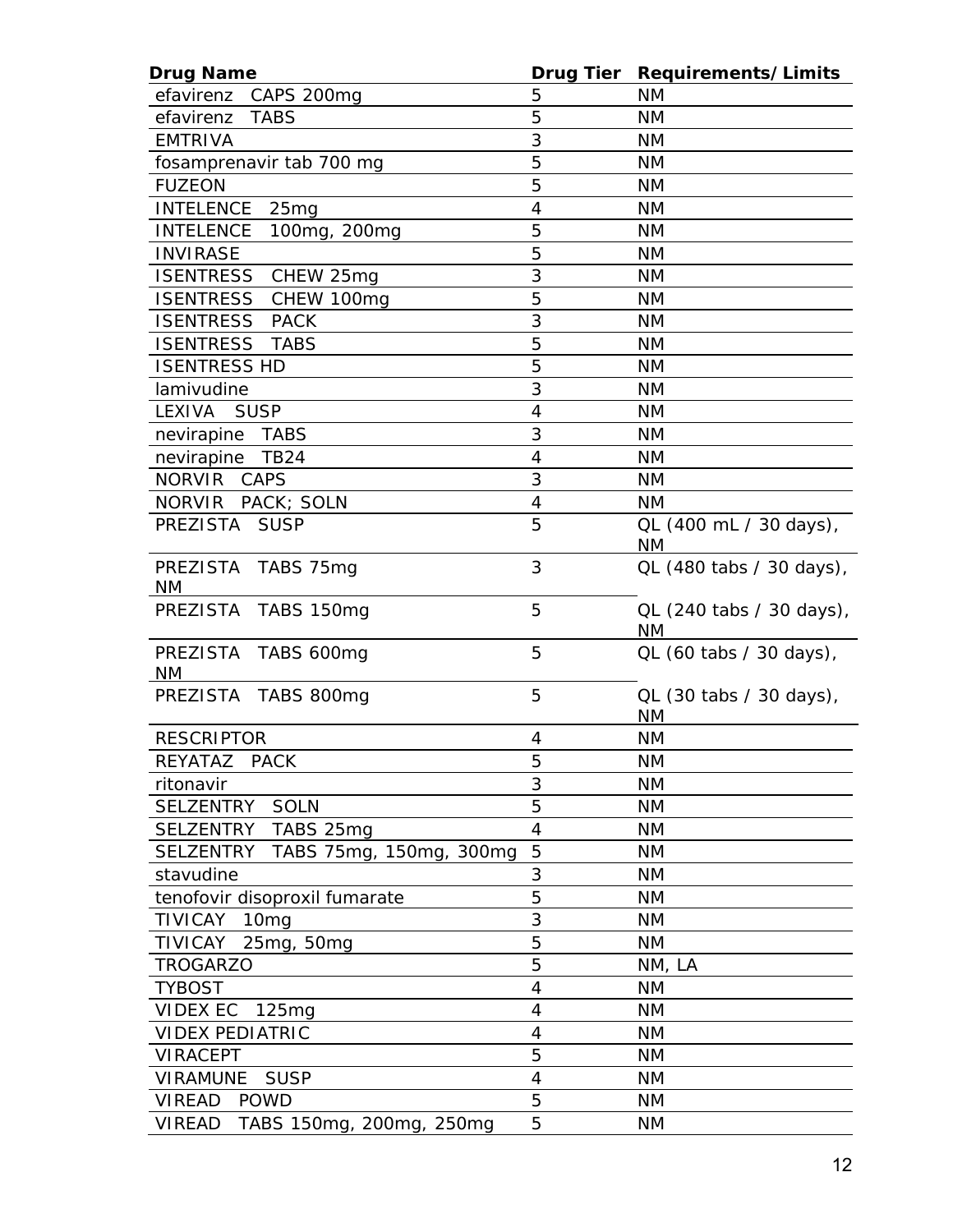| <b>Drug Name</b>                       | Drug Tier | Requirements/Limits                  |
|----------------------------------------|-----------|--------------------------------------|
| ZERIT SOLR                             | 5         | <b>NM</b>                            |
| zidovudine cap 100mg                   | 4         | <b>NM</b>                            |
| zidovudine syp 50mg/5ml                | 4         | <b>NM</b>                            |
| zidovudine tab 300mg                   | 3         | <b>NM</b>                            |
| ANTIRETROVIRAL COMBINATION AGENTS      |           |                                      |
| abacavir sulfate-lamivudine            | 3         | <b>NM</b>                            |
| abacavir sulfate-lamivudine-zidovudine | 5         | <b>NM</b>                            |
| <b>ATRIPLA</b>                         | 5         | <b>NM</b>                            |
| <b>BIKTARVY</b>                        | 5         | <b>NM</b>                            |
| <b>CIMDUO</b>                          | 5         | <b>NM</b>                            |
| COMPLERA                               | 5         | <b>NM</b>                            |
| <b>DESCOVY</b>                         | 5         | <b>NM</b>                            |
| <b>EVOTAZ</b>                          | 5         | <b>NM</b>                            |
| <b>GENVOYA</b>                         | 5         | <b>NM</b>                            |
| <b>JULUCA</b>                          | 5         | <b>NM</b>                            |
| KALETRA TAB 100-25MG                   | 4         | <b>NM</b>                            |
| KALETRA TAB 200-50MG                   | 5         | <b>NM</b>                            |
| lamivudine-zidovudine                  | 4         | <b>NM</b>                            |
| lopinavir-ritonavir                    | 4         | <b>NM</b>                            |
| <b>ODEFSEY</b>                         | 5         | <b>NM</b>                            |
| <b>PREZCOBIX</b>                       | 5         | <b>NM</b>                            |
| <b>STRIBILD</b>                        | 5         | <b>NM</b>                            |
| <b>SYMFI</b>                           | 5         | <b>NM</b>                            |
| <b>SYMFILO</b>                         | 5         | <b>NM</b>                            |
| <b>TRIUMEQ</b>                         | 5         | <b>NM</b>                            |
| TRUVADA TAB 100-150                    | 5         | QL (60 tabs / 30 days),<br><b>NM</b> |
| TRUVADA TAB 133-200<br><b>NM</b>       | 5         | QL (30 tabs / 30 days),              |
| TRUVADA TAB 167-250                    | 5         | QL (30 tabs / 30 days),<br><b>NM</b> |
| TRUVADA TAB 200-300                    | 5         | QL (30 tabs / 30 days),<br><b>NM</b> |
| <u>A</u> NTI T <u>UBERCULAR AGENTS</u> |           |                                      |
| cycloserine<br><b>CAPS</b>             | 5         |                                      |
| ethambutol hcl<br><b>TABS</b>          | 3         |                                      |
| isoniazid<br><b>TABS</b>               | 1         |                                      |
| isoniazid syp 50mg/5ml                 | 4         |                                      |
| PASER D/R                              | 4         |                                      |
| <b>PRIFTIN</b>                         | 4         |                                      |
| <b>TABS</b><br>pyrazinamide            | 4         |                                      |
| rifabutin                              | 4         |                                      |
| rifampin CAPS                          | 3         |                                      |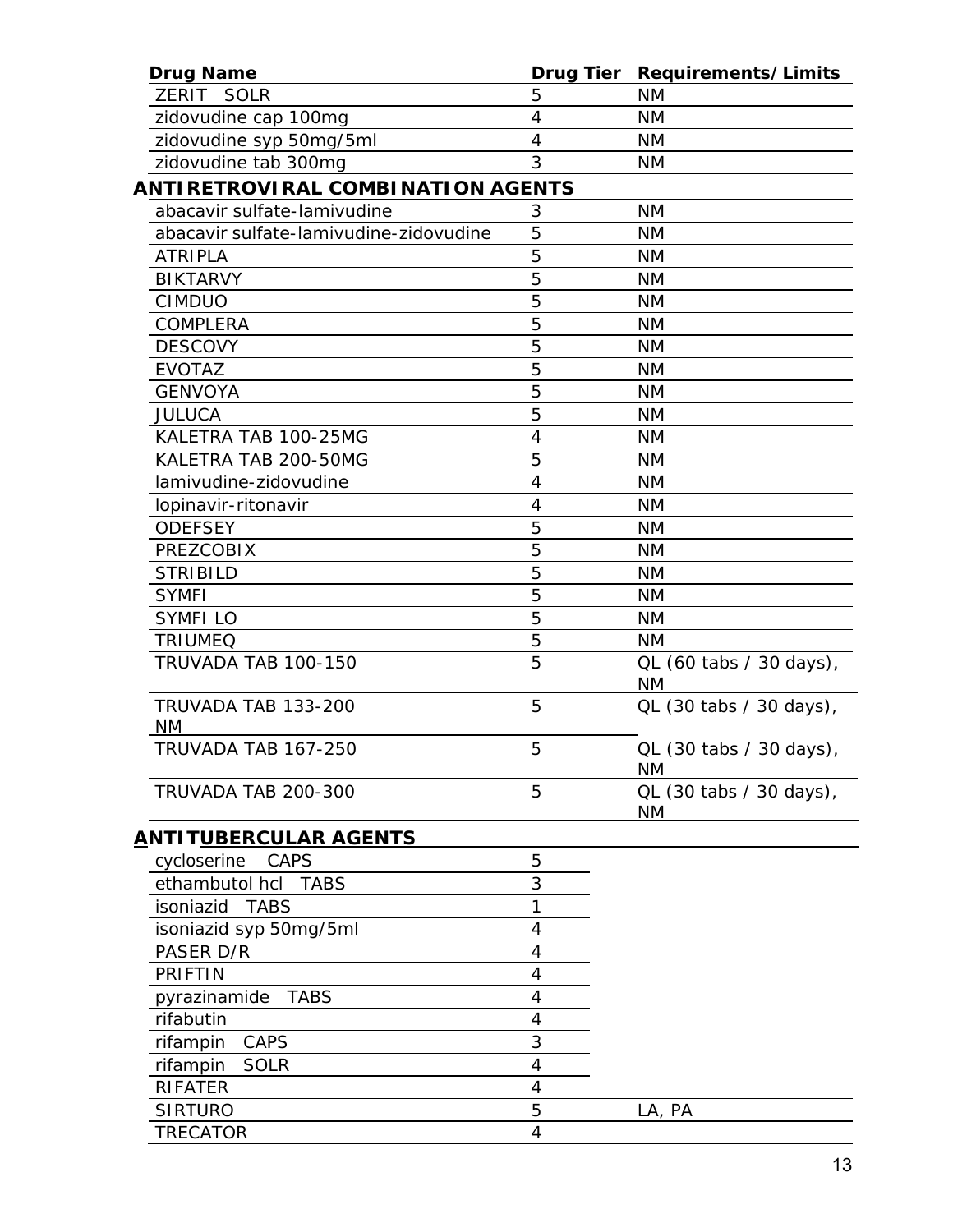| <u>ANTI VIRALS</u>                    |                |                        |
|---------------------------------------|----------------|------------------------|
| acyclovir CAPS; TABS                  | $\overline{2}$ |                        |
| acyclovir SUSP                        | $\overline{4}$ |                        |
| acyclovir sodium                      | 4              | B/D                    |
| adefovir dipivoxil                    | 5              | <b>NM</b>              |
| BARACLUDE SOLN                        | 5              | <b>NM</b>              |
| entecavir                             | 5              | <b>NM</b>              |
| <b>EPCLUSA</b>                        | 5              | NM, PA                 |
| EPIVIR HBV<br><b>SOLN</b>             | 4              | <b>NM</b>              |
| famciclovir<br><b>TABS</b>            | 3              |                        |
| ganciclovir sodium                    | 3              | B/D                    |
| <b>HARVONI</b>                        | 5              | NM, PA                 |
| lamivudine (hbv)                      | 4              | <b>NM</b>              |
| <b>MAVYRET</b>                        | 5              | NM, PA                 |
| moderiba tab 200mg                    | 4              | <b>NM</b>              |
| oseltamivir phosphate<br>CAPS 30mg    | 3              | QL (168 caps / year)   |
| oseltamivir phosphate CAPS 45mg, 75mg | 3              | QL (84 caps / year)    |
| <b>SUSR</b><br>oseltamivir phosphate  | 3              | QL (1080 mL / year)    |
| <b>PEGASYS</b>                        | 5              | NM, PA                 |
| PEGASYS PROCLICK 180mcg/0.5ml         | 5              | NM, PA                 |
| REBETOL SOLN                          | 5              | <b>NM</b>              |
| RELENZA DISKHALER                     | 3              | QL (6 inhalers / year) |
| ribasphere CAPS                       | 3              | <b>NM</b>              |
| ribasphere TABS 200mg                 | 4              | <b>NM</b>              |
| ribasphere TABS 400mg, 600mg          | 5              | <b>NM</b>              |
| ribavirin 200mg<br>CAPS               | 3              | <b>NM</b>              |
| ribavirin 200mg<br>TABS               | $\overline{4}$ | <b>NM</b>              |
| rimantadine hydrochloride             | 3              |                        |
| valacyclovir hcl TABS                 | 3              |                        |
| valganciclovir hcl                    | 5              |                        |
| <b>VEMLIDY</b>                        | 5              | <b>NM</b>              |
| <b>VOSEVI</b>                         | 5              | NM, PA                 |
| <b>ZEPATIER</b>                       | 5              | NM, PA                 |
| <b>CEPHALOSPORINS</b>                 |                |                        |
| cefaclor CAPS                         | 3              |                        |
| cefaclor<br><b>SUSR</b>               | 4              |                        |
| <b>CEFACLOR MONOHYDRATE ER</b>        | 4              |                        |
| CAPS<br>cefadroxil                    | $\overline{2}$ |                        |
| cefadroxil SUSR                       | 3              |                        |
| <b>TABS</b><br>cefadroxil             | $\overline{4}$ |                        |
| CEFAZOLIN IN DEXTROSE 2GM/100ML-4% 3  |                |                        |
| cefazolin inj                         | 3              |                        |
| cefazolin sodium SOLR 1gm, 20gm       | 3              |                        |
| CEFAZOLIN SODIUM 1 GM/50ML            | 3              |                        |
| CAPS<br>cefdinir                      | 3              |                        |
| cefdinir SUSR                         | $\overline{4}$ |                        |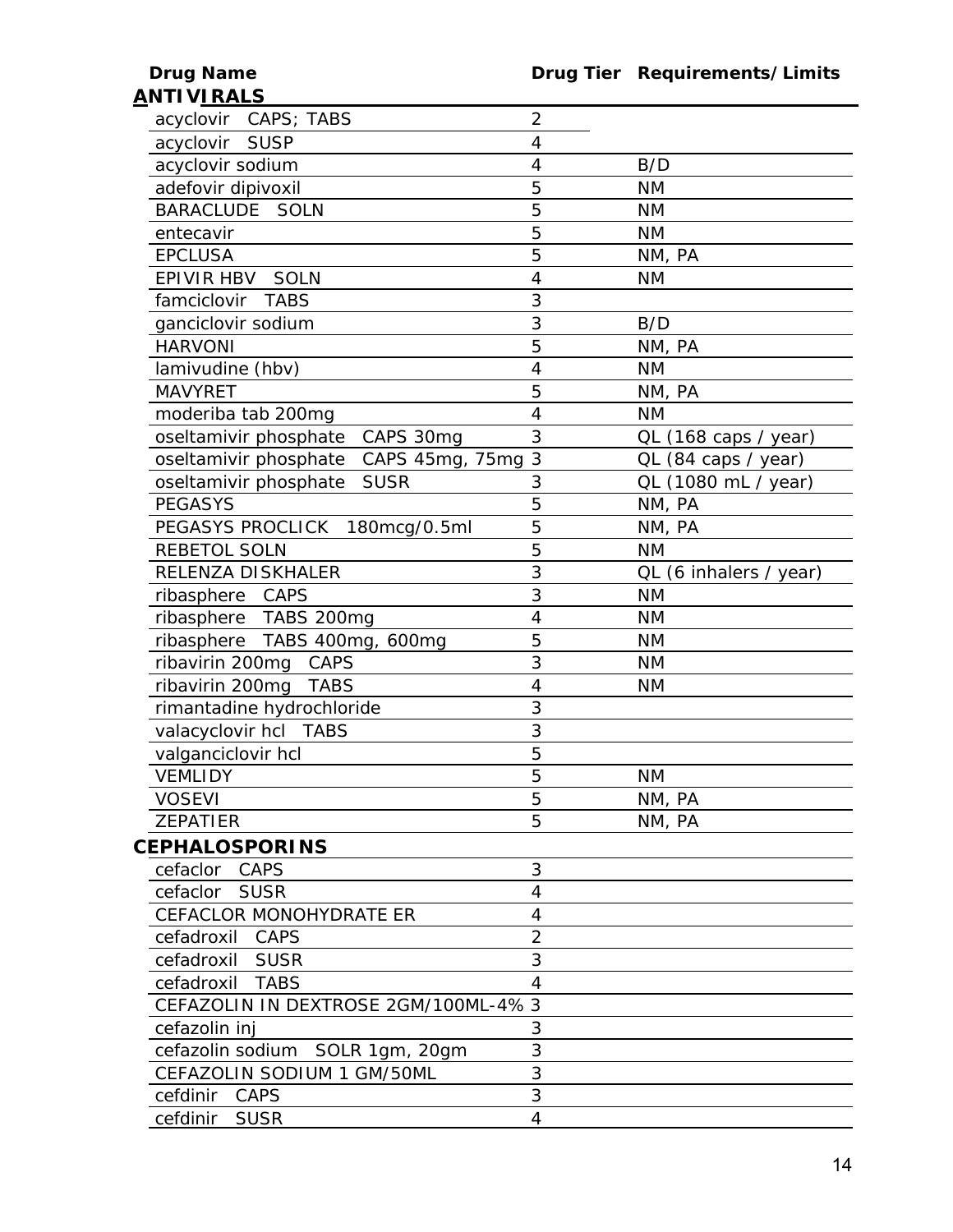| <b>Drug Name</b>                                        | Drug Tier Requirements/Limits |
|---------------------------------------------------------|-------------------------------|
| cefepime hcl                                            | 4                             |
| cefixime                                                | 4                             |
| cefotaxime sodium<br>1gm, 2gm, 500mg                    | 4                             |
| cefoxitin sodium                                        | 4                             |
| cefpodoxime proxetil SUSR                               | 4                             |
| <b>TABS</b><br>cefpodoxime proxetil                     | 3                             |
| cefprozil                                               | 3                             |
| ceftazidime SOLR                                        | 3                             |
| CEFTAZIDIME/DEXTROSE                                    | 4                             |
| ceftriaxone sodium SOLR 1gm, 2gm,<br>10gm, 250mg, 500mg | 3                             |
| cefuroxime axetil                                       | 3                             |
| cefuroxime sodium                                       | 4                             |
| cephalexin CAPS 250mg, 500mg                            | 1                             |
| cephalexin SUSR                                         | 3                             |
| SUPRAX CAPS                                             | 3                             |
| SUPRAX CHEW                                             | $\overline{4}$                |
| SUPRAX SUSR 500mg/5ml                                   | 3                             |
| tazicef SOLR                                            | 3                             |
| <b>TEFLARO</b>                                          | 5                             |
| <b>ERYTHROMYCINS/MACROLIDES</b>                         |                               |
| azithromycin PACK; SOLR; SUSR                           | 3                             |
| azithromycin TABS                                       | 1                             |
| clarithromycin TABS                                     | 3                             |
| clarithromycin er                                       | 3                             |
| clarithromycin for susp                                 | $\overline{4}$                |
| <b>DIFICID</b>                                          | 5                             |
| e.e.s 400                                               | 4                             |
| ery-tab                                                 | 4                             |
| <b>ERYTHROCIN LACTOBIONATE</b>                          | $\overline{4}$                |
| erythrocin stearate                                     | 4                             |
| erythromycin base                                       | 4                             |
| erythromycin cap 250mg ec                               | 4                             |
| erythromycin ethylsuccinate<br><b>TABS</b>              | $\overline{4}$                |
| <b>FLUOROQUINOLONES</b>                                 |                               |
| ciprofloxacin<br><b>SUSR</b>                            | 4                             |
| ciprofloxacin hcl tab<br>100 <sub>mg</sub>              | 4                             |
| ciprofloxacin hcl tab 250mg, 500mg,                     | 1                             |
| 750mg                                                   |                               |
| ciprofloxacin in d5w                                    | 3                             |
| levofloxacin<br><b>TABS</b>                             | 1                             |
| levofloxacin in d5w                                     | 3                             |
| levofloxacin inj 25mg/ml                                | 4                             |
| levofloxacin oral soln 25 mg/ml                         | $\overline{4}$                |
| MOXIFLOXACIN HCL SOLN                                   | 4                             |
| moxifloxacin hcl TABS                                   | $\overline{4}$                |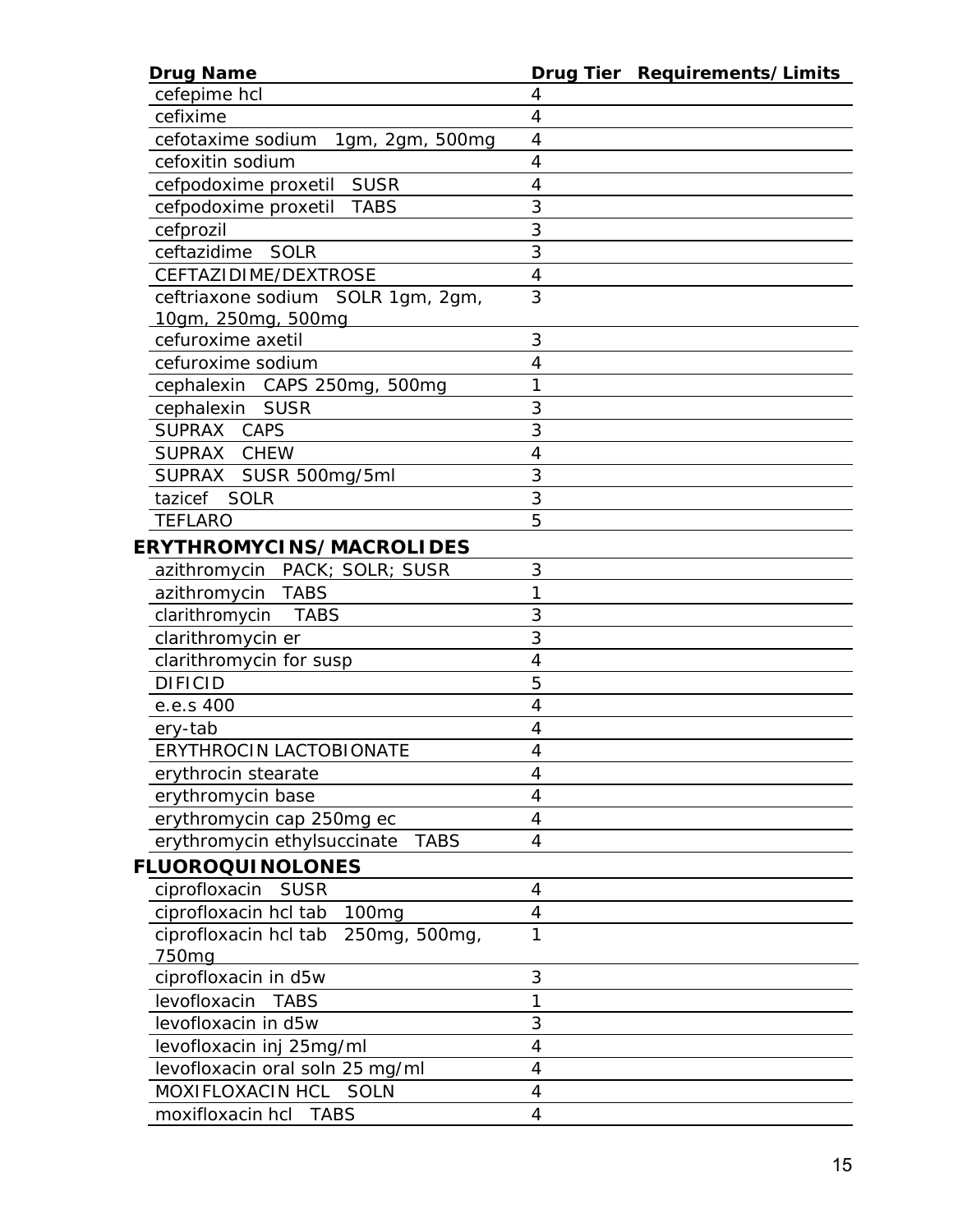| <b>Drug Name</b>                             |                | Drug Tier Requirements/Limits |
|----------------------------------------------|----------------|-------------------------------|
| moxifloxacin hcl in sodium chloride          | 4              |                               |
| <b>PENICILLINS</b>                           |                |                               |
| amoxicillin<br>CAPS; SUSR; TABS              | 1              |                               |
| amoxicillin<br>CHEW                          | $\overline{2}$ |                               |
| amoxicillin & pot clavulanate CHEW; TB124    |                |                               |
| amoxicillin & pot clavulanate<br><b>SUSR</b> | 3              |                               |
| amoxicillin & pot clavulanate<br><b>TABS</b> | $\overline{2}$ |                               |
| ampicillin & sulbactam sodium                | $\overline{4}$ |                               |
| ampicillin cap 500mg                         | $\overline{2}$ |                               |
| ampicillin inj                               | 4              |                               |
| ampicillin sodium                            | 4              |                               |
| AUGMENTIN SUS 125/5ML                        | 4              |                               |
| <b>BICILLIN L-A</b>                          | 4              |                               |
| dicloxacillin sodium                         | 3              |                               |
| nafcillin sodium 1gm, 2gm                    | 4              |                               |
| nafcillin sodium<br>10gm                     | 5              |                               |
| oxacillin sodium<br>1gm, 2gm                 | 4              |                               |
| oxacillin sodium<br>10 <sub>q</sub> m        | 5              |                               |
| PENICILLIN G POT IN DEXTROSE 2MU             | 4              |                               |
| PENICILLIN G POT IN DEXTROSE 3MU             | 4              |                               |
| PENICILLIN G PROCAINE                        | 4              |                               |
| penicillin g sodium                          | 4              |                               |
| SOLR<br>penicillin v potassium               | $\overline{2}$ |                               |
| penicillin v potassium<br><b>TABS</b>        | 1              |                               |
| penicilln gk inj 5mu                         | 4              |                               |
| penicilln gk inj 20mu                        | 4              |                               |
| pfizerpen-g inj 5mu                          | 4              |                               |
| pfizerpen-g inj 20mu                         | 4              |                               |
| piper/tazoba inj 2-0.25gm                    | 4              |                               |
| piper/tazoba inj 3-0.375gm                   | 4              |                               |
| piper/tazoba inj 4-0.5gm                     | 4              |                               |
| PIPER/TAZOBA INJ 12-1.5GM                    | 4              |                               |
| piper/tazoba inj 36-4.5gm                    | 4              |                               |
| <b>TETRACYCLINES</b>                         |                |                               |
| doxy 100                                     | 4              |                               |
| doxycycline (monohydrate)<br>CAPS 50mg,      | $\overline{2}$ |                               |
| 100 <sub>mq</sub>                            |                |                               |
| doxycycline (monohydrate)<br><b>TABS</b>     | 3              |                               |
| doxycycline hyclate CAPS                     | 3              |                               |
| doxycycline hyclate<br><b>SOLR</b>           | 4              |                               |
| doxycycline hyclate TABS 20mg, 100mg         | 3              |                               |
| minocycline hcl CAPS                         | $\overline{3}$ |                               |
| morgidox cap 1x50mg                          | 3              |                               |
| tetracycline hcl CAPS                        | 4              |                               |
| <b>ANTINEOPLASTIC AGENTS</b>                 |                |                               |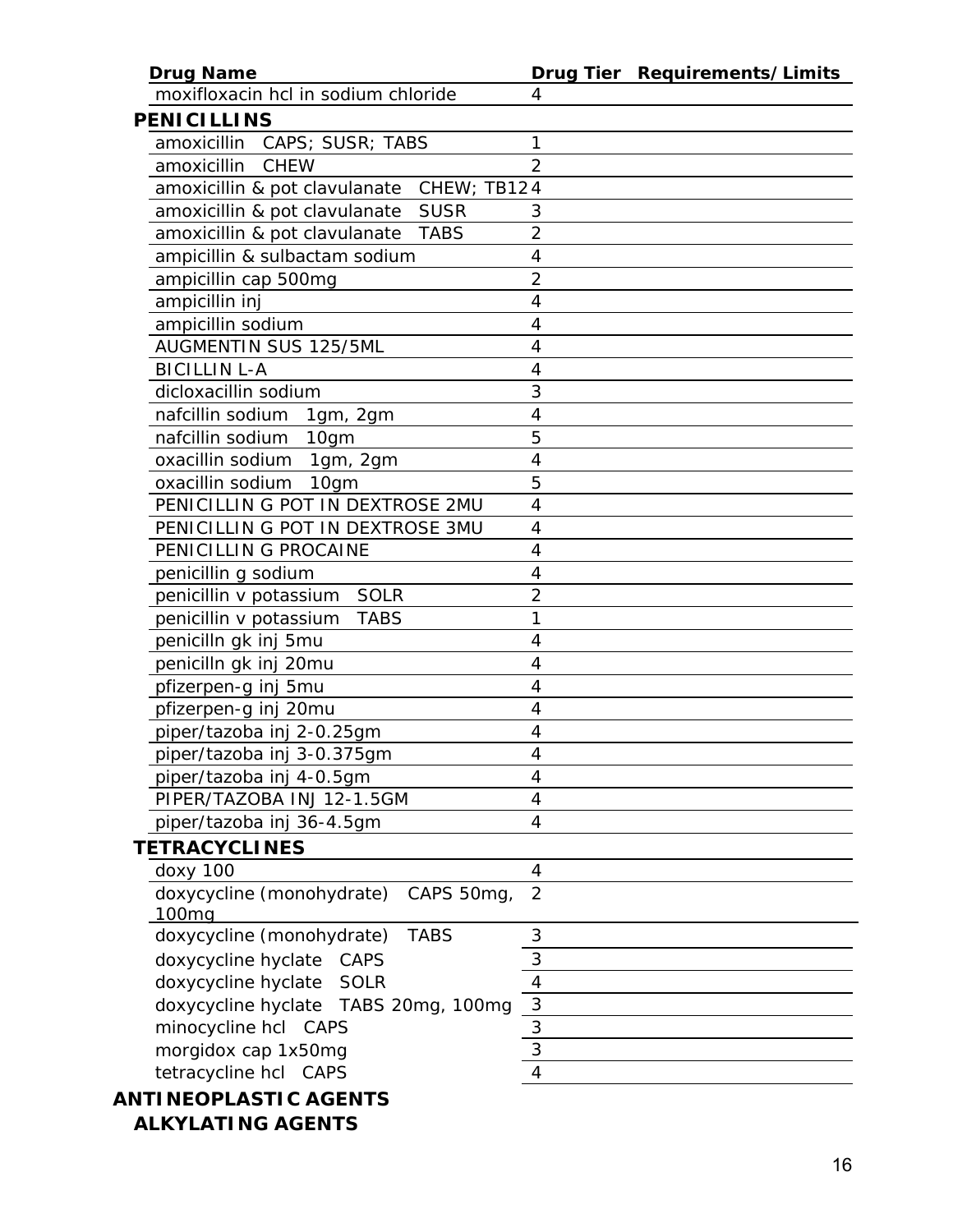| <b>Drug Name</b>                               | <b>Drug Tier</b> | Requirements/Limits |
|------------------------------------------------|------------------|---------------------|
| <b>BENDEKA</b>                                 | 5                | B/D, NM             |
| cyclophosphamide<br><b>CAPS</b>                | 4                | B/D                 |
| cyclophosphamide<br>SOLR                       | 5                | B/D                 |
| dacarbazine<br>100 <sub>mg</sub>               | 3                | B/D                 |
| <b>EMCYT</b>                                   | $\overline{4}$   |                     |
| <b>GLEOSTINE</b><br>10mg, 40mg, 100mg          | $\overline{4}$   |                     |
| <b>HEXALEN</b>                                 | 5                |                     |
| <b>IFEX INJ 3GM</b>                            | $\overline{4}$   | B/D                 |
| ifosfamide inj 1gm/20ml                        | 4                | B/D                 |
| <b>IFOSFAMIDE INJ 3GM</b>                      | 4                | B/D                 |
| ifosfamide inj 3gm/60ml                        | $\overline{4}$   | B/D                 |
| LEUKERAN                                       | 5                |                     |
| <b>ANTHRACYCLINES</b>                          |                  |                     |
| adriamycin                                     | 4                | B/D                 |
| doxorubicin hcl                                | $\overline{4}$   | B/D                 |
| doxorubicin hcl liposomal                      | 5                | B/D                 |
| epirubicin hcl                                 | 4                | B/D                 |
| <b>ANTIBIOTICS</b>                             |                  |                     |
| bleomycin sulfate                              | 3                | B/D                 |
| mitomycin SOLR                                 | 5                | B/D                 |
| <b>ANTIMETABOLITES</b>                         |                  |                     |
| adrucil                                        | 3                | B/D                 |
| <b>ALIMTA</b>                                  | 5                | B/D                 |
| azacitidine                                    | 5                | B/D, NM             |
| cytarabine<br>20mg/ml                          | 3                | B/D                 |
| fluorouracil SOLN                              | 3                | B/D                 |
| gemcitabine inj soln                           | 4                | B/D                 |
| gemcitabine inj solr                           | $\overline{4}$   | B/D                 |
| mercaptopurine TABS                            | 4                |                     |
| methotrexate sodium inj                        | $\overline{2}$   | B/D                 |
| <b>PURIXAN</b>                                 | 5                | <b>NM</b>           |
| <b>TABLOID</b>                                 | $\overline{4}$   |                     |
| ANTIMITOTIC, TAXOIDS                           |                  |                     |
| ABRAXANE                                       | 5                | B/D                 |
| CONC 20mg/ml, 80mg/4ml<br>docetaxel            | 5                | B/D                 |
| CONC 80mg/4ml,<br>DOCETAXEL                    | 5                | B/D                 |
| 160mg/8ml, 200mg/10ml                          |                  |                     |
| docetaxel SOLN 20mg/2ml, 80mg/8ml,             | 5                | B/D                 |
| 160mg/16ml                                     |                  |                     |
| SOLN 20mg/2ml, 80mg/8ml, 5<br><b>DOCETAXEL</b> |                  | B/D                 |
| 160mg/16ml                                     |                  |                     |
| paclitaxel                                     | 4                | B/D                 |
| <b>TAXOTERE</b><br>80mg/4ml                    | 5                | B/D                 |
| ANTIMITOTIC, VINCA ALKALOIDS                   |                  |                     |
| vinblastine sulfate                            | 3                | B/D                 |
| vincasar pfs                                   | $\overline{2}$   | B/D                 |
|                                                |                  |                     |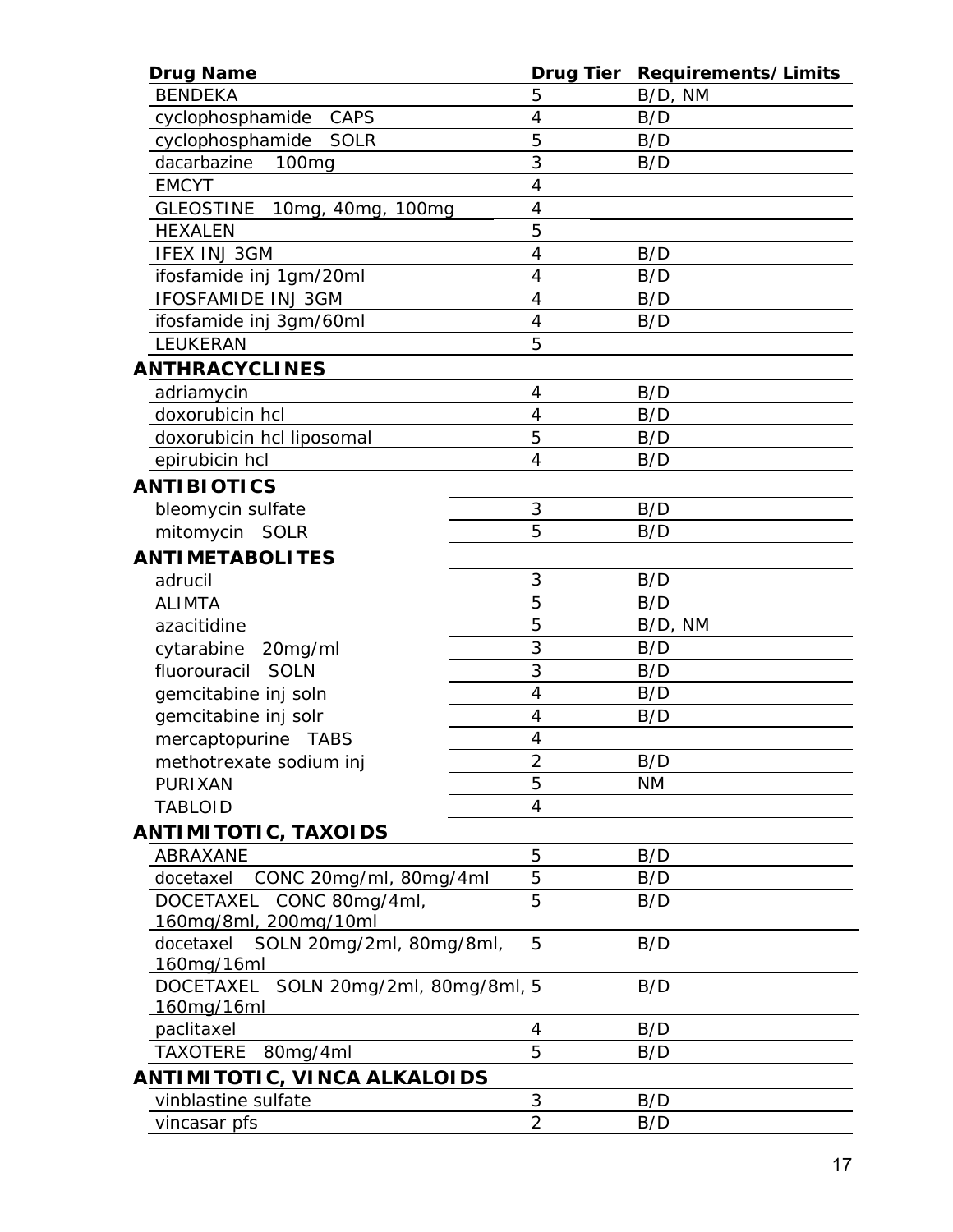| <b>Drug Name</b>                      |                | Drug Tier Requirements/Limits |
|---------------------------------------|----------------|-------------------------------|
| vincristine sulfate                   | $\overline{2}$ | B/D                           |
| vinorelbine tartrate                  | 3              | B/D                           |
| <b>BIOLOGIC RESPONSE MODIFIERS</b>    |                |                               |
| <b>AVASTIN</b>                        | 5              | NM, LA, PA                    |
| <b>BORTEZOMIB</b>                     | 5              | NM, PA                        |
| <b>ERIVEDGE</b>                       | 5              | NM, LA, PA                    |
| <b>FARYDAK</b>                        | 5              | NM, LA, PA                    |
| <b>HERCEPTIN</b>                      | 5              | NM, PA                        |
| <b>IBRANCE</b>                        | 5              | NM, LA, PA                    |
| <b>IDHIFA</b>                         | 5              | NM, LA, PA                    |
| <b>KADCYLA</b>                        | 5              | B/D, NM                       |
| <b>KEYTRUDA</b>                       | 5              | NM, PA                        |
| <b>KISQALI</b>                        | 5              | NM, PA                        |
| KISQALI FEMARA 200 DOSE               | 5              | NM, PA                        |
| KISQALI FEMARA 400 DOSE               | 5              | NM, PA                        |
| KISQALI FEMARA 600 DOSE               | 5              | NM, PA                        |
| LYNPARZA                              | 5              | NM, LA, PA                    |
| <b>MYLOTARG</b>                       | 5              | NM, LA, PA                    |
| <b>NINLARO</b>                        | 5              | NM, PA                        |
| ODOMZO                                | 5              | NM, LA, PA                    |
| <b>RITUXAN</b>                        | 5              | NM, LA, PA                    |
| RITUXAN HYCELA                        | 5              | NM, LA, PA                    |
| <b>RUBRACA</b>                        | 5              | NM, LA, PA                    |
| <b>TECENTRIQ</b>                      | 5              | NM, LA, PA                    |
| <b>VELCADE</b>                        | 5              | NM, PA                        |
| VENCLEXTA 10mg, 50mg                  | 4              | NM, LA, PA                    |
| <b>VENCLEXTA</b><br>100 <sub>mg</sub> | 5              | NM, LA, PA                    |
| <b>VENCLEXTA STARTING PACK</b>        | 5              | NM, LA, PA                    |
| <b>VERZENIO</b>                       | 5              | NM, LA, PA                    |
| <b>ZEJULA</b>                         | 5              | NM, LA, PA                    |
| ZOLINZA                               | 5              | NM, PA                        |
| <b>HORMONAL ANTINEOPLASTIC AGENTS</b> |                |                               |
| anastrozole<br><b>TABS</b>            | $\overline{2}$ |                               |
| bicalutamide                          | 3              |                               |
| DEPO-PROVERA INJ 400/ML               | $\overline{4}$ | B/D                           |
| <b>ERLEADA</b>                        | 5              | NM, LA, PA                    |
| exemestane                            | $\overline{4}$ |                               |
| <b>FARESTON</b>                       | 5              |                               |
| <b>FASLODEX</b>                       | 5              | B/D                           |
| flutamide                             | 3              |                               |
| letrozole<br><b>TABS</b>              | $\overline{2}$ |                               |
| leuprolide inj 1mg/0.2                | 3              | NM, PA                        |
| LUPRON DEPOT (1-MONTH)<br>3.75mg      | 5              | NM, PA                        |
| LUPRON DEPOT INJ 11.25MG (3-MONTH)    | 5              | NM, PA                        |
| <b>LYSODREN</b>                       | 3              |                               |
| megestrol ac sus 40mg/ml              | 4              |                               |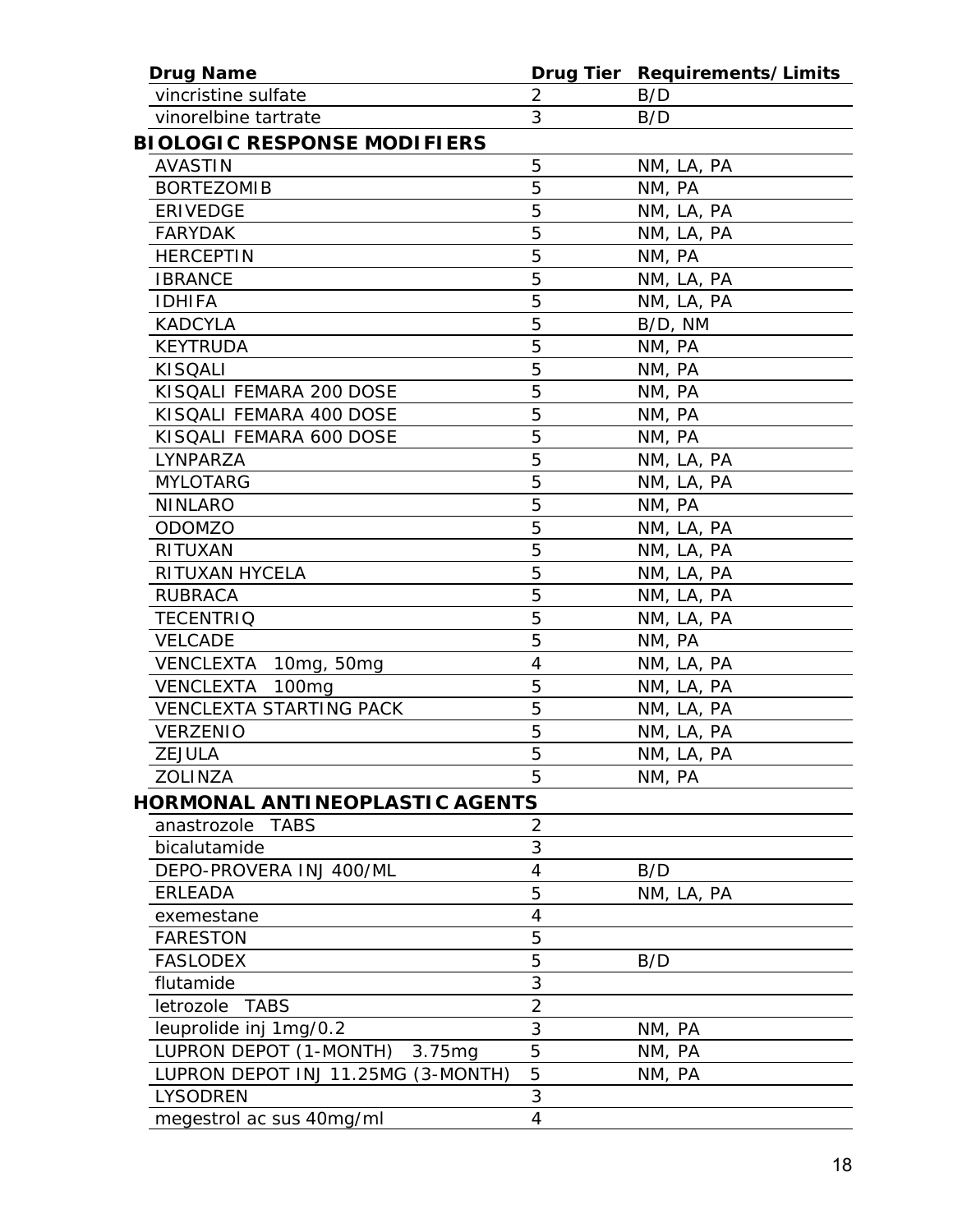| <b>Drug Name</b>                              |                 | Drug Tier Requirements/Limits                  |
|-----------------------------------------------|-----------------|------------------------------------------------|
| megestrol ac tab 20mg                         | 3               |                                                |
| megestrol ac tab 40mg                         | 3               |                                                |
| megestrol sus 625mg/5ml                       | 4               | <b>PA</b>                                      |
| nilutamide                                    | 5               |                                                |
| <b>SOLTAMOX</b>                               | 5               |                                                |
| tamoxifen citrate TABS                        | 1               |                                                |
| TRELSTAR DEP INJ 3.75MG                       | 5               | NM, PA                                         |
| TRELSTAR LA INJ 11.25MG                       | 5               | NM, PA                                         |
| <b>XTANDI</b>                                 | 5               | NM, LA, PA                                     |
| <b>ZYTIGA</b>                                 | 5               | NM, LA, PA                                     |
| <b>IMMUNOMODULATORS</b>                       |                 |                                                |
| POMALYST CAP 1MG                              | 5               | NM, LA, PA                                     |
| POMALYST CAP 2MG                              | 5               | NM, LA, PA                                     |
| POMALYST CAP 3MG                              | 5               | NM, LA, PA                                     |
|                                               | 5               |                                                |
| POMALYST CAP 4MG                              | 5               | NM, LA, PA                                     |
| <b>REVLIMID</b>                               |                 | QL (28 caps / 28 days),<br>NM, LA, PA          |
| THALOMID<br>50mg, 100mg<br>NM, PA             | 5               | QL (30 caps / 30 days),                        |
| <b>THALOMID</b><br>150mg, 200mg               | 5               | QL (60 caps / 30 days),<br>NM, PA              |
| <u>K</u> INASE <u>INHIBITORS</u>              |                 |                                                |
| <b>AFINITOR</b>                               | 5               | QL (30 tabs / 30 days),<br>N <sub>M</sub> , PA |
| AFINITOR DISPERZ                              | 2 <sub>mg</sub> | 5                                              |
| QL (150 tabs / 30 days),<br>NM, PA            |                 |                                                |
| AFINITOR DISPERZ<br>3 <sub>mg</sub>           | 5               | QL (90 tabs / 30 days),<br>NM, PA              |
| AFINITOR DISPERZ                              | 5 <sub>mg</sub> | 5                                              |
| QL (60 tabs / 30 days),                       |                 | NM, PA                                         |
| <b>ALECENSA</b>                               | 5               | NM, LA, PA                                     |
| <b>ALUNBRIG</b>                               | 5               | NM, LA, PA                                     |
|                                               | 5               |                                                |
| <b>BOSULIF</b>                                | 5               | NM, PA                                         |
| <b>CABOMETYX</b>                              |                 | QL (30 tabs / 30 days),<br>NM, LA, PA          |
| CALQUENCE                                     | 5               | NM, LA, PA                                     |
| <b>CAPRELSA</b>                               | 5               | NM, LA, PA                                     |
| <b>COMETRIQ</b>                               | 5               | NM, LA, PA                                     |
| COTELLIC                                      | 5               | NM, LA, PA                                     |
| <b>GILOTRIF TAB 20MG</b>                      | 5               | NM, LA, PA                                     |
| <b>GILOTRIF TAB 30MG</b>                      | 5               | NM, LA, PA                                     |
| <b>GILOTRIF TAB 40MG</b>                      | 5               | NM, LA, PA                                     |
| <b>ICLUSIG</b>                                | 5               | NM, LA, PA                                     |
| <i>imatinib mesylate</i><br>100 <sub>mg</sub> | 5               | QL (90 tabs / 30 days),<br>NM, PA              |
| <i>imatinib mesylate</i><br>400 <sub>mg</sub> | 5               | QL (60 tabs / 30 days),                        |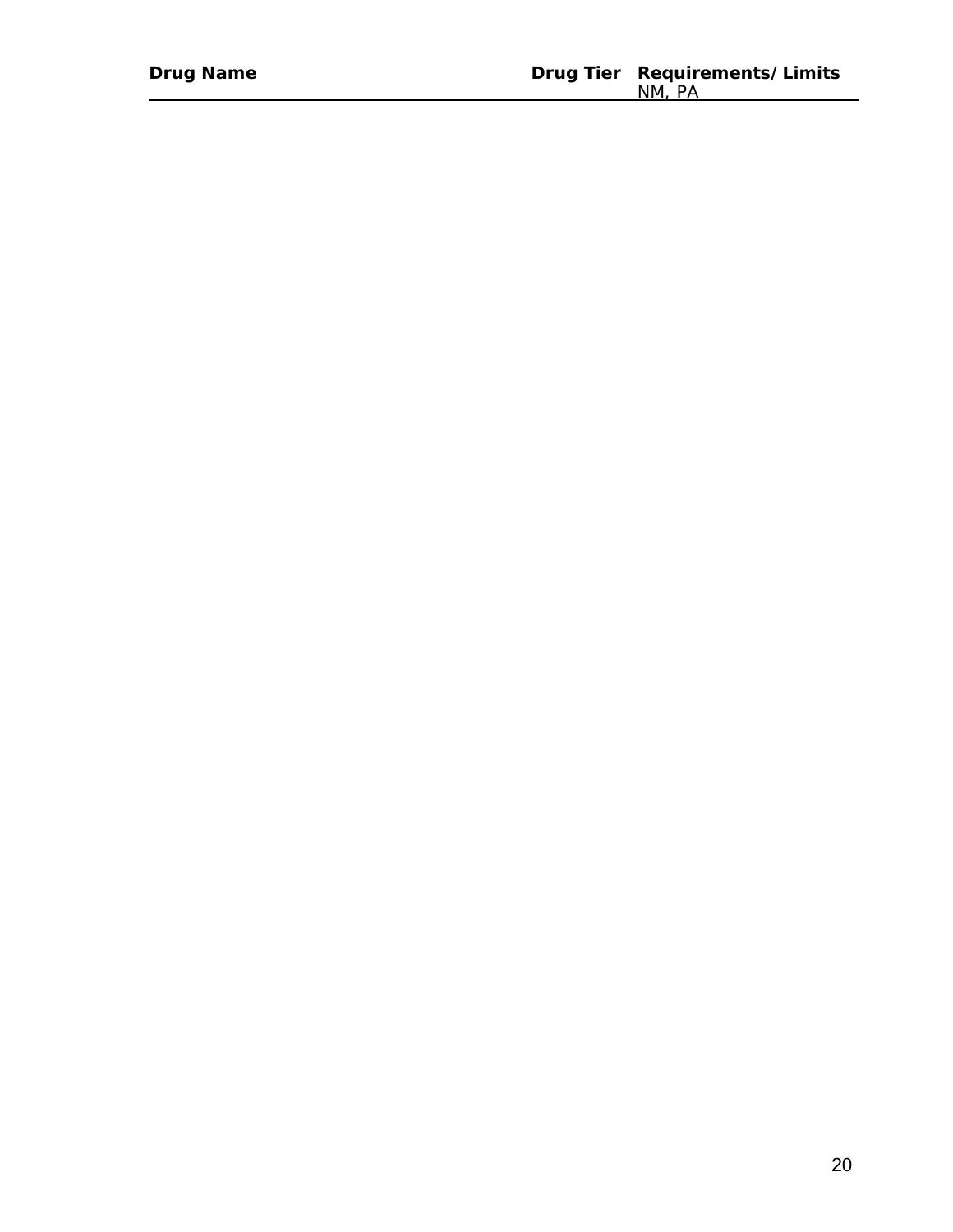| <b>Drug Name</b>                 | Drug Tier      | Requirements/Limits                    |
|----------------------------------|----------------|----------------------------------------|
| <b>IMBRUVICA</b>                 | 5              | NM, LA, PA                             |
| <b>INLYTA</b><br>1 <sub>mg</sub> | 5              | QL (180 tabs / 30 days),<br>NM, LA, PA |
| INLYTA 5mg                       | 5              | QL (120 tabs / 30 days),<br>NM, LA, PA |
| <b>IRESSA</b>                    | 5              | NM, LA, PA                             |
| <b>JAKAFI</b>                    | 5              | QL (60 tabs / 30 days),<br>NM, LA, PA  |
| LENVIMA 8 MG DAILY DOSE          | 5              | NM, LA, PA                             |
| LENVIMA 10 MG DAILY DOSE         | 5              | NM, LA, PA                             |
| LENVIMA 14 MG DAILY DOSE         | 5              | NM, LA, PA                             |
| LENVIMA 18 MG DAILY DOSE         | 5              | NM, LA, PA                             |
| LENVIMA 20 MG DAILY DOSE         | 5              | NM, LA, PA                             |
| LENVIMA 24 MG DAILY DOSE         | 5              | NM, LA, PA                             |
| <b>MEKINIST</b>                  | 5              | NM, LA, PA                             |
| <b>NERLYNX</b>                   | 5              | NM, LA, PA                             |
| <b>NEXAVAR</b>                   | 5              | NM, LA, PA                             |
| <b>RYDAPT</b>                    | 5              | NM, PA                                 |
| <b>SPRYCEL</b>                   | 5              | NM, PA                                 |
| <b>STIVARGA</b>                  | 5              | NM, LA, PA                             |
| <b>SUTENT</b>                    | 5              | NM, PA                                 |
| <b>TAFINLAR</b>                  | 5              | NM, LA, PA                             |
| <b>TAGRISSO</b>                  | 5              | NM, LA, PA                             |
| TARCEVA 25mg                     | 5              | QL (90 tabs / 30 days),<br>NM, LA, PA  |
| TARCEVA<br>100mg, 150mg          | 5              | QL (30 tabs / 30 days),<br>NM, LA, PA  |
| <b>TASIGNA</b>                   | 5              | NM, PA                                 |
| <b>TYKERB</b>                    | 5              | NM, LA, PA                             |
| <b>VOTRIENT</b>                  | 5              | NM, LA, PA                             |
| <b>XALKORI</b>                   | 5              | NM, LA, PA                             |
| <b>ZELBORAF</b>                  | 5              | NM, LA, PA                             |
| <b>ZYDELIG</b>                   | 5              | NM, LA, PA                             |
| ZYKADIA                          | 5              | NM, LA, PA                             |
| <b>MISCELLANEOUS</b>             |                |                                        |
| bexarotene                       | 5              | NM, PA                                 |
| <b>CAPS</b><br>hydroxyurea       | $\overline{2}$ |                                        |
| <b>LONSURF</b>                   | 5              | NM, PA                                 |
| <b>MATULANE</b>                  | 5              | LA                                     |
| <b>SYLATRON KIT 200MCG</b>       | 5              | NM, PA                                 |
| SYLATRON KIT 300MCG              | 5              | NM, PA                                 |
| SYLATRON KIT 600MCG              | 5              | NM, PA                                 |
| <b>SYNRIBO</b>                   | 5              | NM, PA                                 |
| tretinoin (chemotherapy)         | 5              |                                        |
| PLATINUM-BASED AGENTS            |                |                                        |
| carboplatin                      | 3              | B/D                                    |
| cisplatin                        | 3              | B/D                                    |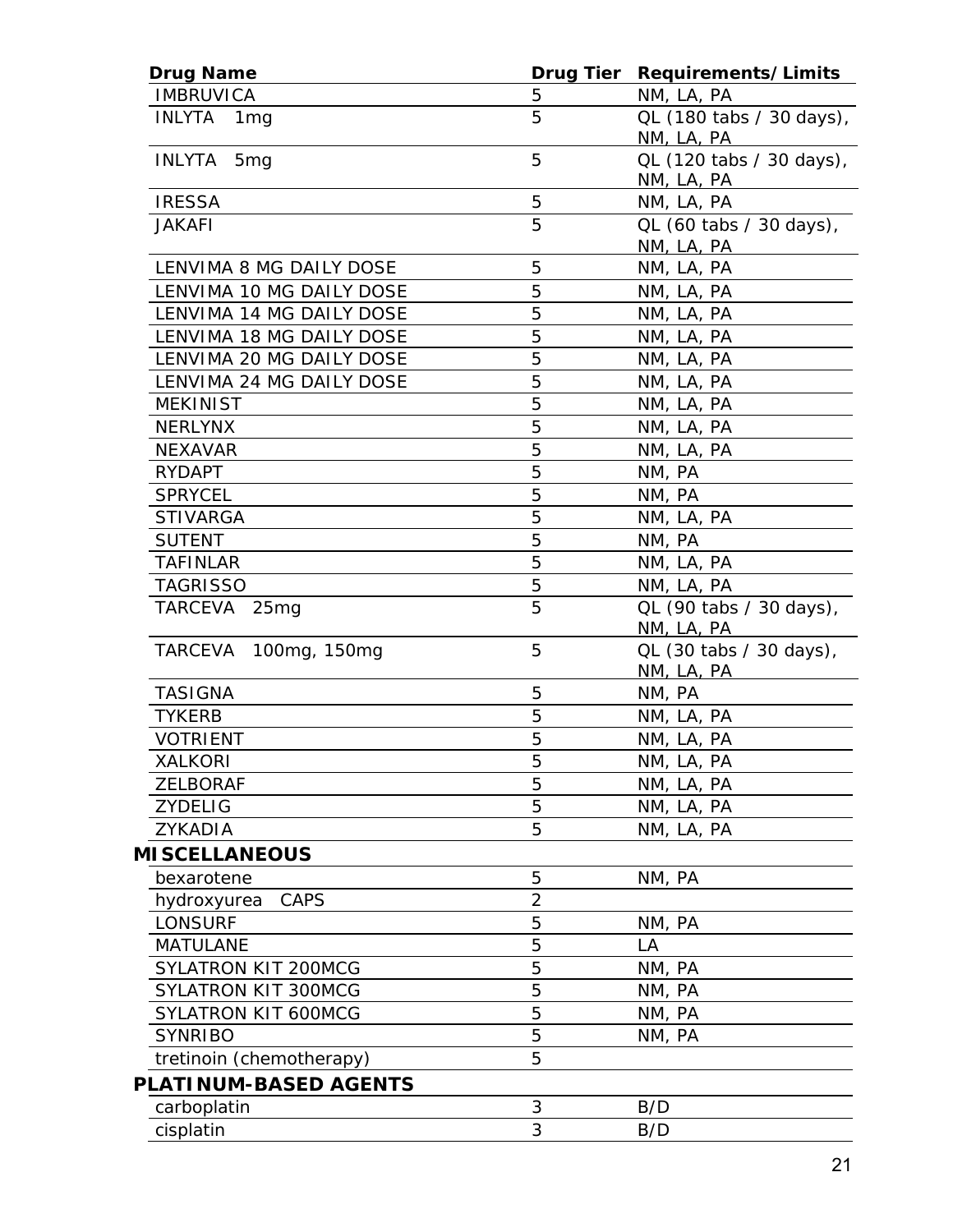| <b>Drug Name</b>                        |                          | Drug Tier Requirements/Limits |
|-----------------------------------------|--------------------------|-------------------------------|
| oxaliplatin inj 50mg                    | 5                        | B/D                           |
| oxaliplatin inj 50mg/10ml               | $\overline{4}$           | B/D                           |
| oxaliplatin inj 100mg                   | 5                        | B/D                           |
| oxaliplatin inj 100mg/20ml              | 4                        | B/D                           |
| <b>PROTECTIVE AGENTS</b>                |                          |                               |
| dexrazoxane 500mg                       | 5                        | B/D                           |
| leucovorin calcium SOLR                 | $\overline{\mathcal{A}}$ | B/D                           |
| leucovorin calcium<br><b>TABS</b>       | 3                        |                               |
| MESNEX TABS                             | 5                        |                               |
| TOPOI SOMERASE INHI BITORS              |                          |                               |
| etoposide SOLN                          | 3                        | B/D                           |
| irinotecan hcl                          | 4                        | B/D                           |
| toposar                                 | 3                        | B/D                           |
| topotecan hcl                           | 5                        | B/D                           |
| TOPOTECAN INJ 4MG/4ML                   | 5                        | B/D                           |
| <b>CARDIOVASCULAR</b>                   |                          |                               |
| <u>ACE INHIBITOR COMBINATIONS</u>       |                          |                               |
| amlodipine--benazepril hcl cap 10-20 mg | 1                        |                               |
| amlodipine-benazepril hcl cap 2.5-10 mg | 1                        |                               |
| amlodipine-benazepril hcl cap 5-10 mg   | 1                        |                               |
| amlodipine-benazepril hcl cap 5-20 mg   | 1                        |                               |
| amlodipine-benazepril hcl cap 5-40 mg   | 1                        |                               |
| amlodipine-benazepril hcl cap 10-40mg   | 1                        |                               |
| benazepril & hydrochlorothiazide        | 1                        |                               |
| captopril & hydrochlorothiazide         | 1                        |                               |
| enalapril maleate & hydrochlorothiazide | 1                        |                               |
| fosinopril sodium & hydrochlorothiazide | 1                        |                               |
| lisinopril & hydrochlorothiazide        | 1                        |                               |
| moexipril-hydrochlorothiazide           | 1                        |                               |
| quinapril-hydrochlorothiazide           |                          |                               |
| <b>ACE INHIBITORS</b>                   |                          |                               |
| benazepril hcl TABS                     | 1                        |                               |
| captopril TABS                          | 1                        |                               |
| <b>TABS</b><br>enalapril maleate        | 1                        |                               |
| fosinopril sodium                       | 1                        |                               |
| lisinopril TABS                         | 1                        |                               |
| moexipril hcl                           | 1                        |                               |
| perindopril erbumine                    | 1                        |                               |
| quinapril hcl                           | 1                        |                               |
| ramipril                                | 1                        |                               |
| trandolapril                            | 1                        |                               |
| <b>ALDOSTERONE RECEPTOR ANTAGONISTS</b> |                          |                               |
| eplerenone                              | 3                        |                               |
| <b>TABS</b><br>spironolactone           | 1                        |                               |
| <b>ALPHA BLOCKERS</b>                   |                          |                               |
| <b>TABS</b><br>doxazosin mesylate       | $\overline{2}$           |                               |
|                                         |                          |                               |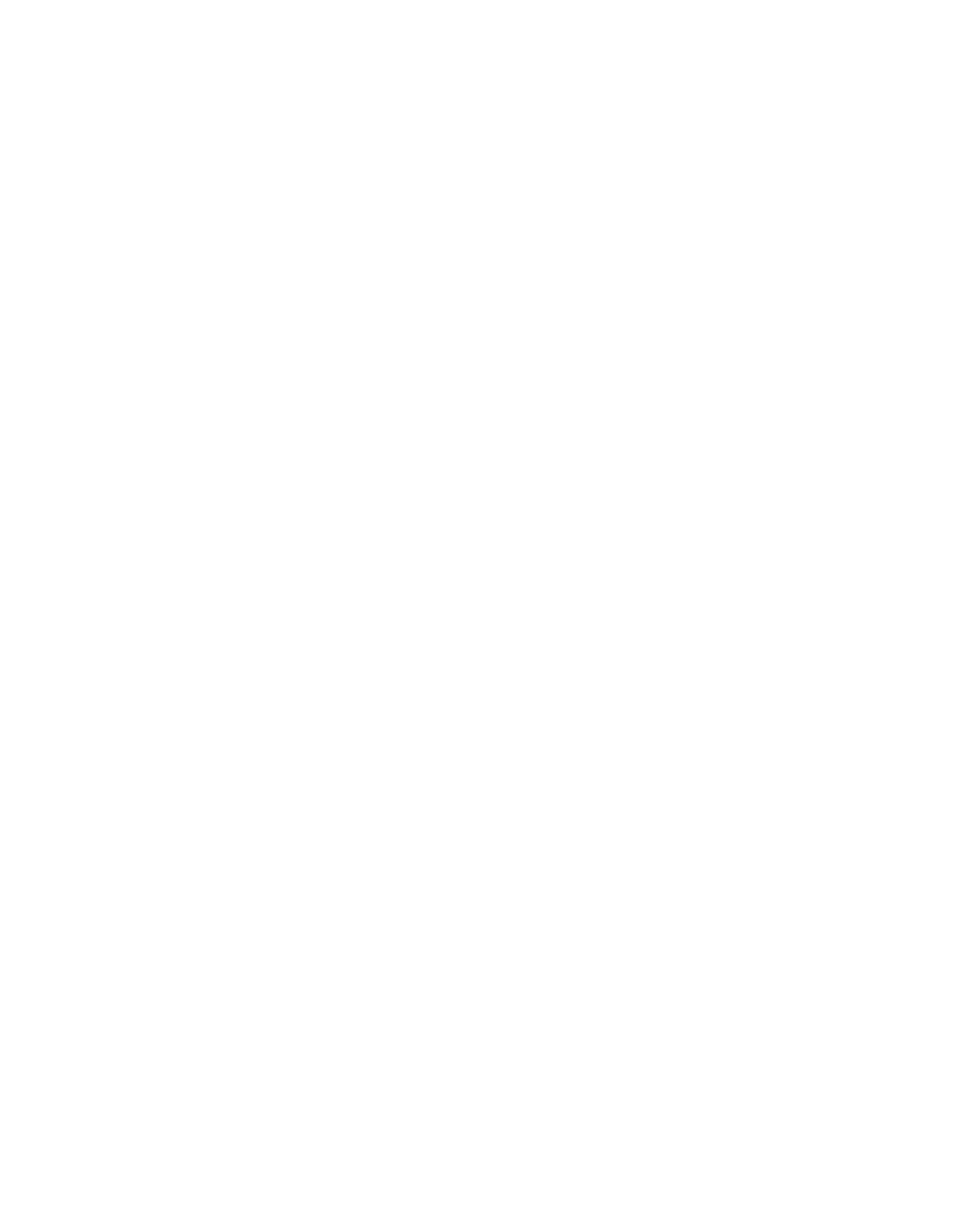**Drug Name Drug Tier Requirements/Limits**

*prazosin hcl* 3

*terazosin hcl* 1

| ANGIOTENSIN II RECEPTOR ANTAGONIST COMBINATIONS |  |
|-------------------------------------------------|--|
| amlodipine besylate-olmesartan medoxomil1       |  |
| amlodipine besylate-valsartan tab 5-160         |  |
| ma                                              |  |

| amlodipine besylate-valsartan tab 5-320    |  |
|--------------------------------------------|--|
| ma                                         |  |
| amlodipine besylate-valsartan tab 10-160 1 |  |
| mg                                         |  |
| amlodipine besylate-valsartan tab 10-320 1 |  |
| ma                                         |  |
| amlodipine-valsartan-hydrochlorothiazide   |  |
| 5-160-12.5mg                               |  |
| amlodipine-valsartan-hydrochlorothiazide   |  |
| 5-160-25mg                                 |  |
| amlodipine-valsartan-hydrochlorothiazide   |  |
|                                            |  |

| 10-160-12.5mg                                                  |  |
|----------------------------------------------------------------|--|
| amlodipine-valsartan-hydrochlorothiazide<br>10-160-25mg        |  |
| amlodipine-valsartan-hydrochlorothiazide<br>$10 - 320 - 25$ ma |  |

| TU UZU ZUITU                              |  |
|-------------------------------------------|--|
| candesartan cilexetil-hydrochlorothiazide |  |
| <b>FNTRESTO</b>                           |  |
| irbesartan-hydrochlorothiazide            |  |
| losartan-hydrochlorothiazide              |  |
| olmesartan medoxomil-amlodipine-          |  |
| hydrochlorothiazide                       |  |

| <u>Tiyal ochibi olmazlar</u>              |  |
|-------------------------------------------|--|
| olmesartan medoxomil-hydrochlorothiazide1 |  |
| telmisartan-amlodipine                    |  |
| telmisartan-hydrochlorothiazide           |  |

*valsartan-hydrochlorothiazide* 1

# *ANGIOTENSIN II RECEPTOR ANTAGONISTS*

| candesartan cilexetil  |             |    |
|------------------------|-------------|----|
| <b>EDARBI</b>          |             |    |
| irbesartan             |             |    |
| losartan potassium     |             |    |
| olmesartan medoxomil   | <b>TABS</b> |    |
| telmisartan            |             |    |
| valsartan              |             |    |
| <b>ANTIARRHYTHMICS</b> |             |    |
| amiodarone hcl soln    |             |    |
| amiodarone tab 100mg   |             |    |
| amiodarone tab 200mg   |             |    |
| amiodarone tab 400mg   |             |    |
| disopyramide phosphate |             |    |
| dofetilide             |             | ΝM |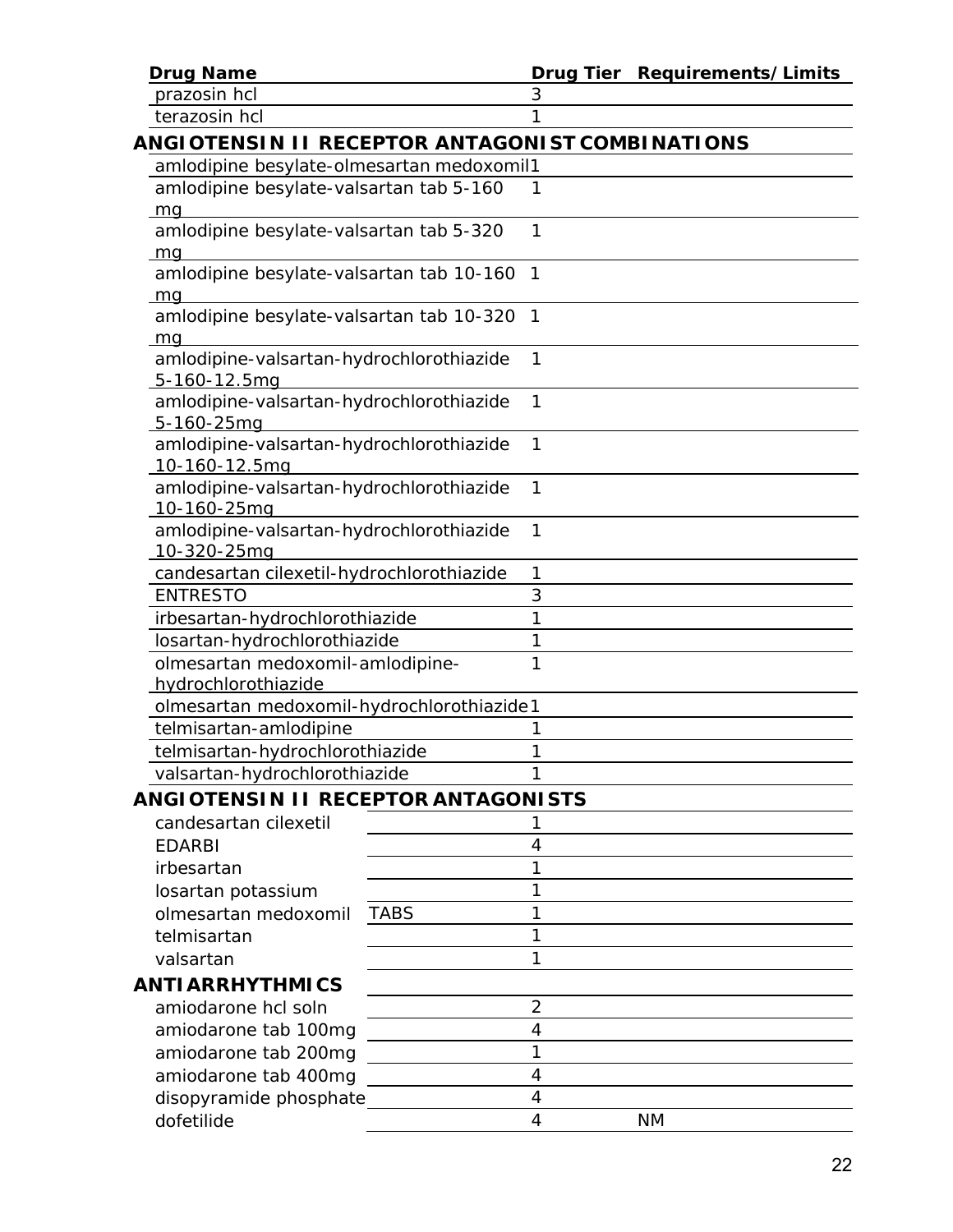| <b>Drug Name</b>                                    |                         | Drug Tier Requirements/Limits |
|-----------------------------------------------------|-------------------------|-------------------------------|
| flecainide acetate                                  | 3                       |                               |
| mexiletine hcl                                      | 4                       |                               |
| <b>MULTAQ</b>                                       | 4                       |                               |
| <b>NORPACE CR</b>                                   | 4                       |                               |
| 100mg, 400mg<br>pacerone                            | 4                       |                               |
| 200 <sub>mg</sub><br>pacerone                       | 1                       |                               |
| propafenone hcl                                     | 3                       |                               |
| propafenone hcl 12hr                                | 4                       |                               |
| quinidine gluconate TBCR                            | 4                       |                               |
| quinidine sulfate<br>TABS                           | $\overline{2}$          |                               |
| sorine                                              | $\overline{2}$          |                               |
| sotalol hcl                                         | $\overline{2}$          |                               |
| sotalol hcl (afib/afl)                              | $\overline{2}$          |                               |
| ANTILIPEMICS, HMG-CoA REDUCTASE INHIBITORS          |                         |                               |
| <b>ALTOPREV</b>                                     | 5                       | <b>ST</b>                     |
| atorvastatin calcium<br><b>TABS</b>                 |                         |                               |
| fluvastatin sodium                                  | 1                       |                               |
| LIVALO                                              | 4                       | <b>ST</b>                     |
| lovastatin                                          |                         |                               |
| pravastatin sodium                                  | 1                       |                               |
| rosuvastatin calcium                                | 1                       | $QL$ (30 tabs / 30 days)      |
| simvastatin TABS 5mg, 10mg, 20mg,                   | 1                       |                               |
| 40 <sub>mg</sub>                                    |                         |                               |
| TABS 80mg<br>simvastatin                            | 1                       | QL (30 tabs / 30 days)        |
| ZYPITAMAG                                           | 4                       | <b>ST</b>                     |
| ANTILIPEMICS, MISCELLANEOUS                         |                         |                               |
| <b>ANTARA</b>                                       | 4                       |                               |
| cholestyramine                                      | 4                       |                               |
| cholestyramine light                                | 4                       |                               |
| choline fenofibrate                                 | 4                       |                               |
| colesevelam hcl                                     | 3                       |                               |
| colestipol hcl gran                                 | 4                       |                               |
| colestipol hcl pack                                 | 4                       |                               |
| colestipol hcl tabs                                 | 3                       |                               |
| ezetimibe                                           | 4                       |                               |
| ezetimibe-simvastatin                               | 1                       |                               |
| fenofibrate<br>TABS 48mg, 54mg, 145mg,              | 3                       |                               |
| 160 <sub>mq</sub>                                   |                         |                               |
| fenofibrate micronized 67mg, 134mg,                 | 3                       |                               |
| 200mg                                               |                         |                               |
| gemfibrozil<br><b>TABS</b>                          | $\overline{\mathbf{c}}$ |                               |
| <b>JUXTAPID</b>                                     | 5                       | NM, LA, PA                    |
| <b>KYNAMRO</b>                                      | 5                       | NM, PA                        |
| niacin er (antihyperlipidemic)<br>500 <sub>mg</sub> | 4                       | QL (90 tabs / 30 days)        |
| niacin er (antihyperlipidemic)<br>750 <sub>mg</sub> | 4                       |                               |
| 1000mg                                              |                         |                               |
| niacor                                              | 3                       |                               |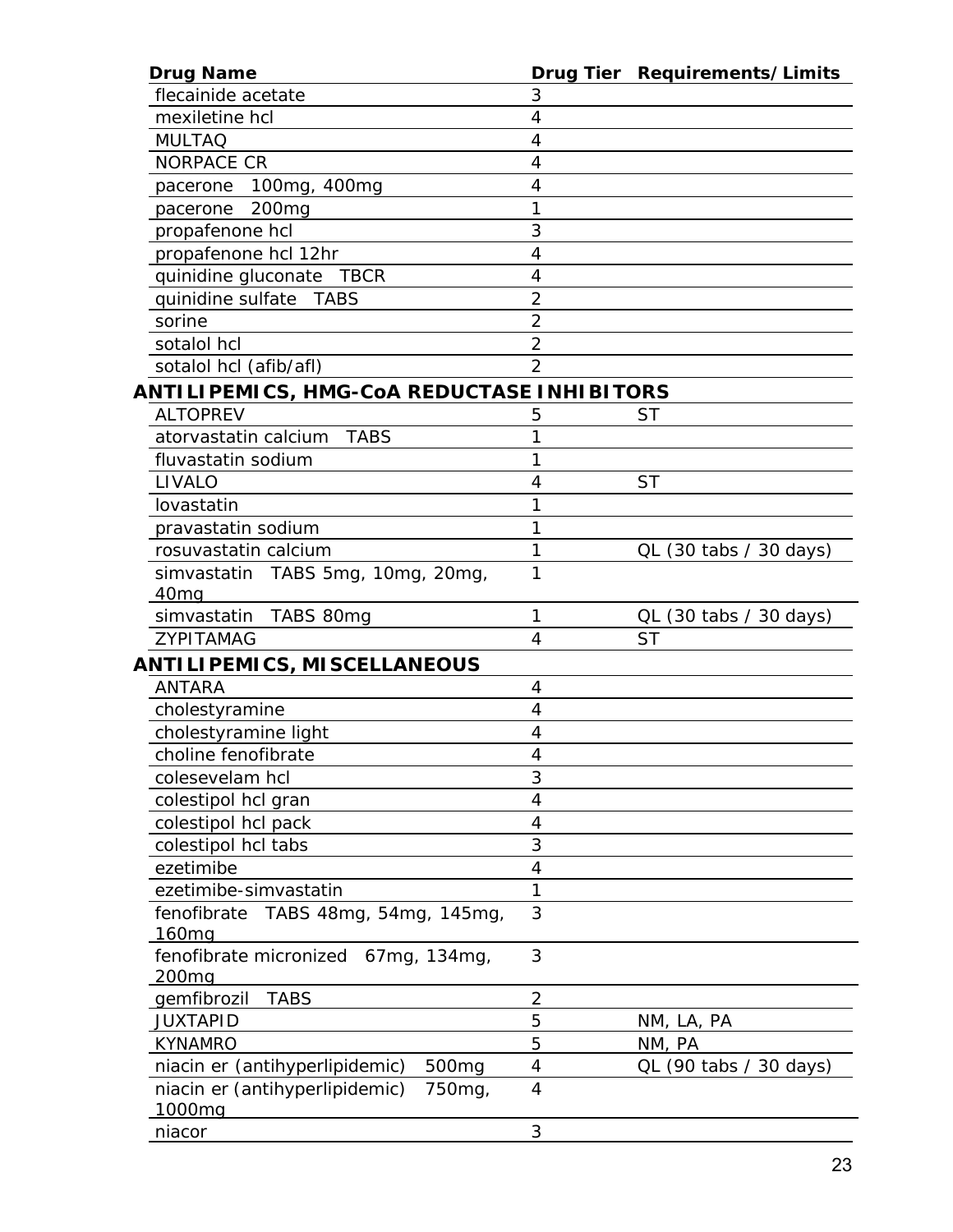| <b>Drug Name</b>                                          | <b>Drug Tier</b> | Requirements/Limits      |
|-----------------------------------------------------------|------------------|--------------------------|
| <b>PRALUENT</b>                                           | 5                | NM, PA                   |
| prevalite                                                 | 4                |                          |
| <b>VASCEPA</b>                                            | 4                |                          |
| <b>VYTORIN</b>                                            | 4                |                          |
| <b>WELCHOL PAK</b>                                        | 3                |                          |
| BETA-BLOCKER/DIURETIC COMBINATIONS                        |                  |                          |
| atenolol & chlorthalidone                                 | 2                |                          |
| bisoprolol & hydrochlorothiazide                          | 1                |                          |
| metoprolol & hctz tab 50-25mg                             | 3                |                          |
| metoprolol & hctz tab 100-25mg                            | 3                |                          |
| metoprolol & hctz tab 100-50mg                            | 3                |                          |
| propranolol & hydrochlorothiazide                         | 3                |                          |
| <b>BETA-BLOCKERS</b>                                      |                  |                          |
| acebutolol hcl CAPS                                       | $\overline{2}$   |                          |
| atenolol TABS                                             | 1                |                          |
| bisoprolol fumarate                                       | $\overline{2}$   |                          |
| BYSTOLIC 2.5mg, 5mg, 10mg                                 | 4                | $QL$ (30 tabs / 30 days) |
| <b>BYSTOLIC</b><br>20 <sub>mg</sub>                       | 4                | $QL$ (60 tabs / 30 days) |
| carvedilol                                                | 1                |                          |
| labetalol hcl<br>TABS                                     | 3                |                          |
| metoprolol succinate                                      | $\overline{2}$   |                          |
| metoprolol tartrate<br>SOCT                               | 3                |                          |
| metoprolol tartrate SOLN                                  | 3                |                          |
| metoprolol tartrate TABS 25mg, 50mg,<br>100 <sub>mg</sub> | 1                |                          |
| nadolol<br><b>TABS</b>                                    | 4                |                          |
| pindolol                                                  | 3                |                          |
| propranolol cap er                                        | 3                |                          |
| propranolol hcl<br><b>TABS</b>                            | 3                |                          |
| propranolol oral sol                                      | 3                |                          |
| timolol maleate TABS                                      | 3                |                          |
| CALCIUM CHANNEL BLOCKER/ANTILIPEMIC COMBINATIONS          |                  |                          |
| amlodipine besylate-atorvastatin calcium                  | 1                |                          |
| <b>CALCIUM CHANNEL BLOCKERS</b>                           |                  |                          |
| afeditab cr                                               | 3                |                          |
| amlodipine besylate TABS                                  | 1                |                          |
| cartia xt cap 120/24hr                                    | 3                |                          |
| cartia xt cap 180/24hr                                    | 3                |                          |
| cartia xt cap 240/24hr                                    | 3                |                          |
| cartia xt cap 300/24hr                                    | 3                |                          |
| dilt-xr cap                                               | 3                |                          |
| diltiazem cap 120mg cd                                    | 3                |                          |
| diltiazem cap 180mg cd                                    | 3                |                          |
| diltiazem cap 240mg cd                                    | 3                |                          |
| diltiazem cap 300mg cd                                    | 3                |                          |
| diltiazem cap 360mg cd                                    | 3                |                          |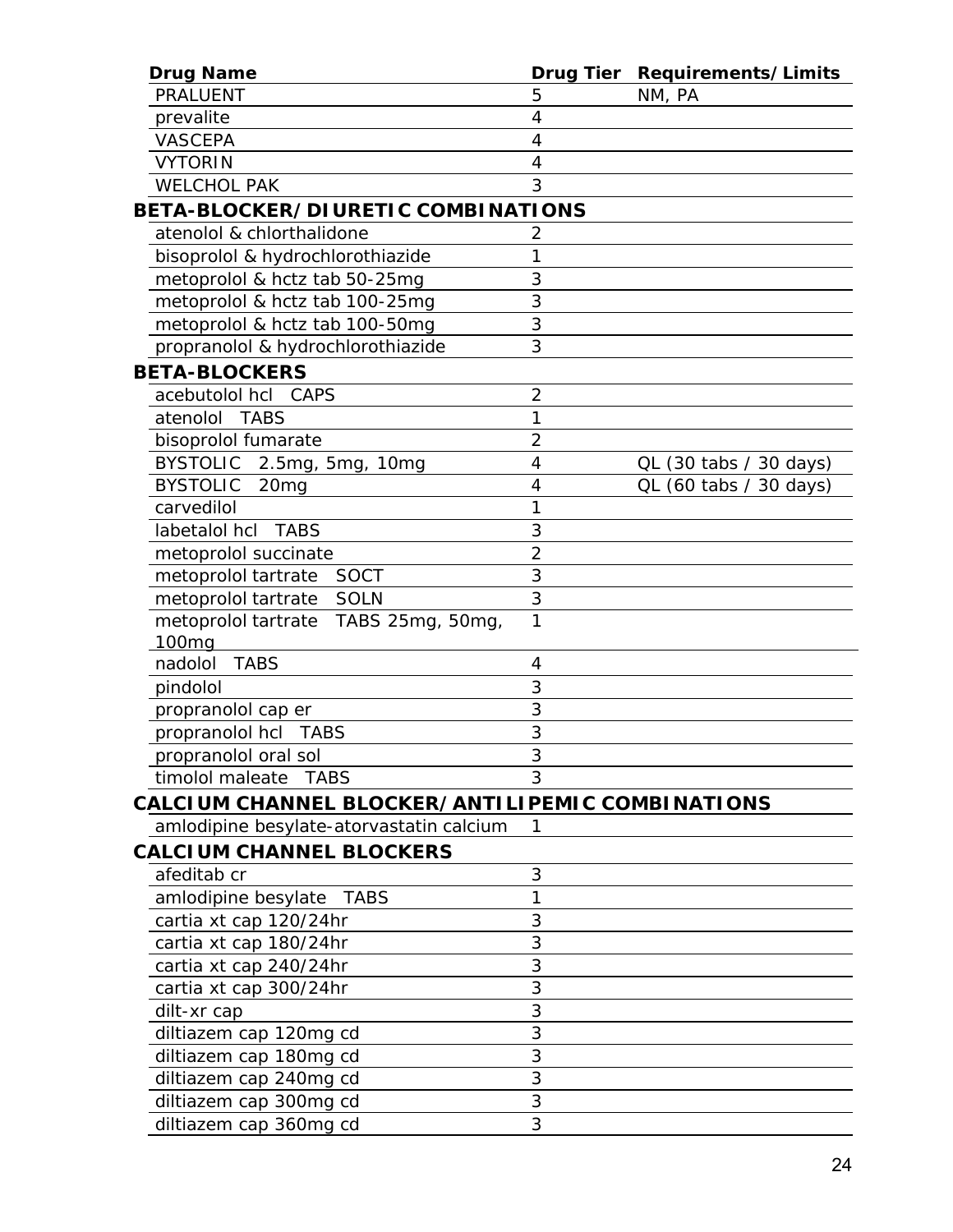| <b>Drug Name</b>                                    |                | Drug Tier Requirements/Limits |
|-----------------------------------------------------|----------------|-------------------------------|
| diltiazem cap er/12hr                               | 4              |                               |
| diltiazem hcl TABS                                  | $\overline{2}$ |                               |
| diltiazem hcl cap sr 24hr                           | 3              |                               |
| diltiazem hcl coated beads                          | 3              |                               |
| diltiazem hcl coated beads cap sr 24hr              | 3              |                               |
| diltiazem hcl extended release beads cap            | 3              |                               |
| <u>_sr</u>                                          |                |                               |
| diltiazem inj                                       | $\overline{2}$ |                               |
| felodipine                                          | $\overline{2}$ |                               |
| isradipine                                          | $\overline{4}$ |                               |
| matzim la                                           | 3              |                               |
| nicardipine hcl CAPS                                | 4              |                               |
| nifedipine<br><b>TB24</b>                           | 3              |                               |
| nifedipine er                                       | 3              |                               |
| nimodipine<br>CAPS                                  | 5              |                               |
| nisoldipine                                         | $\overline{4}$ |                               |
| <b>NYMALIZE</b>                                     | 5              |                               |
| taztia xt                                           | 3              |                               |
| verapamil cap er 100mg, 120mg, 180mg, 3             |                |                               |
| 200mg, 240mg, 300mg                                 |                |                               |
| verapamil cap er 360mg                              | 4              |                               |
| verapamil hcl SOLN                                  | 4              |                               |
| verapamil hcl TABS                                  | 1              |                               |
| verapamil hcl tab er                                | $\overline{2}$ |                               |
| <b>DIGITALIS GLYCOSIDES</b>                         |                |                               |
| .25mg<br>digitek                                    | 3              | PA; PA if 70 years and        |
|                                                     |                | older                         |
| digitek .125mg                                      | 3              | QL (30 tabs / 30 days)        |
| 125mcg<br>digox                                     | 3              | QL (30 tabs / 30 days)        |
| digox<br>250mcg                                     | 3              | PA; PA if 70 years and        |
|                                                     |                | older                         |
| digoxin TABS 125mcg                                 | 3              | QL (30 tabs / 30 days)        |
| TABS 250mcg<br>digoxin                              | 3              | PA; PA if 70 years and        |
|                                                     |                | older                         |
| digoxin inj                                         | $\overline{4}$ |                               |
| digoxin sol 50mcg/ml                                | $\overline{4}$ | PA; PA if 70 years and        |
|                                                     |                | older                         |
| <u>D</u> IRECT <u>RENIN INHIBITORS/COMBINATIONS</u> |                |                               |
| TEKTURNA                                            | 4              |                               |
| <b>TEKTURNA HCT</b>                                 | $\overline{4}$ |                               |
| <b>DI URETICS</b>                                   |                |                               |
| acetazolamide<br>CP12                               | 4              |                               |
|                                                     | 3              |                               |
| acetazolamide<br><b>TABS</b>                        | $\overline{2}$ |                               |
| amiloride & hydrochlorothiazide                     |                |                               |
| amiloride hcl<br>TABS                               | 3              |                               |
| bumetanide                                          | 3              |                               |
| chlorothiazide tabs                                 | 3              |                               |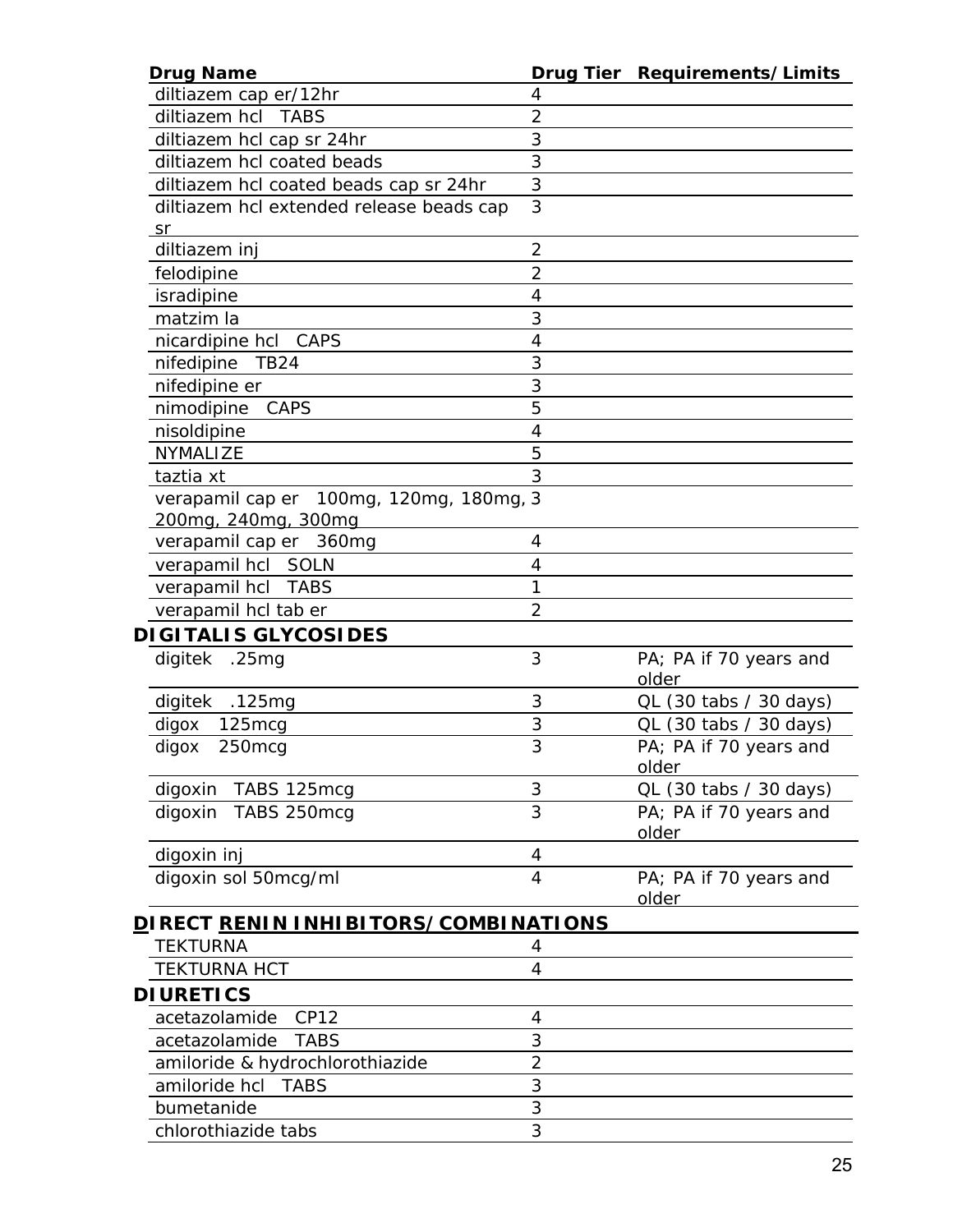| <b>Drug Name</b>                             |                          | Drug Tier Requirements/Limits         |
|----------------------------------------------|--------------------------|---------------------------------------|
| chlorthalidone                               | 3                        |                                       |
| furosemide<br><b>SOLN</b>                    | $\overline{2}$           |                                       |
| furosemide<br><b>TABS</b>                    | 1                        |                                       |
| furosemide inj                               | $\overline{2}$           |                                       |
| hydrochlorothiazide CAPS; TABS               | 1                        |                                       |
| indapamide                                   | $\overline{2}$           |                                       |
| methazolamide<br><b>TABS</b>                 | 4                        |                                       |
| methyclothiazide                             | 3                        |                                       |
| metolazone                                   | 3                        |                                       |
| spironolactone & hydrochlorothiazide         | 3                        |                                       |
| torsemide tabs                               | $\overline{2}$           |                                       |
| triamterene & hydrochlorothiazide cap        | 1                        |                                       |
| <u>37.5-25 mq</u>                            |                          |                                       |
| triamterene & hydrochlorothiazide tabs       | 1                        |                                       |
| <b>MISCELLANEOUS</b>                         |                          |                                       |
| <b>BIDIL</b>                                 | 3                        |                                       |
| clonidine hcl PTWK                           | 4                        |                                       |
| clonidine hcl TABS                           | 1                        |                                       |
| <b>CORLANOR</b>                              | 4                        |                                       |
| <b>DEMSER</b>                                | 5                        | PA                                    |
| hydralazine hcl SOLN                         | 4                        |                                       |
| <b>TABS</b><br>hydralazine hcl               | $\overline{2}$           |                                       |
| midodrine hcl                                | 3                        |                                       |
| minoxidil TABS                               | $\overline{2}$           |                                       |
| <b>NORTHERA</b>                              | 5                        | NM, LA, PA                            |
| <b>RANEXA</b>                                | 3                        |                                       |
| <b>NITRATES</b>                              |                          |                                       |
| <b>ISORDIL TITRADOSE</b><br>40 <sub>mg</sub> | 5                        |                                       |
| isosorb mononitrate tab                      | $\overline{2}$           |                                       |
| isosorbide dinitrate                         | $\overline{\mathcal{E}}$ |                                       |
| isosorbide dinitrate er                      | 4                        |                                       |
| isosorbide mononitrate er                    | $\overline{2}$           |                                       |
| minitran                                     | 3                        |                                       |
| NITRO-BID                                    | 3                        |                                       |
| NITRO-DUR DIS 0.3MG/HR                       | 4                        |                                       |
| NITRO-DUR DIS 0.8MG/HR                       | 4                        |                                       |
| nitroglycerin SUBL                           | 3                        |                                       |
| nitroglycerin td patch                       | 3                        |                                       |
| PULMONARY ARTERIAL HYPERTENSION              |                          |                                       |
| <b>ADCIRCA</b><br>5                          | QL (60 ta                |                                       |
|                                              |                          | NM, PA                                |
| <b>ADEMPAS</b>                               | 5                        | QL (90 tabs / 30 days),               |
| NM, LA, PA                                   |                          |                                       |
| <b>LETAIRIS</b>                              | 5                        | QL (30 tabs / 30 days),<br>NM, LA, PA |
| <b>OPSUMIT</b>                               | 5                        | QL (30 tabs / 30 days),<br>NM, LA, PA |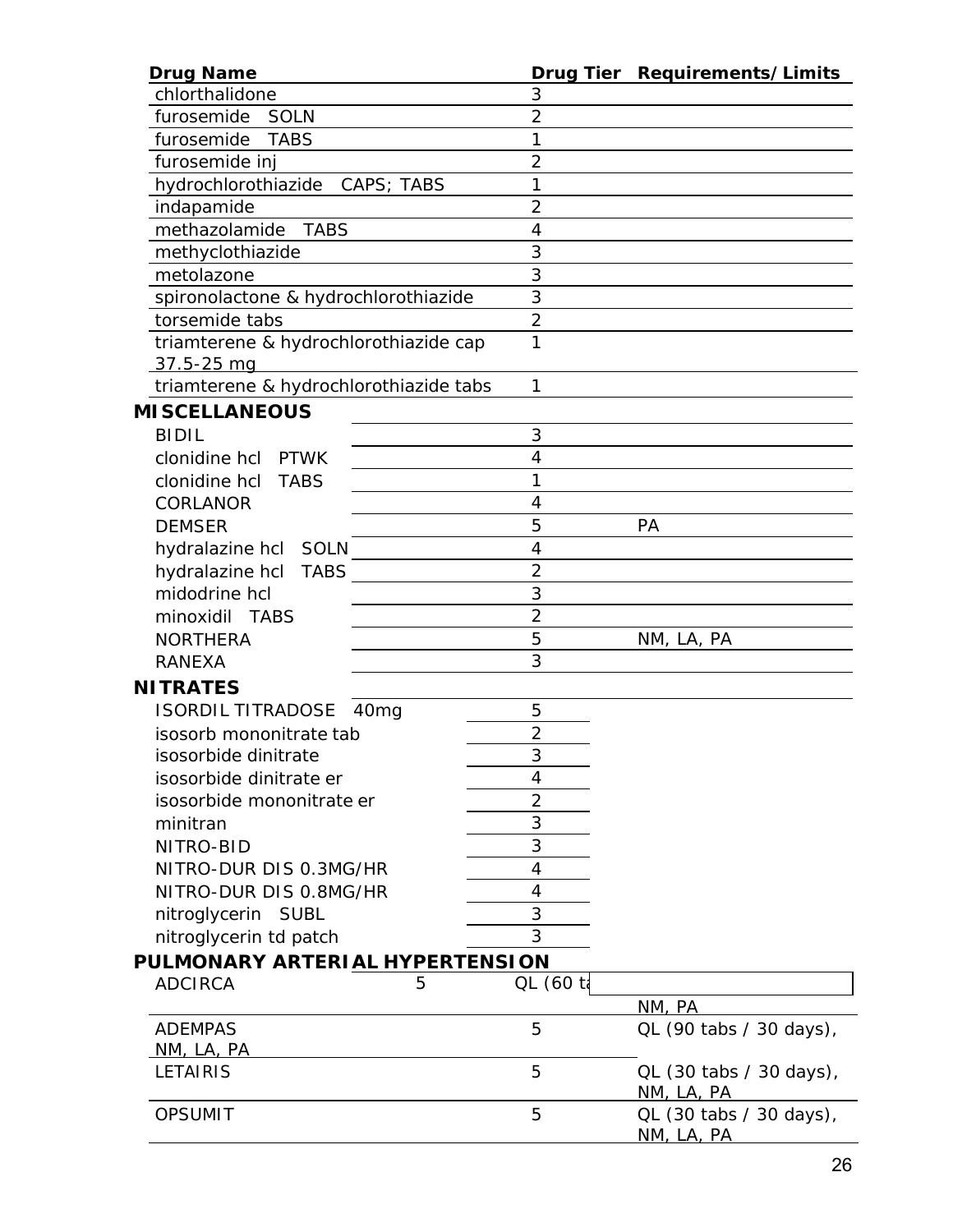| <b>Drug Name</b>                                         |                                                                                                   | Drug Tier Requirements/Limits                               |
|----------------------------------------------------------|---------------------------------------------------------------------------------------------------|-------------------------------------------------------------|
| <b>REMODULIN</b>                                         | 5                                                                                                 | NM, LA, PA                                                  |
| sildenafil citrate tab 20 mg (pulmonary<br>hypertension) | 3                                                                                                 | QL (90 tabs / 30 days),<br>NM, PA                           |
| TRACLEER TABS 62.5mg                                     | 5                                                                                                 | QL (120 tabs / 30 days),<br>NM, LA, PA                      |
| TRACLEER TABS 125mg<br>NM, LA, PA                        | 5                                                                                                 | QL (60 tabs / 30 days),                                     |
| <b>VENTAVIS</b>                                          | 5                                                                                                 | NM, PA                                                      |
| <b>CENTRAL NERVOUS SYSTEM</b>                            |                                                                                                   |                                                             |
| <u>ANTIANXIETY</u>                                       |                                                                                                   |                                                             |
| alprazolam tab 0.5mg                                     | $\overline{2}$                                                                                    | QL (150 tabs / 30 days)                                     |
| alprazolam tab 0.25mg                                    | $\overline{2}$                                                                                    | QL (150 tabs / 30 days)                                     |
| alprazolam tab 1mg                                       | $\overline{2}$                                                                                    | QL (150 tabs / 30 days)                                     |
| alprazolam tab 2mg                                       | $\overline{2}$                                                                                    | QL (150 tabs / 30 days)                                     |
| buspirone hcl TABS 5mg, 7.5mg, 10mg,                     | $\overline{2}$                                                                                    |                                                             |
| 15 <sub>mg</sub>                                         |                                                                                                   |                                                             |
| buspirone hcl TABS 30mg                                  | 4                                                                                                 |                                                             |
| fluvoxamine maleate<br><b>TABS</b>                       |                                                                                                   |                                                             |
| lorazepam SOLN                                           | $\frac{2}{2}$ $\frac{2}{3}$                                                                       |                                                             |
| lorazepam TABS                                           |                                                                                                   | QL (150 tabs / 30 days)                                     |
| lorazepam intensol                                       |                                                                                                   | QL (150 mL / 30 days)                                       |
| <b>ANTICONVULSANTS</b>                                   |                                                                                                   |                                                             |
| APTIOM<br>200 <sub>mg</sub>                              |                                                                                                   | QL (180 tabs / 30 days)                                     |
| <b>APTIOM</b><br>400 <sub>mg</sub>                       |                                                                                                   | QL (90 tabs / 30 days)                                      |
| 600mg, 800mg<br>APTIOM                                   | $\frac{5}{5}$                                                                                     | QL (60 tabs / 30 days)                                      |
| <b>BANZEL SUS 40MG/ML</b>                                |                                                                                                   | PA                                                          |
| <b>BANZEL TAB 200MG</b>                                  | $\frac{5}{5}$ $\frac{5}{4}$ $\frac{4}{5}$                                                         | PA                                                          |
| <b>BANZEL TAB 400MG</b>                                  |                                                                                                   | PA                                                          |
| BRIVIACT INJ 50MG/5ML                                    |                                                                                                   | PA                                                          |
| <b>BRIVIACT SOL 10MG/ML</b>                              |                                                                                                   | PA                                                          |
| <b>BRIVIACT TAB 10MG</b>                                 |                                                                                                   | PA                                                          |
|                                                          |                                                                                                   | PA                                                          |
| <b>BRIVIACT TAB 25MG</b>                                 |                                                                                                   |                                                             |
| <b>BRIVIACT TAB 50MG</b>                                 |                                                                                                   | PA                                                          |
| <b>BRIVIACT TAB 75MG</b>                                 | $\frac{5}{5}$ $\frac{5}{5}$ $\frac{5}{5}$ $\frac{3}{4}$ $\frac{4}{4}$ $\frac{4}{2}$ $\frac{2}{3}$ | PA                                                          |
| <b>BRIVIACT TAB 100MG</b>                                |                                                                                                   | PA                                                          |
| carbamazepine CHEW; TABS                                 |                                                                                                   |                                                             |
| carbamazepine CP12; SUSP; TB12                           |                                                                                                   |                                                             |
| <b>CELONTIN</b>                                          |                                                                                                   |                                                             |
| TABS 2mg<br>clonazepam                                   |                                                                                                   | QL (300 tabs / 30 days)                                     |
| clonazepam<br>TABS .5mg, 1mg                             |                                                                                                   | QL (90 tabs / 30 days)                                      |
| clonazepam<br>TBDP 2mg                                   |                                                                                                   | QL (300 tabs / 30 days)                                     |
| TBDP.125mg, .25mg, .5mg, 3<br>clonazepam<br><u>1mq</u>   |                                                                                                   | QL (90 tabs / 30 days)                                      |
| clorazepate dipotassium                                  | $\overline{4}$                                                                                    | QL (180 tabs / 30 days),<br>PA; PA if 65 years and<br>older |
| DIASTAT ACUDIAL                                          | 4                                                                                                 |                                                             |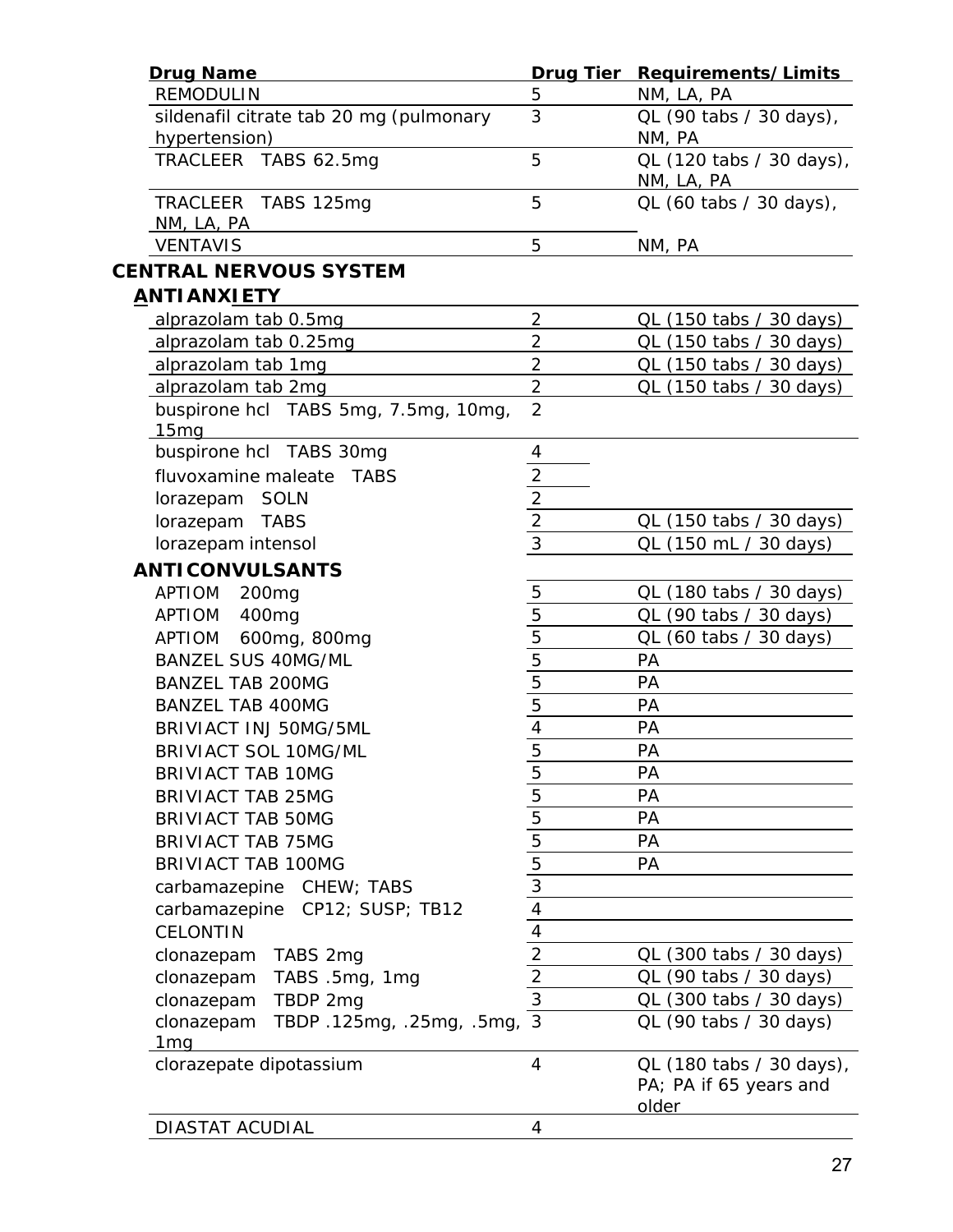| <b>Drug Name</b>                                        |                | Drug Tier Requirements/Limits                               |
|---------------------------------------------------------|----------------|-------------------------------------------------------------|
| <b>DIASTAT PEDIATRIC</b>                                | 4              |                                                             |
| diazepam TABS                                           | $\overline{2}$ | QL (120 tabs / 30 days),<br>PA; PA if 65 years and<br>older |
| diazepam gel                                            | $\overline{4}$ |                                                             |
| diazepam inj                                            | $\sqrt{3}$     |                                                             |
| diazepam intensol                                       | 3              | QL (240 mL / 30 days),<br>PA; PA if 65 years and<br>older   |
| diazepam oral soln 1 mg/ml                              | 3              | QL (1200 mL / 30 days),<br>PA; PA if 65 years and<br>older  |
| DILANTIN CAP 30MG                                       | 3              |                                                             |
| DILANTIN CAP 100MG                                      | 3              |                                                             |
| <b>DILANTIN CHEW TAB 50MG</b>                           | 3              |                                                             |
| DILANTIN-125 SUSP                                       | $\overline{4}$ |                                                             |
| divalproex sodium CSDR; TB24                            | $\overline{4}$ |                                                             |
| divalproex sodium TBEC                                  | 3              |                                                             |
| epitol                                                  | 3              |                                                             |
| ethosuximide CAPS; SOLN                                 | $\overline{4}$ |                                                             |
| felbamate SUSP                                          | 5              |                                                             |
| felbamate TABS                                          | 4              |                                                             |
| <b>FYCOMPA</b><br><b>SUSP</b>                           | 5              | QL (720 mL / 30 days),<br>PA                                |
| FYCOMPA TABS 2mg<br>PA                                  | 4              | QL (60 tabs / 30 days),                                     |
| <b>FYCOMPA</b><br>TABS 4mg, 6mg                         | 5              | QL (60 tabs / 30 days),<br>PA                               |
| FYCOMPA TABS 8mg, 10mg, 12mg<br>PA                      | 5              | QL (30 tabs / 30 days),                                     |
| gabapentin CAPS 100mg                                   | $\overline{c}$ | QL (1080 caps / 30<br>days)                                 |
| gabapentin<br>CAPS 300mg                                | $\overline{2}$ | QL (360 caps / 30 days)                                     |
| gabapentin<br>CAPS 400mg                                | $\overline{2}$ | QL (270 caps / 30 days)                                     |
| gabapentin<br><b>SOLN</b>                               | 3              | QL (2160 mL / 30 days)                                      |
| gabapentin<br>TABS 600mg                                | 3              | QL (180 tabs / 30 days)                                     |
| gabapentin<br>TABS 800mg                                | 3              | QL (120 tabs / 30 days)                                     |
| <b>CHEW</b><br>lamotrigine                              | 3              |                                                             |
| lamotrigine<br><b>TABS</b>                              | $\overline{2}$ |                                                             |
| lamotrigine TB24; TBDP                                  | 4              |                                                             |
| levetiracetam<br><b>SOLN</b>                            | 4              |                                                             |
| TABS; TB24<br>levetiracetam                             | 3              |                                                             |
| levetiracetam in sodium chloride                        | 4              |                                                             |
| levetiracetam oral soln 100 mg/ml                       | 3              |                                                             |
| <b>LYRICA</b><br>CAPS 25mg, 50mg, 75mg,<br>100mg, 150mg | 3              | QL (120 caps / 30 days)                                     |
| LYRICA<br>CAPS 200mg                                    | 3              | QL (90 caps / 30 days)                                      |
| LYRICA<br>CAPS 225mg, 300mg                             | 3              | QL (60 caps / 30 days)                                      |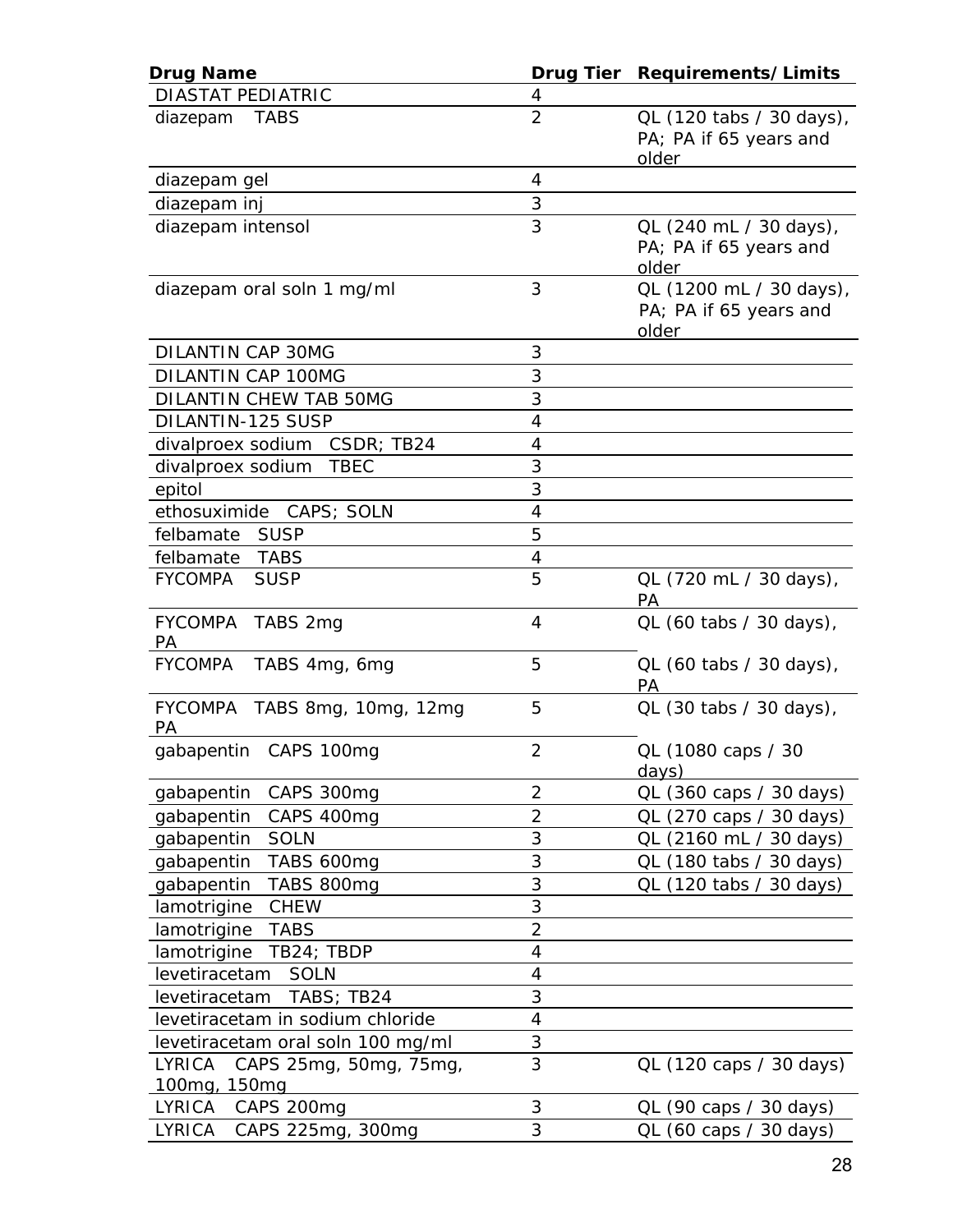| <b>Drug Name</b>                                    |                      | Drug Tier Requirements/Limits          |
|-----------------------------------------------------|----------------------|----------------------------------------|
| LYRICA<br><b>SOLN</b>                               | 3                    | QL (946 mL / 30 days)                  |
| <b>ONFI</b>                                         | 5                    | PA                                     |
| <b>SUSP</b><br>oxcarbazepine                        | 4                    |                                        |
| <b>TABS</b><br>oxcarbazepine                        | 3                    |                                        |
| <b>PEGANONE</b>                                     | 4                    |                                        |
| phenobarbital ELIX                                  | 4                    | PA; PA if 70 years and<br>older        |
| phenobarbital TABS                                  | 3                    | PA; PA if 70 years and<br>older        |
|                                                     | PHENOBARBITAL SODIUM | SOLN 65mg/ml 4                         |
| PA; PA if 70 years and<br>older                     |                      |                                        |
| phenobarbital sodium SOLN 130mg/ml                  | 4                    | PA; PA if 70 years and<br>older        |
| <b>PHENYTEK</b>                                     | 3                    |                                        |
| phenytoin CHEW; SUSP                                | 3                    |                                        |
| phenytoin sodium extended                           | 3                    |                                        |
| phenytoin sodium inj 50mg/ml                        | 3                    |                                        |
| primidone<br><b>TABS</b>                            | $\overline{2}$       |                                        |
| roweepra                                            | 3                    |                                        |
| roweepra xr                                         | 3                    |                                        |
| SABRIL TABS                                         | 5                    | QL (180 tabs / 30 days),<br>NM, LA, PA |
| SPRITAM                                             | $\overline{4}$       |                                        |
| subvenite tab                                       | $\overline{2}$       |                                        |
| tiagabine hcl                                       | 4                    |                                        |
| topiramate<br><b>CPSP</b>                           | 3                    |                                        |
| topiramate<br><b>TABS</b>                           | $\overline{2}$       |                                        |
| SOLN 100mg/ml<br>valproate sodium                   | 4                    |                                        |
| SOLN 250mg/5ml<br>valproate sodium                  | 3                    |                                        |
| valproic acid                                       | 3                    |                                        |
| vigabatrin powd pack 500mg                          | 5                    | QL (180 packets / 30                   |
|                                                     |                      | days), NM, LA, PA                      |
| <b>VIMPAT</b><br>50 <sub>mg</sub>                   | 4                    | QL (120 tabs / 30 days)                |
| 100mg, 150mg,<br><b>VIMPAT</b><br>200 <sub>mg</sub> | 5                    | QL (60 tabs / 30 days)                 |
| VIMPAT INJ 200MG/20ML                               | 5                    |                                        |
| VIMPAT SOL 10MG/ML                                  | 5                    | QL (1200 mL / 30 days)                 |
| zonisamide<br>CAPS                                  | 3                    |                                        |
| ANTIDEMENTIA                                        |                      |                                        |
| donepezil hydrochloride<br>TABS 5mg                 | $\overline{c}$       | QL (30 tabs / 30 days)                 |
| donepezil hydrochloride<br>TABS 10mg                | $\overline{c}$       |                                        |
| donepezil hydrochloride TBDP 5mg                    | $\overline{c}$       | QL (30 tabs / 30 days)                 |
| donepezil hydrochloride<br>TBDP 10mg                | $\overline{2}$       |                                        |
| galantamine hydrobromide<br><b>SOLN</b>             | 4                    |                                        |
| galantamine hydrobromide<br>TABS                    | 4                    | QL (60 tabs / 30 days)                 |
| galantamine hydrobromide er                         | 4                    | QL (30 caps / 30 days)                 |
| memantine hcl cp24                                  | 4                    | PA; PA if $<$ 30 yrs                   |
| memantine soln                                      | 4                    | PA; PA if $<$ 30 yrs                   |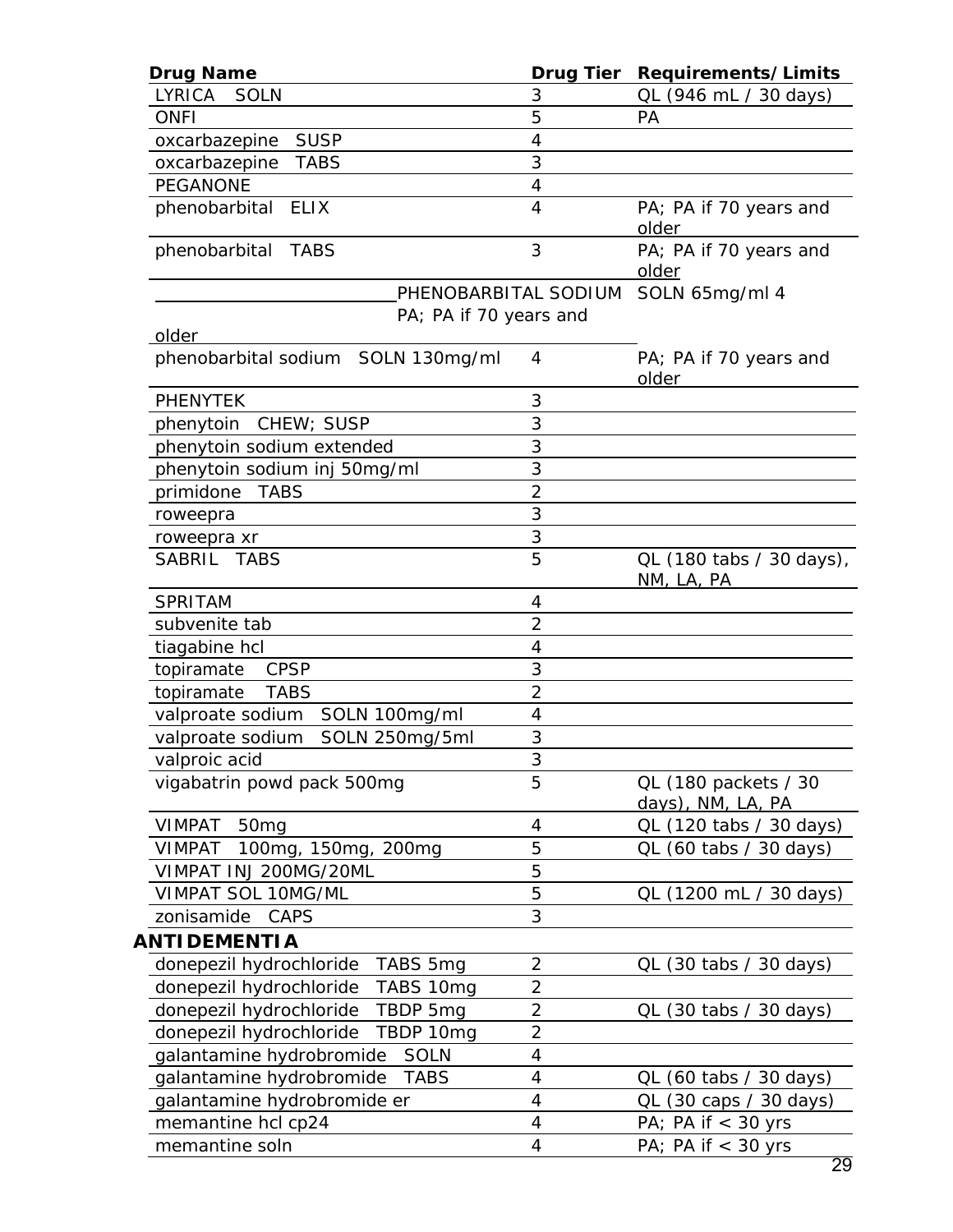| <b>Drug Name</b>                         | <b>Drug Tier</b>         | Requirements/Limits              |
|------------------------------------------|--------------------------|----------------------------------|
| memantine tabs                           | 3                        | PA; PA if $<$ 30 yrs             |
| NAMZARIC                                 | 4                        |                                  |
| rivastigmine tartrate 1.5mg, 3mg         | $\overline{\mathcal{A}}$ | QL (90 caps / 30 days)           |
| rivastigmine tartrate 4.5mg, 6mg         | 4                        | QL (60 caps / 30 days)           |
| rivastigmine td patch 24hr 4.6 mg/24hr   | 4                        | QL (30 patches / 30<br>days)     |
| rivastigmine td patch 24hr 9.5 mg/24hr   | 4                        | QL (30 patches / 30<br>days)     |
| rivastigmine td patch 24hr 13.3 mg/24hr  | $\overline{4}$           | QL (30 patches / 30<br>days)     |
| <u>ANTIDEPRESSANTS</u>                   |                          |                                  |
| amitriptyline hcl TABS                   | 3                        |                                  |
| amoxapine tab 25mg                       | 3                        |                                  |
| amoxapine tab 50mg                       | 3                        |                                  |
| amoxapine tab 100mg                      | 3                        |                                  |
| amoxapine tab 150mg                      | 3                        |                                  |
| bupropion hcl TABS; TB24                 | 3                        |                                  |
| bupropion hcl TB12                       | $\overline{2}$           |                                  |
| citalopram hydrobromide SOLN             | 3                        |                                  |
| citalopram hydrobromide<br><b>TABS</b>   | 1                        |                                  |
| clomipramine hcl CAPS                    | 4                        | PA                               |
| desipramine hcl TABS                     | 4                        |                                  |
| desvenlafaxine succinate                 | 4                        | QL (30 tabs / 30 days),          |
|                                          |                          | PA                               |
| doxepin hcl CAPS; CONC                   | 3                        |                                  |
| duloxetine hcl CPEP 20mg                 | 3                        | QL (180 caps / 30 days)          |
| duloxetine hcl CPEP 30mg                 | 3                        | QL (120 caps / 30 days)          |
| duloxetine hcl CPEP 60mg                 | 3                        | QL (60 caps / 30 days)           |
| <b>EMSAM</b>                             | 5                        | QL (30 patches / 30<br>days), PA |
| escitalopram oxalate SOLN                | 4                        |                                  |
| <b>TABS</b><br>escitalopram oxalate      | 1                        |                                  |
| <b>FETZIMA</b><br>20 <sub>mg</sub>       | 4                        | QL (180 caps / 30<br>days), PA   |
| <b>FETZIMA</b><br>40 <sub>mg</sub><br>PA | 4                        | QL (90 caps / 30 days),          |
| <b>FETZIMA</b><br>80mg, 120mg            | 4                        | QL (30 caps / 30 days),<br>PА    |
| FETZIMA TITRATION PACK                   | 4                        | PA                               |
| fluoxetine cap 10mg                      | 1                        |                                  |
| fluoxetine cap 20mg                      | 1                        |                                  |
| fluoxetine cap 40mg                      | 1                        |                                  |
| fluoxetine hcl SOLN                      | $\overline{2}$           |                                  |
| <i>imipramine hcl</i> TABS               | 3                        |                                  |
| maprotiline hcl                          | 4                        |                                  |
| MARPLAN TAB 10MG                         | 4                        | QL (180 tabs / 30 days)          |
| mirtazapine<br><b>TABS</b>               | $\overline{2}$           |                                  |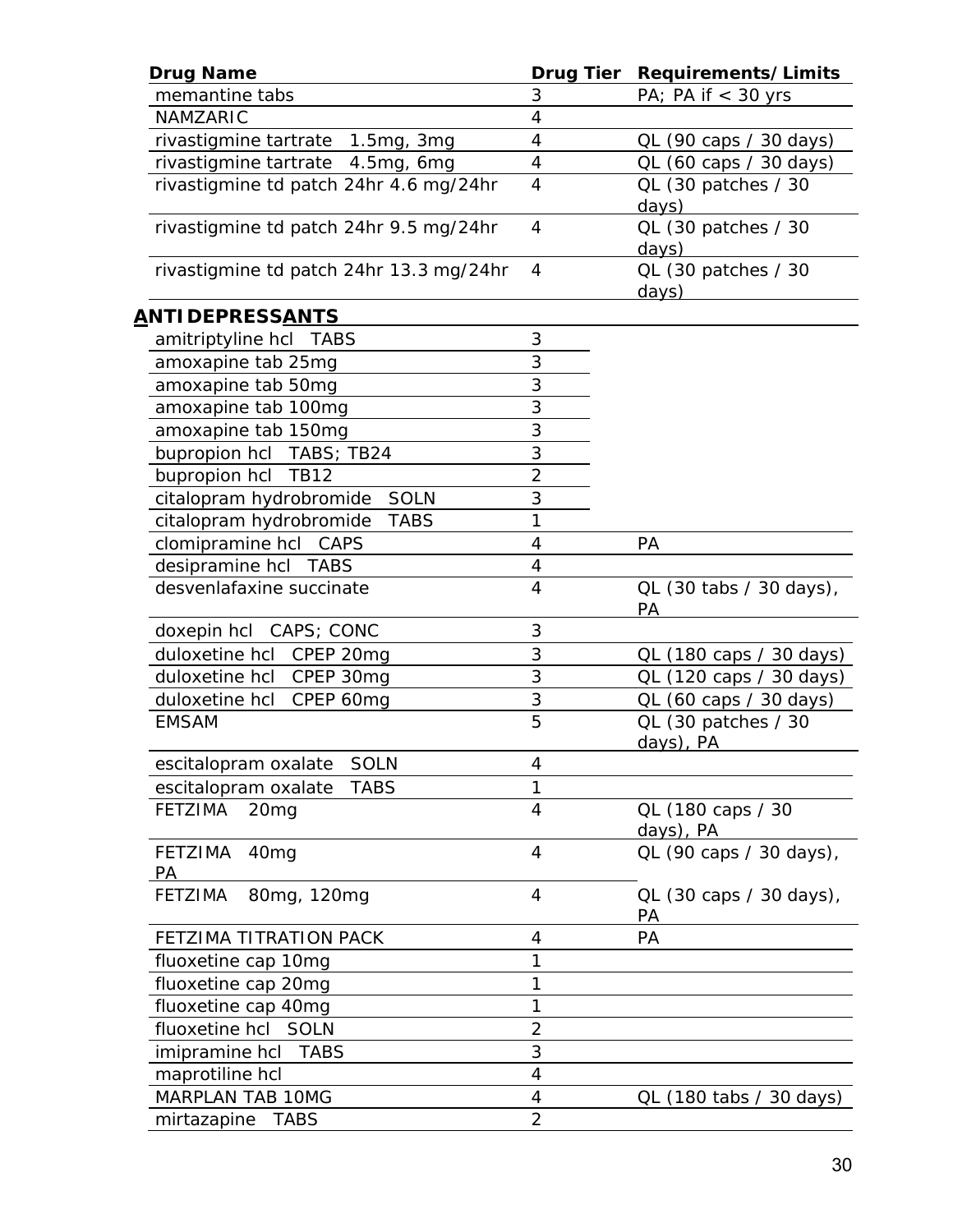| <b>Drug Name</b>                      |                          | Drug Tier Requirements/Limits          |
|---------------------------------------|--------------------------|----------------------------------------|
| mirtazapine<br><b>TBDP</b>            | 3                        |                                        |
| nefazodone hcl                        | $\overline{4}$           |                                        |
| nortriptyline hcl CAPS                | $\overline{2}$           |                                        |
| nortriptyline hcl SOLN                | $\overline{4}$           |                                        |
| paroxetine er tab                     | 4                        | QL (60 tabs / 30 days)                 |
| paroxetine hcl tabs                   | $\overline{2}$           |                                        |
| PAXIL<br><b>SUSP</b>                  | $\overline{4}$           | QL (900 mL / 30 days)                  |
| phenelzine sulfate TABS               | 3                        |                                        |
| protriptyline hcl                     | 4                        |                                        |
| sertraline hcl CONC                   | 4                        |                                        |
| sertraline hcl<br><b>TABS</b>         | 1                        |                                        |
| tranylcypromine sulfate               | $\overline{\mathcal{A}}$ |                                        |
| trazodone hcl TABS 50mg, 100mg,       | 1                        |                                        |
| 150 <sub>mq</sub>                     |                          |                                        |
| trimipramine maleate CAPS 25mg        | 4                        | QL (240 caps / 30 days)                |
| trimipramine maleate CAPS 50mg        | 4                        | QL (120 caps / 30 days)                |
| trimipramine maleate CAPS 100mg       | $\overline{4}$           | QL (60 caps / 30 days)                 |
| TRINTELLIX<br>5 <sub>mg</sub>         | $\overline{4}$           | QL (120 tabs / 30 days)                |
| <b>TRINTELLIX</b><br>10 <sub>mg</sub> | 4                        | QL (60 tabs / 30 days)                 |
| TRINTELLIX<br>20 <sub>mg</sub>        | 4                        | $QL$ (30 tabs / 30 days)               |
| venlafaxine hcl CP24                  | $\overline{2}$           |                                        |
| venlafaxine hcl<br>TABS               | $\overline{3}$           |                                        |
| <b>VIIBRYD STARTER PACK</b>           | 4                        |                                        |
| <b>VIIBRYD TAB</b>                    | 4                        | $QL$ (30 tabs / 30 days)               |
| ANTIPARKINSONIAN AGENTS               |                          |                                        |
| amantadine hcl CAPS                   | 3                        | QL (120 caps / 30 days)                |
| amantadine hcl SYRP                   | $\overline{2}$           |                                        |
| amantadine hcl TABS                   | 3                        |                                        |
| <b>APOKYN</b>                         | $\overline{5}$           | QL (20 cartridges / 30                 |
|                                       |                          | days), NM, LA, PA                      |
| benztropine mesylate inj              | 4                        |                                        |
| benztropine mesylate tab 0.5mg        | 3                        | PA; PA if 70 years and<br>older        |
| benztropine mesylate tab 1mg          | 3                        | PA; PA if 70 years and<br>older        |
| benztropine mesylate tab 2mg          | 3                        | PA; PA if 70 years and<br><u>older</u> |
| bromocriptine mesylate<br>CAPS; TABS  | 4                        |                                        |
| <b>TABS</b><br>carbidopa              | 5                        |                                        |
| <b>TABS</b><br>carbidopa-levodopa     | $\overline{a}$           |                                        |
| carbidopa-levodopa<br><b>TBCR</b>     | 3                        |                                        |
| carbidopa-levodopa<br><b>TBDP</b>     | $\overline{4}$           |                                        |
| carbidopa/levodopa/entacapone         | $\overline{4}$           |                                        |
| entacapone                            | 4                        |                                        |
| <b>NEUPRO</b>                         | 4                        |                                        |
| pramipexole dihydrochloride           | 4                        |                                        |
| pramipexole tab 0.5mg                 | $\overline{2}$           |                                        |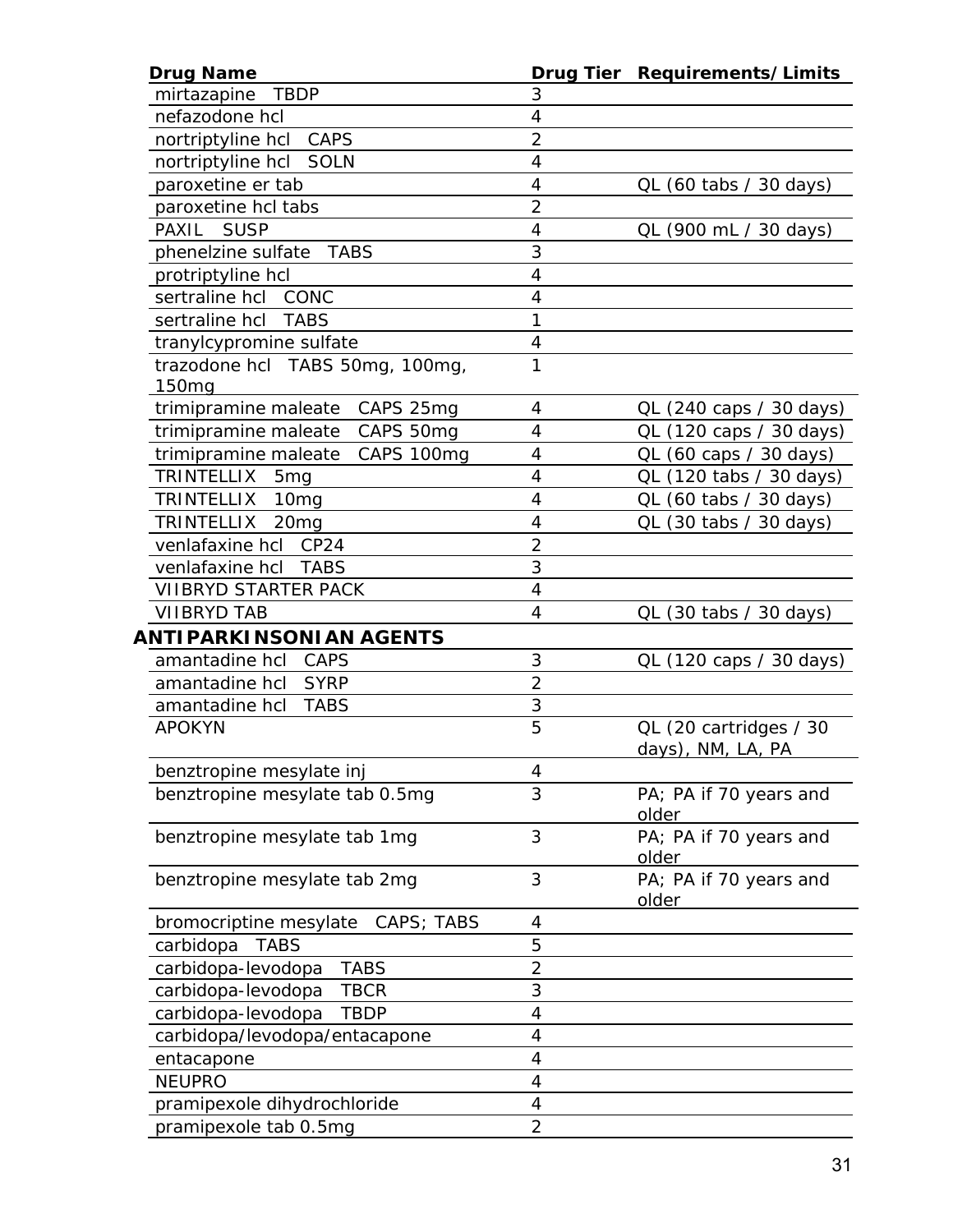| <b>Drug Name</b>                   |                | Drug Tier Requirements/Limits  |
|------------------------------------|----------------|--------------------------------|
| pramipexole tab 0.25mg             | 2              |                                |
| pramipexole tab 0.75mg             | $\overline{2}$ |                                |
| pramipexole tab 0.125mg            | $\overline{2}$ |                                |
| pramipexole tab 1.5mg              | $\overline{2}$ |                                |
| pramipexole tab 1mg                | $\overline{2}$ |                                |
| rasagiline mesylate TABS           | 4              |                                |
| ropinirole hydrochloride           | $\overline{4}$ |                                |
| ropinirole tab 0.5mg               | $\overline{2}$ |                                |
| ropinirole tab 0.25mg              | $\overline{2}$ |                                |
| ropinirole tab 1mg                 | $\overline{2}$ |                                |
| ropinirole tab 2mg                 | $\overline{2}$ |                                |
| ropinirole tab 3mg                 | $\overline{2}$ |                                |
| ropinirole tab 4mg                 | $\overline{2}$ |                                |
| ropinirole tab 5mg                 | $\overline{2}$ |                                |
| selegiline hcl CAPS; TABS          | 3              |                                |
| STALEVO 50                         | $\overline{4}$ |                                |
| STALEVO <sub>75</sub>              | 5              |                                |
| STALEVO 100                        | 5              |                                |
| STALEVO <sub>125</sub>             | 5              |                                |
| STALEVO 150                        | 5              |                                |
| STALEVO <sub>200</sub>             | 5              |                                |
| trihexyphenidyl hcl                | $\overline{3}$ | PA; PA if 70 years and         |
|                                    |                | older                          |
| <u>ANTIPSYCHOTICS</u>              |                |                                |
| <b>ABILIFY MAINTENA</b>            | 5              | QL (1 injection / 28<br>days)  |
| aripiprazole odt                   | 5              | QL (60 tabs / 30 days)         |
| aripiprazole oral solution 1 mg/ml | 5              | QL (900 mL / 30 days)          |
| aripiprazole tab                   | 4              | QL (30 tabs / 30 days)         |
| ARISTADA 441mg/1.6ml, 662mg/2.4ml, | 5              | QL (1 injection / 28           |
| 882mg/3.2ml                        |                | days)                          |
| 1064mg/3.9ml<br>ARISTADA           | 5              | QL (1 injection / 56<br>days)  |
| chlorpromazine hcl TABS            | 4              |                                |
| CHLORPROMAZINE INJ                 | 4              |                                |
| clozapine odt 12.5mg, 25mg         | 4              | PA                             |
| clozapine odt<br>100mg             | $\overline{4}$ | QL (270 tabs / 30 days),<br>PА |
| clozapine odt<br>150 <sub>mg</sub> | 4              | QL (180 tabs / 30 days),<br>PA |
| clozapine odt<br>200 <sub>mg</sub> | 5              | QL (135 tabs / 30 days),<br>PA |
| clozapine tab 25mg                 | 3              |                                |
| clozapine tab 50mg                 | 3              |                                |
| clozapine tab 100mg                | $\overline{4}$ | QL (270 tabs / 30 days)        |
| clozapine tab 200mg                | 4              | QL (135 tabs / 30 days)        |
| <b>FANAPT</b>                      | 4              | QL (60 tabs / 30 days)         |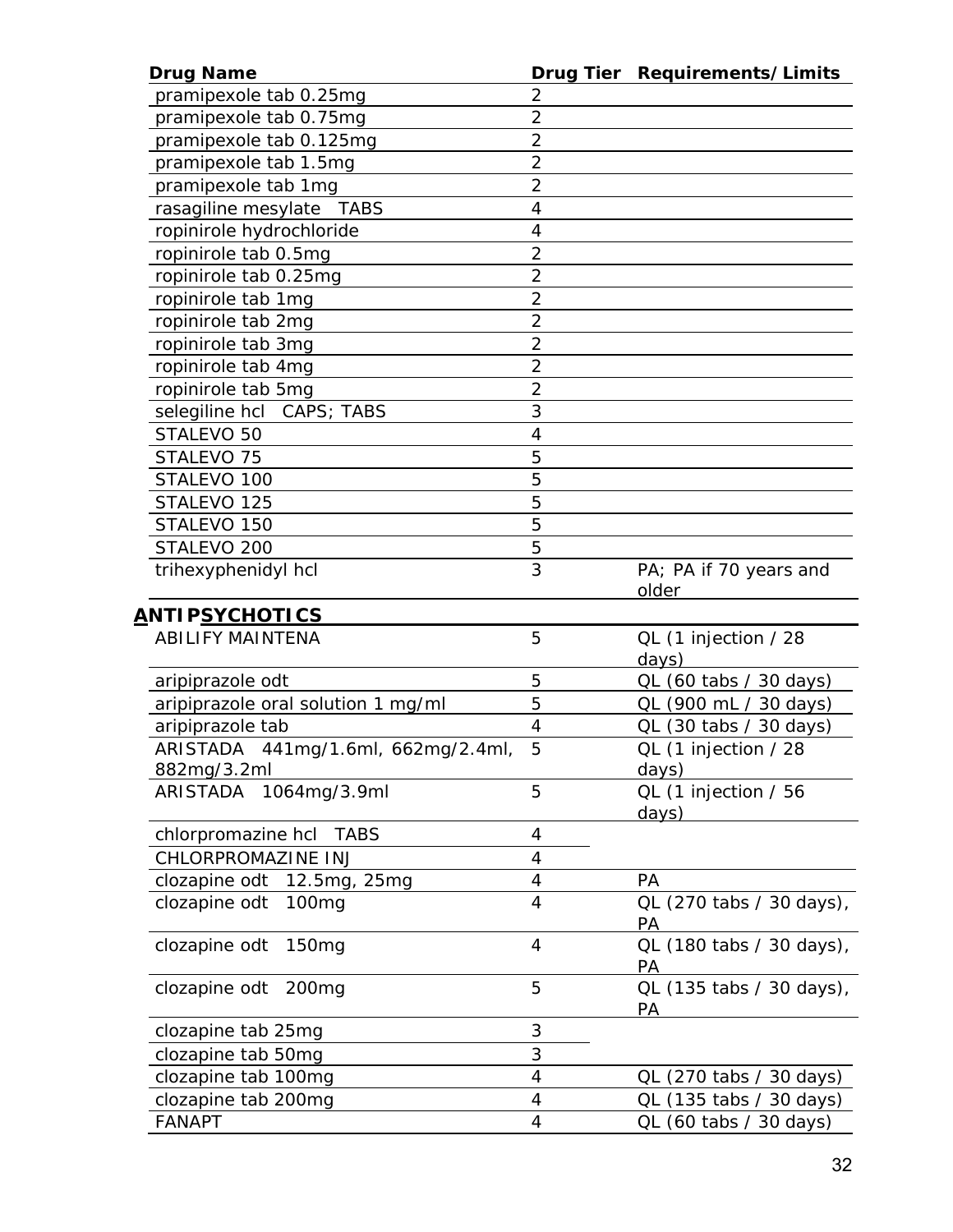| <b>Drug Name</b>                           |                          | Drug Tier Requirements/Limits                                                                                                                                                                                                                          |
|--------------------------------------------|--------------------------|--------------------------------------------------------------------------------------------------------------------------------------------------------------------------------------------------------------------------------------------------------|
| <b>FANAPT TITRATION PACK</b>               | 4                        |                                                                                                                                                                                                                                                        |
| fluphenazine decanoate SOLN                | $\overline{4}$           |                                                                                                                                                                                                                                                        |
| fluphenazine hcl                           | 4                        |                                                                                                                                                                                                                                                        |
| <b>GEODON SOLR</b>                         | $\overline{\mathcal{A}}$ | QL (6 mL / 3 days)                                                                                                                                                                                                                                     |
| haloperidol TABS                           | 3                        |                                                                                                                                                                                                                                                        |
| haloperidol conc 2mg/ml                    | $\overline{2}$           |                                                                                                                                                                                                                                                        |
| haloperidol decanoate SOLN                 | $\overline{4}$           |                                                                                                                                                                                                                                                        |
| haloperidol lactate inj 5mg/ml             | 3                        |                                                                                                                                                                                                                                                        |
| INVEGA SUST INJ 39 MG/0.25 ML              | $\overline{4}$           | QL (1 injection / 28<br>days)                                                                                                                                                                                                                          |
| INVEGA SUST INJ 78 MG/0.5 ML<br>days)      | 5                        | QL (1 injection / 28                                                                                                                                                                                                                                   |
| INVEGA SUST INJ 117 MG/0.75 ML             | 5                        | QL (1 injection / 28<br>days) and the day of the set of the set of the set of the set of the set of the set of the set of the set of the set of the set of the set of the set of the set of the set of the set of the set of the set of the set of the |
| <b>INVEGA SUST INJ 156MG/ML</b>            | 5                        | QL (1 injection / 28                                                                                                                                                                                                                                   |
| days)                                      |                          |                                                                                                                                                                                                                                                        |
| INVEGA SUST INJ 234 MG/1.5 ML              | 5                        | QL (1 injection / 28<br>days)                                                                                                                                                                                                                          |
| <b>INVEGA TRINZA</b>                       | 5                        | QL (1 injection / 90                                                                                                                                                                                                                                   |
|                                            |                          | days)                                                                                                                                                                                                                                                  |
| LATUDA 20mg, 60mg, 80mg                    | $\overline{4}$           | QL (60 tabs / 30 days)                                                                                                                                                                                                                                 |
| LATUDA 40mg, 120mg                         | $\overline{4}$           | QL (30 tabs / 30 days)                                                                                                                                                                                                                                 |
| loxapine succinate                         | 3                        |                                                                                                                                                                                                                                                        |
| NUPLAZID TABS 17mg                         | 5                        | QL (60 tabs / 30 days),<br>NM, LA, PA                                                                                                                                                                                                                  |
| <b>SOLR</b><br>olanzapine                  | 4                        | $QL$ (3 vials / 1 day)                                                                                                                                                                                                                                 |
| olanzapine<br>TABS 2.5mg                   | 3                        | QL (240 tabs / 30 days)                                                                                                                                                                                                                                |
| olanzapine<br>TABS 5mg                     | 3                        | QL (120 tabs / 30 days)                                                                                                                                                                                                                                |
| TABS 7.5mg, 15mg, 20mg<br>olanzapine       | 3                        | QL (30 tabs / 30 days)                                                                                                                                                                                                                                 |
| TABS 10mg<br>olanzapine                    | $\overline{3}$           | QL (60 tabs / 30 days)                                                                                                                                                                                                                                 |
| TBDP 5mg, 15mg, 20mg<br>olanzapine         | $\overline{\mathcal{A}}$ | QL (30 tabs / 30 days)                                                                                                                                                                                                                                 |
| olanzapine<br>TBDP 10mg                    | 4                        | QL (60 tabs / 30 days)                                                                                                                                                                                                                                 |
| 1.5mg, 3mg, 9mg<br>paliperidone            | 5                        | QL (30 tabs / 30 days)                                                                                                                                                                                                                                 |
| paliperidone<br>6 <sub>mg</sub>            | 5                        | QL (60 tabs / 30 days)                                                                                                                                                                                                                                 |
| perphenazine<br><b>TABS</b>                | 4                        |                                                                                                                                                                                                                                                        |
| pimozide                                   | 4                        |                                                                                                                                                                                                                                                        |
| quetiapine fumarate<br><b>TABS</b>         | $\overline{2}$           |                                                                                                                                                                                                                                                        |
| TB24 50mg, 300mg,<br>quetiapine fumarate   | $\overline{4}$           | QL (60 tabs / 30 days)                                                                                                                                                                                                                                 |
| 400 <sub>mq</sub>                          |                          |                                                                                                                                                                                                                                                        |
| quetiapine fumarate<br>TB24 150mg, 200mg 4 |                          | QL (30 tabs / 30 days)                                                                                                                                                                                                                                 |
| <b>REXULTI</b><br>1 <sub>mg</sub>          | 5                        | QL (90 tabs / 30 days)                                                                                                                                                                                                                                 |
| <b>REXULTI</b><br>2 <sub>mg</sub>          | 5                        | QL (60 tabs / 30 days)                                                                                                                                                                                                                                 |
| <b>REXULTI</b><br>3mg, 4mg                 | 5                        | QL (30 tabs / 30 days)                                                                                                                                                                                                                                 |
| <b>REXULTI</b><br>.5 <sub>mg</sub>         | 5                        | QL (180 tabs / 30 days)                                                                                                                                                                                                                                |
| <b>REXULTI</b><br>.25mg                    | 5                        | QL (360 tabs / 30 days)                                                                                                                                                                                                                                |
| RISPERDAL INJ 12.5MG                       | 4                        | QL (2 injections / 28                                                                                                                                                                                                                                  |
|                                            |                          | days)                                                                                                                                                                                                                                                  |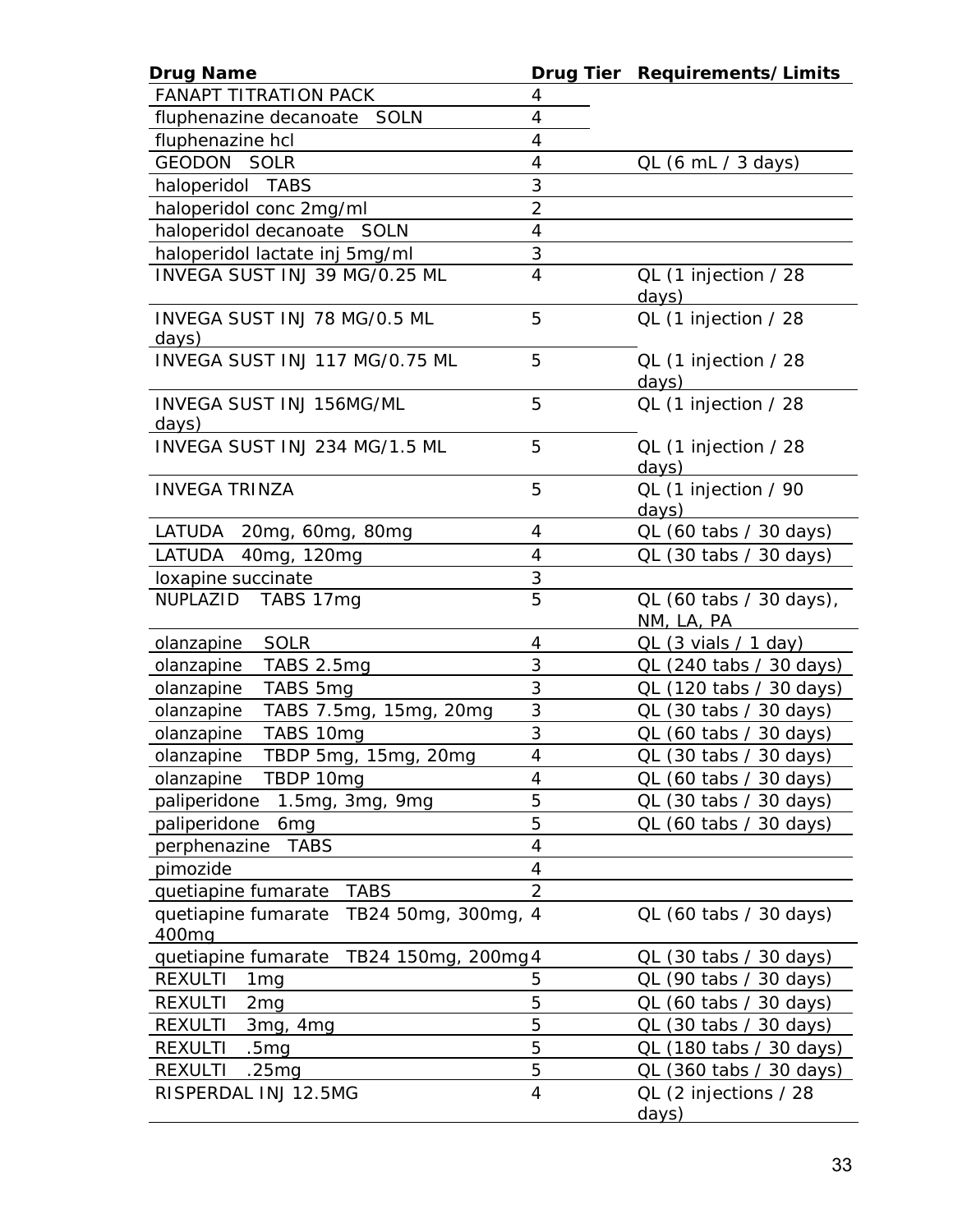| <b>Drug Name</b>                                          |                          | Drug Tier Requirements/Limits  |
|-----------------------------------------------------------|--------------------------|--------------------------------|
| RISPERDAL INJ 25MG                                        | 4                        | QL (2 injections / 28<br>days) |
| RISPERDAL INJ 37.5MG<br><u>days)</u>                      | 5                        | QL (2 injections / 28          |
| RISPERDAL INJ 50MG                                        | 5                        | QL (2 injections / 28<br>days) |
| risperidone SOLN                                          | 3                        | QL (240 mL / 30 days)          |
| risperidone TABS                                          | $\overline{2}$           |                                |
| risperidone TBDP .5mg                                     | 4                        | QL (90 tabs / 30 days)         |
| risperidone TBDP .25mg, 1mg, 2mg,<br>3mg, 4mg             | $\overline{4}$           | QL (60 tabs / 30 days)         |
| SAPHRIS 2.5mg                                             | $\overline{4}$           | QL (240 tabs / 30 days)        |
| SAPHRIS 5mg                                               | 4                        | QL (120 tabs / 30 days)        |
| SAPHRIS 10mg                                              | $\overline{4}$           | QL (60 tabs / 30 days)         |
| thioridazine hcl TABS                                     | 3                        |                                |
| thiothixene                                               | $\overline{4}$           |                                |
| trifluoperazine hcl                                       | 3                        |                                |
| VERSACLOZ                                                 | 5                        | QL (600 mL / 30 days),<br>PA   |
| VRAYLAR 1.5mg<br><b>PA</b>                                | 5                        | QL (60 caps / 30 days),        |
| VRAYLAR 3mg, 4.5mg, 6mg                                   | 5                        | QL (30 caps / 30 days),<br>PA  |
| <b>VRAYLAR THERAPY PACK</b>                               | 4                        | PA                             |
| ziprasidone hcl                                           | $\overline{\mathcal{A}}$ | QL (60 caps / 30 days)         |
| ZYPREXA RELPREVV<br>300 <sub>mg</sub>                     | $\overline{5}$           | QL (2 vials / 28 days),<br>PA  |
| ZYPREXA RELPREVV 405mg                                    | 5                        | QL (1 vial / 28 days), PA      |
| ZYPREXA RELPREVV INJ 210MG                                | $\overline{4}$           | QL (2 vials / 28 days),<br>PA  |
| ATTENTI ON DEFICIT HYPERACTI VITY DISORDER                |                          |                                |
| amphetamine-dextroamphetamine cap sr<br>24hr 5 mg         | 4                        | QL (90 caps / 30 days)         |
| amphetamine-dextroamphetamine cap sr<br>24hr 10 mg        | 4                        | QL (90 caps / 30 days)         |
| amphetamine-dextroamphetamine cap sr<br><u>24hr 15 mg</u> | 4                        | QL (30 caps / 30 days)         |
| amphetamine-dextroamphetamine cap sr<br><u>24hr 20 mg</u> | 4                        | QL (30 caps / 30 days)         |
| amphetamine-dextroamphetamine cap sr<br>24hr 25 mg        | 4                        | QL (30 caps / 30 days)         |
| amphetamine-dextroamphetamine cap sr<br><u>24hr 30 mg</u> | 4                        | QL (30 caps / 30 days)         |
| amphetamine-dextroamphetamine tab 5<br><u>_mq</u>         | 3                        | QL (360 tabs / 30 days)        |
| amphetamine-dextroamphetamine tab 7.5 3<br><u>mg</u>      |                          | QL (240 tabs / 30 days)        |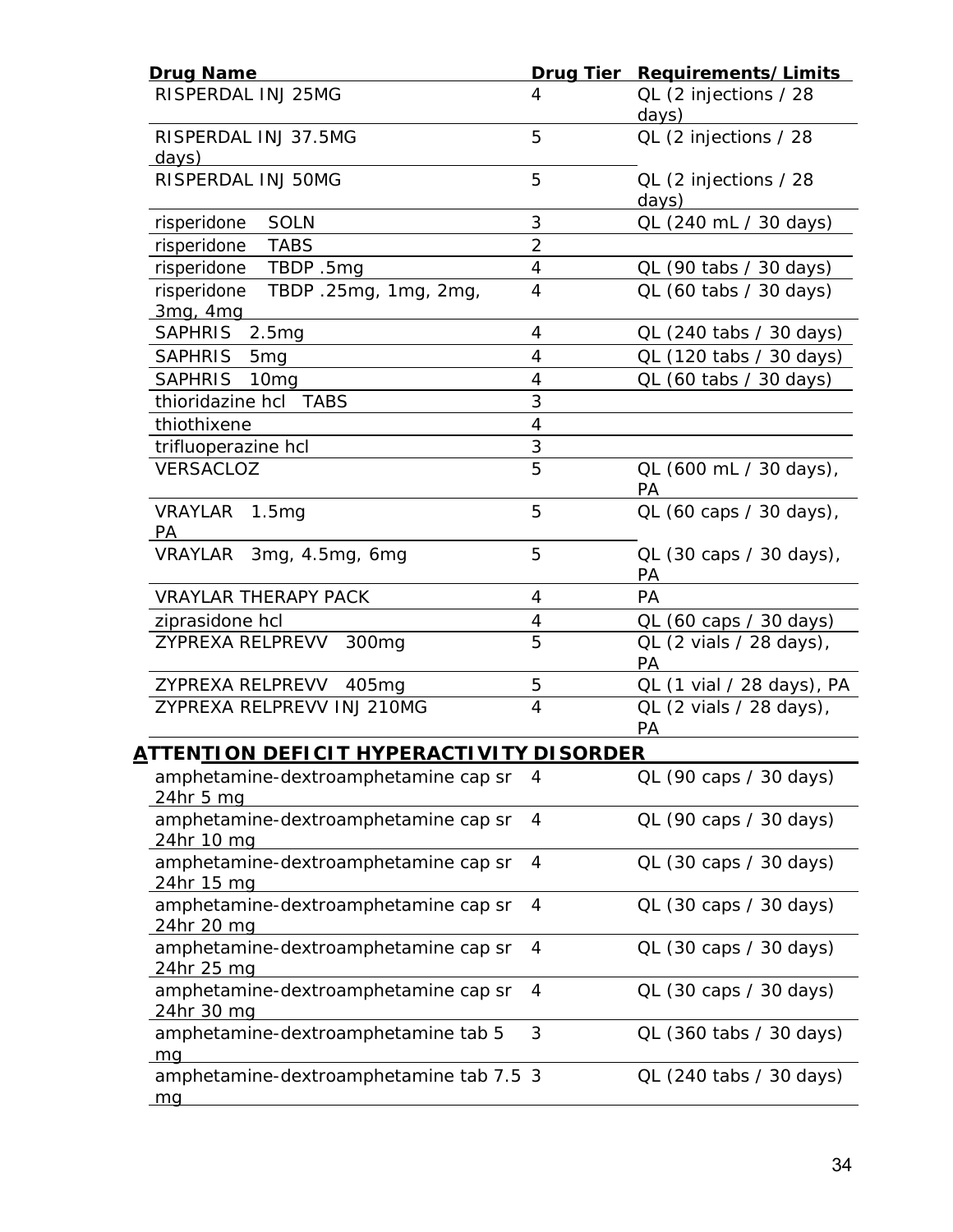| <b>Drug Name</b>                                  | <b>Drug Tier</b>         | Requirements/Limits                                                                                               |
|---------------------------------------------------|--------------------------|-------------------------------------------------------------------------------------------------------------------|
| amphetamine-dextroamphetamine tab 10<br>ma        | 3                        | QL (180 tabs / 30 days)                                                                                           |
| amphetamine-dextroamphetamine tab<br>$12.5 \, mg$ | 3                        | QL (90 tabs / 30 days)                                                                                            |
| amphetamine-dextroamphetamine tab 15<br>mg        | 3                        | QL (120 tabs / 30 days)                                                                                           |
| amphetamine-dextroamphetamine tab 20<br><u>mq</u> | 3                        | QL (90 tabs / 30 days)                                                                                            |
| amphetamine-dextroamphetamine tab 30<br>mq        | 3                        | QL (60 tabs / 30 days)                                                                                            |
| atomoxetine hcl 10mg, 18mg, 25mg                  | 4                        | QL (120 caps / 30 days)                                                                                           |
| atomoxetine hcl<br>40 <sub>mg</sub>               | 4                        | QL (60 caps / 30 days)                                                                                            |
| atomoxetine hcl 60mg, 80mg, 100mg                 | 4                        | QL (30 caps / 30 days)                                                                                            |
| dexmethylphenidate hcl TABS 2.5mg,<br><u>5mq</u>  | 3                        | QL (120 tabs / 30 days)                                                                                           |
| dexmethylphenidate hcl TABS 10mg                  | 3                        | QL (60 tabs / 30 days)                                                                                            |
| guanfacine er (adhd)                              | 3                        | PA; PA if 70 years and<br>older                                                                                   |
| metadate er tab 20mg4                             |                          | QL (90 tabs / 30 days)                                                                                            |
| methylphenidate hcl CHEW                          |                          | 4QL (180 tabs / 30 days)                                                                                          |
| methylphenidate hcl CP24 10mg                     | 4                        |                                                                                                                   |
| methylphenidate hcl TABS 5mg, 10mg                | 3                        | QL (180 tabs / 30 days)                                                                                           |
| methylphenidate hcl TABS 20mg                     | 3                        | QL (90 tabs / 30 days)                                                                                            |
| methylphenidate hcl oral soln<br>5mg/5ml          | 4                        | QL (1800 mL / 30 days)                                                                                            |
| methylphenidate hcl oral soln<br>10mg/5ml         | $\overline{\mathcal{A}}$ | QL (900 mL / 30 days)                                                                                             |
| methylphenidate tab 10mg er                       | 4                        | QL (90 tabs / 30 days)                                                                                            |
| methylphenidate tab 20mg er                       | 4                        | QL (90 tabs / 30 days)                                                                                            |
| VYVANSE CAPS 10mg, 20mg, 30mg                     | 4                        | QL (60 caps / 30 days)                                                                                            |
| VYVANSE CAPS 40mg, 50mg, 60mg,                    | 4                        | QL (30 caps / 30 days)                                                                                            |
| 70 <sub>mg</sub>                                  |                          |                                                                                                                   |
| VYVANSE CHEW 10mg, 20mg, 30mg                     | 4                        | QL (60 tabs / 30 days)                                                                                            |
| VYVANSE CHEW 40mg, 50mg, 60mg<br><b>HYPNOTICS</b> | 4                        | QL (30 tabs / 30 days)                                                                                            |
| <b>HETLIOZ</b>                                    | 5                        | NM, LA, PA                                                                                                        |
| <b>SILENOR</b><br>3 <sub>mg</sub>                 | 3                        | QL (60 tabs / 30 days)                                                                                            |
| <b>SILENOR</b><br>6 <sub>mg</sub>                 | 3                        | QL (30 tabs / 30 days)                                                                                            |
| temazepam 7.5mg                                   | $\overline{2}$           | QL (30 caps / 30 days),<br>PA; PA applies if 65<br>years and older after a<br>90 day supply in a<br>calendar year |
| temazepam<br>15mg                                 | $\overline{2}$           | QL (60 caps / 30 days),<br>PA; PA applies if 65<br>years and older after a<br>90 day supply in a<br>calendar year |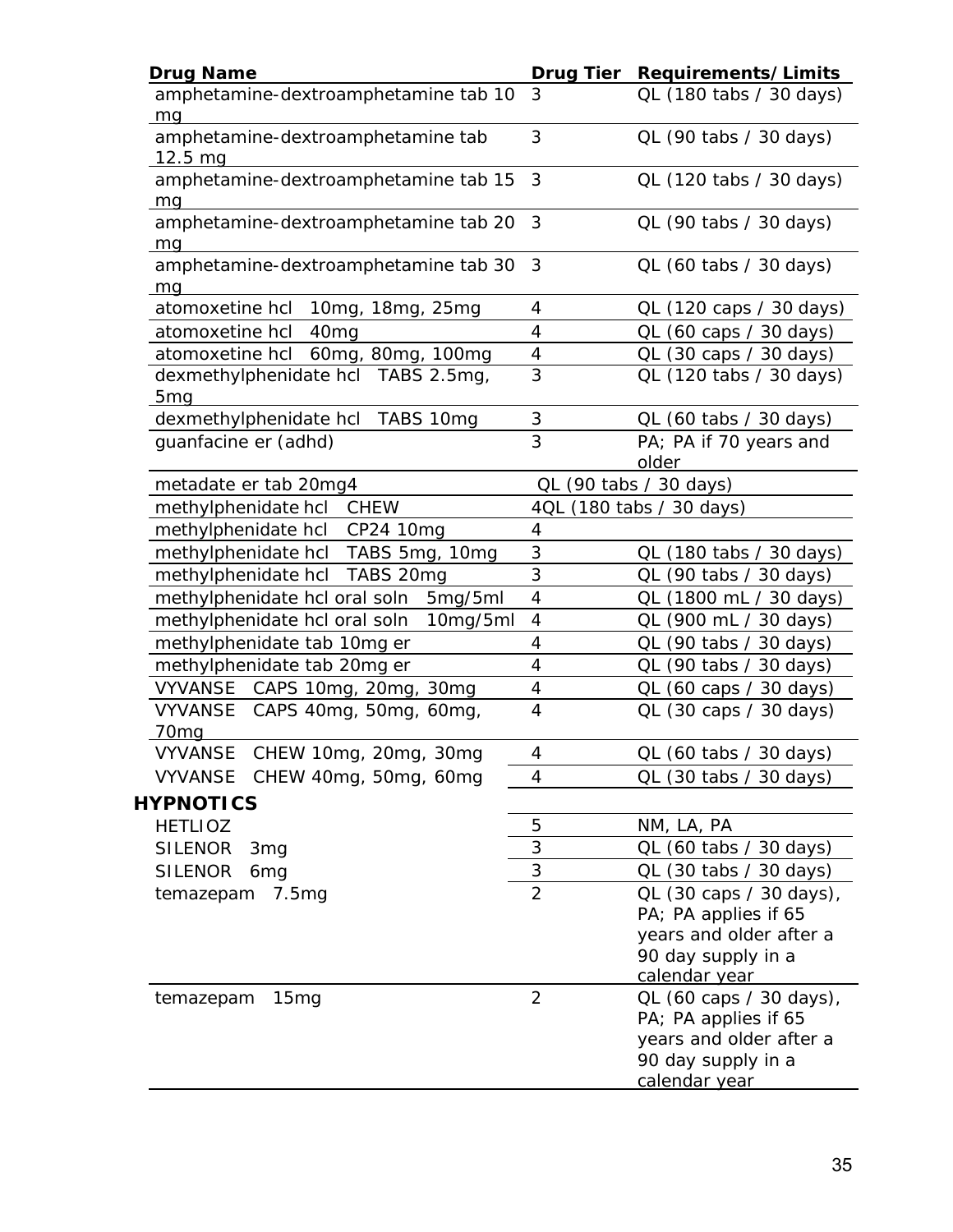| <b>Drug Name</b>                       |                | Drug Tier Requirements/Limits |
|----------------------------------------|----------------|-------------------------------|
| zolpidem tartrate<br>TABS              | 2              | QL (30 tabs / 30 days),       |
|                                        |                | PA; PA applies if 70          |
|                                        |                | years and older after a       |
|                                        |                | 90 day supply in a            |
|                                        |                | calendar year                 |
| <u>M</u> IGRAINE                       |                |                               |
| dihydroergotamine mesylate inj 1 mg/ml | 5              |                               |
| dihydroergotamine mesylate nasal       | 5              | QL (8 mL / 30 days)           |
| eletriptan hydrobromide                | 4              | QL (12 tabs / 30 days)        |
| ergotamine w/ caffeine TABS            | 4              |                               |
| frovatriptan succinate                 | 4              | QL (18 tabs / 30 days)        |
| naratriptan hcl                        | 3              | QL (12 tabs / 30 days)        |
| rizatriptan benzoate                   | 3              | QL (18 tabs / 30 days)        |
| rizatriptan benzoate odt               | $\overline{3}$ | QL (18 tabs / 30 days)        |
| sumatriptan SOLN 5mg/act               | $\overline{4}$ | QL (24 inhalers / 30          |
|                                        |                | days)                         |
| sumatriptan SOLN 20mg/act              | 4              | QL (12 inhalers / 30          |
|                                        |                | days)                         |
| sumatriptan inj 4mg/0.5ml              | 4              | QL (18 injections / 30        |
|                                        |                | days)                         |
| sumatriptan inj 6mg/0.5ml              | 4              | QL (12 injections / 30        |
|                                        |                | days)                         |
| <b>TABS</b><br>sumatriptan succinate   | $\overline{2}$ | QL (12 tabs / 30 days)        |
| zolmitriptan TABS                      | 4              | QL (12 tabs / 30 days)        |
| zolmitriptan odt                       | 4              | QL (12 tabs / 30 days)        |
| <b>MISCELLANEOUS</b>                   |                |                               |
| AUSTEDO 6mg                            | 5              | QL (60 tabs / 30 days),       |
|                                        |                | NM, LA, PA                    |
| AUSTEDO 9mg, 12mg                      | 5              | QL (120 tabs / 30 days),      |
| <u>NM, LA, PA</u>                      |                |                               |
| GRALISE<br>300 <sub>mg</sub>           | 4              | QL (180 tabs / 30 days),      |
|                                        |                | PA                            |
| <b>GRALISE</b><br>600 <sub>mg</sub>    | 4              | QL (90 tabs / 30 days),       |
|                                        |                | PA                            |
| <b>GRALISE STARTER</b>                 | 4              | PA                            |
| CAPS<br>lithium carbonate              | 1              |                               |
| lithium carbonate<br><b>TABS</b>       | $\overline{2}$ |                               |
| lithium carbonate er                   | $\overline{2}$ |                               |
| LITHIUM SOLN 8MEQ/5ML                  | 4              |                               |
| <b>NUEDEXTA</b>                        | 4              | QL (60 caps / 30 days),       |
|                                        |                | PA                            |
| pyridostigmine tab 60mg                | 3              |                               |
| riluzole                               | 3              |                               |
| <b>SAVELLA</b><br>12.5mg               | 4              | QL (480 tabs / 30 days)       |
| <b>SAVELLA</b><br>25mg                 | 4              | QL (240 tabs / 30 days)       |
| SAVELLA<br>50 <sub>mg</sub>            | 4              | QL (120 tabs / 30 days)       |
| 100 <sub>mg</sub><br>SAVELLA           | 4              | QL (60 tabs / 30 days)        |
| SAVELLA TITRATION PACK                 | $\overline{4}$ |                               |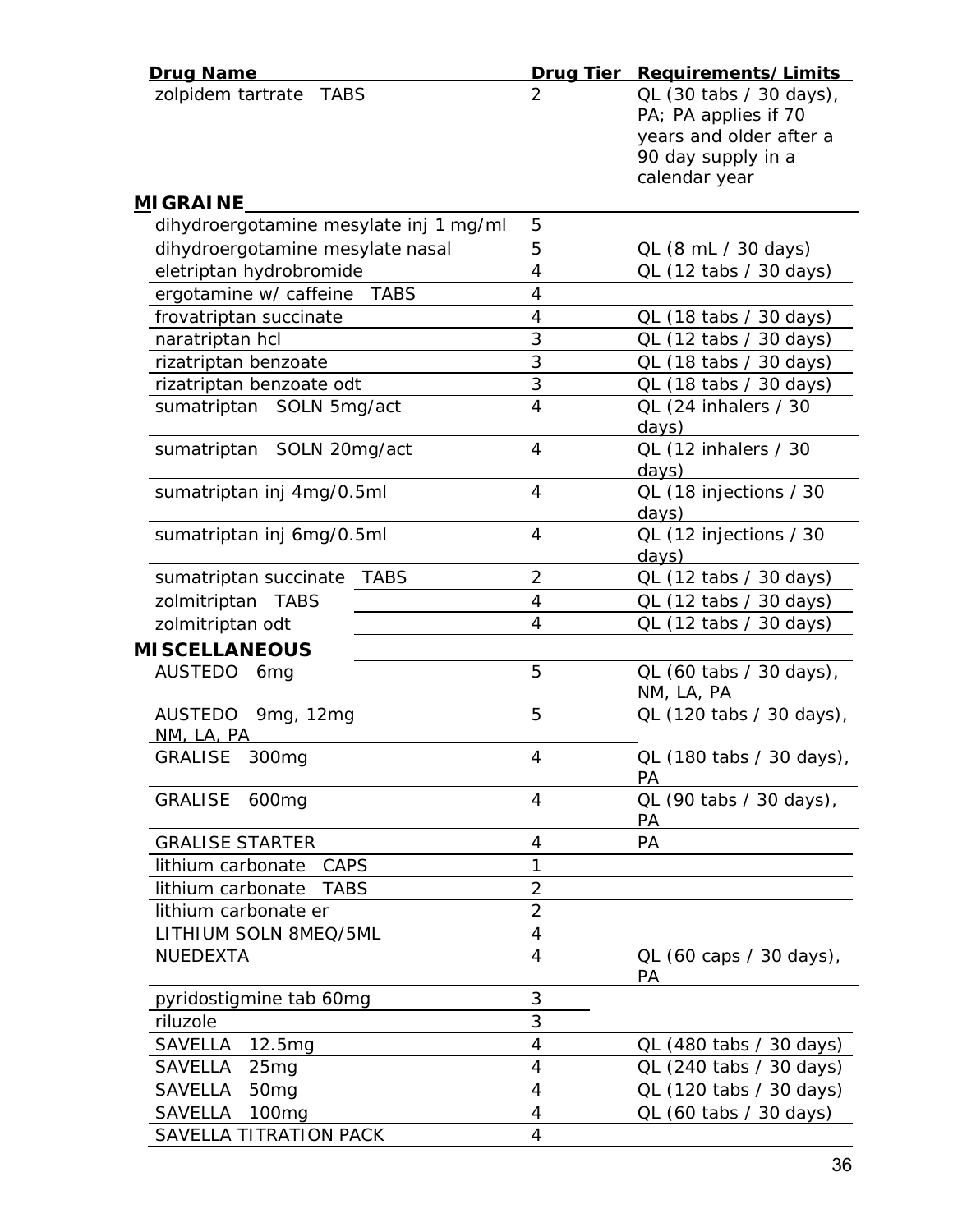| <b>Drug Name</b>                       | Drug Tier      | Requirements/Limits                   |
|----------------------------------------|----------------|---------------------------------------|
| tetrabenazine<br>12.5mg                | 5              | QL (240 tabs / 30 days),<br>NM, PA    |
| tetrabenazine<br>25mg                  | 5              | QL (120 tabs / 30 days),<br>NM, PA    |
| <u>MULTIPLE SCLEROSIS AGENTS</u>       |                |                                       |
| <b>AMPYRA</b>                          | 5              | NM, LA, PA                            |
| <b>BETASERON</b>                       | 5              | QL (14 syringes / 28<br>days), NM, PA |
| GILENYA CAP 0.5MG<br>NM, PA            | 5              | QL (28 caps / 28 days),               |
| glatiramer acetate 20mg/ml             | 5              | QL (30 syringes / 30<br>days), NM, PA |
| glatiramer acetate 40mg/ml             | 5              | QL (12 syringes / 28<br>days), NM, PA |
| 20mg/ml<br>glatopa                     | 5              | QL (30 syringes / 30<br>days), NM, PA |
| 40mg/ml<br>glatopa                     | 5              | QL (12 syringes / 28<br>days), NM, PA |
| <u>MUSCULOSKELETAL THERAPY AGENTS</u>  |                |                                       |
| baclofen<br>TABS 10mg, 20mg            | 2              |                                       |
| cyclobenzaprine hcl TABS 5mg, 10mg     | 3              | PA; PA if 70 years and<br>older       |
| dantrolene sodium<br>CAPS              | 4              |                                       |
| tizanidine hcl TABS                    | $\overline{2}$ |                                       |
| <b>NARCOLEPSY/CATAPLEXY</b>            |                |                                       |
| armodafinil 50mg                       | 4              | QL (90 tabs / 30 days),<br>PА         |
| 150mg, 200mg, 250mg<br>armodafinil     | 4              | QL (30 tabs / 30 days),<br><b>PA</b>  |
| modafinil<br>100 <sub>mg</sub>         | 4              | QL (30 tabs / 30 days),<br><u>PA</u>  |
| modafinil<br>200mg                     | 4              | QL (60 tabs / 30 days),<br>PA         |
| <b>XYREM</b>                           | 5              | QL (540 mL / 30 days),<br>NM, LA, PA  |
| <u>P</u> SYCHOTHER <u>APEUTIC-MISC</u> |                |                                       |
| acamprosate calcium                    | 4              |                                       |
| buprenorphine hcl SUBL                 | 3              | QL (90 tabs / 30 days)                |
| buprenorphine hcl-naloxone hcl sl      | $\overline{2}$ | QL (90 tabs / 30 days)                |
| bupropion hcl (smoking deterrent)      | 3              |                                       |
| <b>CHANTIX</b>                         | 4              | PA                                    |
| CHANTIX CONTINUING MONTH               | 4              | <b>PA</b>                             |
| CHANTIX STARTER PACK                   | 4              | PА                                    |
| disulfiram<br><b>TABS</b>              | 3              |                                       |
| naloxone inj 0.4mg/ml                  | 3              |                                       |
| naloxone inj 1mg/ml                    | 3              |                                       |
| naltrexone hcl TABS                    | 3              |                                       |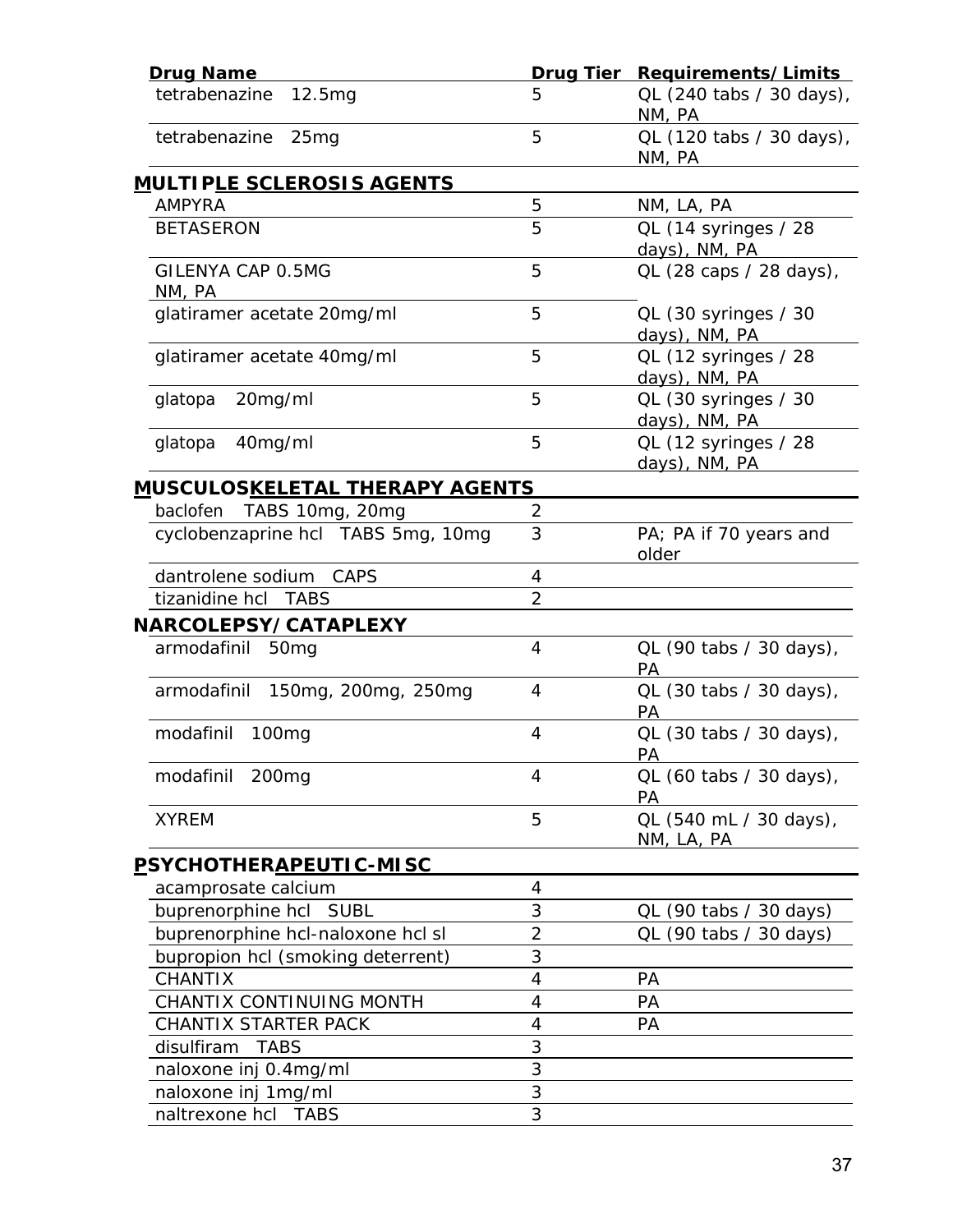| <b>Drug Name</b>                    |                | Drug Tier Requirements/Limits |
|-------------------------------------|----------------|-------------------------------|
| <b>NARCAN</b>                       | 3              |                               |
| NICOTROL INHALER                    | $\overline{4}$ |                               |
| <b>NICOTROL NS</b>                  | $\overline{4}$ |                               |
| SUBOXONE MIS 2-0.5MG                | $\overline{4}$ | QL (90 films / 30 days)       |
| <b>SUBOXONE MIS 4-1MG</b>           | 4              | QL (90 films / 30 days)       |
| <b>SUBOXONE MIS 8-2MG</b>           | $\overline{4}$ | QL (90 films / 30 days)       |
| SUBOXONE MIS 12-3MG                 | $\overline{4}$ | QL (60 films / 30 days)       |
| <b>VIVITROL</b>                     | 5              | <b>NM</b>                     |
| <b>ENDOCRINE AND METABOLIC</b>      |                |                               |
| <b>ANDROGENS</b>                    |                |                               |
| ANADROL-50                          | 5              | <b>PA</b>                     |
| <b>ANDRODERM</b>                    | 4              | QL (30 patches / 30           |
|                                     |                | days), PA                     |
| oxandrolone TABS 2.5mg              | 3              | PA                            |
| oxandrolone TABS 10mg               | 4              | <b>PA</b>                     |
| GEL 1%, 25mg/2.5gm,<br>testosterone | $\overline{4}$ | QL (300 grams / 30            |
| 50mg/5gm                            |                | days), PA                     |
| testosterone cypionate SOLN         | 3              | PA                            |
| testosterone enanthate SOLN         | 3              | <b>PA</b>                     |
| ANTIDIABETICS, INJECTABLE           |                |                               |
| <b>ALCOHOL SWABS</b>                | 3              |                               |
| <b>BASAGLAR KWIKPEN</b>             | 3              |                               |
| BD ULTRAFINE INSULIN SYRINGE        | 3              |                               |
| BD ULTRAFINE/NANO PEN NEEDLES       | 3              |                               |
| <b>BYDUREON BCISE</b>               | 3              | QL (4 pens / 28 days)         |
| <b>BYDUREON INJ</b>                 | 3              | QL (4 vials / 28 days)        |
| <b>BYDUREON PEN</b>                 | 3              | QL (4 pens / 28 days)         |
| <b>BYETTA</b>                       | 4              | QL (1 pen / 30 days)          |
| <b>FIASP</b>                        | 3              |                               |
| <b>FIASP FLEXTOUCH</b>              | 3              |                               |
| GAUZE PADS 2" X 2"                  | 3              |                               |
| HUMULIN R INJ U-500                 | 5              | B/D                           |
| HUMULIN R U-500 KWIKPEN             | 5              |                               |
| <b>INSULIN PEN NEEDLE</b>           | 3              |                               |
| <b>INSULIN SAFETY NEEDLES</b>       | 3              |                               |
| <b>INSULIN SYRINGE</b>              | 3              |                               |
| <b>LEVEMIR</b>                      | 3              |                               |
| LEVEMIR FLEXTOUCH                   | 3              |                               |
| NOVOLIN 70/30                       | 3              | (brand RELION not             |
|                                     |                | covered)                      |
| <b>NOVOLIN N</b>                    | 3              | (brand RELION not             |
| covered)                            |                |                               |
| <b>NOVOLIN R</b>                    | 3              | (brand RELION not             |
|                                     |                | covered)                      |
| <b>NOVOLOG</b>                      | 3              |                               |
| NOVOLOG 70/30 FLEXPEN               | 3              |                               |
| <b>NOVOLOG FLEXPEN</b>              | 3              |                               |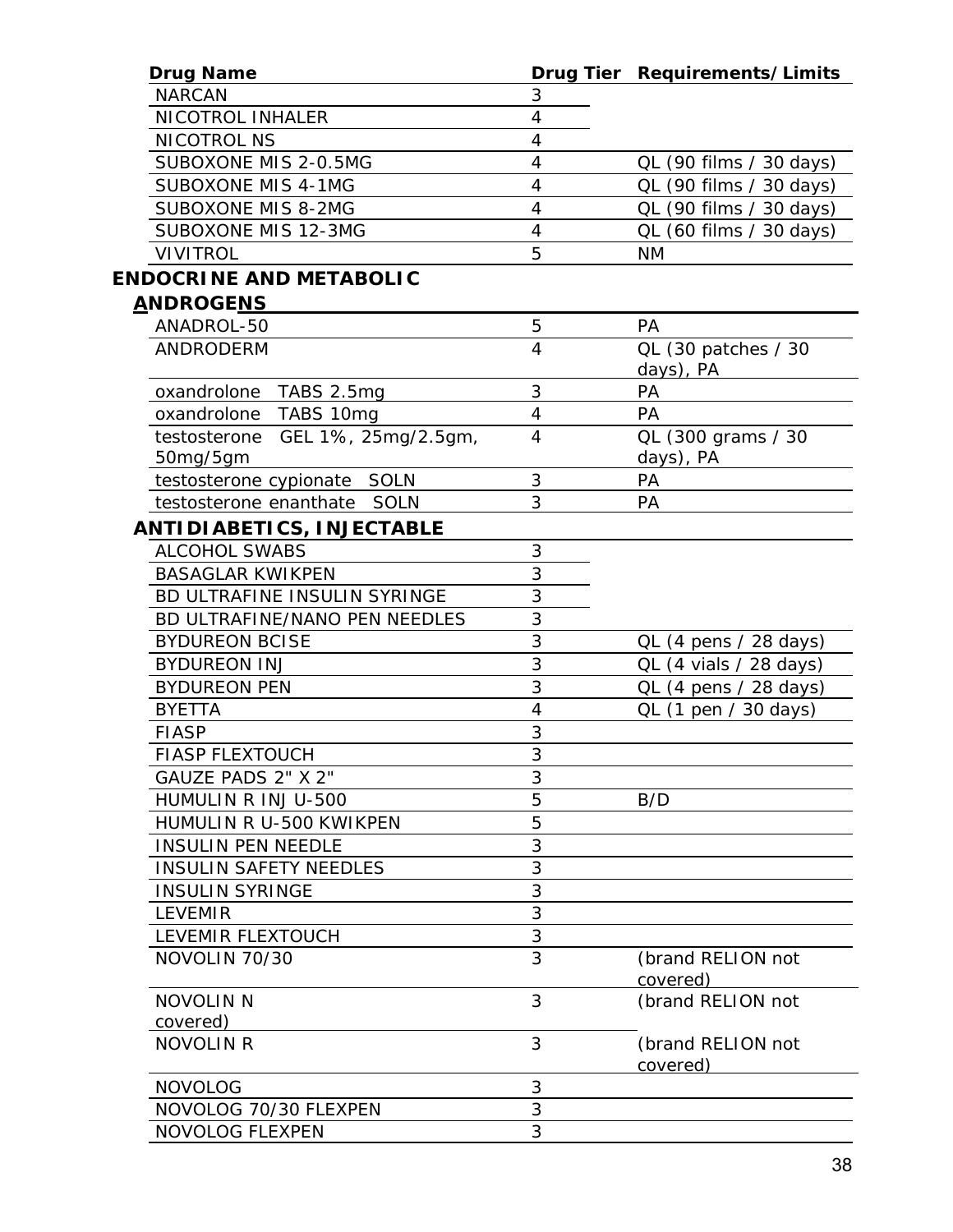| <b>Drug Name</b>                   |   | Drug Tier Requirements/Limits |
|------------------------------------|---|-------------------------------|
| NOVOLOG MIX 70/30                  | 3 |                               |
| <b>NOVOLOG PENFILL</b>             | 3 |                               |
| OZEMPIC INJ 0.25 OR 0.5MG/DOSE     | 3 | QL (1 pen / 28 days)          |
| <b>OZEMPIC INJ 1MG/DOSE</b>        | 3 | QL (2 pens / 28 days)         |
| <b>SOLIQUA 100/33</b>              | 3 | QL (10 pens / 30 days)        |
| SYMLINPEN 60                       | 5 | PA                            |
| <b>SYMLINPEN 120</b>               | 5 | <b>PA</b>                     |
| <b>TRESIBA FLEXTOUCH</b>           | 3 |                               |
| <b>TRULICITY</b>                   | 3 | QL (4 pens / 28 days)         |
| <b>VICTOZA</b>                     | 3 | QL (3 pens / 30 days)         |
| XULTOPHY 100/3.6                   | 3 | $QL$ (5 pens / 30 days)       |
| ANTIDIABETICS, ORAL                |   |                               |
| acarbose                           | 3 |                               |
| FARXIGA 5mg                        | 3 | QL (60 tabs / 30 days)        |
| <b>FARXIGA</b><br>10 <sub>mg</sub> | 3 | QL (30 tabs / 30 days)        |
| glimepiride 1mg                    | 1 | QL (240 tabs / 30 days)       |
| glimepiride 2mg                    | 1 | QL (120 tabs / 30 days)       |
| glimepiride 4mg                    | 1 | QL (60 tabs / 30 days)        |
| glip/metform tab 2.5-250mg         | 1 | QL (240 tabs / 30 days)       |
| glip/metform tab 2.5-500mg         | 1 | QL (120 tabs / 30 days)       |
| glip/metform tab 5-500mg           | 1 | QL (120 tabs / 30 days)       |
| glipizide TABS 5mg                 | 1 | QL (240 tabs / 30 days)       |
| glipizide TABS 10mg                | 1 | QL (120 tabs / 30 days)       |
| glipizide TB24 2.5mg               | 1 | QL (240 tabs / 30 days)       |
| glipizide TB24 5mg                 | 1 | QL (120 tabs / 30 days)       |
| glipizide TB24 10mg                | 1 | QL (60 tabs / 30 days)        |
| glipizide xl 2.5mg                 | 1 | QL (240 tabs / 30 days)       |
| glipizide xl 5mg                   | 1 | QL (120 tabs / 30 days)       |
| glipizide xl<br>10 <sub>mg</sub>   | 1 | QL (60 tabs / 30 days)        |
| JANUMFT                            | 3 | QL (60 tabs / 30 days)        |
| JANUMET XR TAB 50-500MG            | 3 | QL (60 tabs / 30 days)        |
| JANUMET XR TAB 50-1000             | 3 | QL (60 tabs / 30 days)        |
| JANUMET XR TAB 100-1000            | 3 | QL (30 tabs / 30 days)        |
| <b>JANUVIA</b>                     | 3 | QL (30 tabs / 30 days)        |
| JARDIANCE<br>10 <sub>mg</sub>      | 3 | QL (60 tabs / 30 days)        |
| <b>JARDIANCE</b><br>25mg           | 3 | $QL$ (30 tabs / 30 days)      |
| <b>JENTADUETO</b>                  | 3 | QL (60 tabs / 30 days)        |
| JENTADUETO TAB XR 2.5-1000 MG      | 3 | QL (60 tabs / 30 days)        |
| JENTADUETO TAB XR 5-1000 MG        | 3 | QL (30 tabs / 30 days)        |
| metformin er 500mg                 | 1 | QL (120 tabs / 30 days);      |
|                                    |   | (generic of                   |
|                                    |   | <b>GLUCOPHAGE XR)</b>         |
| metformin er 750mg                 | 1 | QL (60 tabs / 30 days);       |
|                                    |   | (generic of                   |
|                                    |   | <b>GLUCOPHAGE XR)</b>         |
| metformin hcl TABS 500mg           | 1 | QL (150 tabs / 30 days)       |
| metformin hcl<br>TABS 850mg        | 1 | QL (90 tabs / 30 days)        |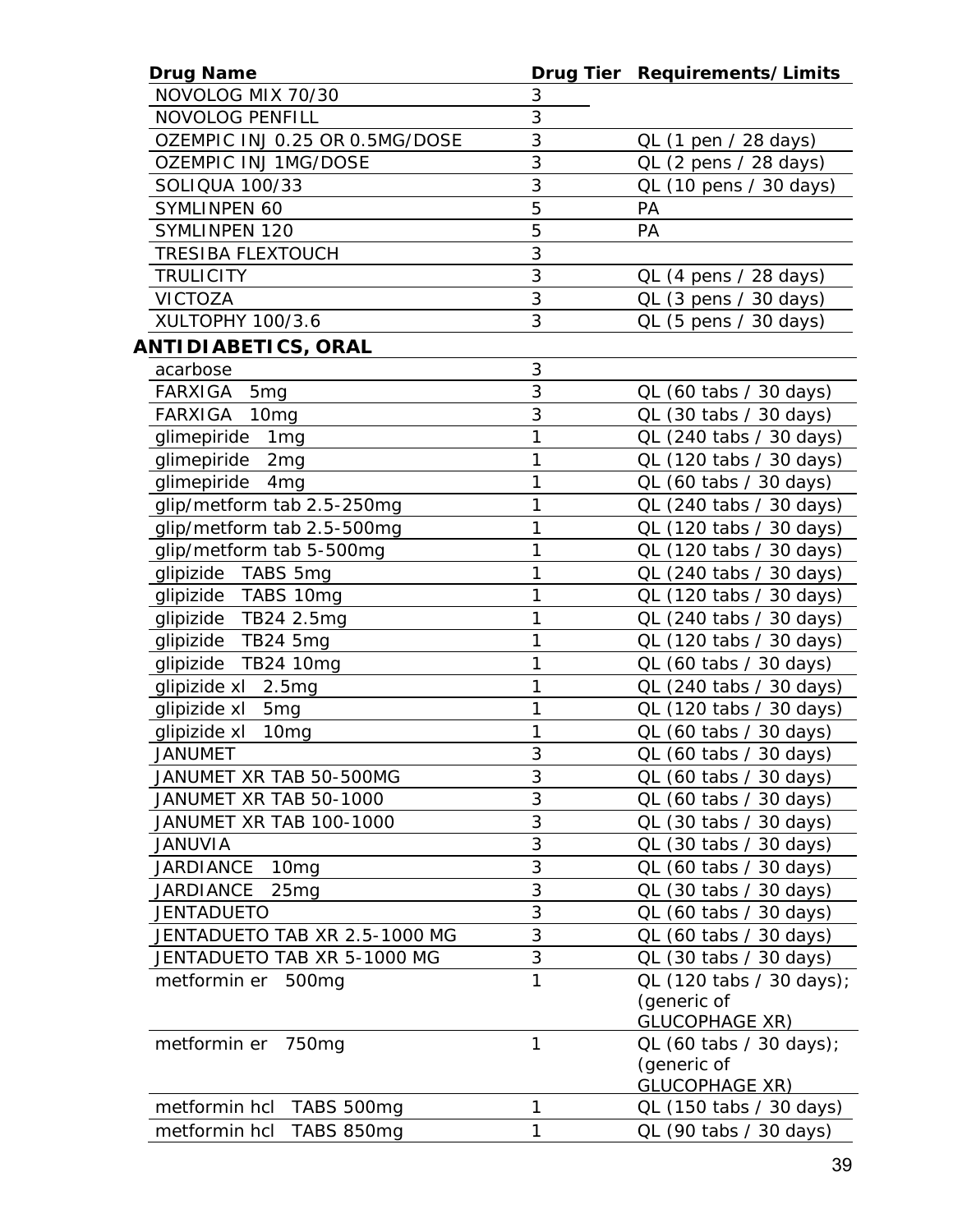| <b>Drug Name</b>                             | <b>Drug Tier</b>    | Requirements/Limits       |
|----------------------------------------------|---------------------|---------------------------|
| metformin hcl TABS 1000mg                    |                     | QL (75 tabs / 30 days)    |
| nateglinide                                  | 1                   | QL (90 tabs / 30 days)    |
| pioglitazone hcl                             | 1                   | QL (30 tabs / 30 days)    |
| repaglinide 2mg                              | 1                   | QL (240 tabs / 30 days)   |
| repaglinide .5mg, 1mg                        | 1                   | QL (120 tabs / 30 days)   |
| SYNJARDY TAB 5-500MG                         | 3                   | QL (120 tabs / 30 days)   |
| SYNJARDY TAB 5-1000MG                        | 3                   | QL (60 tabs / 30 days)    |
| SYNJARDY TAB 12.5-500MG                      | 3                   | QL (60 tabs / 30 days)    |
| SYNJARDY TAB 12.5-1000MG                     | 3                   | QL (60 tabs / 30 days)    |
| SYNJARDY XR TAB 5-1000MG                     | 3                   | QL (60 tabs / 30 days)    |
| SYNJARDY XR TAB 10-1000MG                    | 3                   | QL (60 tabs / 30 days)    |
| SYNJARDY XR TAB 12.5-1000MG                  | 3                   | QL (60 tabs / 30 days)    |
| SYNJARDY XR TAB 25-1000MG                    | 3                   | QL (30 tabs / 30 days)    |
| TRADJENTA                                    | 3                   | QL (30 tabs / 30 days)    |
| XIGDUO XR TAB 2.5-1000MG                     | 3                   | QL (60 tabs / 30 days)    |
| XIGDUO XR TAB 5-500MG                        | 3                   | QL (60 tabs / 30 days)    |
| XIGDUO XR TAB 5-1000MG                       | 3                   | QL (60 tabs / 30 days)    |
| XIGDUO XR TAB 10-500MG                       | 3                   | QL (30 tabs / 30 days)    |
| XIGDUO XR TAB 10-1000MG                      | 3                   | QL (30 tabs / 30 days)    |
| <b>BISPHOSPHONATES</b>                       |                     |                           |
| <b>ACTONEL</b>                               | 4                   |                           |
| alendronate sodium<br><b>SOLN</b>            | 4                   |                           |
| <b>TABS</b><br>alendronate sodium            | 1                   |                           |
| <b>FOSAMAX PLUS D</b>                        | $\overline{4}$      | <b>ST</b>                 |
| <b>SOLN</b><br>ibandronate sodium            | $\overline{4}$      | B/D, QL (1 injection / 90 |
|                                              |                     | days)                     |
| <b>TABS</b><br>ibandronate sodium            | 3                   | B/D                       |
| PAMIDRONATE DISODIUM<br>6mg/ml               | $\mathfrak{Z}$<br>3 | B/D                       |
| pamidronate disodium 30mg/10ml,<br>90mg/10ml |                     | B/D                       |
| pamidronate inj 30mg                         | 3                   | B/D                       |
| pamidronate inj 90mg                         | 3                   | B/D                       |
| risedronate sodium                           | 4                   |                           |
| zoledronic acid inj 5mg/100ml                | $\overline{4}$      | B/D, NM                   |
| zoledronic inj 4mg/5ml                       | 4                   | B/D, NM                   |
| <b>CALCIUM RECEPTOR AGONISTS</b>             |                     |                           |
| SENSIPAR 30mg, 90mg                          | 5                   | B/D, QL (120 tabs / 30    |
|                                              |                     | days), NM                 |
| <b>SENSIPAR</b><br>60 <sub>mg</sub>          | 5                   | B/D, QL (60 tabs / 30     |
|                                              |                     | days), NM                 |
| <u>CHELATING AGENTS</u>                      |                     |                           |
| <b>CHEMET</b>                                | 4                   |                           |
| <b>DEPEN TITRATABS</b>                       | 5                   |                           |
| <b>EXJADE</b>                                | 5                   | NM, LA, PA                |
| <b>JADENU</b>                                | 5                   | NM, LA, PA                |
| <b>JADENU SPRINKLE</b>                       | 5                   | NM, LA, PA                |
| kionex sus 15gm/60ml                         | 3                   |                           |
|                                              |                     |                           |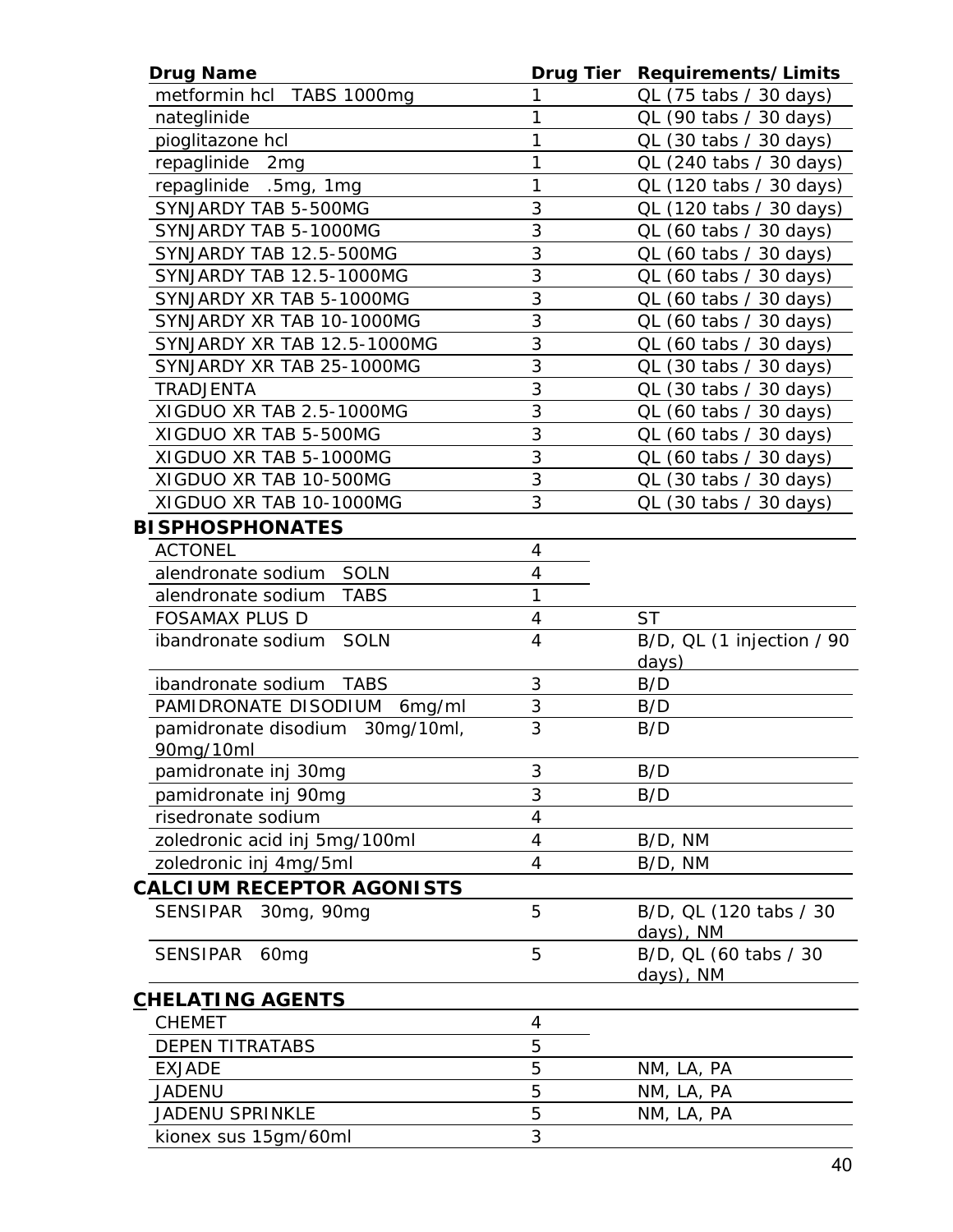| <b>Drug Name</b>                         |                | Drug Tier Requirements/Limits |
|------------------------------------------|----------------|-------------------------------|
| sodium polystyrene sulfonate powder      | 3              |                               |
| sodium polystyrene sulfonate susp        | 3              |                               |
| sps susp 15gm/60ml                       | 3              |                               |
| trientine hcl                            | 5              | PA                            |
| <b>CONTRACEPTIVES</b>                    |                |                               |
| altavera tab                             | $\overline{2}$ |                               |
| alyacen 1/35                             | $\overline{2}$ |                               |
| apri                                     | $\overline{c}$ |                               |
| aranelle                                 | 3              |                               |
| aubra                                    | $\overline{2}$ |                               |
| aviane                                   | $\overline{2}$ |                               |
| balziva                                  | 3              |                               |
| blisovi fe 1.5/30                        | $\overline{a}$ |                               |
| blisovi fe 1/20                          | $\overline{2}$ |                               |
| briellyn                                 | 3              |                               |
| camila                                   | $\overline{2}$ |                               |
| caziant pak                              | 3              |                               |
| cryselle-28                              | $\overline{c}$ |                               |
| cyclafem 1/35                            | $\overline{2}$ |                               |
| cyclafem 7/7/7                           | $\overline{2}$ |                               |
| cyred tab                                | $\overline{2}$ |                               |
| dasetta 1/35                             | $\overline{2}$ |                               |
| dasetta 7/7/7                            | $\overline{2}$ |                               |
| deblitane                                | $\overline{2}$ |                               |
| delyla                                   | $\overline{2}$ |                               |
| desogestrel & ethinyl estradiol          | $\overline{2}$ |                               |
| desogestrel-ethinyl estradiol (biphasic) | 3              |                               |
| drospirenone-ethinyl estradiol           | 3              |                               |
| <b>ELLA</b>                              | 4              |                               |
| emoquette                                | $\overline{2}$ |                               |
| enpresse-28                              | $\overline{2}$ |                               |
| enskyce                                  | $\overline{2}$ |                               |
| errin                                    | $\overline{2}$ |                               |
| estarylla tab 0.25-35                    | $\overline{a}$ |                               |
| ethynodiol diacet & eth estrad           | 3              |                               |
| ethynodiol tab 1-50                      | 3              |                               |
| falmina                                  | $\overline{c}$ |                               |
| femynor                                  | $\overline{c}$ |                               |
| gianvi                                   | 3              |                               |
| heather                                  | $\overline{2}$ |                               |
| introvale                                | 3              |                               |
| isibloom                                 | $\overline{2}$ |                               |
| iolessa tab 0.15-0.03 mg                 | 3              |                               |
| jolivette                                | $\overline{c}$ |                               |
| juleber                                  | $\overline{2}$ |                               |
| junel 1.5/30                             | $\overline{2}$ |                               |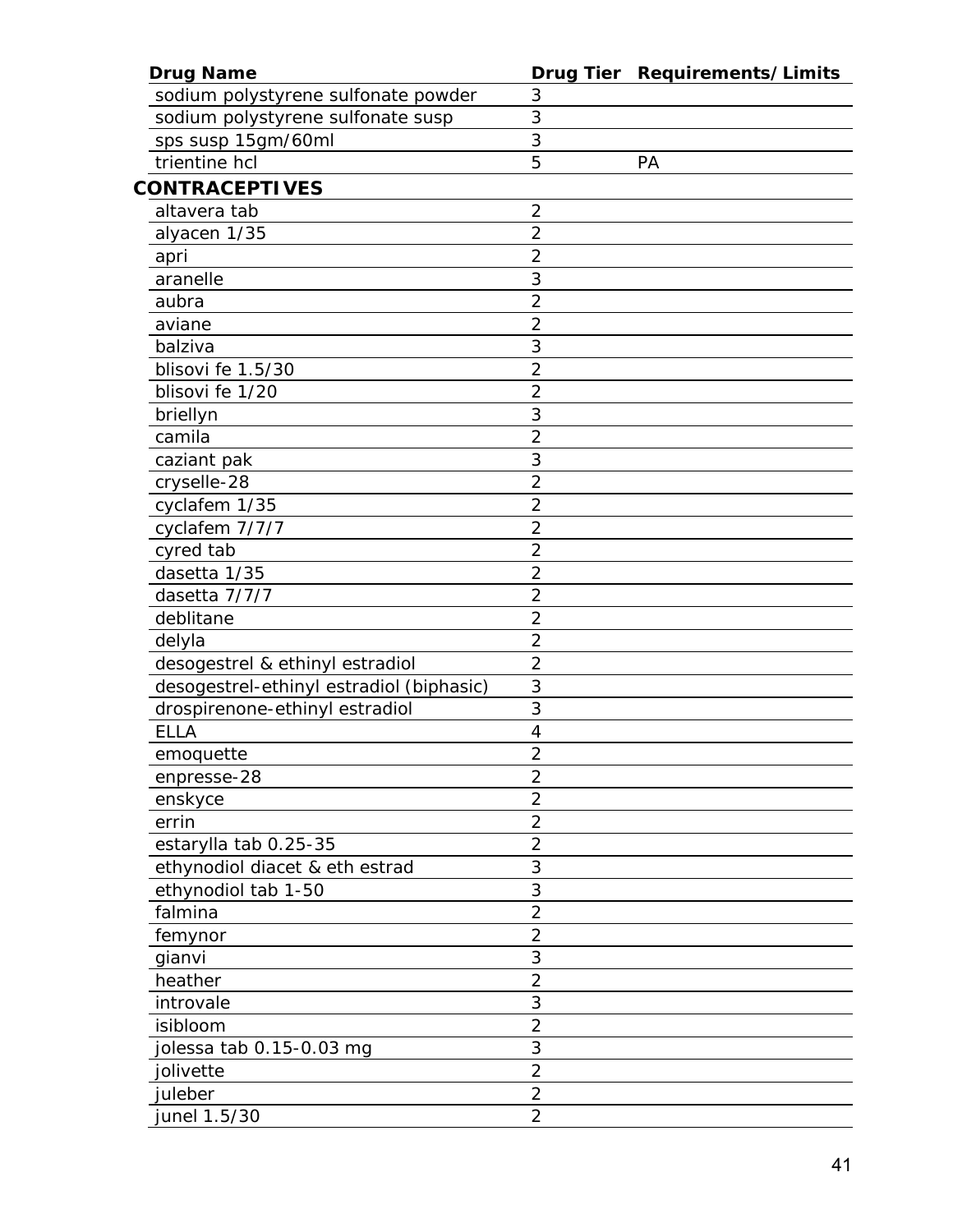| <b>Drug Name</b>                                                              |                | Drug Tier Requirements/Limits |
|-------------------------------------------------------------------------------|----------------|-------------------------------|
| <i>junel</i> 1/20                                                             | 2              |                               |
| junel fe 1.5/30                                                               | 2              |                               |
| junel fe 1/20                                                                 | 2              |                               |
| kariva                                                                        | 3              |                               |
| kelnor 1/35                                                                   | 3              |                               |
| kelnor 1/50                                                                   | 3              |                               |
| kimidess                                                                      | 3              |                               |
| kurvelo                                                                       | $\overline{2}$ |                               |
| larin 1.5/30                                                                  | $\overline{2}$ |                               |
| larin 1/20                                                                    | 2              |                               |
| larin fe 1.5/30                                                               | $\overline{2}$ |                               |
| larin fe 1/20                                                                 | 2              |                               |
| larissia tab                                                                  | $\overline{2}$ |                               |
| leena                                                                         | 3              |                               |
| lessina                                                                       | 2              |                               |
| levonest                                                                      | $\overline{2}$ |                               |
| levonor/ethi tab                                                              | $\overline{2}$ |                               |
| levonorgestrel & eth estradiol                                                | $\overline{2}$ |                               |
| levonorgestrel-ethinyl estradiol (91-day)                                     | 3              |                               |
| levora 0.15/30-28                                                             | $\overline{2}$ |                               |
| loryna                                                                        | 3              |                               |
| low-ogestrel                                                                  | $\overline{2}$ |                               |
| lutera                                                                        | $\overline{2}$ |                               |
| lyza                                                                          | $\overline{2}$ |                               |
| marlissa                                                                      | 2              |                               |
| medroxyprogesterone acetate                                                   | $\overline{2}$ |                               |
| <u>(contraceptive)</u>                                                        |                |                               |
| microgestin 1.5/30                                                            | $\overline{2}$ |                               |
| microgestin 1/20                                                              | 2              |                               |
| microgestin fe 1.5/30                                                         | $\overline{2}$ |                               |
| microgestin fe 1/20                                                           | 2              |                               |
| mili                                                                          | 2              |                               |
| mono-linyah tab 0.25-35                                                       | $\overline{2}$ |                               |
| mononessa                                                                     | $\overline{2}$ |                               |
| myzilra                                                                       | 2              |                               |
| necon 0.5/35-28                                                               | 3              |                               |
| necon 1/50-28                                                                 | 3              |                               |
| necon 7/7/7                                                                   | 2              |                               |
| nikki                                                                         | 3              |                               |
| nora-be tab                                                                   | $\overline{2}$ |                               |
| norethindrone (contraceptive)                                                 | $\overline{2}$ |                               |
| norethindrone acet & eth estra                                                | 2              |                               |
| norgest/ethi tab 0.25/35                                                      | $\overline{2}$ |                               |
| norgestimate-ethinyl estradiol (triphasic)<br>0.18-25/0.215-25/0.25-25 mg-mcg | 3              |                               |
| norgestimate-ethinyl estradiol (triphasic)<br>0.18-35/0.215-35/0.25-35 mg-mcg | $\overline{2}$ |                               |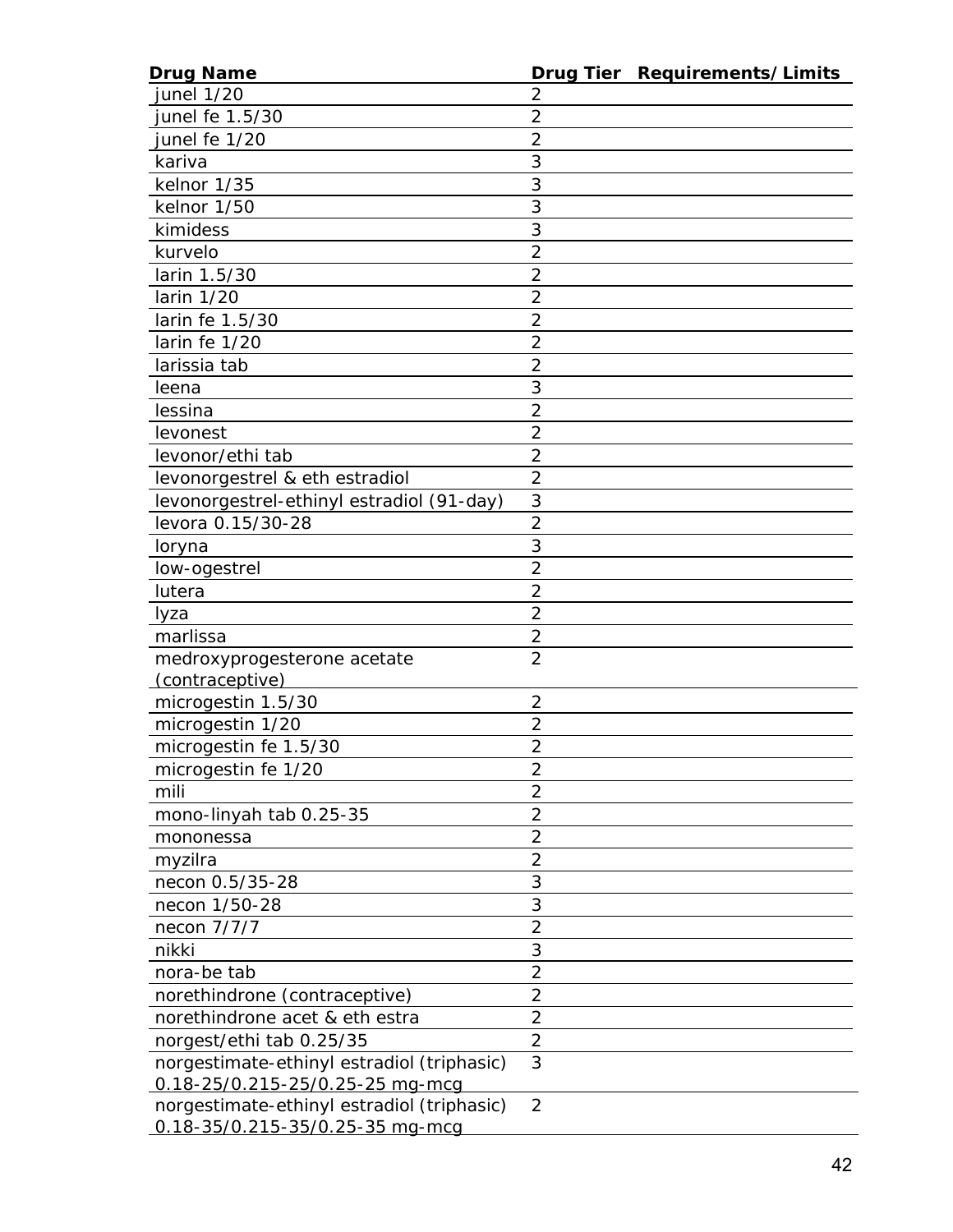| <b>Drug Name</b>    |                | Drug Tier Requirements/Limits |
|---------------------|----------------|-------------------------------|
| norlyroc            | $\overline{2}$ |                               |
| nortrel 0.5/35 (28) | 3              |                               |
| nortrel 1/35        | $\overline{2}$ |                               |
| nortrel 7/7/7       | $\overline{2}$ |                               |
| <b>NUVARING</b>     | $\overline{4}$ |                               |
| ocella tab 3-0.03mg | 3              |                               |
| orsythia            | $\overline{a}$ |                               |
| philith             | 3              |                               |
| pimtrea             | 3              |                               |
| pirmella 1/35       | $\overline{2}$ |                               |
| portia-28           | $\overline{2}$ |                               |
| previfem            | $\overline{2}$ |                               |
| quasense            | 3              |                               |
| reclipsen           | $\overline{c}$ |                               |
| setlakin tab        | 3              |                               |
| sharobel            | $\overline{2}$ |                               |
| sprintec 28         | $\overline{2}$ |                               |
| sronyx              | $\overline{2}$ |                               |
| syeda               | 3              |                               |
| tarina fe 1/20      | $\overline{2}$ |                               |
| tilia fe            | 3              |                               |
| tri-legest fe       | $\overline{3}$ |                               |
| tri-linyah          | $\overline{2}$ |                               |
| tri-lo marzia       | 3              |                               |
| tri-lo-estarylla    | 3              |                               |
| tri-lo-sprintec     | 3              |                               |
| tri-mili            | $\overline{2}$ |                               |
| tri-previfem        | $\overline{2}$ |                               |
| tri-sprintec        | $\overline{2}$ |                               |
| tri-vylibra         | $\overline{2}$ |                               |
| trinessa            | $\overline{2}$ |                               |
| trinessa lo         | 3              |                               |
| trivora-28          | $\overline{2}$ |                               |
| tulana              | $\overline{2}$ |                               |
| velivet             | 3              |                               |
| vestura             | 3              |                               |
| vienva              | $\overline{2}$ |                               |
| viorele             | 3              |                               |
| vyfemla             | 3              |                               |
| vylibra             | $\overline{2}$ |                               |
| xulane              | $\overline{4}$ |                               |
| zarah               | 3              |                               |
| zenchent            | 3              |                               |
| zovia 1/35e         | 3              |                               |
| zovia 1/50e         | 3              |                               |
|                     |                |                               |

*ENDOMETRIOSIS*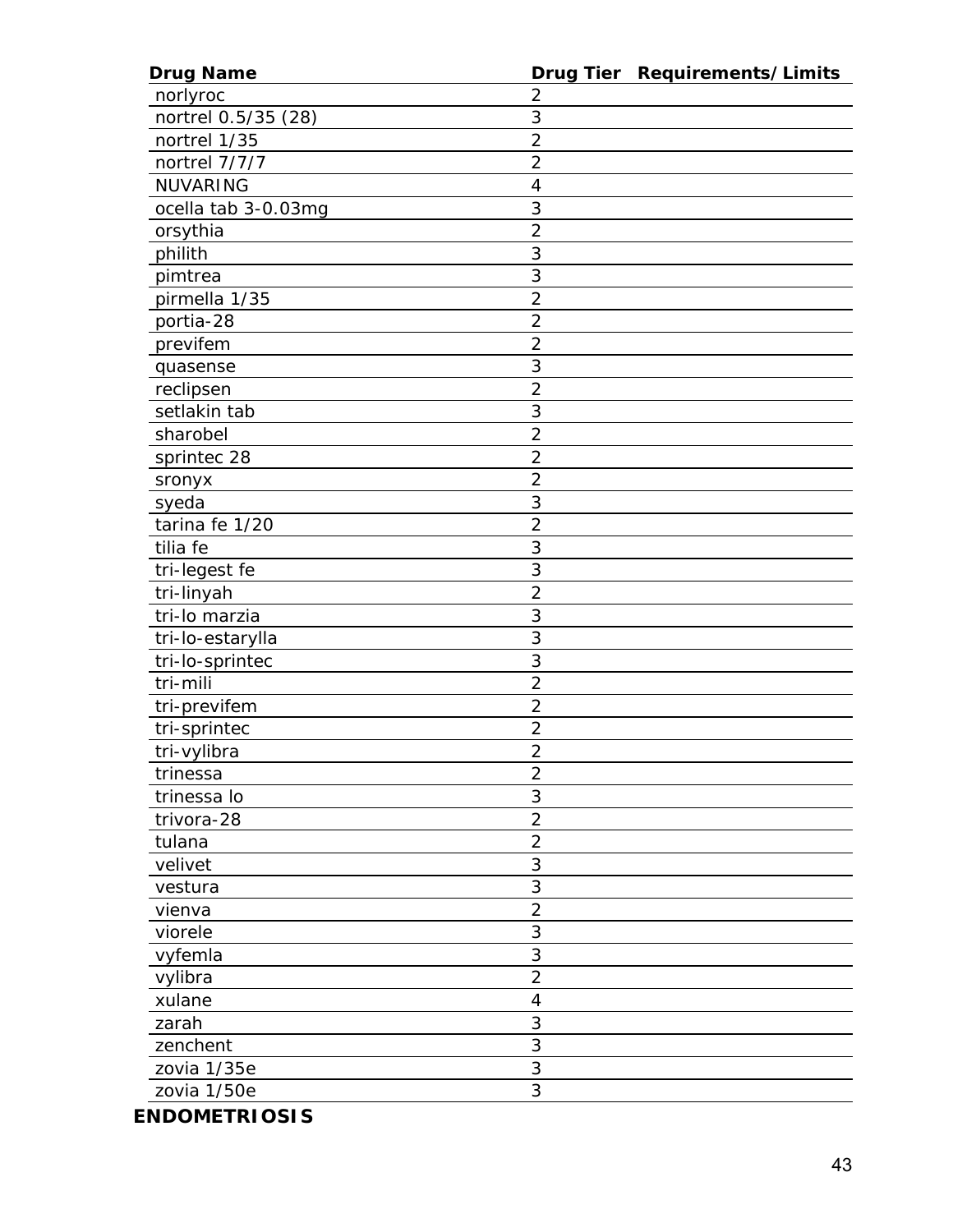| <b>Drug Name</b>                        |                | Drug Tier Requirements/Limits |
|-----------------------------------------|----------------|-------------------------------|
| danazol<br>CAPS                         | 4              |                               |
| <b>SYNAREL</b>                          | 5              |                               |
| <b>ENZYME REPLACEMENTS</b>              |                |                               |
| <b>ADAGEN</b>                           | 5              | NM, LA, PA                    |
| ALDURAZYME                              | 5              | NM, LA, PA                    |
| CARBAGLU                                | 5              | NM, LA, PA                    |
| CERDELGA                                | 5              | NM, PA                        |
| <b>CEREZYME</b>                         | 5              | NM, LA, PA                    |
| CYSTADANE                               | 5              | NM, LA                        |
| <b>CYSTAGON</b>                         | 4              | NM, LA, PA                    |
| <b>FABRAZYME</b>                        | 5              | NM, LA, PA                    |
| <b>KUVAN</b>                            | 5              | NM, LA, PA                    |
| levocarnitine (metabolic modifiers)     | 4              | B/D                           |
| LUMIZYME                                | 5              | NM, LA, PA                    |
| miglustat                               | 5              | NM, PA                        |
| NAGLAZYME                               | 5              | NM, LA, PA                    |
| <b>ORFADIN</b>                          | 5              | NM, LA, PA                    |
| sodium phenylbutyrate                   | 5              | NM, PA                        |
| <b>ESTROGENS</b>                        |                |                               |
| DELESTROGEN 10mg/ml                     | 4              |                               |
| estradiol PTWK                          | 3              |                               |
| estradiol TABS                          | $\overline{2}$ |                               |
| estradiol vaginal cream                 | 4              |                               |
| estradiol vaginal tab                   | 3              |                               |
| estradiol valerate<br>OIL               | 3              |                               |
| fyavolv                                 | 3              |                               |
| jinteli                                 | 3              |                               |
| norethindrone acetate-ethinyl estradiol | 3              |                               |
| yuvafem vaginal tablet 10mcg            | 3              |                               |
| <b>GLUCOCORTICOIDS</b>                  |                |                               |
| cortisone acetate<br><b>TABS</b>        | 4              |                               |
| DEXAMETHASONE<br>CONC                   | $\overline{4}$ |                               |
| dexamethasone<br>ELIX; SOLN             | 3              |                               |
| dexamethasone<br><b>TABS</b>            | $\overline{2}$ |                               |
| dexamethasone sodium phosphate          | $\overline{2}$ |                               |
| fludrocortisone acetate<br><b>TABS</b>  | $\overline{2}$ |                               |
| hydrocortisone<br><b>TABS</b>           | 3              |                               |
| methylpr ss inj                         | 3              | B/D                           |
| methylpred pak 4mg                      | $\overline{2}$ |                               |
| methylpred tab 4mg                      | 3              | B/D                           |
| methylpred tab 8mg                      | 3              | B/D                           |
| methylpred tab 16mg                     | 3              | B/D                           |
| methylpred tab 32mg                     | 3              | B/D                           |
| methylprednisolone acetate              | $\overline{2}$ | B/D                           |
| pred sod pho sol 5mg/5ml                | 4              | B/D                           |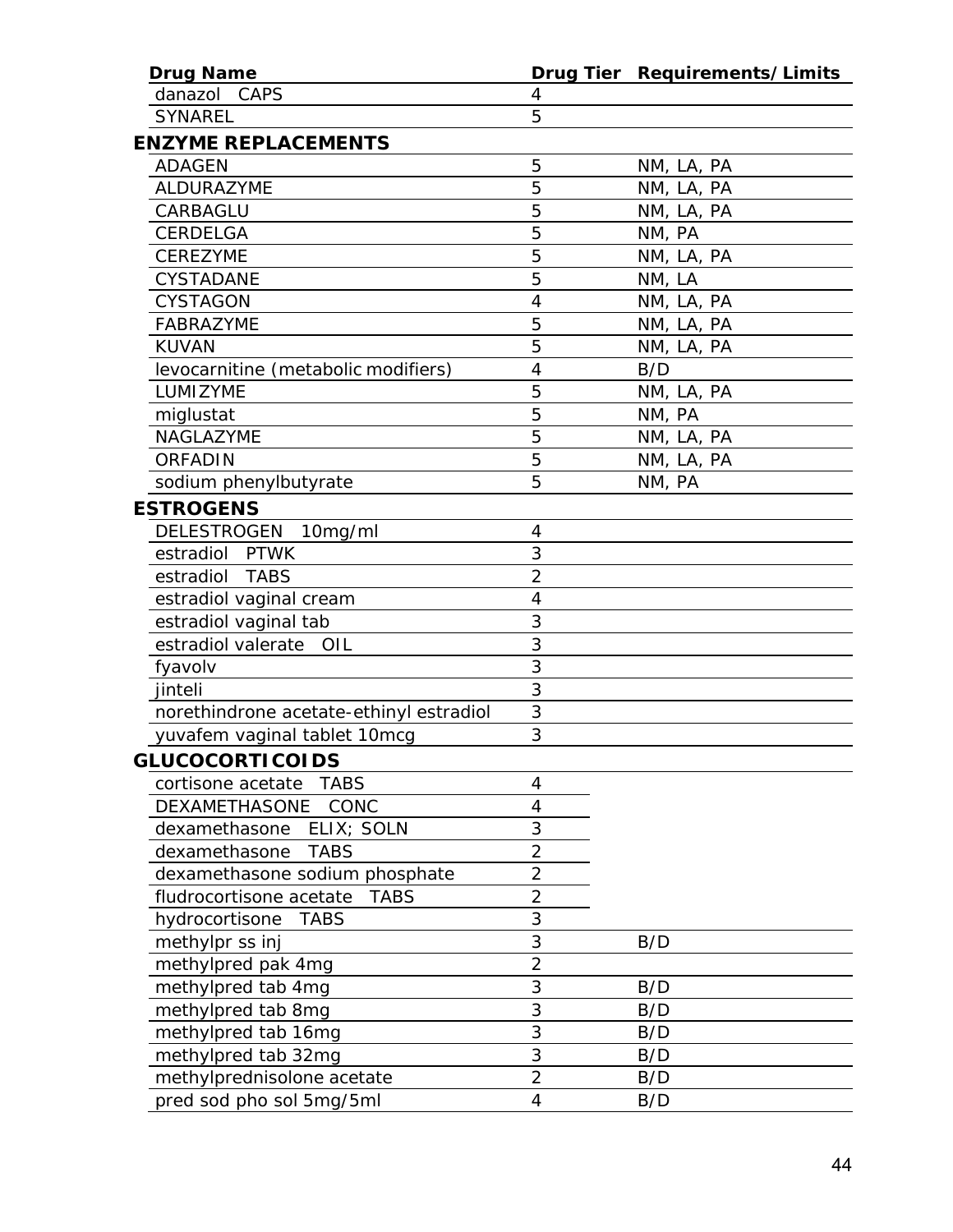| <b>Drug Name</b>                                         |                | Drug Tier Requirements/Limits      |
|----------------------------------------------------------|----------------|------------------------------------|
| prednisolone sodium phosphate<br><b>SOLN</b><br>15mg/5ml | 2              | B/D                                |
| prednisolone sol 15mg/5ml                                | $\overline{2}$ | B/D                                |
| prednisolone sol 25mg/5ml                                | $\overline{4}$ | B/D                                |
| PREDNISONE CON 5MG/ML                                    | 4              | B/D                                |
| prednisone pak 5mg                                       | $\overline{2}$ |                                    |
| prednisone pak 10mg                                      | $\overline{2}$ |                                    |
| prednisone sol 5mg/5ml                                   | $\overline{4}$ | B/D                                |
| prednisone tab 1mg                                       | 1              | B/D                                |
| prednisone tab 2.5mg                                     | 1              | B/D                                |
| prednisone tab 5mg                                       | 1              | B/D                                |
| prednisone tab 10mg                                      | 1              | B/D                                |
| prednisone tab 20mg                                      | 1              | B/D                                |
| prednisone tab 50mg                                      | 1              | B/D                                |
| SOLU-CORTEF                                              | 4              |                                    |
| <b>GLUCOSE ELEVATING AGENTS</b>                          |                |                                    |
| <b>GLUCAGEN HYPOKIT</b>                                  | 3              |                                    |
| <b>GLUCAGON EMERGENCY KIT</b>                            | 3              |                                    |
| PROGLYCEM SUS 50MG/ML                                    | $\overline{4}$ |                                    |
| <b>MISCELLANEOUS</b>                                     |                |                                    |
| cabergoline                                              | 4              |                                    |
| calcitonin (salmon)                                      | 3              | B/D                                |
| <b>FORTEO</b>                                            | 5              | NM, PA                             |
| <b>GENOTROPIN</b>                                        | 5              | NM, PA                             |
| <b>GENOTROPIN MINIQUICK</b><br>.2 <sub>mg</sub>          | $\overline{4}$ | NM, PA                             |
| <b>GENOTROPIN</b>                                        | 5              | NM, PA                             |
| <b>MINIQUICK</b><br>$.4$ mg, $.6$ mg, $.8$ mg, $1$ mg,   |                |                                    |
| <u>1.2mg, 1.4mg, 1.6mg, 1.8mg, 2mg</u>                   |                |                                    |
| <b>INCRELEX</b>                                          | 5              | NM, LA, PA                         |
| <b>KORLYM</b>                                            | 5              | NM, LA, PA                         |
| LUPRON DEP-PED INJ 7.5MG                                 | 5              | NM, PA                             |
| LUPRON DEP-PED INJ 11.25MG (3-MONTH)5                    |                | NM, PA                             |
| LUPRON DEPOT-PED (1-MONTH                                | 5              | NM, PA                             |
| LUPRON DEPOT-PED (3-MONTH                                | 5              | NM, PA                             |
| <b>NATPARA</b>                                           | 5              | NM, PA                             |
| octreotide acetate 50mcg/ml,                             | 4              | NM, PA                             |
| 100mcg/ml, 200mcg/ml                                     |                |                                    |
| octreotide acetate 500mcg/ml,                            | 5              | NM, PA                             |
| 1000mcg/ml                                               |                |                                    |
| <b>PROLIA</b>                                            | $\overline{4}$ | QL (1 injection / 180<br>days), NM |
| raloxifene hcl                                           | 3              |                                    |
| <b>SIGNIFOR</b>                                          | 5              | NM, LA, PA                         |
| SOMATULINE DEPOT                                         | 5              | NM, PA                             |
| <b>SOMAVERT</b>                                          | 5              | NM, LA, PA                         |
| <b>TYMLOS</b>                                            | 5              | NM, PA                             |
| <b>XGEVA</b>                                             | 5              | NM, PA                             |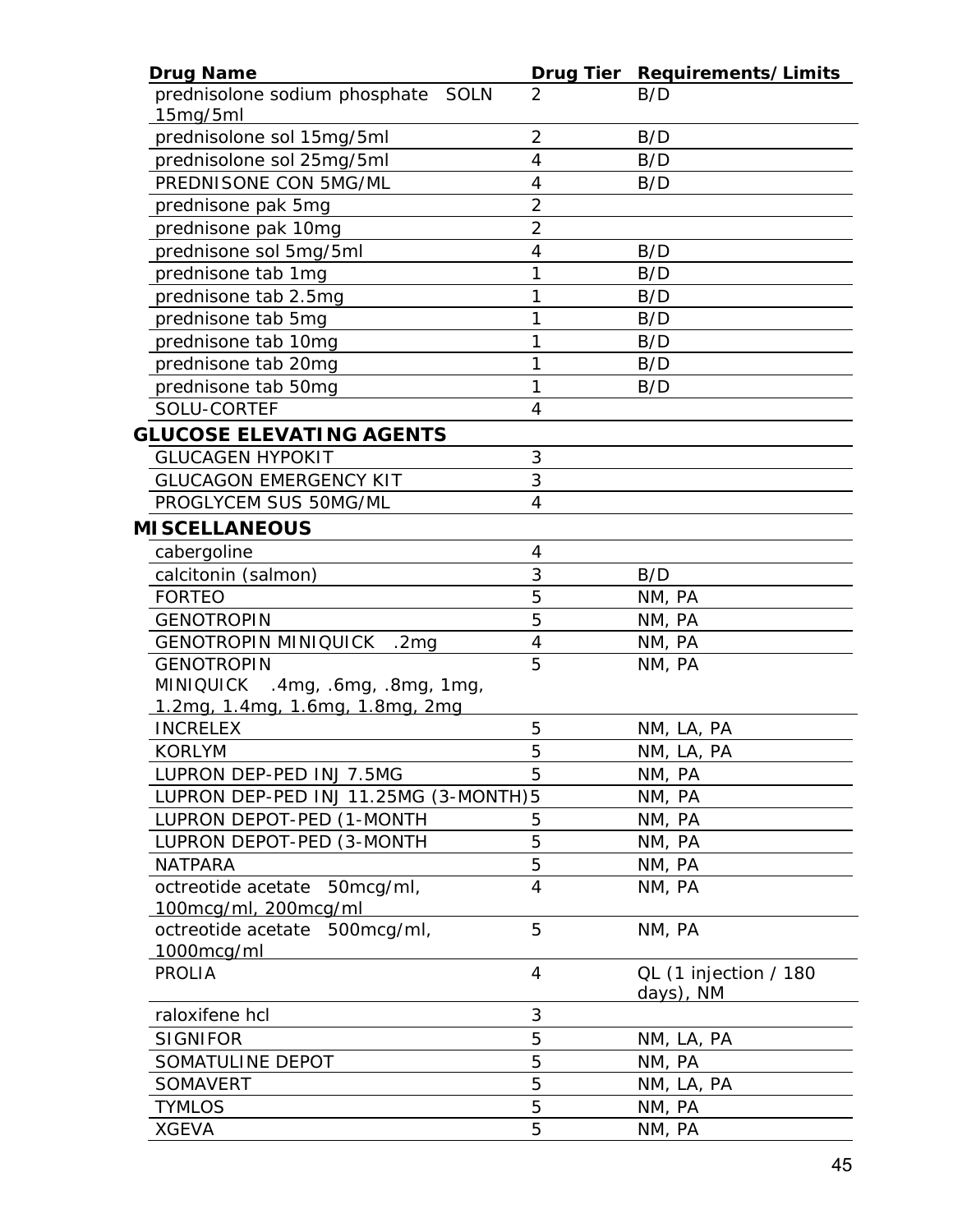| <u>PHOSPHATE BINDER AGENTS</u>          |                          |                                |
|-----------------------------------------|--------------------------|--------------------------------|
| <b>AURYXIA</b>                          | 5                        | QL (360 tabs / 30 days)        |
| calcium acetate (phosphate binder)      | CAPS 4                   | QL (360 caps / 30 days)        |
| calcium acetate (phosphate binder)      | TABS 3                   | QL (360 tabs / 30 days)        |
| sevelamer carbonate PACK 2.4gm          | 5                        | QL (180 packets / 30<br>days)  |
| sevelamer carbonate PACK .8gm           | 5                        | QL (540 packets / 30<br>days)  |
| <b>TABS</b><br>sevelamer carbonate      | 4                        | OL (540 tabs / 30 days)        |
| <b>PROGESTINS</b>                       |                          |                                |
| medroxyprogesterone acetate tab         | 1                        |                                |
| norethindrone acetate<br><b>TABS</b>    | 3                        |                                |
| <b>THYROID AGENTS</b>                   |                          |                                |
| $levo-t$                                | $\overline{2}$           |                                |
| <b>TABS</b><br>levothyroxine sodium     | $\overline{2}$           |                                |
| levoxyl                                 | $\overline{2}$           |                                |
| liothyronine sodium<br><b>TABS</b>      | 3                        |                                |
| methimazole<br><b>TABS</b>              | $\overline{2}$           |                                |
| propylthiouracil TABS                   | 3                        |                                |
| <b>SYNTHROID</b>                        | $\overline{4}$           |                                |
| unithroid                               | $\overline{2}$           |                                |
| <b>VASOPRESSINS</b>                     |                          |                                |
| desmopressin acetate spray              | 4                        |                                |
| desmopressin acetate spray refrigerated | $\overline{4}$           |                                |
| desmopressin acetate tabs               | 3                        |                                |
| desmopressin inj 4mcg/ml                | $\overline{4}$           |                                |
| <b>STIMATE</b>                          | 5                        | <b>NM</b>                      |
| <b>GASTROINTESTINAL</b>                 |                          |                                |
| <b>ANTIEMETICS</b>                      |                          |                                |
| aprepitant                              | 4                        | B/D                            |
| aprepitant pak 80mg & 125mg             | 4                        | B/D                            |
| compro                                  | 4                        |                                |
| dronabinol                              | $\overline{\mathcal{A}}$ | B/D, QL (60 caps / 30<br>days) |
| <b>EMEND</b><br><b>SUSR</b>             | 4                        | B/D                            |
| granisetron hcl SOLN                    | 3                        |                                |
| granisetron hcl<br><b>TABS</b>          | 4                        | B/D                            |
| meclizine hcl<br><b>TABS</b>            | $\overline{2}$           |                                |
| <b>SOLN</b><br>metoclopramide hcl       | $\overline{2}$           |                                |
| metoclopramide hcl<br><b>TABS</b>       | 1                        |                                |
| metoclopramide hcl inj                  | $\overline{2}$           |                                |
| ondansetron hcl TABS                    | 3                        | B/D                            |
| ondansetron hcl inj                     | $\overline{2}$           |                                |
| ondansetron hcl oral soln               | $\overline{\mathcal{A}}$ | B/D                            |
| ondansetron odt                         | $\overline{2}$           | B/D                            |
| prochlorperazine inj                    | $\overline{4}$           |                                |
|                                         |                          |                                |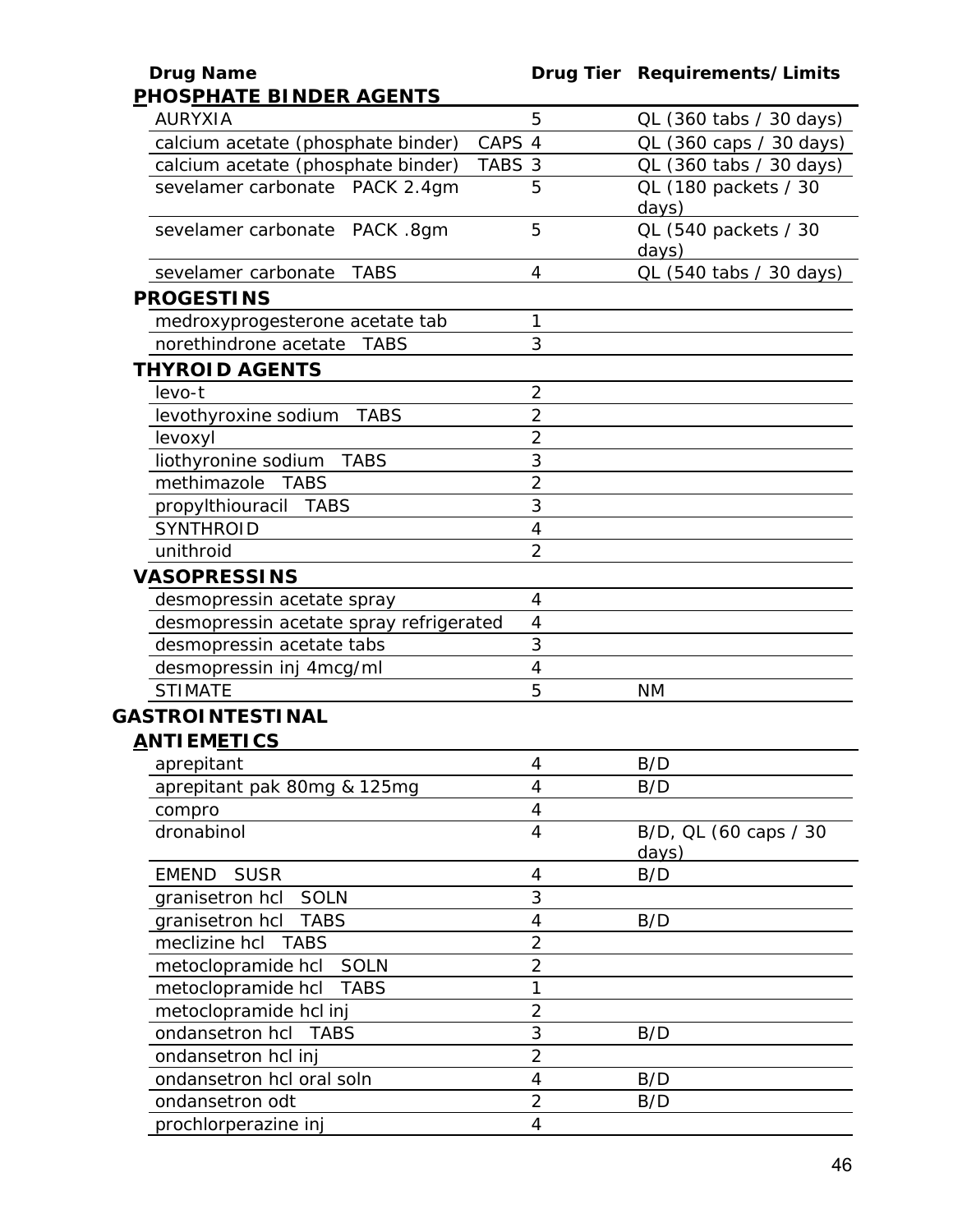| <b>Drug Name</b>                                      | Drug Tier      | Requirements/Limits                                           |
|-------------------------------------------------------|----------------|---------------------------------------------------------------|
| prochlorperazine maleate<br><b>TABS</b>               | 2              |                                                               |
| prochlorperazine supp                                 | $\overline{4}$ |                                                               |
| promethazine hcl SYRP; TABS                           | $\overline{2}$ | PA; PA if 70 years and<br>older                               |
| promethazine hcl inj                                  | 4              | PA; PA if 70 years and<br><u>older</u>                        |
| <b>SANCUSO</b><br>days)                               | 5              | QL (4 patches / 28                                            |
| scopolamine patch                                     | $\overline{4}$ | QL (10 patches / 30<br>days), PA; PA if 70 years<br>and older |
| <u>A</u> NTISPAS <u>MODICS</u>                        |                |                                                               |
| dicyclomine hcl cap 10mg                              | 3              |                                                               |
| dicyclomine hcl soln 10mg/5ml                         | 4              |                                                               |
| dicyclomine hcl tab 20mg                              | 3              |                                                               |
| glycopyrrolate<br>TABS                                | 3              |                                                               |
| <b>H2-RECEPTOR ANTAGONISTS</b>                        |                |                                                               |
| famotidine<br><b>SUSR</b>                             | 4              |                                                               |
| famotidine TABS 20mg, 40mg                            | 1              |                                                               |
| famotidine in nacl                                    | $\overline{2}$ |                                                               |
| famotidine inj                                        | $\overline{2}$ |                                                               |
| ranitidine hcl TABS                                   | 1              |                                                               |
| ranitidine hcl inj                                    | 3              |                                                               |
| ranitidine inj                                        | 3              |                                                               |
|                                                       | 3              |                                                               |
| ranitidine syrup<br><b>INFLAMMATORY BOWEL DISEASE</b> |                |                                                               |
| <b>APRISO</b>                                         | 3              | QL (120 caps / 30 days)                                       |
|                                                       | 5              |                                                               |
| <b>ASACOL HD</b>                                      |                |                                                               |
| balsalazide disodium                                  | 4<br>5         |                                                               |
| budesonide ec                                         |                |                                                               |
| CANASA                                                | 4              |                                                               |
| colocort enema 100mg                                  | 4              |                                                               |
| <b>DELZICOL</b>                                       | 4              |                                                               |
| hydrocortisone (enema)                                | 4              |                                                               |
| mesalamine<br>ENEM                                    | 4              |                                                               |
| mesalamine<br>TBEC 800mg                              | 4              |                                                               |
| mesalamine w/ cleanser                                | 4              |                                                               |
| sulfasalazine TABS                                    | $\overline{2}$ |                                                               |
| sulfasalazine ec                                      | 3              |                                                               |
| <b>LAXATIVES</b>                                      |                |                                                               |
| constulose                                            | $\overline{2}$ |                                                               |
| enulose                                               | $\overline{2}$ |                                                               |
| gavilyte-c                                            | $\overline{2}$ |                                                               |
| gavilyte-g                                            | $\overline{2}$ |                                                               |
| gavilyte-n/flavor pack                                | $\overline{2}$ |                                                               |
| generlac                                              | $\overline{2}$ |                                                               |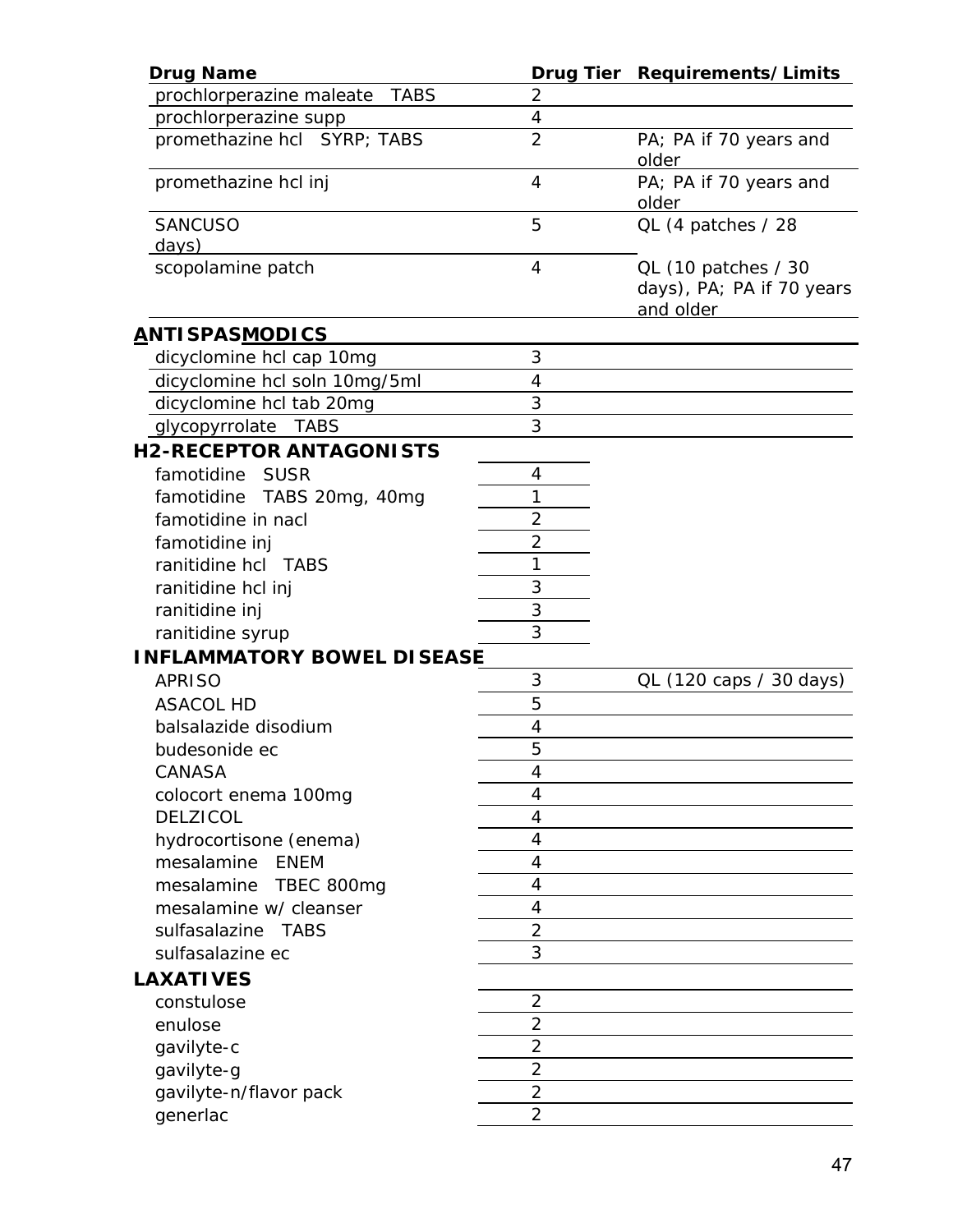| <b>Drug Name</b>                          |                | Drug Tier Requirements/Limits                      |
|-------------------------------------------|----------------|----------------------------------------------------|
| <b>GOLYTELY</b>                           | 3              |                                                    |
| <b>KRISTALOSE</b>                         | 4              |                                                    |
| lactulose                                 | $\overline{2}$ |                                                    |
| lactulose (encephalopathy)                | $\overline{2}$ |                                                    |
| <b>MOVIPREP</b>                           | 4              |                                                    |
| NULYTELY/FLAVOR PACKS                     | 3              |                                                    |
| peg 3350-kcl-sod bicarb-sod chloride-sod  | $\overline{2}$ |                                                    |
| sulfate                                   |                |                                                    |
| peg 3350-potassium chloride-sod           | $\overline{2}$ |                                                    |
| bicarbonate-sod chloride                  |                |                                                    |
| peg 3350/electrolytes                     | $\overline{2}$ |                                                    |
| polyethylene glycol 3350 PACK             | 3              |                                                    |
| polyethylene glycol 3350<br><b>POWD</b>   | $\overline{2}$ |                                                    |
| SUPREP BOWEL PREP KIT                     | 4              |                                                    |
| trilyte                                   | $\overline{2}$ |                                                    |
| <b>MISCELLANEOUS</b>                      |                |                                                    |
| alosetron hcl                             | 5              | <b>PA</b>                                          |
| <b>AMITIZA CAP 8MCG</b>                   | 3              | QL (180 caps / 30 days)                            |
| <b>AMITIZA CAP 24MCG</b>                  | 3              | QL (60 caps / 30 days)                             |
| amoxicillin-clarithromycin w/lansoprazole | 4              |                                                    |
| cromolyn sodium (mastocytosis)            | 5              |                                                    |
| diphenoxylate w/ atropine<br><b>LIQD</b>  | 4              |                                                    |
| diphenoxylate w/ atropine TABS            | 3              |                                                    |
| <b>GATTEX</b>                             | 5              | NM, LA, PA                                         |
| <b>LINZESS</b>                            | 3              | QL (30 caps / 30 days)                             |
| loperamide hcl CAPS                       | $\overline{2}$ |                                                    |
| misoprostol TABS                          | 3              |                                                    |
| MOVANTIK 12.5mg                           | 3              | QL (60 tabs / 30 days)                             |
| <b>MOVANTIK</b><br>25 <sub>mg</sub>       | 3              | $QL$ (30 tabs / 30 days)                           |
| <b>SOLN</b><br><b>RELISTOR</b>            | 5              | PA                                                 |
| sucralfate<br><b>TABS</b>                 | 3              |                                                    |
| <b>SYMPROIC</b>                           | 3              |                                                    |
| CAPS<br>ursodiol                          | 3              |                                                    |
| ursodiol<br><b>TABS</b>                   | 4              |                                                    |
| <b>XIFAXAN</b><br>550 <sub>mg</sub>       | 5              | PA                                                 |
| <b>PANCREATIC ENZYMES</b>                 |                |                                                    |
| <b>CREON</b>                              | 3              |                                                    |
| <b>ZENPEP</b>                             | 4              |                                                    |
| <b>PROTON PUMP INHIBITORS</b>             |                |                                                    |
| <b>DEXILANT</b>                           | 4              | QL (30 caps / 30 days)                             |
| esomeprazole magnesium                    | 4              | QL (30 caps / 30 days)                             |
| esomeprazole sodium inj                   | 4              |                                                    |
| lansoprazole<br><b>CPDR</b>               | 3              |                                                    |
| <b>TBDP</b>                               | 4              | QL (30 caps / 30 days)<br>$QL$ (30 tabs / 30 days) |
| lansoprazole                              | 1              |                                                    |
| omeprazole cap 10mg                       | 1              |                                                    |
| omeprazole cap 20mg                       |                |                                                    |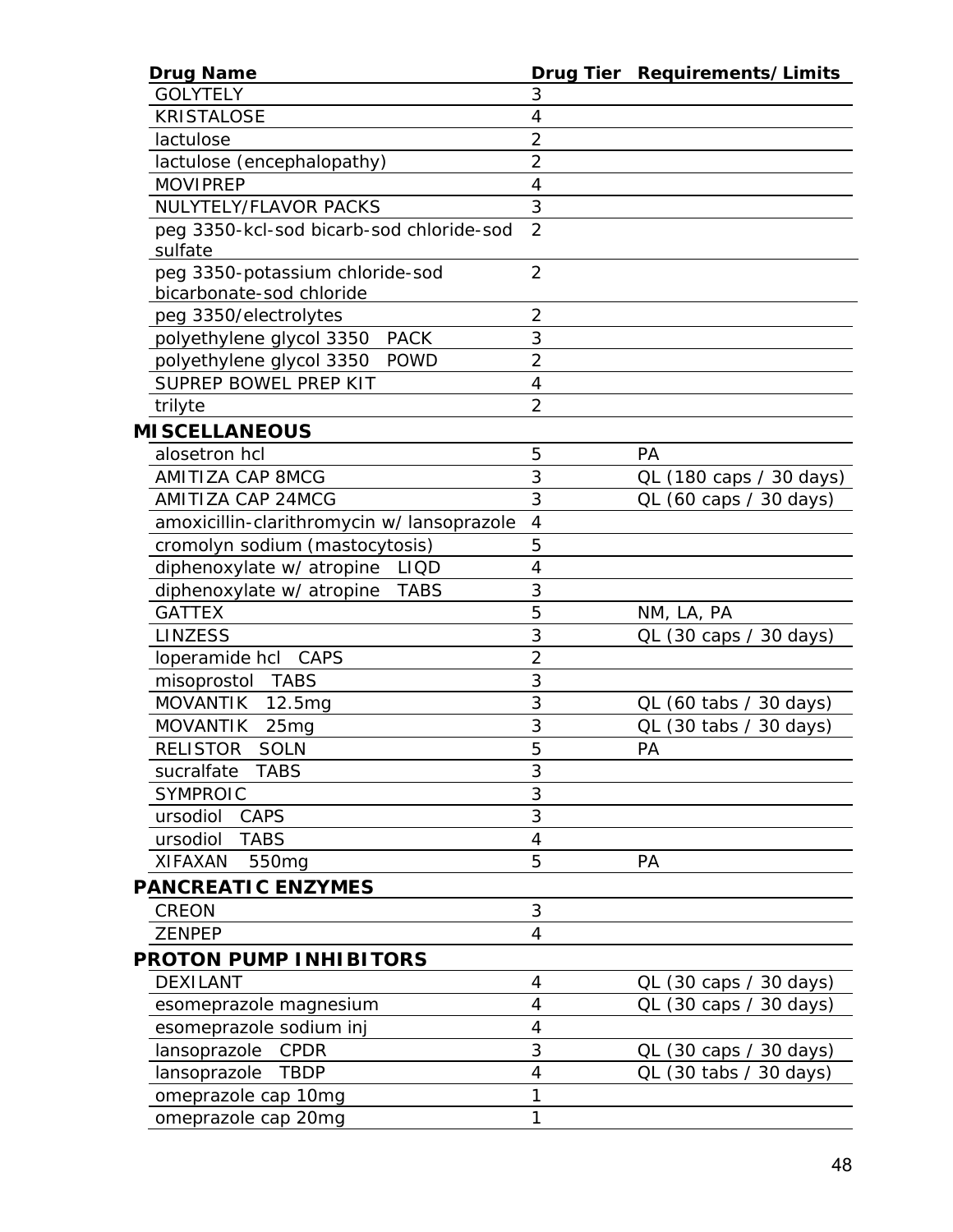| <b>Drug Name</b>                        |                | Drug Tier Requirements/Limits |
|-----------------------------------------|----------------|-------------------------------|
| omeprazole cap 40mg                     | 1              |                               |
| pantoprazole sodium SOLR                | 4              |                               |
| pantoprazole sodium tbec                | $\overline{2}$ |                               |
| PRILOSEC                                | 3              |                               |
| rabeprazole sodium                      | 3              | QL (30 tabs / 30 days)        |
| <b>GENITOURINARY</b>                    |                |                               |
| <b>BENIGN PROSTATIC HYPERPLASIA</b>     |                |                               |
| alfuzosin hcl                           | $\overline{2}$ | QL (30 tabs / 30 days)        |
| dutasteride CAPS                        | 3              | QL (30 caps / 30 days)        |
| dutasteride-tamsulosin hcl              | 4              | QL (30 caps / 30 days)        |
| finasteride TABS 5mg                    | $\overline{2}$ |                               |
| <b>RAPAFLO</b>                          | 4              | <b>ST</b>                     |
| tamsulosin hcl                          | $\overline{2}$ |                               |
| <b>MISCELLANEOUS</b>                    |                |                               |
| bethanechol chloride TABS               | 3              |                               |
| potassium citrate (alkalinizer) er tabs | 4              |                               |
| <b>URINARY ANTISPASMODICS</b>           |                |                               |
| darifenacin hydrobromide                | 4              |                               |
| MYRBETRIQ 25mg                          | 4              | QL (60 tabs / 30 days)        |
| <b>MYRBETRIQ</b><br>50 <sub>mg</sub>    | 4              | QL (30 tabs / 30 days)        |
| oxybutynin chloride<br><b>SYRP</b>      | 3              |                               |
| oxybutynin chloride<br><b>TABS</b>      | 3              |                               |
| oxybutynin chloride<br>TB24 5mg         | 3              | QL (30 tabs / 30 days)        |
| oxybutynin chloride<br>TB24 10mg, 15mg  | 3              | QL (60 tabs / 30 days)        |
| <b>OXYTROL</b>                          | $\overline{4}$ |                               |
| tolterodine tartrate cap er             | 4              | QL (30 caps / 30 days),       |
|                                         |                | <b>ST</b>                     |
| tolterodine tartrate tabs               | 4              | <b>ST</b>                     |
| <b>TOVIAZ</b>                           | 3              | QL (30 tabs / 30 days)        |
| trospium chloride TABS                  | 3              | QL (60 tabs / 30 days)        |
| <b>VESICARE</b>                         | 4              | QL (30 tabs / 30 days)        |
| <b>VAGINAL ANTI-INFECTIVES</b>          |                |                               |
| clindamycin phosphate vaginal           | 3              |                               |
| metronidazole vaginal                   | $\overline{4}$ |                               |
| terconazole vaginal                     | 3              |                               |
| vandazole                               | 4              |                               |
| <b>HEMATOLOGIC</b>                      |                |                               |
| <u>ANTICOAGULANTS</u>                   |                |                               |
| <b>COUMADIN</b>                         | 3              |                               |
| <b>ELIQUIS</b>                          | 3              |                               |
| ELIQUIS STARTER PACK                    | 3              |                               |
| enoxaparin sodium                       | 4              |                               |
| fondaparinux sodium<br>2.5mg/0.5ml      | 4              |                               |
| fondaparinux sodium<br>5mg/0.4ml,       | 5              |                               |
| 7.5mg/0.6ml, 10mg/0.8ml                 |                |                               |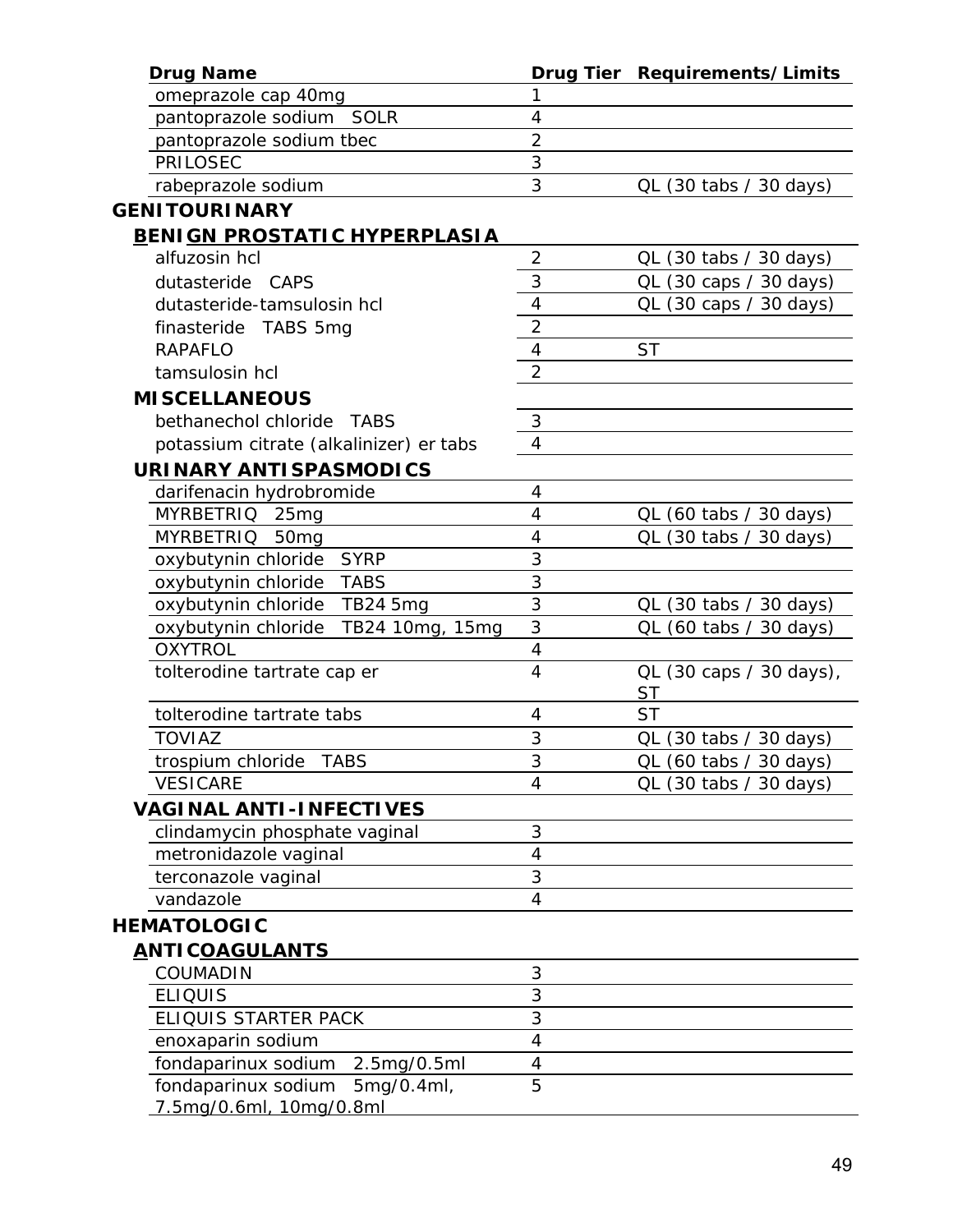| <b>Drug Name</b>                                  |                  | Drug Tier Requirements/Limits     |
|---------------------------------------------------|------------------|-----------------------------------|
| <b>FRAGMIN</b><br>2500unit/0.2ml,                 | 4                |                                   |
| 5000unit/0.2ml                                    |                  |                                   |
| 7500unit/0.3ml, 10000unit/ml, 5<br><b>FRAGMIN</b> |                  |                                   |
| 12500unit/0.5ml, 15000unit/0.6ml,                 |                  |                                   |
| 18000unt/0.72ml, 95000unit/3.8ml                  |                  |                                   |
| heparin sod (porcine) in d5w                      | 3                |                                   |
| heparin sod inj 1000/ml                           | 3                | B/D                               |
| heparin sod inj 5000/ml                           | 3                | B/D                               |
| heparin sod inj 10000/ml                          | 3                | B/D                               |
| heparin sod inj 20000/ml                          | 3                | B/D                               |
| HEPARIN SODIUM/NACL 0.45%                         | 3                |                                   |
| jantoven                                          | 1                |                                   |
| PRADAXA                                           | 4                |                                   |
| warfarin sodium                                   | 1                |                                   |
| <b>XARELTO</b>                                    | 3                |                                   |
| <b>XARELTO STARTER PACK</b>                       | 3                |                                   |
| <b>HEMATOPOIETIC GROWTH FACTORS</b>               |                  |                                   |
| <b>GRANIX</b>                                     | 5                | NM, PA                            |
| <b>NEUPOGEN</b>                                   | 5                | NM, PA                            |
| PROCRIT 2000unit/ml, 3000unit/ml,                 | 3                | NM, PA                            |
| 4000unit/ml, 10000unit/ml                         |                  |                                   |
| PROCRIT 20000unit/ml, 40000unit/ml                | 5                | NM, PA                            |
| <b>MISCELLANEOUS</b>                              |                  |                                   |
|                                                   |                  |                                   |
| anagrelide hcl<br><b>BERINERT</b>                 | 4<br>5           | QL (24 boxes / 30                 |
|                                                   |                  | days), NM, LA, PA                 |
| cilostazol                                        | $\overline{2}$   |                                   |
| <b>DROXIA</b>                                     | 3                |                                   |
| <b>ENDARI</b>                                     | 5                |                                   |
| <b>FIRAZYR</b>                                    | 5                | NM, LA, PA<br>QL (9 syringes / 30 |
|                                                   |                  | days), NM, PA                     |
| 2000unit<br>HAEGARDA                              | 5                | QL (30 vials / 30 days),          |
| <u>NM, LA, PA</u>                                 |                  |                                   |
| HAEGARDA<br>3000unit                              | 5                | QL (20 vials / 30 days),          |
|                                                   |                  | NM, LA, PA                        |
| <b>TBCR</b><br>pentoxifylline                     | $\overline{c}$   |                                   |
| PROMACTA<br>12.5 <sub>ma</sub>                    | 5                | QL (360 tabs / 30 days),          |
|                                                   |                  | <u>NM, LA, PA</u>                 |
| <b>PROMACTA</b>                                   | 25mg             | 5                                 |
| QL (180 tabs / 30 days),                          |                  |                                   |
| <u>NM, LA, PA</u>                                 |                  |                                   |
| <b>PROMACTA</b><br>50 <sub>mg</sub>               | 5                | QL (90 tabs / 30 days),           |
|                                                   |                  | <u>NM, LA, PA</u>                 |
| <b>PROMACTA</b>                                   | 75 <sub>mg</sub> | 5                                 |
| QL (60 tabs / 30 days),                           |                  |                                   |
| <u>NM, LA, PA</u>                                 |                  |                                   |
| tranexamic acid SOLN; TABS                        | 3                |                                   |
| PLATELET AGGREGATION INHIBITORS                   |                  |                                   |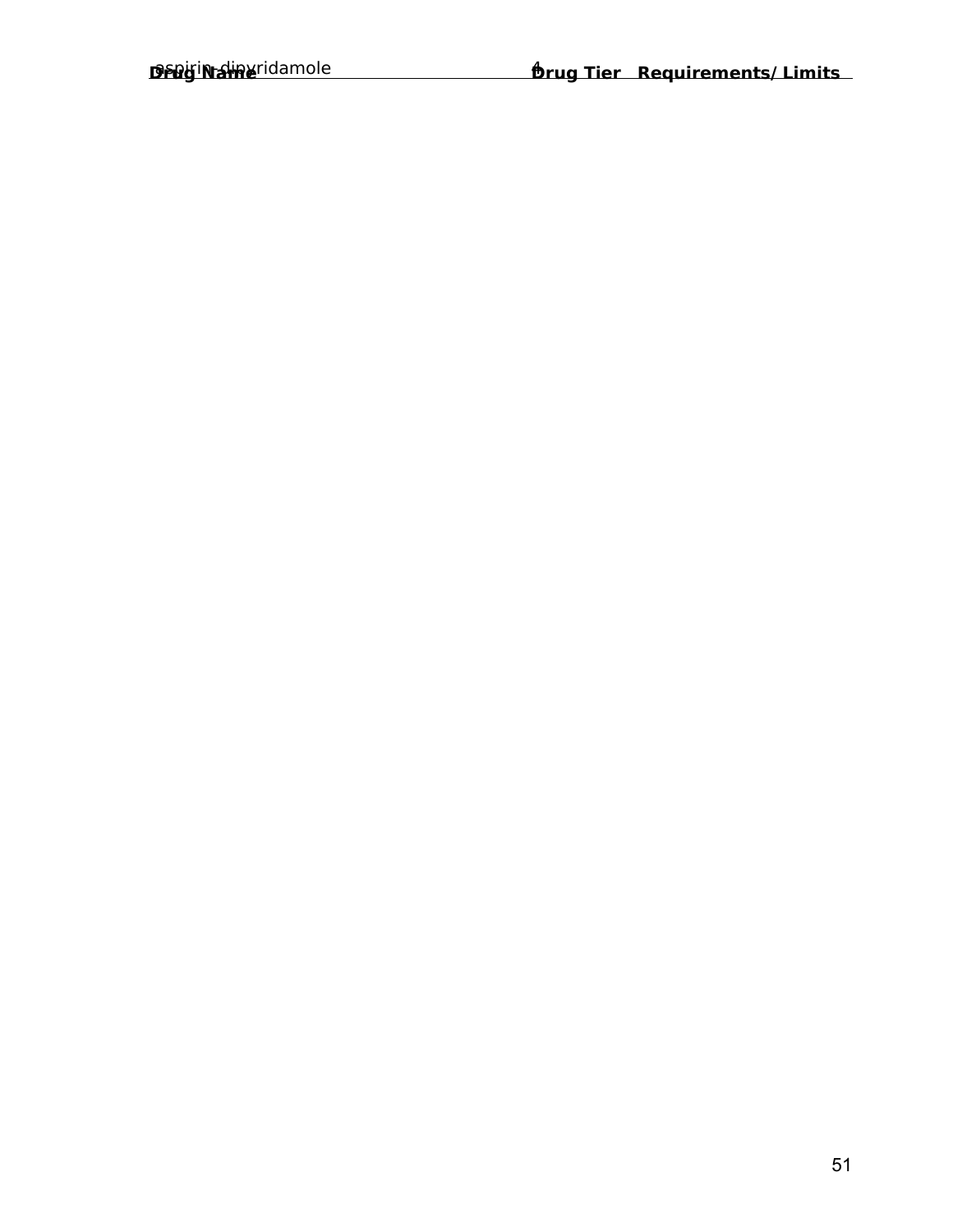| <b>Drug Name</b>                                |                | Drug Tier Requirements/Limits          |
|-------------------------------------------------|----------------|----------------------------------------|
| <b>BRILINTA</b>                                 | 3              |                                        |
| clopidogrel tab 75mg                            | $\mathbf{1}$   |                                        |
| prasugrel hcl                                   | 4              |                                        |
| <b>ZONTIVITY</b>                                | $\overline{4}$ |                                        |
| <b>IMMUNOLOGIC AGENTS</b>                       |                |                                        |
| DISEASE-MODIFYING ANTI-RHEUMATIC DRUGS (DMARDS) |                |                                        |
| HUMIRA 10mg/0.1ml, 20mg/0.2ml                   | 5              | QL (2 injections / 28<br>days), NM, PA |
| HUMIRA 40mg/0.4ml<br>days), NM, PA              | 5              | QL (6 injections / 28                  |
| HUMIRA INJ 10MG/0.2ML                           | 5              | QL (2 syringes / 28<br>days),          |
| NM, PA                                          |                | HUMIRA KIT 20MG/0.4ML                  |
|                                                 | 5              | QL (2 syringes / 28                    |
| days), NM, PA                                   |                |                                        |
| HUMIRA KIT 40MG/0.8ML                           | 5              | QL (6 syringes / 28<br>days), NM, PA   |
| HUMIRA PEDIATRIC CROHNS DISEASE                 | 5              | NM, PA                                 |
| <b>HUMIRA PEN</b>                               | 5              | QL (6 pens / 28 days),<br>NM, PA       |
| HUMIRA PEN INJ CD/UC/HS STARTER                 | 5              | NM, PA                                 |
| HUMIRA PEN INJ PS/UV STARTER                    | 5              | NM, PA                                 |
| hydroxychloroquine sulfate                      | 3              |                                        |
| leflunomide TABS                                | 3              |                                        |
| methotrexate sodium tabs                        | 3              |                                        |
| <b>REMICADE</b>                                 | 5              | NM, PA                                 |
| TREXALL                                         | $\overline{4}$ | B/D                                    |
| <b>XATMEP</b>                                   | $\overline{4}$ | B/D                                    |
| <b>XELJANZ</b>                                  | 5              | QL (60 tabs / 30 days),<br>NM, PA      |
| <b>XELJANZ XR</b>                               | 5              | QL (30 tabs / 30 days),<br>NM, PA      |
| <u>IMMUNOGLOBULINS</u>                          |                |                                        |
| <b>BIVIGAM</b>                                  | 5              | NM, PA                                 |
| <b>CARIMUNE NANOFILTERED</b>                    | 5              | NM, PA                                 |
| <b>FLEBOGAMMA DIF</b>                           | 5              | NM, PA                                 |
| <b>GAMASTAN S/D</b>                             | 3              | B/D, NM                                |
| <b>GAMMAGARD LIQUID</b>                         | 5              | NM, PA                                 |
| <b>GAMMAGARD S/D</b>                            | 5              | NM, PA                                 |
| <b>GAMMAKED</b>                                 | 5              | NM, PA                                 |
| <b>GAMMAPLEX</b>                                | 5              | NM, PA                                 |
| GAMMAPLEX 10GM/100ML                            | 5              | NM, PA                                 |
| GAMUNEX-C                                       | 5              | NM, PA                                 |
| <b>OCTAGAM</b>                                  | 5              | NM, PA                                 |
| <b>PRIVIGEN</b>                                 | 5              | NM, PA                                 |
| <b>IMMUNOMODULATORS</b>                         |                |                                        |
| <b>ACTIMMUNE</b>                                | 5              | NM, LA, PA                             |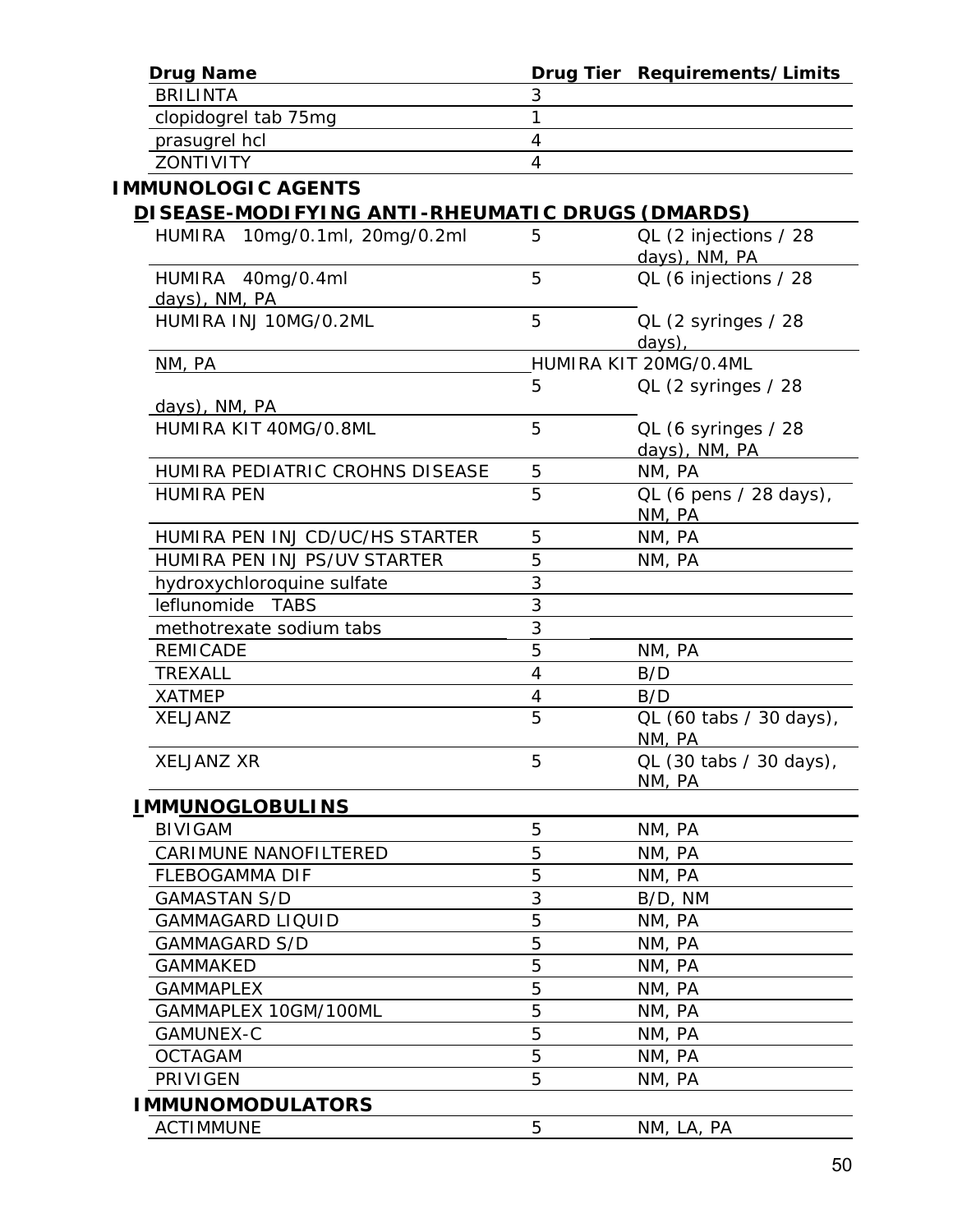| <b>Drug Name</b> | Drug Tier Requirements/Limits |
|------------------|-------------------------------|
| ARCALYST         | NM. PA                        |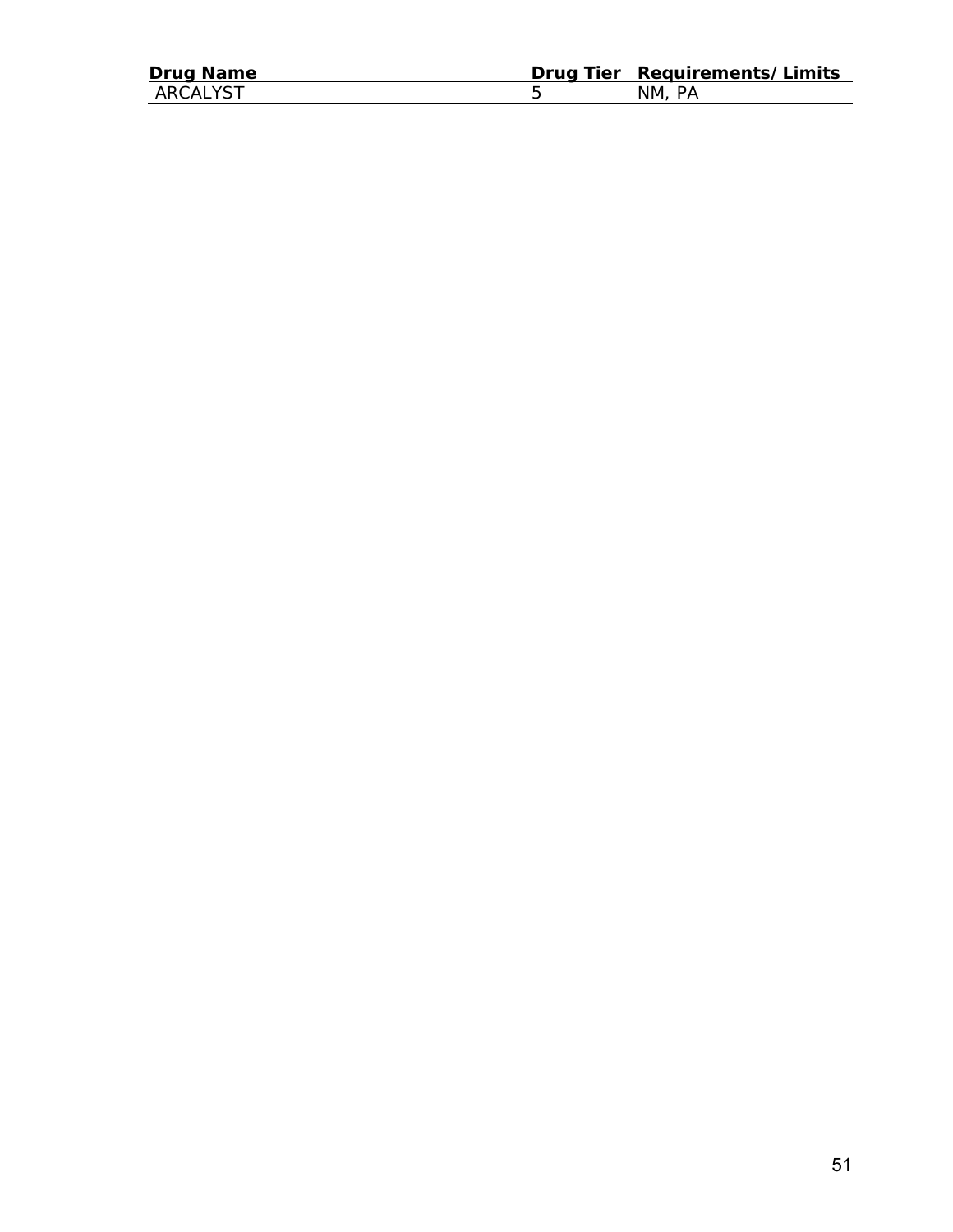| <b>Drug Name</b>                          |                                           | Drug Tier Requirements/Limits |
|-------------------------------------------|-------------------------------------------|-------------------------------|
| <b>INTRON-A INJ 10MU</b>                  | 5                                         | B/D, NM                       |
| <b>INTRON-A INJ 18MU</b>                  | 5                                         | B/D, NM                       |
| <b>INTRON-A INJ 25MU</b>                  | 5                                         | B/D, NM                       |
| <b>INTRON-A INJ 50MU</b>                  | 5                                         | B/D, NM                       |
| <b>IMMUNOSUPPRESSANTS</b>                 |                                           |                               |
| azathioprine TABS                         | 3                                         | B/D                           |
| <b>BENLYSTA</b>                           | $\overline{5}$                            | NM, PA                        |
| cyclosporine CAPS; SOLN                   | $\overline{4}$                            | B/D, NM                       |
| cyclosporine modified (for microemulsion) | $\overline{4}$                            | B/D, NM                       |
| gengraf                                   | 4                                         | B/D, NM                       |
| mycophenolate mofetil CAPS; TABS          | $\sqrt{3}$                                | B/D, NM                       |
| mycophenolate mofetil SUSR                | $\overline{5}$                            | B/D, NM                       |
| mycophenolate sodium tbec                 | $\overline{\mathcal{A}}$                  | B/D, NM                       |
| <b>NULOJIX</b>                            | $\overline{5}$                            | B/D, NM                       |
| RAPAMUNE SOLN                             | $\overline{5}$                            | B/D, NM                       |
| SANDIMMUNE SOLN 100mg/ml                  | 3                                         | B/D, NM                       |
| sirolimus TABS 2mg                        | $\overline{5}$                            | B/D, NM                       |
| sirolimus TABS .5mg, 1mg                  | 4                                         | B/D, NM                       |
| tacrolimus CAPS                           | $\overline{\mathcal{A}}$                  | B/D, NM                       |
| ZORTRESS TAB 0.5MG                        | $\overline{5}$                            | B/D, NM                       |
| ZORTRESS TAB 0.25MG                       | $\overline{5}$                            | B/D, NM                       |
| ZORTRESS TAB 0.75MG                       | $\overline{5}$                            | B/D, NM                       |
| <b>VACCINES</b>                           |                                           |                               |
| <b>ACTHIB</b>                             | 3                                         |                               |
| <b>ADACEL</b>                             |                                           |                               |
| <b>BCG VACCINE</b>                        | $\frac{3}{3}$ $\frac{3}{3}$ $\frac{1}{3}$ |                               |
| <b>BEXSERO</b>                            |                                           |                               |
| <b>BOOSTRIX</b>                           |                                           |                               |
| <b>DAPTACEL</b>                           |                                           |                               |
| DIPHTHERIA/TETANUS TOXOID                 | $\overline{3}$                            | B/D                           |
| ENGERIX-B SUSP                            | 3                                         | B/D                           |
| <b>GARDASIL 9</b>                         | $\frac{3}{3}$                             |                               |
| <b>HAVRIX</b>                             |                                           |                               |
| <b>HIBERIX</b>                            | $\overline{3}$                            |                               |
| IMOVAX RABIES (H.D.C.V.)                  | $\overline{3}$                            | B/D                           |
| <b>INFANRIX</b>                           | 3                                         |                               |
| <b>IPOL INACTIVATED IPV</b>               | $\overline{3}$                            |                               |
| <b>IXIARO</b>                             | $\overline{3}$                            |                               |
| <b>KINRIX</b>                             | $\frac{3}{3}$                             |                               |
| $M-M-R$ $II$                              |                                           |                               |
| <b>MENACTRA</b>                           | 3                                         |                               |
| <b>MENVEO</b>                             | $\overline{3}$                            |                               |
| PEDIARIX                                  | $\overline{3}$                            |                               |
| PEDVAX HIB                                | $\frac{3}{3}$                             |                               |
| <b>PENTACEL</b>                           |                                           |                               |
| <b>PROQUAD</b>                            | 3                                         |                               |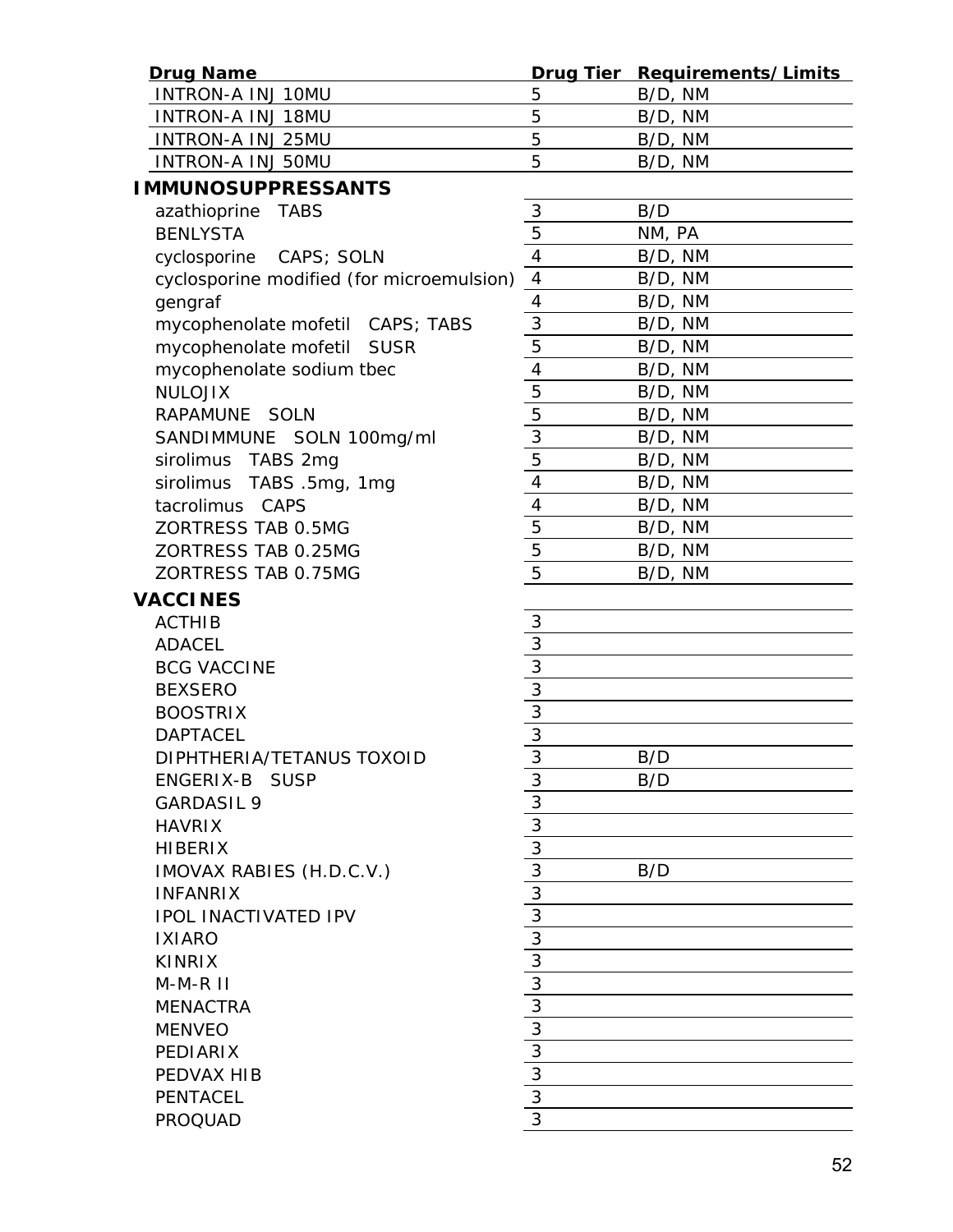| <b>Drug Name</b>                       |                | Drug Tier Requirements/Limits |
|----------------------------------------|----------------|-------------------------------|
| QUADRACEL                              | 3              |                               |
| <b>RABAVERT</b>                        | 3              | B/D                           |
| RECOMBIVAX HB                          | 3              | B/D                           |
| <b>ROTARIX</b>                         | 3              |                               |
| <b>ROTATEQ</b>                         | 3              |                               |
| <b>SHINGRIX</b>                        | 3              | QL (2 vials per lifetime)     |
| TENIVAC                                | 3              | B/D                           |
| TETANUS/DIPHTHERIA TOXOID              | 3              | B/D                           |
| TRUMENBA                               | 3              |                               |
| <b>TWINRIX INJ</b>                     | 3              |                               |
| TYPHIM VI                              | 3              |                               |
| <b>VAQTA</b>                           | 3              |                               |
| <b>VARIVAX</b>                         | 3              |                               |
| YF-VAX                                 | 3              |                               |
| <b>ZOSTAVAX</b>                        | 3              | QL (1 vial per lifetime)      |
| NUTRITIONAL/SUPPLEMENTS                |                |                               |
| <b>ELECTROLYTES</b>                    |                |                               |
| klor-con 8                             | $\overline{2}$ |                               |
| klor-con 10                            | $\overline{2}$ |                               |
| klor-con m10                           | $\overline{2}$ |                               |
| KLOR-CON M15                           | 3              |                               |
| klor-con m20                           | $\overline{2}$ |                               |
| klor-con pak 20meq                     | 4              |                               |
| klor-con spr cap 8meq                  | 3              |                               |
| klor-con spr cap 10meq                 | 3              |                               |
| MAGNESIUM SULFATE SOLN 2gm/50ml,       | $\overline{3}$ |                               |
| 4gm/100ml, 4gm/50ml, 20gm/500ml,       |                |                               |
| 40gm/1000ml                            |                |                               |
| magnesium sulfate SOLN 2gm/50ml,       | 3              |                               |
| 4gm/100ml, 4gm/50ml, 20gm/500ml,       |                |                               |
| 40gm/1000ml, 50%                       |                |                               |
| MAGNESIUM SULFATE IN D5W               | 3              |                               |
| magnesium sulfate in dextrose          | 3              |                               |
| magnesium sulfate inj 50%              | 3              |                               |
| potassium chloride<br><b>CPCR</b>      | 3              |                               |
| potassium chloride<br><b>PACK</b>      | 4              |                               |
| potassium chloride SOLN 10%, 20%       | $\overline{4}$ |                               |
| potassium chloride<br><b>TBCR</b>      | $\overline{2}$ |                               |
| potassium chloride microencapsulated   | $\overline{2}$ |                               |
| crystals er                            |                |                               |
| potassium chloride tab cr 10 meq       | $\overline{2}$ |                               |
| sodium chloride SOLN 2.5meq/ml         | $\overline{2}$ |                               |
| sodium fluoride chew; tab; 1.1 (0.5 f) | $\overline{2}$ |                               |
| mg/ml soln                             |                |                               |
| tpn electrolytes                       | 4              | B/D                           |
| <b>IV NUTRITION</b>                    |                |                               |
| AMINOSYN                               | 4              | B/D                           |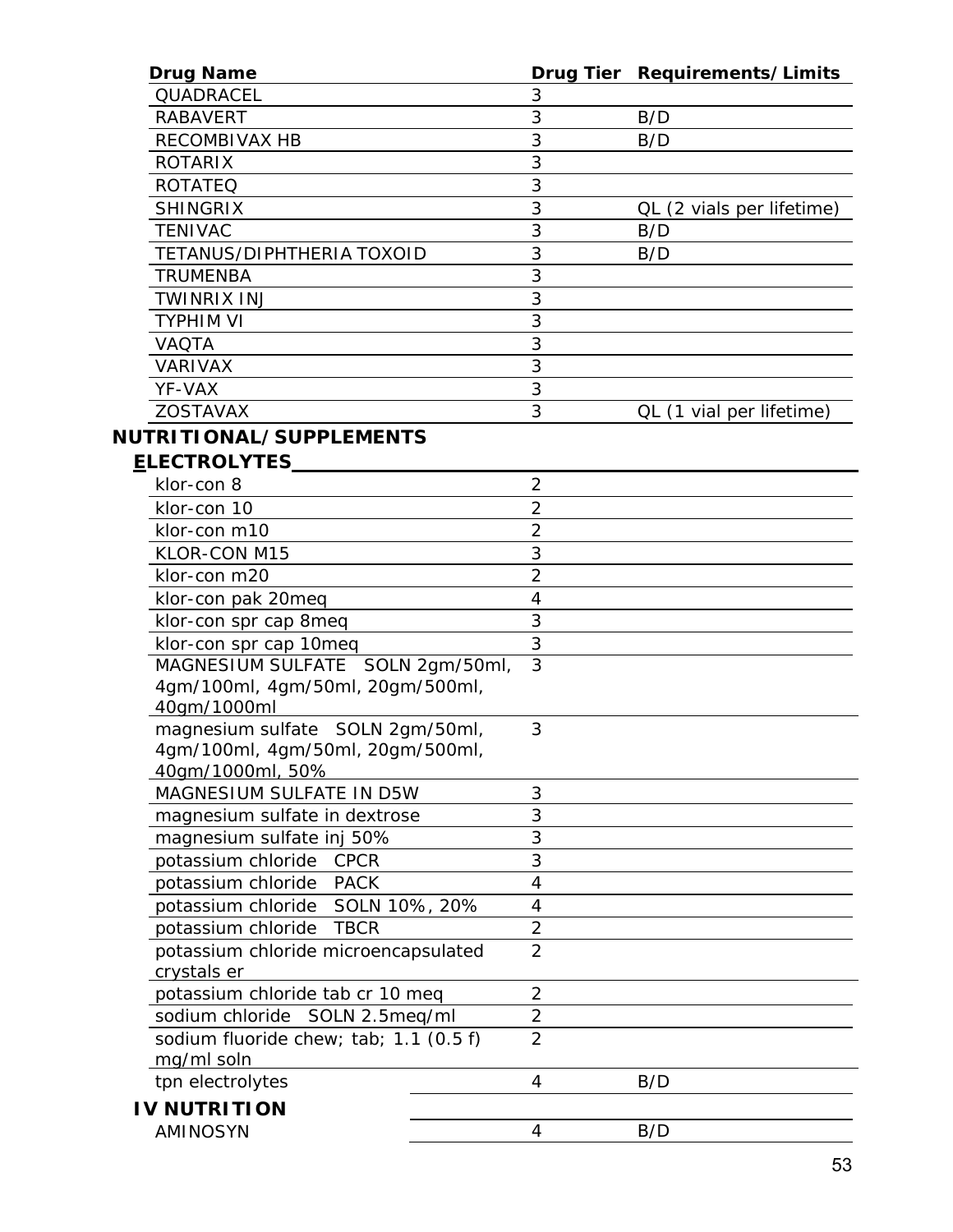| <b>Drug Name</b>                |                          | Drug Tier Requirements/Limits |
|---------------------------------|--------------------------|-------------------------------|
| <b>AMINOSYN 7%/ELECTROLYTES</b> | 4                        | B/D                           |
| aminosyn 8.5%/electrolyte       | $\overline{4}$           | B/D                           |
| aminosyn ii 8.5%/electrol       | 4                        | B/D                           |
| AMINOSYN II INJ 8.5%            | $\overline{4}$           | B/D                           |
| AMINOSYN II INJ 10%             | 4                        | B/D                           |
| <b>AMINOSYN M</b>               | $\overline{4}$           | B/D                           |
| AMINOSYN-HBC                    | 4                        | B/D                           |
| AMINOSYN-PF 7%                  | $\overline{4}$           | B/D                           |
| AMINOSYN-PF INJ 10%             | 4                        | B/D                           |
| <b>AMINOSYN-RF</b>              | 4                        | B/D                           |
| CLINIMIX 2.75%/DEXTROSE 5%      | 4                        | B/D                           |
| CLINIMIX 4.25%/DEXTROSE 5%      | $\overline{4}$           | B/D                           |
| CLINIMIX 4.25%/DEXTROSE 25%     | $\overline{4}$           | B/D                           |
| CLINIMIX 5%/DEXTROSE 15%        | 4                        | B/D                           |
| CLINIMIX 5%/DEXTROSE 20%        | $\overline{\mathcal{A}}$ | B/D                           |
| CLINIMIX 5%/DEXTROSE 25%        | $\overline{4}$           | B/D                           |
| CLINIMIX INJ 4.25/D10           | 4                        | B/D                           |
| CLINIMIX INJ 4.25/D20           | 4                        | B/D                           |
| FREAMINE HBC 6.9%               | 4                        | B/D                           |
| <b>FREAMINE III</b>             | 4                        | B/D                           |
| hepatamine                      | 4                        | B/D                           |
| INTRALIPID 30%                  | $\overline{4}$           | B/D                           |
| intralipid inj 20%              | $\overline{4}$           | B/D                           |
| NEPHRAMINE                      | 4                        | B/D                           |
| nutrilipid inj 20%              | $\overline{4}$           | B/D                           |
| premasol sol 6%                 | 4                        | B/D                           |
| PREMASOL SOL 10%                | $\overline{4}$           | B/D                           |
| PROCALAMINE                     | 4                        | B/D                           |
| <b>PROSOL</b>                   | $\overline{4}$           | B/D                           |
| <b>TRAVASOL</b>                 | 4                        | B/D                           |
| <b>TROPHAMINE INJ 10%</b>       | 4                        | B/D                           |
| <b>IV REPLACEMENT SOLUTIONS</b> |                          |                               |
| dextrose 2.5%/nacl 0.45%        | $\overline{2}$           |                               |
| dextrose 5%                     | $\overline{2}$           |                               |
| <b>DEXTROSE 5% /ELECTROLYTE</b> | 3                        |                               |
| dextrose 5%/nacl 0.2%           | $\overline{2}$           |                               |
| DEXTROSE 5%/NACL 0.3%           | 4                        |                               |
| dextrose 5%/nacl 0.9%           | $\overline{2}$           |                               |
| dextrose 5%/nacl 0.33%          | $\overline{2}$           |                               |
| dextrose 5%/nacl 0.45%          | $\overline{2}$           |                               |
| dextrose 5%/nacl 0.225%         | 2                        |                               |
| dextrose 5%/potassium chl       | $\overline{2}$           |                               |
| dextrose 10% flex contain       | $\overline{2}$           |                               |
| DEXTROSE 10%/NACL 0.2%          | 3                        |                               |
| dextrose 10%/nacl 0.45%         | $\overline{2}$           |                               |
| dextrose 50%                    | $\overline{2}$           |                               |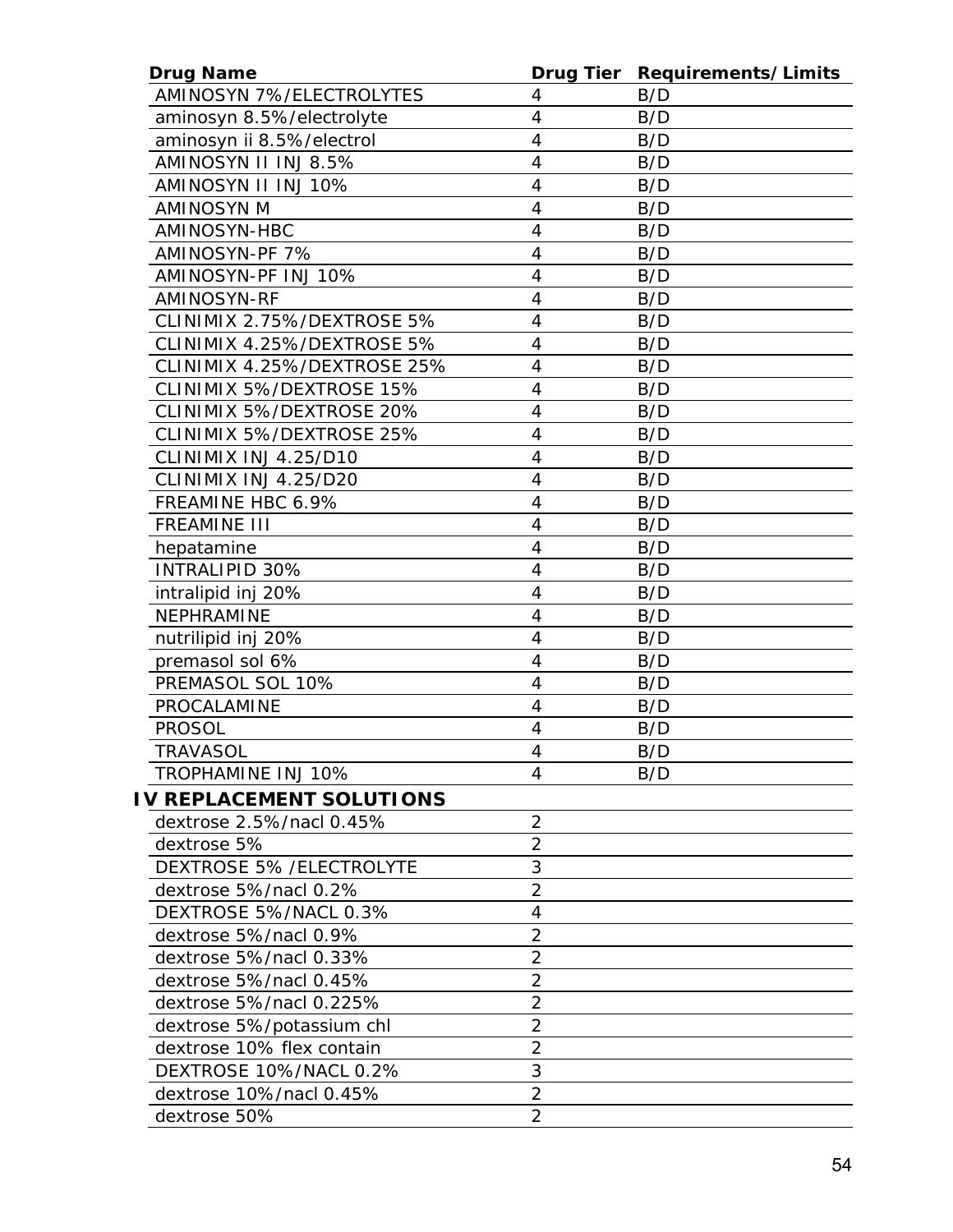| <b>Drug Name</b>                               |                | Drug Tier Requirements/Limits |
|------------------------------------------------|----------------|-------------------------------|
| dextrose in lactated ringers                   | 2              |                               |
| dextrose inj 70%                               | $\overline{2}$ |                               |
| IONOSOL-MB/DEXTROSE 5%                         | 4              |                               |
| <b>ISOLYTE P</b>                               | 4              |                               |
| <b>ISOLYTE S</b>                               | $\overline{4}$ |                               |
| kcl0.15%/d5w/nacl0.2%                          | $\overline{2}$ |                               |
| KCL 0.3%/D5W/NACL 0.9%                         | 4              |                               |
| kcl 0.3%/d5w/nacl 0.45%                        | $\overline{2}$ |                               |
| kcl 0.15%/d5w/nacl 0.9%                        | $\overline{2}$ |                               |
| KCL 0.15%/D5W/NACL 0.225%                      | 3              |                               |
| kcl 0.075%/d5w/nacl 0.45%                      | $\overline{2}$ |                               |
| kcl/d5w inj 0.3%                               | $\overline{2}$ |                               |
| kcl/d5w/nacl inj 0.22%/0.45%                   | $\overline{2}$ |                               |
| kcl/d5w/nacl inj .15/.33%                      | $\overline{2}$ |                               |
| kcl/d5w/nacl inj .15/.45%                      | $\overline{2}$ |                               |
| kcl/nacl inj 0.3-0.9                           | $\overline{2}$ |                               |
| kcl/nacl inj 0.15%-0.9%                        | $\overline{2}$ |                               |
| lactated ringer's                              | $\overline{2}$ |                               |
| NORMOSOL-M IN D5W                              | 4              |                               |
| NORMOSOL-R                                     | 4              |                               |
| NORMOSOL-R IN D5W                              | 4              |                               |
| PLASMA-LYTE A                                  | $\overline{4}$ |                               |
| PLASMA-LYTE-148                                | 4              |                               |
| pot chloride inj 2meq/ml                       | $\overline{2}$ |                               |
| potassium chloride SOLN .4meq/ml,              | $\overline{2}$ |                               |
| 2meq/ml, 10meq/100ml, 10meq/50ml,              |                |                               |
| 20meg/100ml, 40meg/100ml                       |                |                               |
| potassium chloride in nacl                     | $\overline{2}$ |                               |
| sodium chloride SOLN 3%, 5%                    | $\overline{2}$ |                               |
| sodium chloride 0.45%                          | $\overline{2}$ |                               |
| sodium chloride inj 0.9%                       | 2              |                               |
| <b>VITAMINS</b>                                |                |                               |
| CAPS<br>calcitriol                             | 3              | B/D                           |
| calcitriol inj                                 | $\overline{4}$ | B/D                           |
| calcitriol oral soln 1 mcg/ml                  | 4              | B/D                           |
| doxercalciferol CAPS                           | 4              | B/D                           |
| paricalcitol CAPS                              | 4              | B/D                           |
| PNV PRENATAL TAB PLUS                          | 3              |                               |
| <b>RAYALDEE</b>                                | 5              |                               |
| <b>OPHTHALMIC</b>                              |                |                               |
| <u>ANTI - I NFECTI VE/ANTI - I NFLAMMATORY</u> |                |                               |
| bacitracin-poly-neomycin-hc                    | 3              |                               |
| <b>BLEPHAMIDE</b><br><b>OINT</b>               | 4              |                               |
| neomycin-polymy-dexameth                       | $\overline{2}$ |                               |
| neomycin-polymyxin-hc (ophth)                  | 4              |                               |
|                                                | $\overline{2}$ |                               |
| sulfacetamide sod-prednisolone                 |                |                               |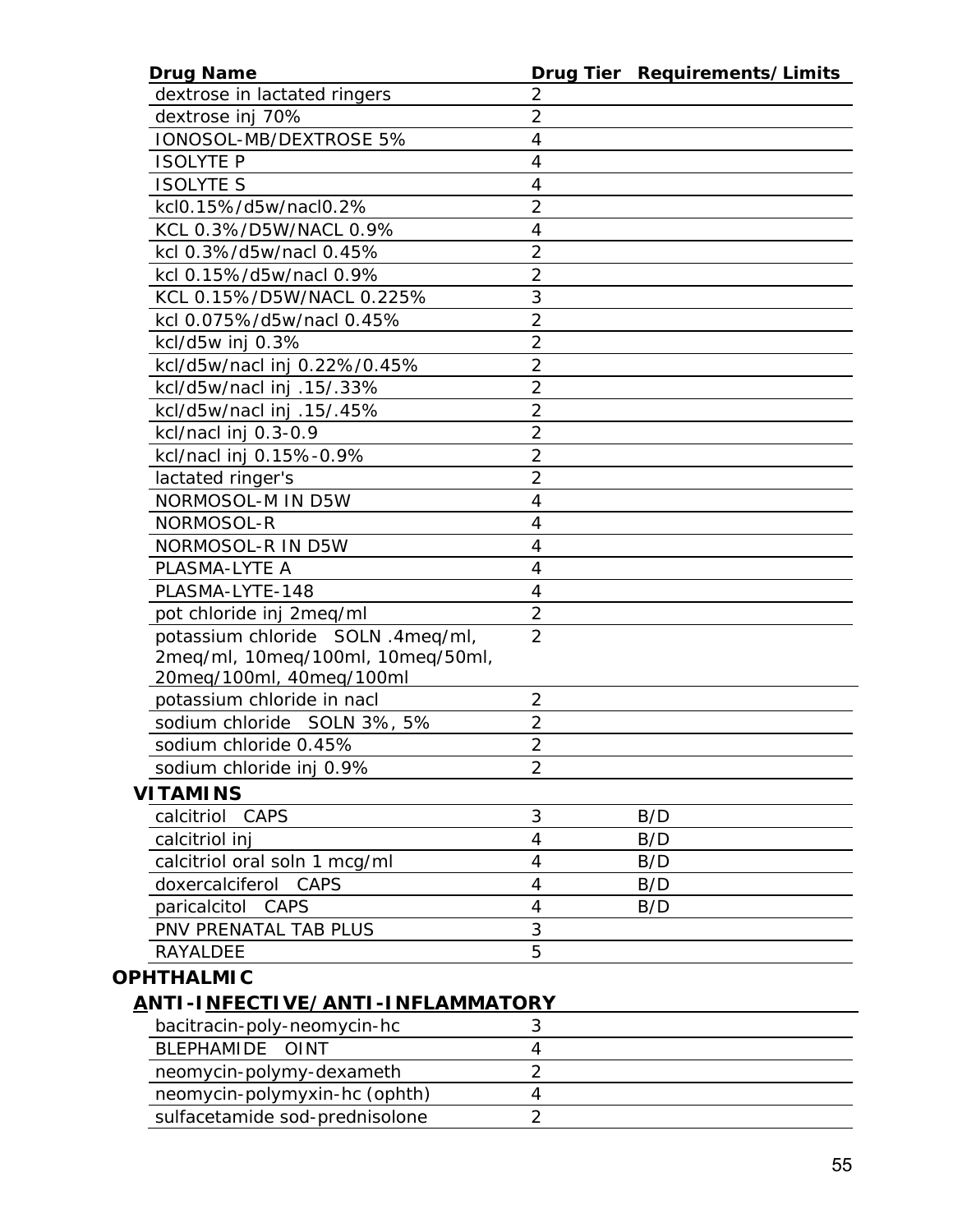| <b>Drug Name</b>                         |                | Drug Tier Requirements/Limits |
|------------------------------------------|----------------|-------------------------------|
| <b>TOBRADEX</b><br><b>OINT</b>           | 3              |                               |
| <b>TOBRADEX ST</b>                       | 3              |                               |
| tobramycin-dexamethasone                 | 4              |                               |
| <b>ZYLET</b>                             | 3              |                               |
| <b>ANTI-INFECTIVES</b>                   |                |                               |
| <b>AZASITE</b>                           | 4              |                               |
| bacitracin (ophthalmic)                  | 3              |                               |
| bacitracin-polymyxin b (ophth)           | $\overline{2}$ |                               |
| <b>BESIVANCE</b>                         | 3              |                               |
| CILOXAN<br><b>OINT</b>                   | 3              |                               |
| ciprofloxacin hcl (ophth)                | $\overline{2}$ |                               |
| erythromycin (ophth)                     | $\overline{2}$ |                               |
| gatifloxacin (ophth)                     | 4              |                               |
| gentak                                   | $\overline{2}$ |                               |
| gentamicin sulfate soln (ophth)          | $\overline{2}$ |                               |
| <b>MOXEZA</b>                            | 3              |                               |
| moxifloxacin hcl (ophth)                 | 3              |                               |
| <b>NATACYN</b>                           | 4              |                               |
| neomycin-bacitracin zn-polymyxin         | 3              |                               |
| neomycin-polymyxin-gramicidin            | 3              |                               |
| ofloxacin (ophth)                        | $\overline{2}$ |                               |
| polymyxin b-trimethoprim                 | $\overline{2}$ |                               |
| sulfacetamide sodium (ophth)             | 3              |                               |
| tobramycin (ophth)                       | $\overline{2}$ |                               |
| trifluridine<br>SOLN                     | 3              |                               |
| <b>ZIRGAN</b>                            | 4              |                               |
| <b>ANTI-INFLAMMATORIES</b>               |                |                               |
| <b>ALREX</b>                             | 3              |                               |
| bromfenac sodium (ophth)                 | 4              |                               |
| <b>BROMSITE</b>                          | 4              |                               |
| dexamethasone sodium phosphate (ophth) 3 |                |                               |
| diclofenac sodium (ophth)                | 3              |                               |
| <b>DUREZOL</b>                           | 3              |                               |
| fluorometholone                          | 3              |                               |
| flurbiprofen sodium                      | $\overline{2}$ |                               |
| <b>ILEVRO</b>                            | 3              |                               |
| ketorolac tromethamine (ophth)           | 3              |                               |
| LOTEMAX                                  | 3              |                               |
| prednisolone acetate (ophth)             | 3              |                               |
| PREDNISOLONE SODIUM PHOSPHATE            | 3              |                               |
| <u>(OPHT</u> H)                          |                |                               |
| <b>PROLENSA</b>                          | 3              |                               |
| <b>ANTIALLERGICS</b>                     |                |                               |
| azelastine drop 0.05%                    | 3              |                               |
| <b>BEPREVE</b>                           | 3              |                               |
| cromolyn sodium (ophth)                  | 1              |                               |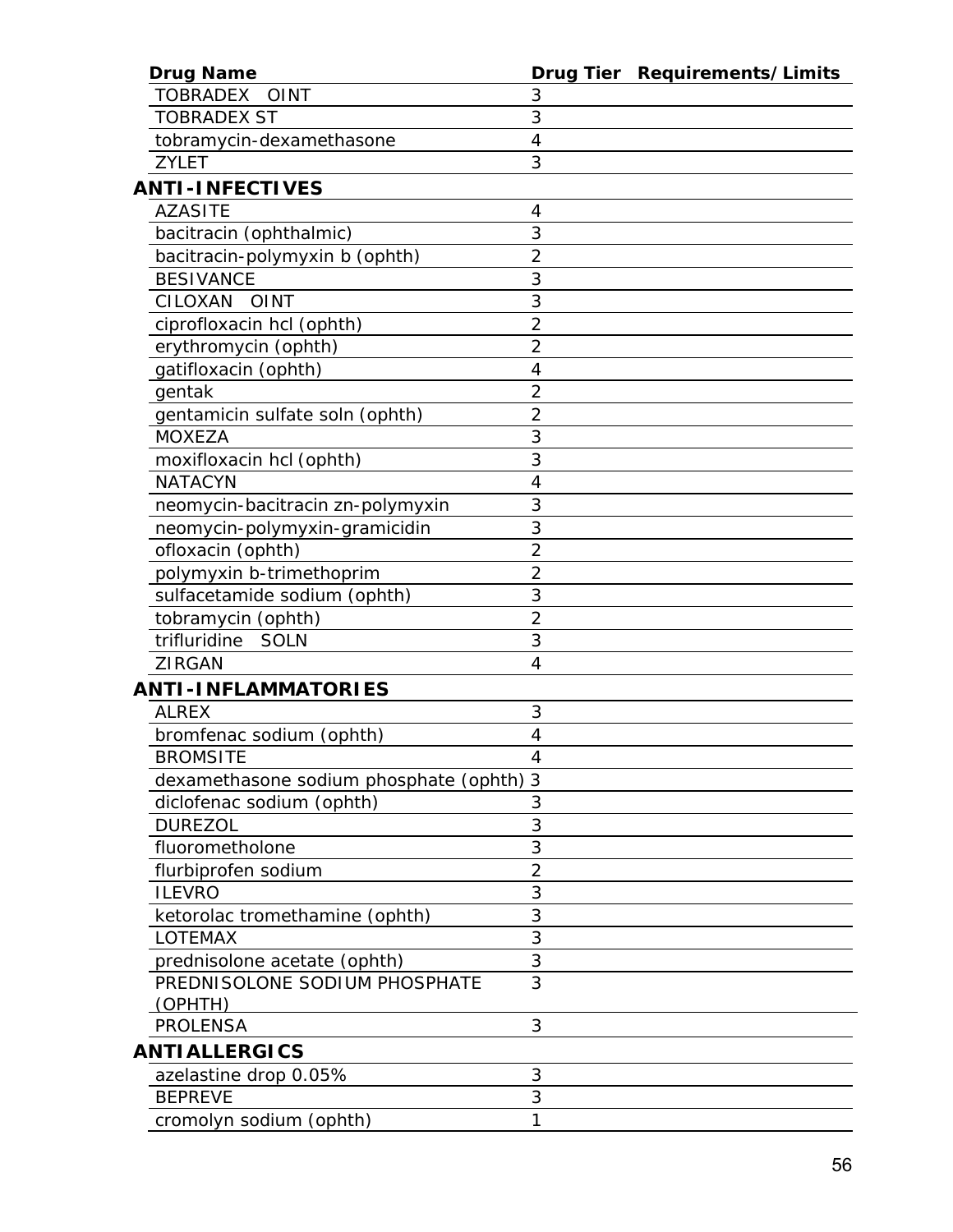| <b>Drug Name</b>                                 |                | Drug Tier Requirements/Limits         |
|--------------------------------------------------|----------------|---------------------------------------|
| <b>LASTACAFT</b>                                 | 4              |                                       |
| olopatadine hcl 0.1%                             | 3              |                                       |
| olopatadine hcl 0.2%                             | 4              |                                       |
| <b>PAZEO</b>                                     | 3              |                                       |
| ANTI GLAUCOMA                                    |                |                                       |
| ALPHAGAN P SOL 0.1%                              | 3              |                                       |
| <b>AZOPT</b>                                     | 3              |                                       |
| betaxolol hcl (ophth)                            | 3              |                                       |
| <b>BETOPTIC-S</b>                                | 3              |                                       |
| brimonidine sol 0.2%                             | $\overline{2}$ |                                       |
| brimonidine sol 0.15%                            | $\overline{4}$ |                                       |
| carteolol hcl (ophth)                            | $\overline{2}$ |                                       |
| COMBIGAN                                         | 3              |                                       |
| dorzolamide hcl                                  | 3              |                                       |
| dorzolamide hcl-timolol maleate                  | 3              |                                       |
| latanoprost<br>SOLN                              | $\overline{2}$ |                                       |
| levobunolol hcl                                  | $\overline{2}$ |                                       |
| LUMIGAN                                          | 3              |                                       |
| metipranolol                                     | 3              |                                       |
| PHOSPHOLINE IODIDE                               | 4              |                                       |
| <i>pilocarpine hcl</i> SOLN                      | 3              |                                       |
| <b>SIMBRINZA</b>                                 | 3              |                                       |
| timolol maleate (ophth) soln                     | 1              |                                       |
| timolol maleate gel                              | 4              |                                       |
| timolol maleate ophth soln 0.5% (once-           | $\overline{4}$ |                                       |
| daily)                                           |                |                                       |
| <b>TRAVATAN Z</b>                                | 3              |                                       |
| <b>MISCELLANEOUS</b>                             |                |                                       |
| <b>CYSTARAN</b>                                  | 5              | NM, LA, PA                            |
| <i>proparacaine hcl</i> SOLN                     | 3              |                                       |
| <b>RESTASIS</b>                                  | 3              | QL (60 single use vials /<br>30 days) |
| <b>RESTASIS MULTIDOSE</b>                        | 3              | QL (1 bottle / 30 days)               |
| <b>RESPIRATORY</b>                               |                |                                       |
| <u>ANTICHOLINERGIC/BETA AGONIST COMBINATIONS</u> |                |                                       |
| <b>ANORO ELLIPTA</b>                             | 3              | QL (60 blisters / 30                  |
|                                                  |                | days)                                 |
| <b>BEVESPI AEROSPHERE</b>                        | 3              | QL (1 inhaler / 30 days)              |
| <b>COMBIVENT RESPIMAT</b>                        | 4              | QL (2 inhalers / 30                   |
|                                                  |                | days)                                 |
| ipratropium-albuterol nebu                       | 3              | B/D                                   |
| <b>TRELEGY ELLIPTA</b>                           | $\overline{3}$ | QL (60 blisters / 30                  |
|                                                  |                | days)                                 |
| <u>ANTICHOLINERGICS</u>                          |                |                                       |
| <b>ATROVENT HFA</b>                              | 4              | QL (2 inhalers / 30<br>days)          |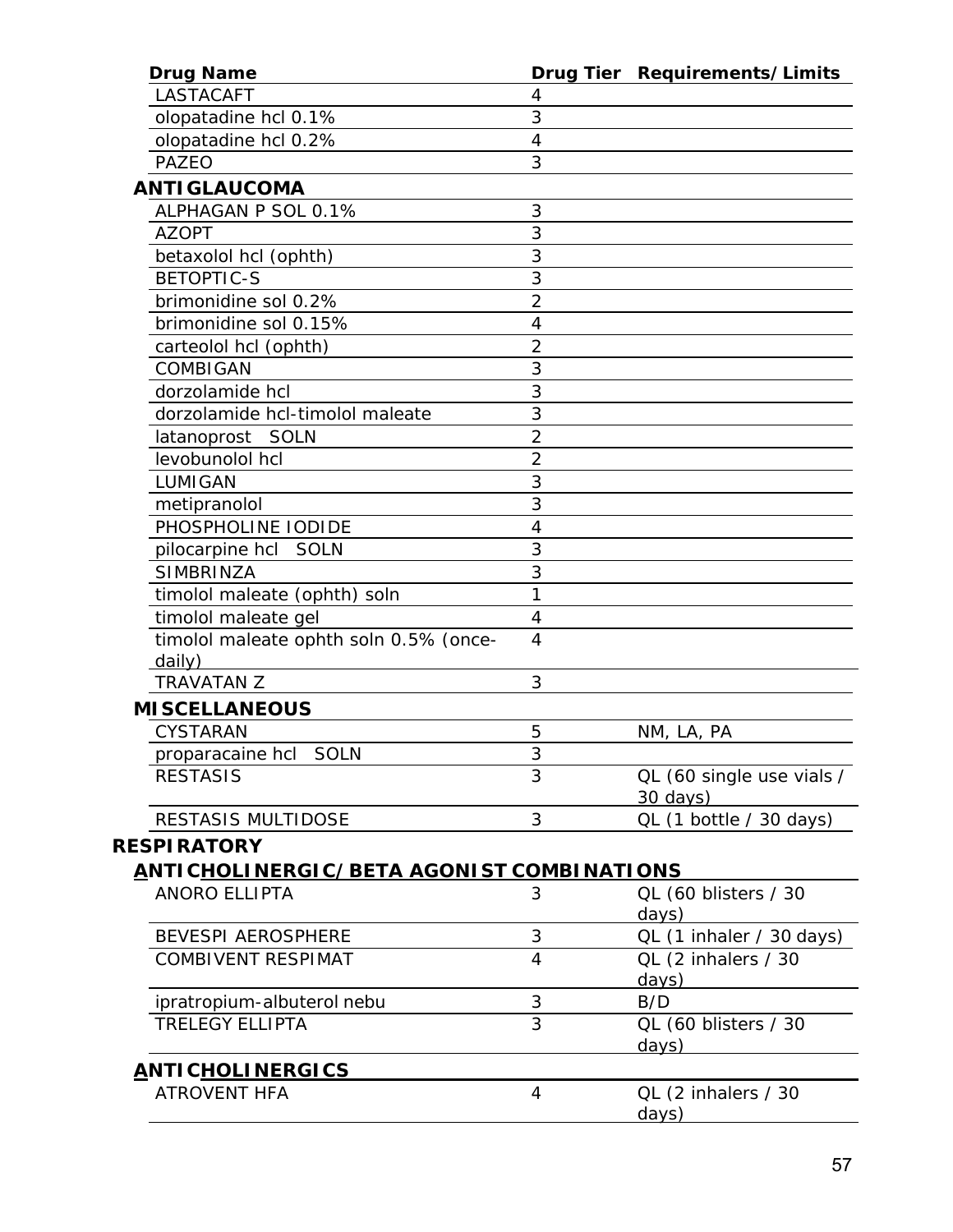| <b>Drug Name</b>                                 |                | Drug Tier Requirements/Limits    |
|--------------------------------------------------|----------------|----------------------------------|
| <b>INCRUSE ELLIPTA</b>                           | 3              | QL (30 blisters / 30<br>days)    |
| ipratropium bromide SOLN                         | $\overline{2}$ | B/D                              |
| ipratropium bromide (nasal)                      | 3              |                                  |
| <b>ANTIHISTAMINES</b>                            |                |                                  |
| azelastine spr 0.1%                              | 3              |                                  |
| azelastine spr 0.15%                             | 4              |                                  |
| cetirizine syrup                                 | $\overline{2}$ |                                  |
| CLARINEX SYRP                                    | 4              |                                  |
| cyproheptadine hcl SYRP; TABS                    | 3              | PA; PA if 70 years and<br>older  |
| desloratadine<br><b>TABS</b>                     | 3              |                                  |
| diphenhydramine hcl inj 50mg/ml                  | $\overline{2}$ |                                  |
| hydroxyzine hcl SYRP                             | 3              | PA; PA if 70 years and<br>older  |
| hydroxyzine hcl TABS                             | $\overline{2}$ | PA; PA if 70 years and<br>older  |
| hydroxyzine hcl inj                              | $\overline{4}$ | PA; PA if 70 years and<br>older  |
| hydroxyzine pamoate CAPS 25mg, 50mg 2            |                | PA; PA if 70 years and<br>older  |
| <b>SOLN</b><br>levocetirizine dihydrochloride    | 4              |                                  |
| <b>TABS</b><br>levocetirizine dihydrochloride    | $\overline{2}$ |                                  |
| olopatadine hcl (nasal)                          | 4              |                                  |
| <b>BETA AGONISTS</b>                             |                |                                  |
| albuterol sulfate<br><b>NEBU</b>                 | 2              | B/D                              |
| albuterol sulfate<br>SYRP                        | 3              |                                  |
| albuterol sulfate TABS; TB12                     | 4              |                                  |
| <b>BROVANA</b>                                   | 5              | B/D                              |
| levalbuterol hcl NEBU                            | 4              | B/D                              |
| levalbuterol hcl soln nebu conc 1.25<br>mg/0.5ml | 4              | B/D                              |
| levalbuterol tartrate hfa                        | 3              | QL (2 inhalers / 30<br>days)     |
| <b>PERFOROMIST</b>                               | 5              | B/D                              |
| <b>SEREVENT DISKUS</b>                           | 3              | QL (60 inhalations / 30<br>days) |
| terbutaline sulfate<br><b>TABS</b>               | 4              |                                  |
| <b>VENTOLIN HFA</b>                              | 3              | QL (2 inhalers / 30<br>days)     |
| <b>XOPENEX HFA</b>                               | $\overline{4}$ | QL (2 inhalers / 30<br>days)     |
| <u>L</u> EUKOTRI ENE <u>MODULATORS</u>           |                |                                  |
| montelukast sodium CHEW; TABS                    | $\overline{2}$ |                                  |
| montelukast sodium<br><b>PACK</b>                | 4              |                                  |
| zafirlukast                                      | 3              |                                  |

*MAST CELL STABILIZERS*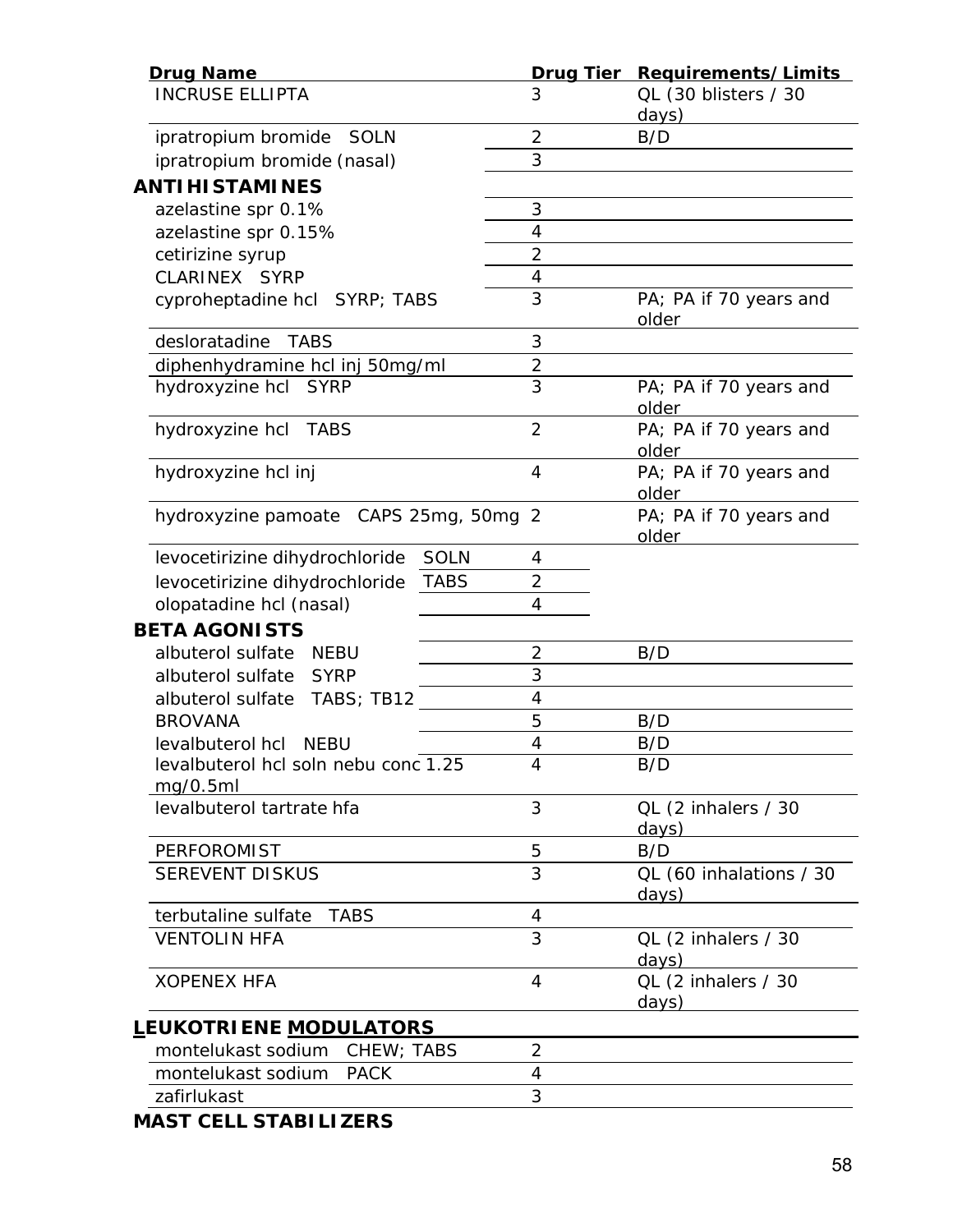| <b>Drug Name</b>                                 |                | Drug Tier Requirements/Limits           |
|--------------------------------------------------|----------------|-----------------------------------------|
| cromolyn sodium nebu                             | 3              | B/D                                     |
| <b>MISCELLANEOUS</b>                             |                |                                         |
| SOLN 10%, 20%<br>acetylcysteine                  | 3              | B/D                                     |
| <b>ARALAST NP</b>                                | 5              | NM, LA, PA                              |
| <b>DALIRESP</b>                                  | $\overline{4}$ |                                         |
| epinephrine                                      | 3              | (generic of Adrenaclick)                |
| $(anaphylaxis)$ .15mg/0.15ml, .3mg/0.3ml         |                |                                         |
| <b>ESBRIET</b>                                   | 5              | NM, PA                                  |
| <b>KALYDECO</b>                                  | 5              | NM, PA                                  |
| <b>OFEV</b>                                      | 5              | NM, PA                                  |
| <b>ORKAMBI</b><br>TABS                           | 5              | NM, PA                                  |
| PROLASTIN-C                                      | 5              | NM, LA, PA                              |
| PULMOZYME                                        | 5              | NM, PA                                  |
| <b>SYMDEKO</b>                                   | 5              | NM, LA, PA                              |
| THEO-24                                          | $\overline{4}$ |                                         |
| theophylline SOLN                                | $\overline{4}$ |                                         |
| theophylline<br>TB12; TB24                       | 3              |                                         |
| <b>XOLAIR</b>                                    | 5              | NM, LA, PA                              |
| <b>ZEMAIRA</b>                                   | 5              | NM, LA, PA                              |
| <b>NASAL STEROIDS</b>                            |                |                                         |
| flunisolide (nasal)                              | 3              | QL (3 bottles / 30 days)                |
| fluticasone propionate (nasal)                   | $\overline{2}$ | QL (1 bottle / 30 days)                 |
| mometasone furoate (nasal)                       | $\overline{4}$ | QL (2 inhalers / 30<br>days)            |
| <b>NASONEX</b><br>days)                          | $\overline{4}$ | QL (2 inhalers / 30                     |
| <b>OMNARIS</b>                                   | 4              | QL (1 inhaler / 30 days)                |
| <b>STEROID INHALANTS</b>                         |                |                                         |
| <b>ARNUITY ELLIPTA</b>                           | 3              | QL (30 inhalations / 30<br><u>days)</u> |
| budesonide<br>$(inhalation)$ .25mg/2ml, .5mg/2ml | 4              | B/D                                     |
| FLOVENT DISKUS 50mcg/blist,<br>100mcg/blist      | 3              | QL (120 inhalations / 30<br>days)       |
| <b>FLOVENT DISKUS</b><br>250mcg/blist            | 3              | QL (240 inhalations / 30<br>days)       |
| <b>FLOVENT HFA</b><br><u>days)</u>               | 3              | QL (2 inhalers / 30                     |
| PULMICORT FLEXHALER                              | $\overline{4}$ | QL (2 inhalers / 30<br><u>days)</u>     |
| <u>STEROID/BETA-AGONIST COMBINATIONS</u>         |                |                                         |
| <b>ADVAIR DISKUS</b>                             | 3              | QL (60 inhalations / 30<br>days)        |
| <b>ADVAIR HFA</b>                                | 3              | QL (1 inhaler / 30 days)                |
| <b>BREO ELLIPTA</b>                              | 3              | QL (60 blisters / 30<br>days)           |
| <b>SYMBICORT</b>                                 | 3              | QL (1 inhaler / 30 days)                |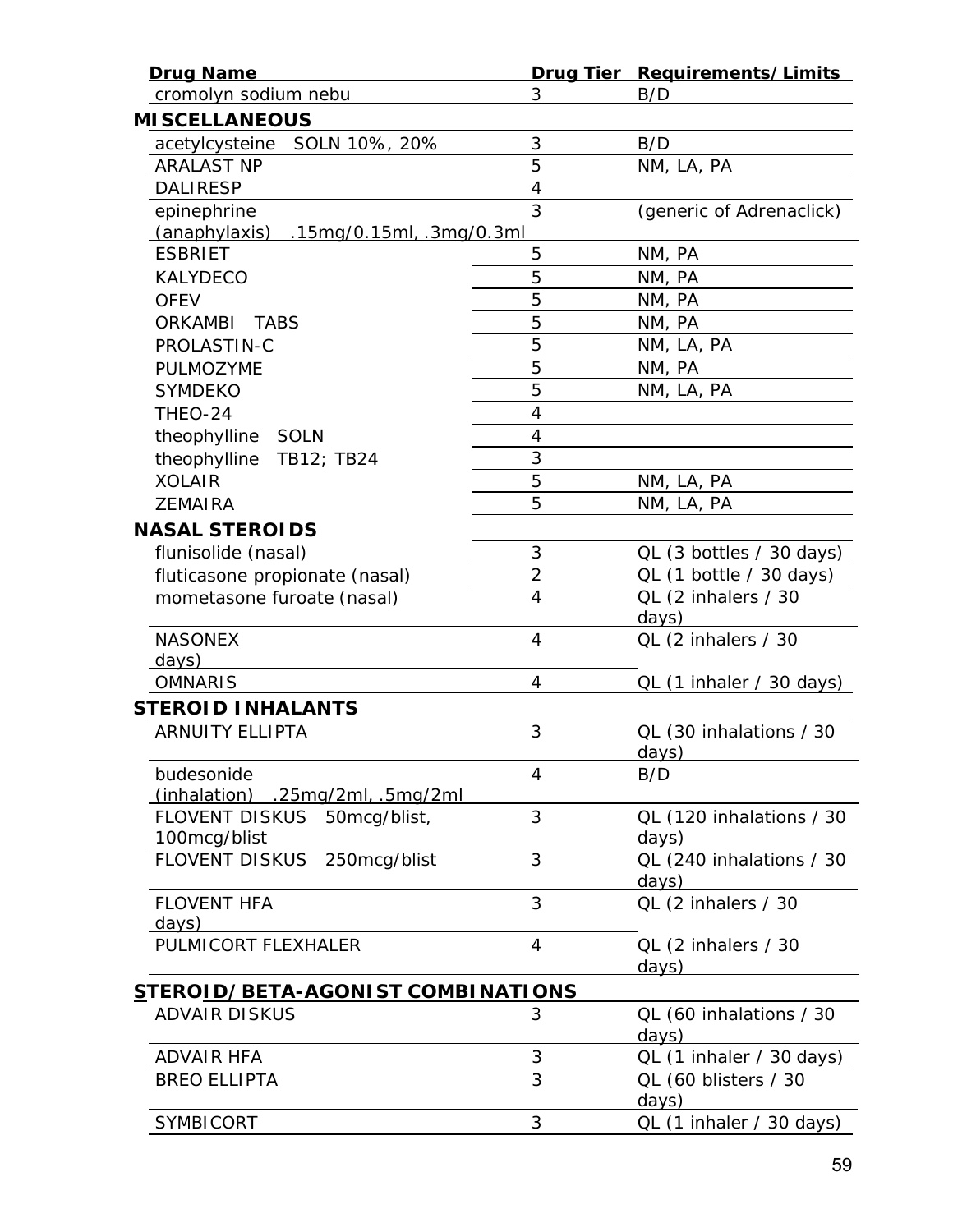## **TOPICAL**

| amnesteem                                               | 4              | PA                                  |
|---------------------------------------------------------|----------------|-------------------------------------|
| avita                                                   | 4              | PA                                  |
| benzoyl peroxide-erythromycin                           | 4              |                                     |
| claravis                                                | 4              | PA                                  |
| clindacin-p                                             | 3              |                                     |
| clindamycin phosphate (topical)<br>GEL;                 | $\overline{4}$ |                                     |
| <b>LOTN</b>                                             |                |                                     |
| clindamycin phosphate (topical)<br>SOLN:<br><b>SWAB</b> | 3              |                                     |
| ery pad 2%                                              | 3              |                                     |
| <b>GEL</b><br>erythromycin (acne aid)                   | 4              |                                     |
| <b>SOLN</b><br>erythromycin (acne aid)                  | 3              |                                     |
| <b>CAPS</b><br>isotretinoin                             | 4              | PA                                  |
| myorisan                                                | 4              | PA                                  |
| sulfacetamide sodium (acne)                             | 4              |                                     |
| tretinoin<br>CREA                                       | 4              | PA                                  |
| tretinoin<br>GEL .01%, .025%                            | 4              | PA                                  |
| zenatane                                                | 4              | PA                                  |
| DERMATOLOGY, ANTIBIOTICS                                |                |                                     |
| gentamicin sulfate (topical)                            | 3              |                                     |
| mupirocin OINT                                          | $\overline{2}$ |                                     |
| silver sulfadiazine<br><b>CREA</b>                      | $\overline{2}$ |                                     |
| ssd                                                     | $\overline{2}$ |                                     |
| <b>SULFAMYLON</b><br><b>CREA</b>                        | 4              |                                     |
| DERMATOLOGY, ANTIFUNGALS                                |                |                                     |
| ciclopirox CREA; SUSP                                   | 3              |                                     |
| ciclopirox<br><b>GEL</b>                                | 4              |                                     |
| ciclopirox shampoo 1%                                   | 4              |                                     |
| clotrimazole (topical)                                  | 3              |                                     |
| <b>CREA</b><br>clotrimazole w/betamethasone             | 3              |                                     |
| ketoconazole cream                                      | 3              |                                     |
| naftifine hcl 2%                                        | 4              |                                     |
| nyamyc                                                  | 3              |                                     |
| nystatin (topical)                                      | 3              |                                     |
| nystatin pow 100000                                     | 3              |                                     |
| nystop                                                  | 3              |                                     |
| DERMATOLOGY, ANTIPSORIATICS                             |                |                                     |
| acitretin                                               | 5              | PA                                  |
| calcipotriene<br>CREA; OINT                             | 4              | QL (120 gm / 30 days),<br>PA        |
| <b>SOLN</b><br>calcipotriene                            | 4              | QL (120 mL / 30 days),<br><b>PA</b> |
| calcitrene                                              | 4              | QL (120 gm / 30 days),<br>PA        |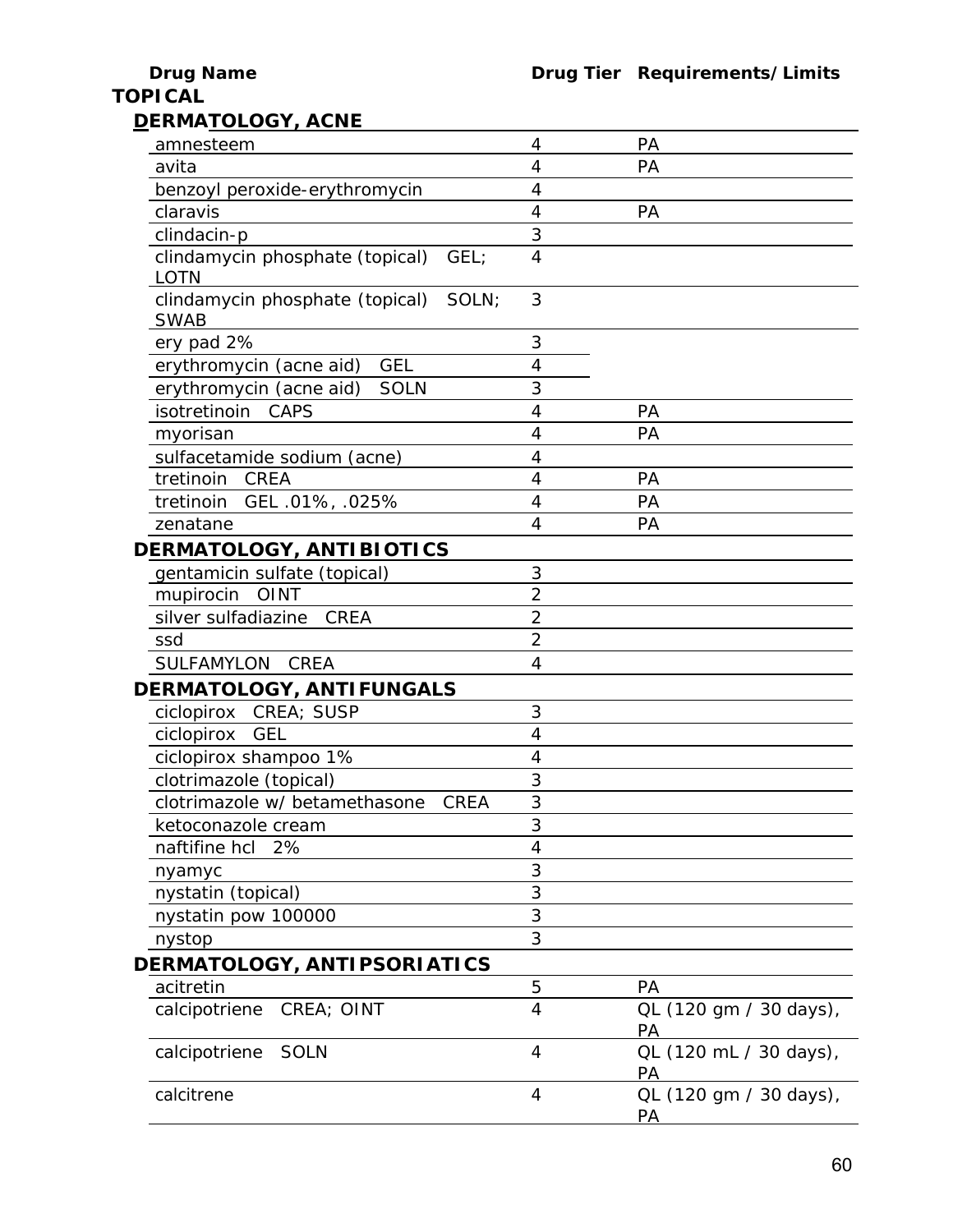| <b>Drug Name</b>                                          | <b>Drug Tier</b> | Requirements/Limits |
|-----------------------------------------------------------|------------------|---------------------|
| tazarotene<br>CREA                                        | 3                | PA                  |
| <b>TAZORAC</b><br>CREA .05%                               | 4                | PA                  |
| DERMATOLOGY, ANTISEBORRHEICS                              |                  |                     |
| ketoconazole shampoo                                      | $\overline{2}$   |                     |
| selenium sulfide LOTN                                     | $\overline{2}$   |                     |
| DERMATOLOGY, CORTICOSTEROIDS                              |                  |                     |
| 1%<br>ala-cort                                            | 1                |                     |
| 2.5%<br>ala-cort                                          | $\overline{2}$   |                     |
| alclometasone dipropionate                                | 3                |                     |
| betamethasone dipropionate (topical)<br>CREA; LOTN        | 3                |                     |
| betamethasone dipropionate (topical)<br><b>OINT</b>       | 4                |                     |
| betamethasone dipropionate augmented<br><b>CREA</b>       | 3                |                     |
| betamethasone dipropionate augmented<br>GEL; LOTN; OINT   | 4                |                     |
| betamethasone valerate CREA; LOTN;<br><b>OINT</b>         | 3                |                     |
| <b>CORDRAN</b><br><b>TAPE</b>                             | 4                |                     |
| desonide<br>CREA; LOTN; OINT                              | 4                |                     |
| fluocinolone acetonide CREA; OIL; OINT;<br>SOLN           | $\overline{A}$   |                     |
| fluocinolone acetonide oil body                           | 4                |                     |
| fluocinonide<br>CREA .05%                                 | $\overline{4}$   |                     |
| fluocinonide<br><b>GEL</b>                                | 4                |                     |
| <b>SOLN</b><br>fluocinonide                               | 3                |                     |
| fluocinonide emulsified base                              | 4                |                     |
| CREA; OINT<br>fluticasone propionate                      | 3                |                     |
| halobetasol propionate                                    | 4                |                     |
| CREA 1%<br>hydrocortisone (topical)                       |                  |                     |
| <b>CREA 2.5%</b><br>hydrocortisone (topical)              | $\overline{2}$   |                     |
| hydrocortisone (topical)<br><b>LOTN</b>                   | 3                |                     |
| OINT 2.5%<br>hydrocortisone (topical)                     | $\overline{2}$   |                     |
| hydrocortisone butyrate cream 0.1%                        | 4                |                     |
| hydrocortisone butyrate oint 0.1%                         | 4                |                     |
| hydrocortisone valerate                                   | 4                |                     |
| <b>CREA</b><br>mometasone furoate                         | $\overline{2}$   |                     |
| mometasone furoate<br>OINT; SOLN                          | 3                |                     |
| TACLONEX<br><b>SUSP</b>                                   | 5                | PA                  |
| TEXACORT SOLN 2.5%                                        | 4                |                     |
| <b>AERS</b><br>triamcinolone acetonide (topical)          | 4                |                     |
| triamcinolone acetonide (topical)<br>CREA;<br><b>OINT</b> | $\overline{2}$   |                     |
| triamcinolone acetonide (topical)<br>LOTN                 | 3                |                     |

*DERMATOLOGY, LOCAL ANESTHETICS*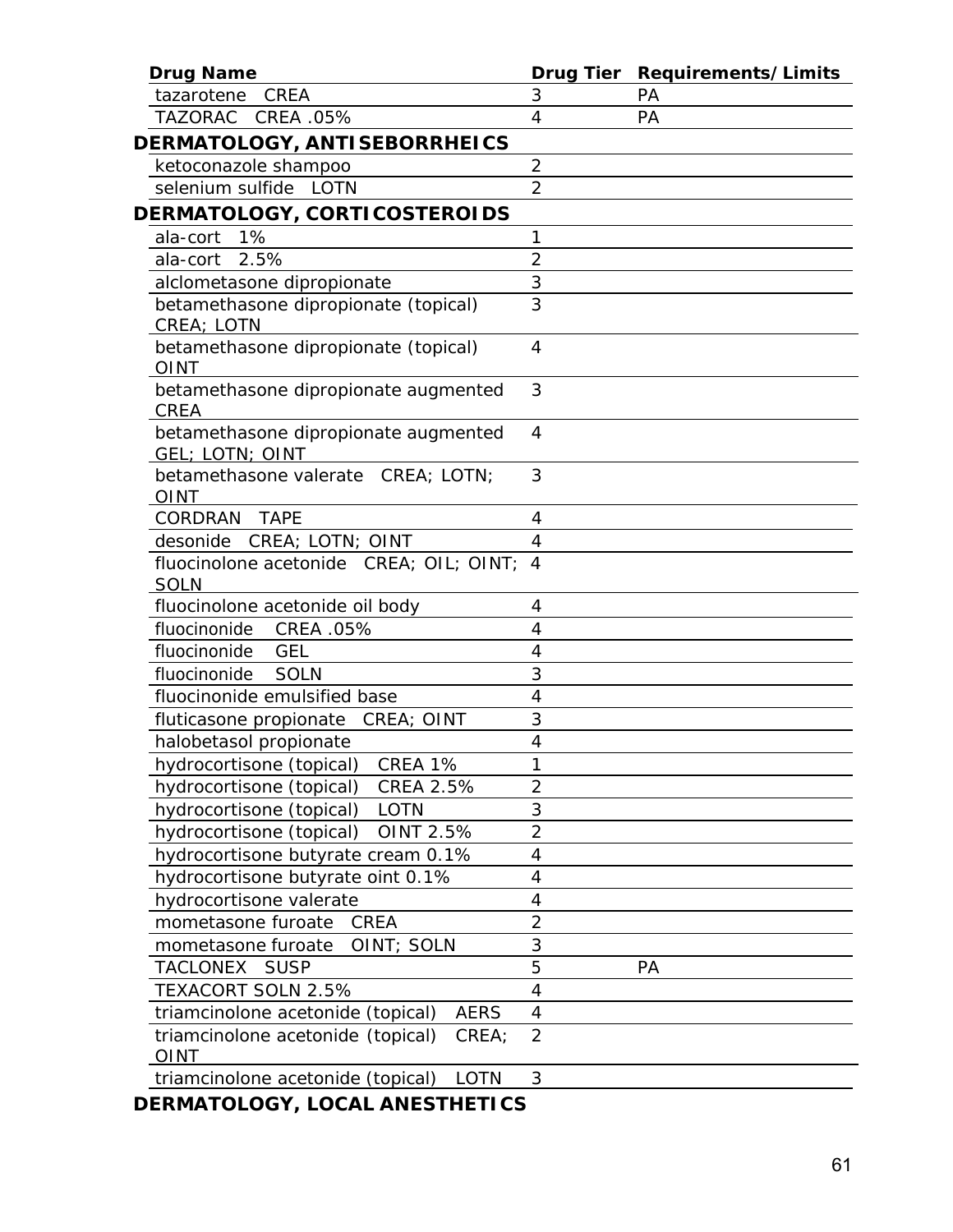| <b>Drug Name</b>                                                    |                          | Drug Tier Requirements/Limits      |
|---------------------------------------------------------------------|--------------------------|------------------------------------|
| glydo                                                               | 3                        | QL (30 mL / 30 days),<br>PA        |
| lidocaine PTCH                                                      | $\overline{4}$           | QL (3 patches / 1 day),<br>PA      |
| lidocaine hcl GEL                                                   | 3                        | QL (30 mL / 30 days),<br>PA        |
| lidocaine hcl SOLN 4%                                               | $\overline{2}$           | QL (50 mL / 30 days),<br><b>PA</b> |
| lidocaine oint 5%                                                   | 4                        | QL (50 grams / 30<br>days), PA     |
| lidocaine-prilocaine                                                | 3                        | QL (30 grams / 30<br>days), PA     |
| <u>D</u> ERMA <u>TOLOGY, MISCELLANEOUS SKIN AND MUCOUS MEMBRANE</u> |                          |                                    |
| ammonium lactate CREA; LOTN                                         | 3                        |                                    |
| CARAC                                                               | 5                        |                                    |
| diclofenac sodium (topical)                                         | 4                        | PA                                 |
| diclofenac sodium (topical) 1% gel                                  | 3                        | <b>PA</b>                          |
| <b>FINACEA</b>                                                      | 4                        |                                    |
| CREA 5%<br>fluorouracil (topical)                                   | $\overline{\mathcal{A}}$ |                                    |
| <b>CREA .5%</b><br>fluorouracil (topical)                           | 5                        |                                    |
| fluorouracil (topical)<br><b>SOLN</b>                               | 3                        |                                    |
| imiquimod CREA                                                      | 4                        |                                    |
| metronidazole (topical) CREA; LOTN                                  | 4                        |                                    |
| metronidazole gel 0.75%                                             | 4                        |                                    |
| <b>NORITATE</b>                                                     | 5                        |                                    |
| <b>PANRETIN</b>                                                     | 5                        |                                    |
| <b>PENNSAID</b>                                                     | 5                        | PA                                 |
| <b>PICATO</b><br>$.05\%$                                            | 3                        | QL (2 tubes / 30 days)             |
| <b>PICATO</b><br>.015%                                              | 3                        | $QL$ (3 tubes / 30 days)           |
| podofilox SOLN                                                      | 3                        |                                    |
| procto-med hc                                                       | n<br>3                   |                                    |
| procto-pak                                                          | 3                        |                                    |
| proctosol hc cre 2.5%                                               | 3                        |                                    |
| proctozone-hc                                                       | 3                        |                                    |
| rosadan                                                             | 4                        |                                    |
| tacrolimus (topical)                                                | 4                        |                                    |
| TARGRETIN<br><b>GEL</b>                                             | 5                        | NM, PA                             |
| VALCHLOR                                                            | 5                        | NM, LA, PA                         |
| <b>ZYCLARA PUMP</b>                                                 | 5                        |                                    |
| DERMATOLOGY, SCABICIDES AND PEDICULIDES                             |                          |                                    |
| malathion                                                           |                          |                                    |
| permethrin cre 5%                                                   | 3                        |                                    |
| DERMATOLOGY, WOUND CARE AGENTS                                      |                          |                                    |
| acetic acid<br>.25%                                                 | 2                        |                                    |
| <b>REGRANEX</b>                                                     | 5                        | PA                                 |
| <b>SANTYL</b>                                                       | 4                        |                                    |
| sodium chlor sol 0.9% irr                                           | $\overline{2}$           |                                    |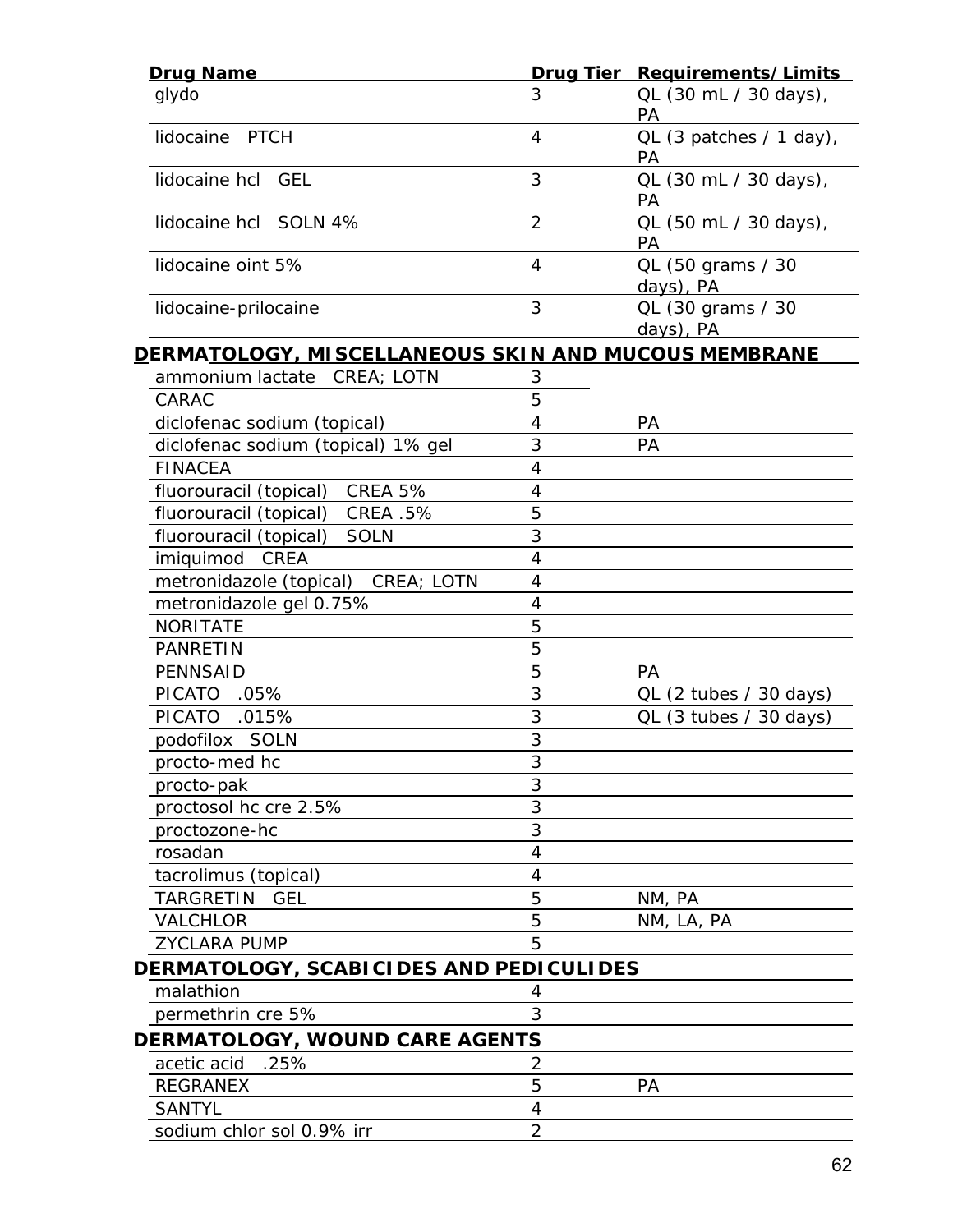| <b>Drug Name</b>                       | Drug Tier Requirements/Limits |
|----------------------------------------|-------------------------------|
| water for irrigation, sterile          | 2                             |
| <b>MOUTH/THROAT/DENTAL AGENTS</b>      |                               |
| cevimeline hcl                         | 4                             |
| chlorhexidine gluconate (mouth-throat) |                               |
| <i>clotrimazole</i> LOZG               | 4                             |
| lidocaine hcl (mouth-throat)           | 2                             |
| nystatin (mouth-throat)                | 3                             |
| paroex sol 0.12%                       |                               |
| periogard                              |                               |
| pilocarpine hcl (oral)                 | 4                             |
| triamcinolone acetonide (mouth)        | 3                             |
| <i>OTIC</i>                            |                               |
| acetic acid (otic)                     | 3                             |
| CIPRO HC                               | 4                             |
| <b>CIPRODEX</b>                        | 3                             |
| fluocinolone acetonide (otic)          | 4                             |
| neomycin-polymyxin-hc (otic)           | 3                             |
| ofloxacin (otic)                       | 4                             |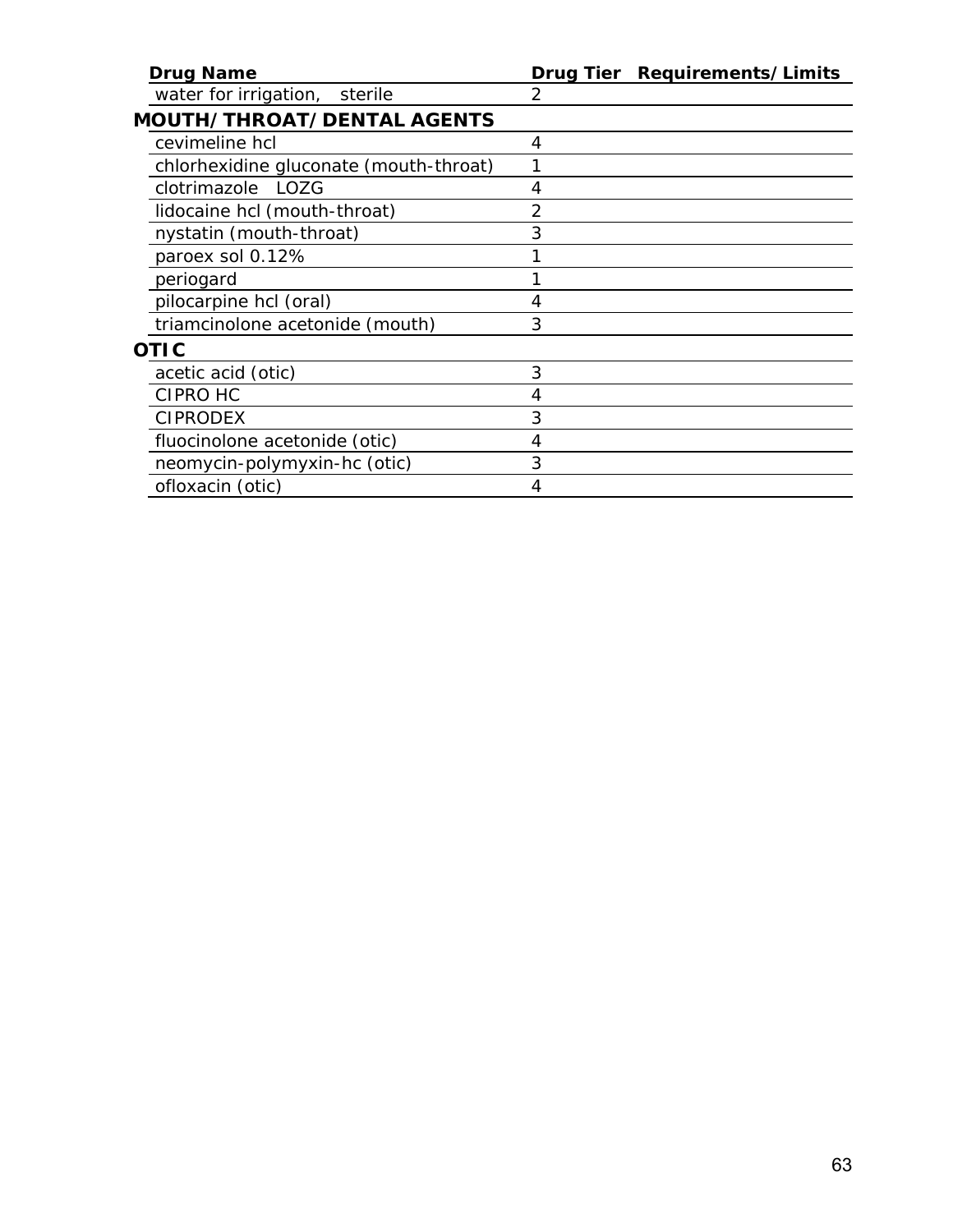## **Index**

| A                                        |
|------------------------------------------|
| abacavir sulfate11                       |
| abacavir sulfate-lamivudine 13           |
| abacavir sulfate-lamivudine-zidovudine13 |
|                                          |
| <b>ABILIFY MAINTENA32</b>                |
|                                          |
| acamprosate calcium 37                   |
|                                          |
|                                          |
| acetaminophen w/ codeine 300-15mg7       |
|                                          |
| acetaminophen w/ codeine 300-30mg7       |
| acetaminophen w/ codeine 300-60mg7       |
| acetaminophen w/ codeine soln  7         |
|                                          |
|                                          |
|                                          |
|                                          |
|                                          |
|                                          |
|                                          |
|                                          |
|                                          |
| acyclovir sodium 14                      |
|                                          |
|                                          |
|                                          |
| adefovir dipivoxil14                     |
|                                          |
|                                          |
|                                          |
| ADVAIR DISKUS59                          |
|                                          |
|                                          |
|                                          |
| AFINITOR DISPERZ 19                      |
|                                          |
|                                          |
| albuterol sulfate58                      |
|                                          |
| alclometasone dipropionate  61           |
| ALCOHOL SWABS38                          |
| ALDURAZYME 44                            |
|                                          |
| alendronate sodium40                     |
|                                          |
|                                          |
|                                          |
|                                          |

| ALPHAGAN P SOL 0.1%  57                  |             |
|------------------------------------------|-------------|
| alprazolam tab 0.25mg 27                 |             |
| alprazolam tab 0.5mg  27                 |             |
|                                          |             |
| alprazolam tab 2mg 27                    |             |
|                                          |             |
|                                          |             |
|                                          |             |
|                                          |             |
|                                          |             |
|                                          |             |
|                                          |             |
|                                          |             |
| amiloride & hydrochlorothiazide          | 25          |
|                                          |             |
|                                          |             |
|                                          |             |
| AMINOSYN-PF 7%  54                       |             |
| AMINOSYN-PF INJ 10%  54                  |             |
| AMINOSYN-RF                              | 54          |
| AMINOSYN 7%/ELECTROLYTES                 | 54          |
| aminosyn 8.5%/electrolyte  54            |             |
| aminosyn ii 8.5%/electrol  54            |             |
| AMINOSYN II INJ 10%  54                  |             |
| AMINOSYN II INJ 8.5%  54                 |             |
|                                          |             |
| amiodarone hcl soln 22                   |             |
| amiodarone tab 100mg  22                 |             |
| amiodarone tab 200mg  22                 |             |
| amiodarone tab 400mg  22                 |             |
| AMITIZA CAP 24MCG  48                    |             |
| AMITIZA CAP 8MCG  48                     |             |
|                                          | 30          |
| amlodipine--benazepril hcl cap 10-20 mg  |             |
|                                          | $\ldots$ 21 |
| amlodipine-benazepril hcl cap 10-40mg    | .21         |
| amlodipine-benazepril hcl cap 2.5-10 mg  |             |
| . 21                                     |             |
| amlodipine-benazepril hcl cap 5-10 mg21  |             |
| amlodipine-benazepril hcl cap 5-20 mg21  |             |
| amlodipine-benazepril hcl cap 5-40 mg21  |             |
| amlodipine-valsartan-hydrochlorothiazide |             |
|                                          |             |
| amlodipine-valsartan-hydrochlorothiazide |             |
|                                          |             |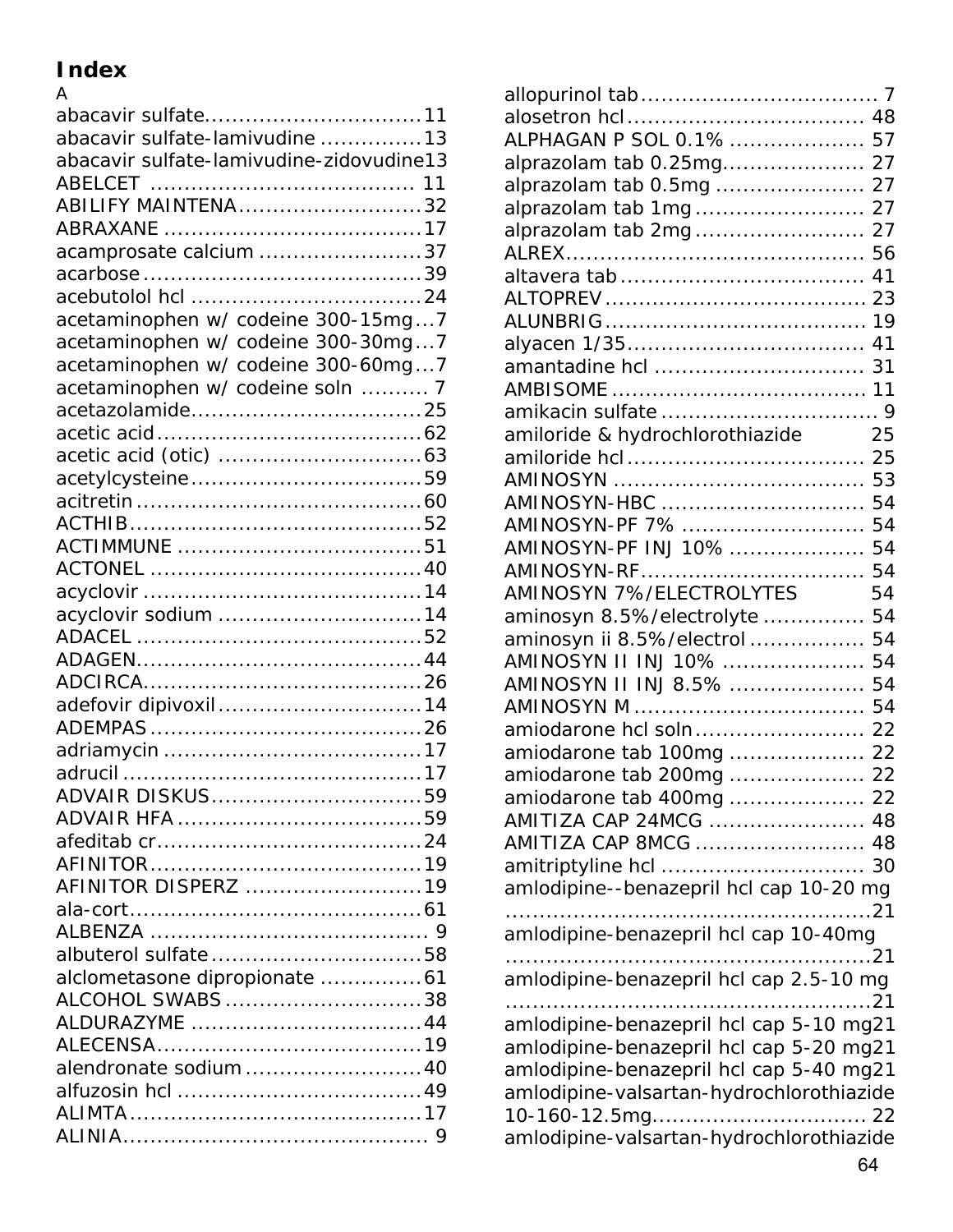| amlodipine-valsartan-hydrochlorothiazide |
|------------------------------------------|
|                                          |
| amlodipine-valsartan-hydrochlorothiazide |
|                                          |
| amlodipine-valsartan-hydrochlorothiazide |
|                                          |
| amlodipine besylate24                    |
| amlodipine besylate-atorvastatin calcium |
|                                          |
| amlodipine besylate-olmesartan           |
|                                          |
| amlodipine besylate-valsartan tab 10-    |
|                                          |
|                                          |
|                                          |
| amlodipine besylate-valsartan tab 5-160  |
|                                          |
| amlodipine besylate-valsartan tab 5-320  |
| $mq$                                     |
|                                          |
|                                          |
| amoxapine tab 100mg 30                   |
| amoxapine tab 150mg 30                   |
| amoxapine tab 25mg30                     |
| amoxapine tab 50mg30                     |
|                                          |
| amoxicillin-clarithromycin w/            |
|                                          |
| amoxicillin & pot clavulanate16          |
| amphetamine-dextroamphetamine cap sr     |
|                                          |
| amphetamine-dextroamphetamine cap sr     |
|                                          |
| amphetamine-dextroamphetamine cap sr     |
|                                          |
| amphetamine-dextroamphetamine cap sr     |
|                                          |
| amphetamine-dextroamphetamine cap sr     |
|                                          |
| amphetamine-dextroamphetamine cap sr     |
|                                          |
| amphetamine-dextroamphetamine tab        |
|                                          |
| amphetamine-dextroamphetamine tab        |
|                                          |
| amphetamine-dextroamphetamine tab        |
|                                          |
|                                          |

| amphetamine-dextroamphetamine tab       |      |
|-----------------------------------------|------|
|                                         | . 35 |
| --<br>amphetamine-dextroamphetamine tab |      |
| $30 \, mg \dots$                        | 35   |
| amphetamine-dextroamphetamine tab 5     |      |
|                                         | . 34 |
|                                         |      |
|                                         | 34   |
|                                         | 11   |
| ampicillin & sulbactam sodium           | 16   |
| ampicillin cap 500mg                    | 16   |
|                                         | 16   |
| ampicillin sodium                       | 16   |
|                                         | 37   |
| ANADROL-50                              | 38   |
|                                         | 50   |
|                                         | 18   |
|                                         | 38   |
| ANORO ELLIPTA                           | 57   |
|                                         | 23   |
|                                         |      |
|                                         | 46   |
|                                         | 46   |
| aprepitant pak 80mg & 125mg             | 41   |
|                                         | 47   |
|                                         |      |
|                                         |      |
|                                         |      |
|                                         | 59   |
|                                         | 41   |
|                                         |      |
|                                         | 32   |
| aripiprazole oral solution 1 mg/ml 32   |      |
|                                         |      |
|                                         |      |
|                                         |      |
| ARNUITY ELLIPTA                         | 59   |
|                                         |      |
| aspirin-dipyridamole  50                |      |
| atazanavir sulfate 11                   |      |
|                                         |      |
| atenolol & chlorthalidone  24           |      |
| atomoxetine hcl  35                     |      |
|                                         |      |
|                                         |      |
| atovaquone-proguanil hcl                | 11   |
|                                         |      |
| ATROVENT HFA  57                        |      |
|                                         |      |
|                                         |      |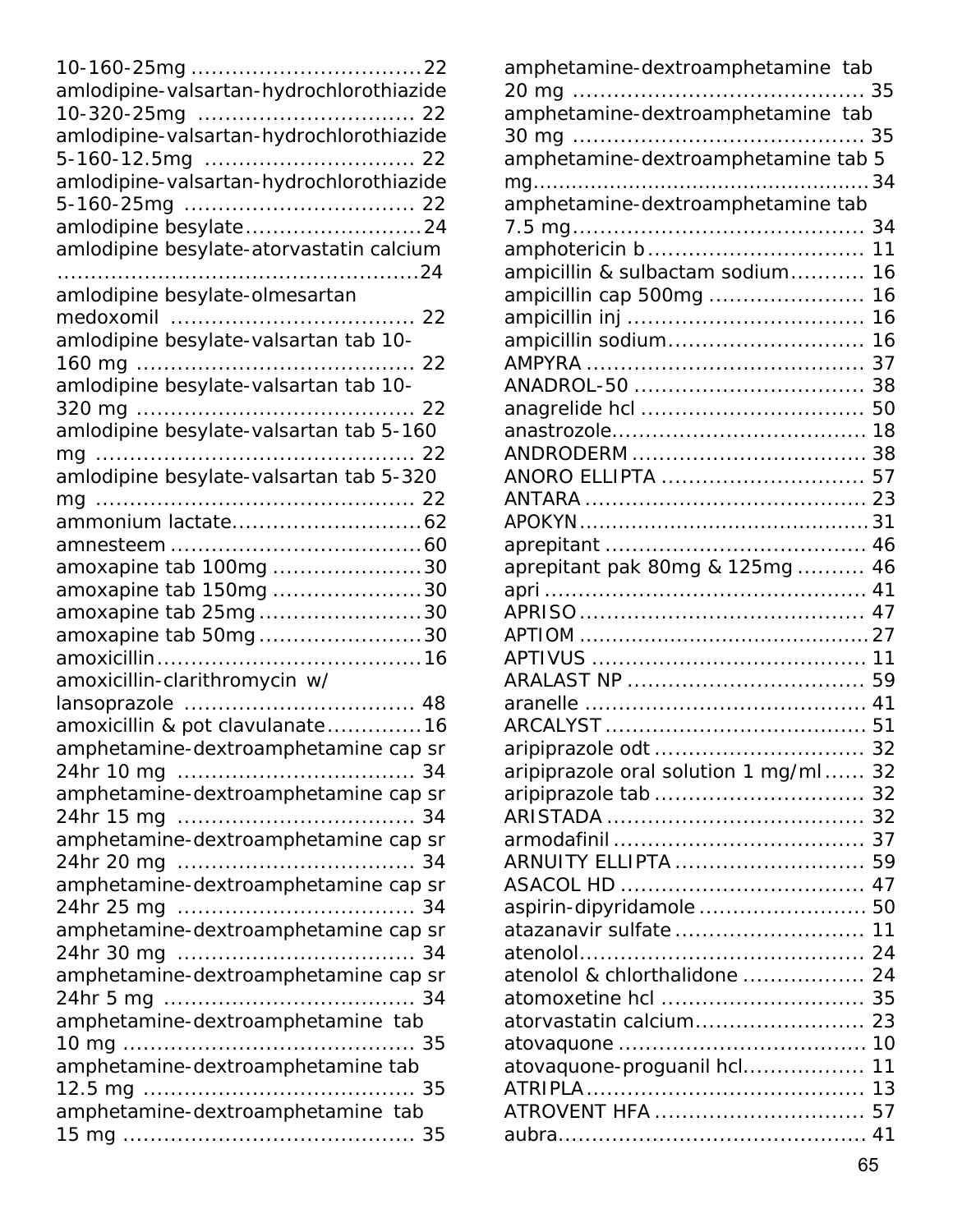| AUGMENTIN SUS 125/5ML 16               |  |
|----------------------------------------|--|
|                                        |  |
|                                        |  |
|                                        |  |
|                                        |  |
|                                        |  |
|                                        |  |
|                                        |  |
| AZACTAM/DEX INJ10                      |  |
| AZACTAM IN ISO-OSMOTIC DE 10           |  |
|                                        |  |
|                                        |  |
| azelastine drop 0.05% 56               |  |
| azelastine spr 0.1%58                  |  |
| azelastine spr 0.15% 58                |  |
|                                        |  |
|                                        |  |
|                                        |  |
| R                                      |  |
| bacitracin-poly-neomycin-hc55          |  |
| bacitracin-polymyxin b (ophth)56       |  |
| bacitracin (ophthalmic) 56             |  |
|                                        |  |
| balsalazide disodium47                 |  |
|                                        |  |
|                                        |  |
| BANZEL SUS 40MG/ML27                   |  |
| BANZEL TAB 200MG 27                    |  |
| BANZEL TAB 400MG 27                    |  |
|                                        |  |
| BASAGLAR KWIKPEN 38                    |  |
|                                        |  |
| BD ULTRAFINE/NANO PEN NEEDLES 38       |  |
| BD ULTRAFINE INSULIN SYRINGE38         |  |
| benazepril & hydrochlorothiazide 21    |  |
|                                        |  |
|                                        |  |
|                                        |  |
| benzoyl peroxide-erythromycin 60       |  |
| benztropine mesylate inj 31            |  |
|                                        |  |
| benztropine mesylate tab 0.5mg31       |  |
| benztropine mesylate tab 1mg31         |  |
| benztropine mesylate tab 2mg 31        |  |
|                                        |  |
|                                        |  |
|                                        |  |
| betamethasone dipropionate (topical)61 |  |
| betamethasone dipropionate augmented   |  |
|                                        |  |
|                                        |  |

| betaxolol hcl (ophth) 57             |    |
|--------------------------------------|----|
| bethanechol chloride 49              |    |
|                                      |    |
| BEVESPI AEROSPHERE  57               |    |
|                                      | 20 |
|                                      | 52 |
|                                      | 18 |
|                                      | 16 |
|                                      |    |
|                                      | 13 |
|                                      | 10 |
| bisoprolol & hydrochlorothiazide  24 |    |
| bisoprolol fumarate 24               |    |
|                                      |    |
| bleomycin sulfate                    | 17 |
| BLEPHAMIDE                           | 55 |
|                                      | 41 |
|                                      | 41 |
|                                      | 52 |
|                                      | 18 |
|                                      | 19 |
| BREO ELLIPTA                         | 59 |
|                                      | 41 |
|                                      | 51 |
| brimonidine sol 0.15%  57            |    |
| brimonidine sol 0.2%  57             |    |
| BRIVIACT INJ 50MG/5ML  27            |    |
| BRIVIACT SOL 10MG/ML 27              |    |
| BRIVIACT TAB 100MG  27               |    |
| BRIVIACT TAB 10MG 27                 |    |
|                                      |    |
|                                      |    |
| BRIVIACT TAB 75MG                    | 27 |
| bromfenac sodium (ophth)             | 56 |
| bromocriptine mesylate               | 31 |
|                                      | 56 |
|                                      | 58 |
| budesonide (inhalation)              | 59 |
|                                      | 47 |
|                                      | 25 |
| buprenorphine hcl                    | 37 |
| buprenorphine hcl-naloxone hcl sl    | 37 |
|                                      | 30 |
| bupropion hcl (smoking deterrent)    | 37 |
|                                      |    |
|                                      |    |
| BYDUREON BCISE 38                    |    |
|                                      |    |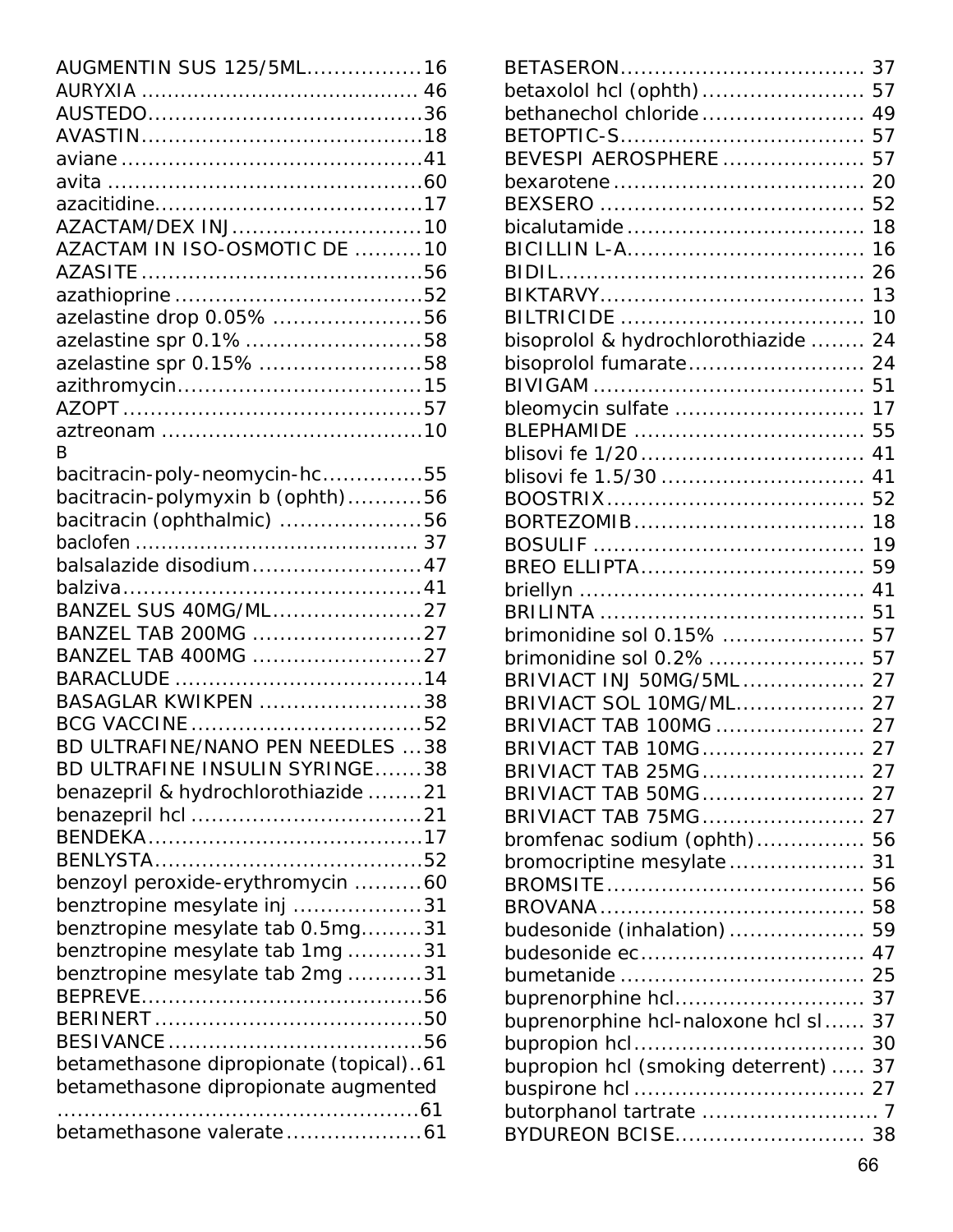| BYDUREON INJ 38                           |  |
|-------------------------------------------|--|
| BYDUREON PEN 38                           |  |
|                                           |  |
|                                           |  |
| Ċ                                         |  |
|                                           |  |
|                                           |  |
|                                           |  |
| calcitonin (salmon) 45                    |  |
|                                           |  |
|                                           |  |
|                                           |  |
| calcitriol oral soln 1 mcg/ml55           |  |
| calcium acetate (phosphate binder)  46    |  |
|                                           |  |
|                                           |  |
|                                           |  |
| candesartan cilexetil 22                  |  |
| candesartan cilexetil-hydrochlorothiazide |  |
|                                           |  |
|                                           |  |
|                                           |  |
| captopril & hydrochlorothiazide21         |  |
|                                           |  |
|                                           |  |
|                                           |  |
|                                           |  |
| carbidopa-levodopa31                      |  |
| carbidopa/levodopa/entacapone31           |  |
|                                           |  |
| CARIMUNE NANOFILTERED 51                  |  |
| carteolol hcl (ophth) 57                  |  |
| cartia xt cap 120/24hr 24                 |  |
| cartia xt cap 180/24hr 24                 |  |
| cartia xt cap 240/24hr 24                 |  |
| cartia xt cap 300/24hr 24                 |  |
|                                           |  |
| caspofungin acetate11                     |  |
|                                           |  |
|                                           |  |
|                                           |  |
| CEFACLOR MONOHYDRATE ER14                 |  |
|                                           |  |
| CEFAZOLIN IN DEXTROSE 2GM/100ML-          |  |
|                                           |  |
|                                           |  |
| cefazolin sodium 14                       |  |
| CEFAZOLIN SODIUM 1 GM/50ML 14             |  |

|                                        | 14       |
|----------------------------------------|----------|
|                                        | 15       |
|                                        | 15       |
| cefotaxime sodium                      | 15       |
| cefoxitin sodium                       | 15       |
| cefpodoxime proxetil                   | 15       |
|                                        | 15       |
|                                        | 15       |
| CEFTAZIDIME/DEXTROSE                   | 15       |
| ceftriaxone sodium                     | 15       |
| cefuroxime axetil                      | 15       |
| cefuroxime sodium                      | 15       |
|                                        |          |
|                                        | 27       |
|                                        | 15       |
|                                        | 44       |
|                                        | 44       |
|                                        | 58       |
|                                        | 63       |
|                                        |          |
| CHANTIX CONTINUING MONTH  37           |          |
| CHANTIX STARTER PACK  37               |          |
|                                        | 40       |
|                                        |          |
|                                        |          |
| chlorhexidine gluconate (mouth-throat) |          |
|                                        |          |
| chloroquine phosphate  11              |          |
|                                        |          |
| chlorpromazine hcl 32                  |          |
| CHLORPROMAZINE INJ 32                  |          |
|                                        |          |
|                                        |          |
|                                        |          |
|                                        |          |
|                                        | 60       |
| ciclopirox shampoo 1% 60               |          |
|                                        | 50       |
|                                        | 56       |
|                                        | 13       |
|                                        | 63       |
|                                        | 15       |
| ciprofloxacin hcl (ophth)              | 56       |
| ciprofloxacin hcl tab                  | 15       |
| ciprofloxacin in d5w                   | 15       |
|                                        | 63       |
|                                        |          |
| citalopram hydrobromide                | 30       |
|                                        | 60<br>58 |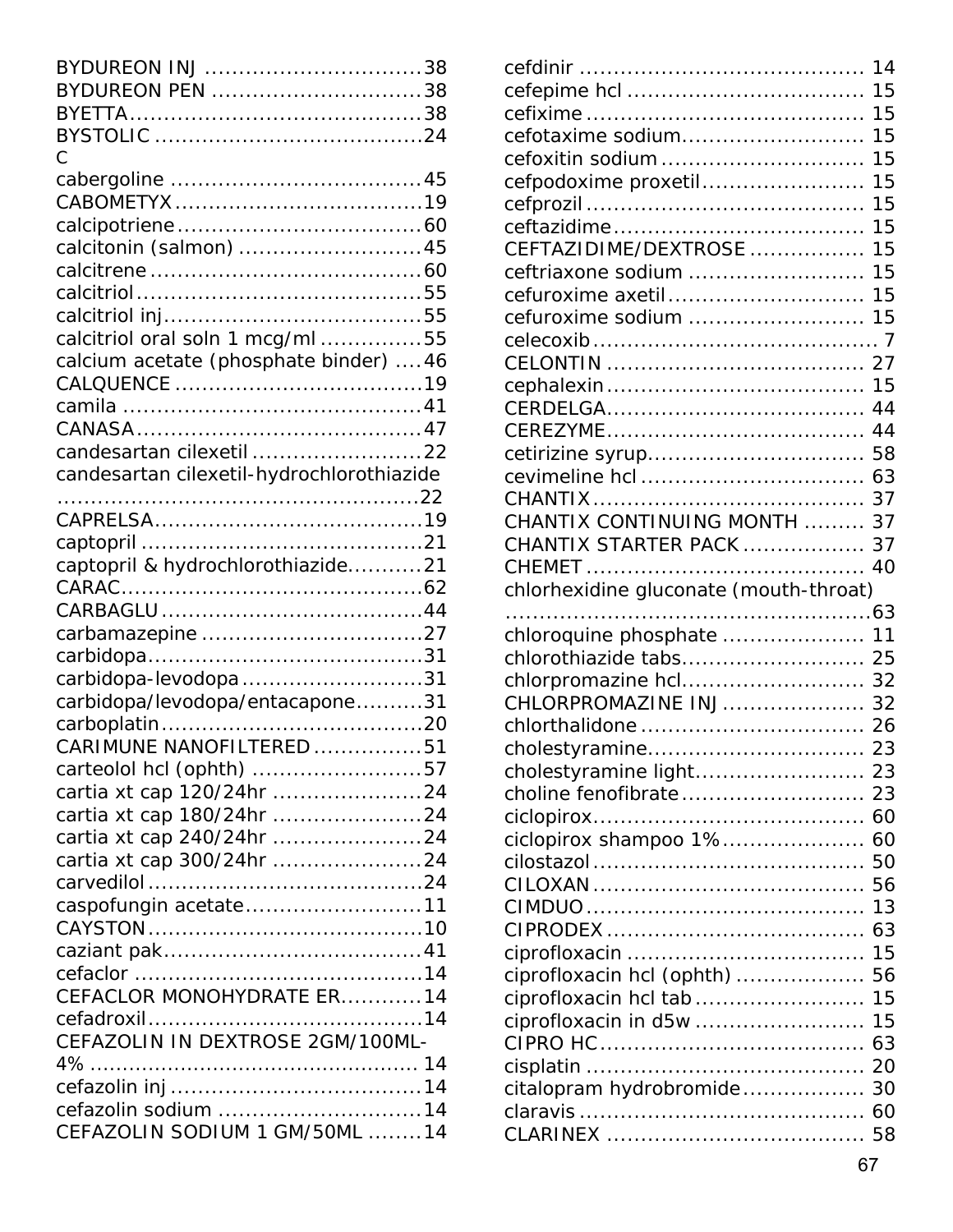| clarithromycin er15                |  |
|------------------------------------|--|
| clarithromycin for susp15          |  |
|                                    |  |
| clindamycin cap 300mg10            |  |
| clindamycin cap 75mg10             |  |
| clindamycin hcl cap 150 mg10       |  |
| clindamycin phosphate (topical) 60 |  |
| clindamycin phosphate in d5w10     |  |
| clindamycin phosphate inj 10       |  |
| CLINDAMYCIN PHOSPHATE IN NACL  10  |  |
| clindamycin phosphate vaginal49    |  |
| clindamycin soln 75mg/5ml 10       |  |
| CLINIMIX 2.75%/DEXTROSE 5% 54      |  |
| CLINIMIX 4.25%/DEXTROSE 25% 54     |  |
| CLINIMIX 4.25%/DEXTROSE 5% 54      |  |
| CLINIMIX 5%/DEXTROSE 15%54         |  |
| CLINIMIX 5%/DEXTROSE 20%54         |  |
| CLINIMIX 5%/DEXTROSE 25%54         |  |
| CLINIMIX INJ 4.25/D1054            |  |
| CLINIMIX INJ 4.25/D2054            |  |
| clomipramine hcl30                 |  |
|                                    |  |
|                                    |  |
| clopidogrel tab 75mg 51            |  |
| clorazepate dipotassium27          |  |
|                                    |  |
|                                    |  |
| clotrimazole w/ betamethasone 60   |  |
|                                    |  |
| clozapine tab 100mg32              |  |
| clozapine tab 200mg32              |  |
| clozapine tab 25mg 32              |  |
| clozapine tab 50mg 32              |  |
| <b>COARTEM</b>                     |  |
|                                    |  |
|                                    |  |
|                                    |  |
|                                    |  |
|                                    |  |
|                                    |  |
| colistimethate sodium 10           |  |
| colocort enema 100mg47             |  |
|                                    |  |
| COMBIVENT RESPIMAT57               |  |
|                                    |  |
|                                    |  |
|                                    |  |

|                                | 26 |
|--------------------------------|----|
| cortisone acetate              | 44 |
|                                | 19 |
|                                | 49 |
|                                | 48 |
|                                | 11 |
| cromolyn sodium (mastocytosis) | 48 |
| cromolyn sodium (ophth)        | 56 |
| cromolyn sodium nebu           | 59 |
|                                | 41 |
|                                | 41 |
|                                | 41 |
| cyclobenzaprine hcl            | 37 |
| cyclophosphamide               | 17 |
|                                | 13 |
|                                | 52 |
| cyclosporine modified (for     |    |
| microemulsion)                 | 52 |
| cyproheptadine hcl             | 58 |
|                                | 41 |
|                                | 44 |
|                                | 44 |
|                                | 57 |
|                                | 17 |
| D.                             |    |
|                                | 17 |
|                                | 59 |
|                                | 44 |
| dantrolene sodium              | 37 |
|                                | 10 |
|                                | 52 |
|                                | 10 |
| darifenacin hydrobromide       | 49 |
|                                | 41 |
|                                | 41 |
|                                | 41 |
| DELESTROGEN                    | 44 |
|                                | 41 |
|                                | 47 |
|                                | 26 |
| DEPEN TITRATABS                | 40 |
| DEPO-PROVERA INJ 400/ML        | 18 |
|                                | 13 |
|                                | 30 |
| desloratadine                  | 58 |
| desmopressin acetate spray     | 46 |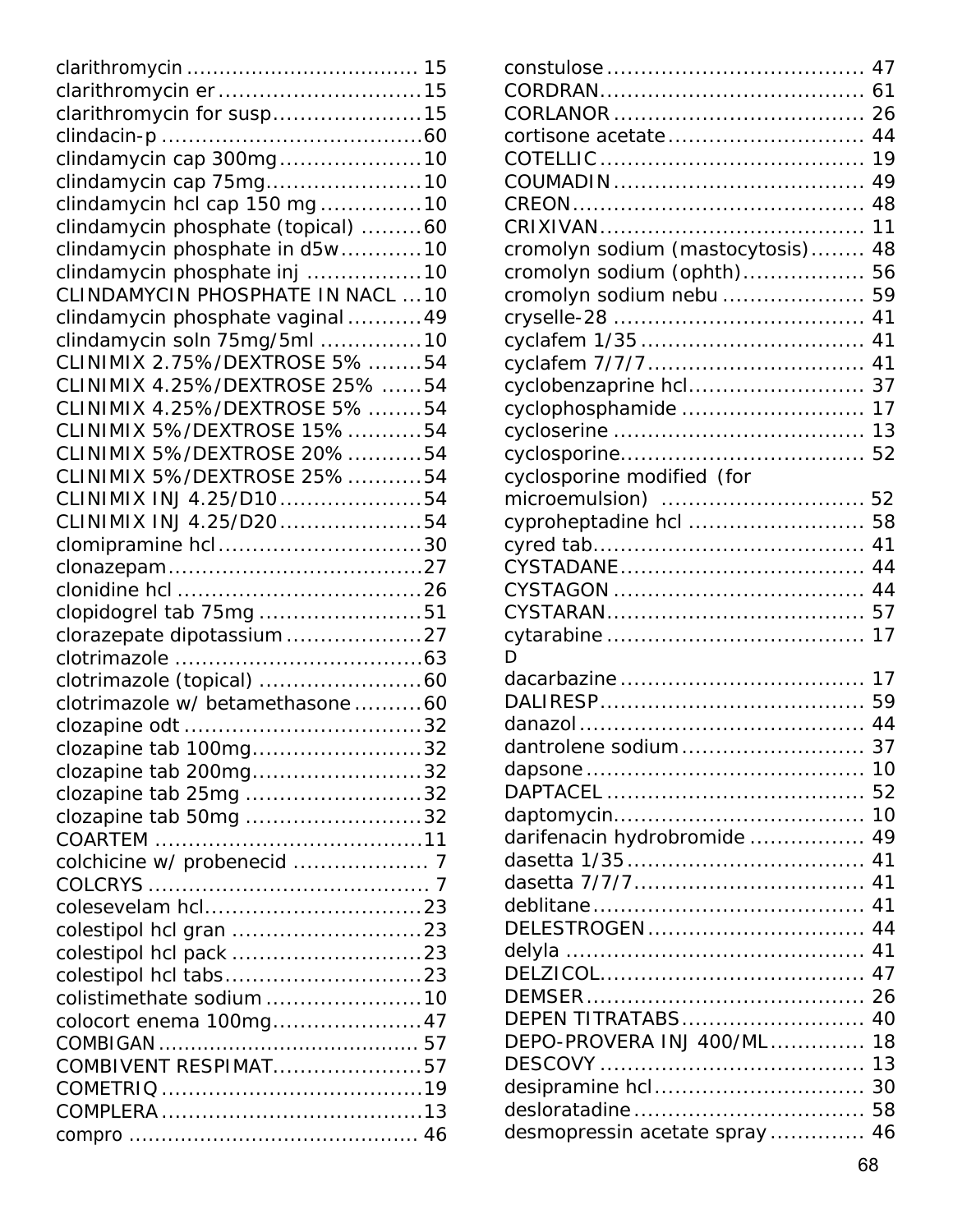| dicyclomine hcl tab 20mg  47              |    |
|-------------------------------------------|----|
|                                           |    |
|                                           |    |
|                                           |    |
|                                           |    |
|                                           | 25 |
|                                           | 25 |
|                                           | 25 |
| digoxin sol 50mcg/ml                      | 25 |
| dihydroergotamine mesylate inj 1 mg/ml    |    |
|                                           |    |
| dihydroergotamine mesylate nasal          | 36 |
| DILANTIN-125 SUSP                         | 28 |
| DILANTIN CAP 100MG  28                    |    |
| DILANTIN CAP 30MG                         | 28 |
| DILANTIN CHEW TAB 50MG                    | 28 |
|                                           | 24 |
| diltiazem cap 120mg cd 24                 |    |
| diltiazem cap 180mg cd                    | 24 |
| diltiazem cap 240mg cd                    | 24 |
| diltiazem cap 300mg cd                    | 24 |
| diltiazem cap 360mg cd                    | 24 |
| diltiazem cap er/12hr                     | 25 |
|                                           | 25 |
| diltiazem hcl cap sr 24hr                 | 25 |
| diltiazem hcl coated beads                | 25 |
| diltiazem hcl coated beads cap sr 24hr 25 |    |
| diltiazem hcl extended release beads cap  |    |
|                                           |    |
|                                           |    |
| diphenhydramine hcl inj 50mg/ml           | 58 |
| diphenoxylate w/ atropine 48              |    |
| DIPHTHERIA/TETANUS TOXOID<br>52           |    |
| disopyramide phosphate 22                 |    |
|                                           |    |
| divalproex sodium  28                     |    |
|                                           |    |
|                                           |    |
|                                           |    |
| donepezil hydrochloride 29                |    |
| dorzolamide hcl 57                        |    |
| dorzolamide hcl-timolol maleate           | 57 |
| doxazosin mesylate                        | 21 |
|                                           |    |
| doxorubicin hcl 17                        |    |
|                                           |    |
|                                           |    |
| doxorubicin hcl liposomal 17              |    |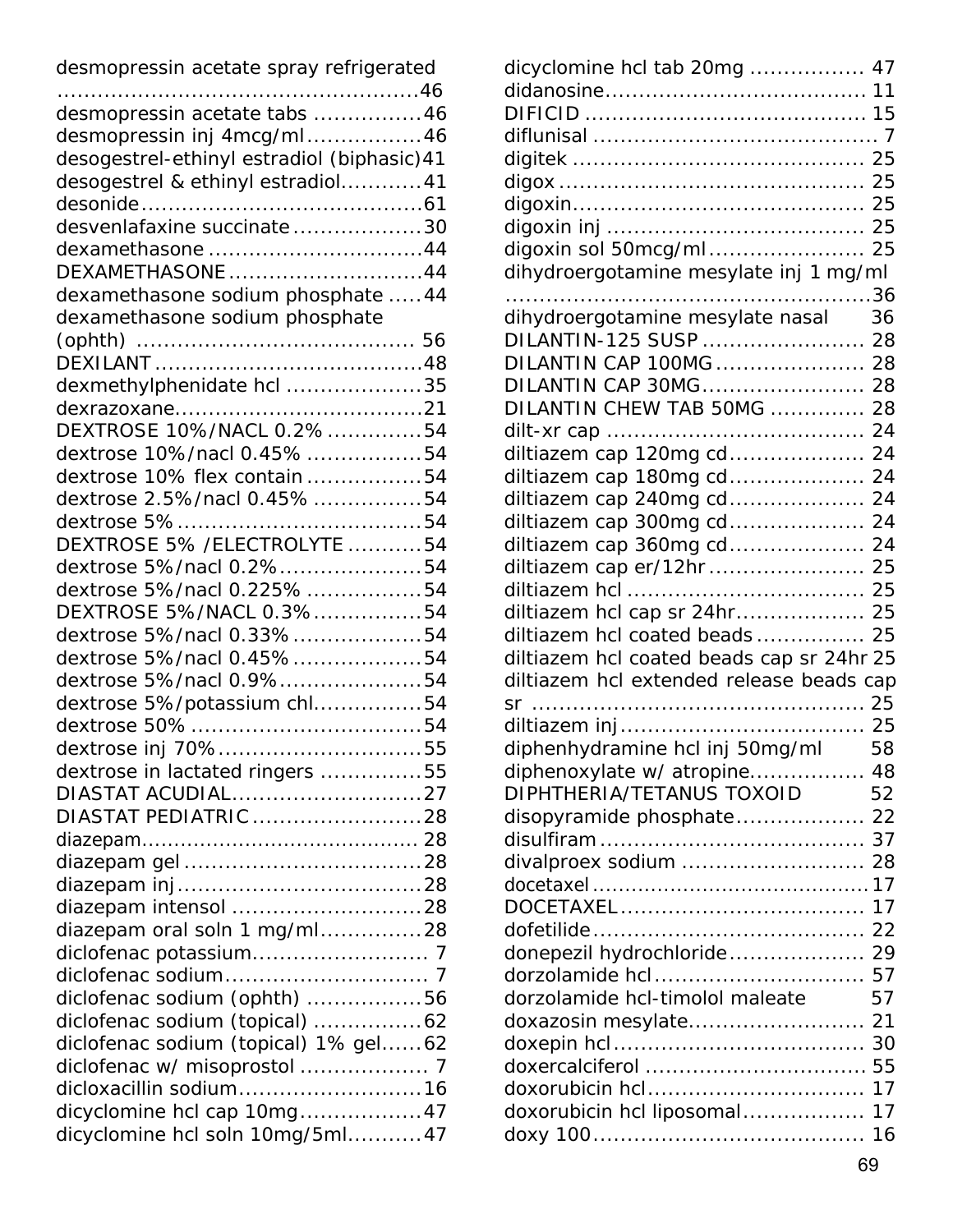| doxycycline (monohydrate)16             |  |
|-----------------------------------------|--|
| doxycycline hyclate16                   |  |
|                                         |  |
| drospirenone-ethinyl estradiol41        |  |
|                                         |  |
|                                         |  |
|                                         |  |
|                                         |  |
| dutasteride-tamsulosin hcl49<br>F       |  |
|                                         |  |
|                                         |  |
|                                         |  |
|                                         |  |
| eletriptan hydrobromide36               |  |
| ELIQUIS STARTER PACK49                  |  |
|                                         |  |
|                                         |  |
|                                         |  |
|                                         |  |
|                                         |  |
|                                         |  |
|                                         |  |
|                                         |  |
|                                         |  |
| enalapril maleate & hydrochlorothiazide |  |
|                                         |  |
|                                         |  |
| endocet 10-325mg 8                      |  |
| endocet 2.5-325mg  8                    |  |
| endocet 5-325mg 8                       |  |
| endocet 7.5-325mg 8                     |  |
|                                         |  |
| enoxaparin sodium49                     |  |
|                                         |  |
|                                         |  |
|                                         |  |
|                                         |  |
|                                         |  |
|                                         |  |
|                                         |  |
| epinephrine (anaphylaxis) 59            |  |
|                                         |  |
|                                         |  |
|                                         |  |
| ergotamine w/ caffeine 36               |  |

|                                | 18 |
|--------------------------------|----|
|                                | 41 |
| ertapenem sodium               | 10 |
|                                | 15 |
|                                | 60 |
| ERYTHROCIN LACTOBIONATE        | 15 |
| erythrocin stearate            | 15 |
| erythromycin (acne aid)        | 60 |
| erythromycin (ophth)           | 56 |
| erythromycin base              | 15 |
| erythromycin cap 250mg ec      | 15 |
| erythromycin ethylsuccinate    | 15 |
|                                | 59 |
| escitalopram oxalate           | 30 |
| esomeprazole magnesium         | 48 |
| esomeprazole sodium inj        | 48 |
| estarylla tab 0.25-35          | 41 |
|                                | 44 |
| estradiol vaginal cream        | 44 |
| estradiol vaginal tab          | 44 |
| estradiol valerate             | 44 |
|                                | 13 |
|                                | 28 |
| ethynodiol diacet & eth estrad | 41 |
| ethynodiol tab 1-50            | 41 |
|                                |    |
|                                |    |
|                                |    |
|                                | 13 |
|                                | 18 |
|                                | 40 |
|                                |    |
|                                |    |
| F                              |    |
|                                |    |
|                                |    |
|                                |    |
|                                |    |
|                                | 47 |
|                                | 47 |
| famotidine in nacl             | 47 |
|                                |    |
| FANAPT TITRATION PACK          | 33 |
|                                | 18 |
|                                | 39 |
|                                | 18 |
|                                | 18 |
|                                |    |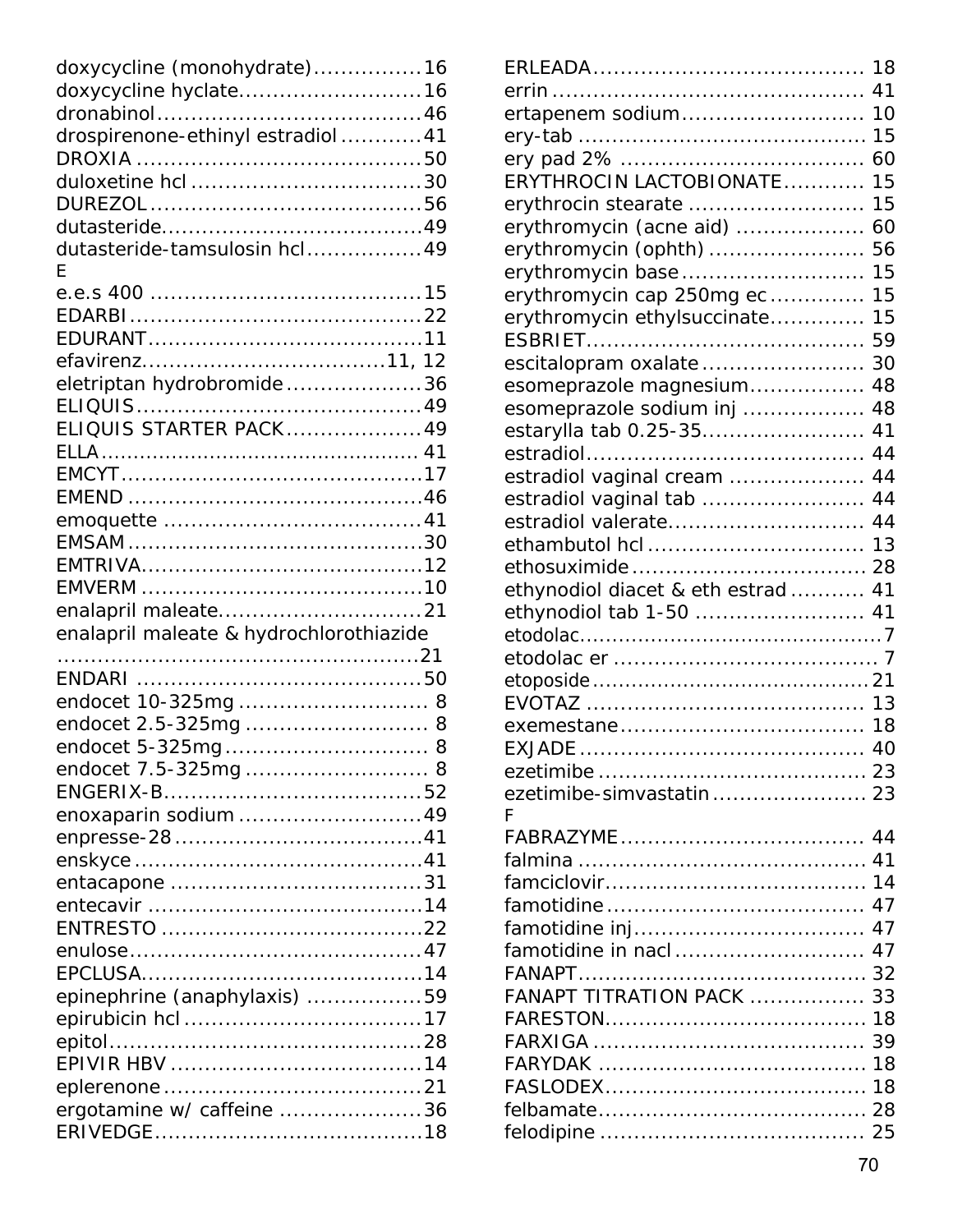| fenofibrate micronized23          |  |
|-----------------------------------|--|
|                                   |  |
| fentanyl patch 100 mcg/hr 8       |  |
| fentanyl patch 12 mcg/hr  8       |  |
| fentanyl patch 25 mcg/hr  8       |  |
| fentanyl patch 50 mcg/hr  8       |  |
| fentanyl patch 75 mcg/hr  8       |  |
|                                   |  |
|                                   |  |
| FETZIMA TITRATION PACK 30         |  |
|                                   |  |
| FIASP FLEXTOUCH38                 |  |
|                                   |  |
|                                   |  |
|                                   |  |
| FLEBOGAMMA DIF 51                 |  |
|                                   |  |
| FLOVENT DISKUS59                  |  |
|                                   |  |
|                                   |  |
| fluconazole in dextrose11         |  |
| fluconazole inj nacl 20011        |  |
| fluconazole inj nacl 40011        |  |
|                                   |  |
| fludrocortisone acetate 44        |  |
| flunisolide (nasal)59             |  |
|                                   |  |
| fluocinolone acetonide (otic) 63  |  |
| fluocinolone acetonide oil body61 |  |
|                                   |  |
| fluocinonide emulsified base 61   |  |
| fluorometholone56                 |  |
|                                   |  |
|                                   |  |
| fluoxetine cap 10mg 30            |  |
| <i>fluoxetine cap 20mg</i> 30     |  |
| fluoxetine cap 40mg 30            |  |
|                                   |  |
| fluphenazine decanoate33          |  |
| fluphenazine hcl33                |  |
|                                   |  |
| flurbiprofen sodium 56            |  |
|                                   |  |
|                                   |  |
| fluticasone propionate (nasal) 59 |  |
|                                   |  |

| fondaparinux sodium 49                  |    |
|-----------------------------------------|----|
|                                         |    |
| FOSAMAX PLUS D  40                      |    |
| fosamprenavir tab 700 mg                | 12 |
|                                         |    |
| fosinopril sodium & hydrochlorothiazide |    |
|                                         |    |
|                                         |    |
| FREAMINE HBC 6.9%                       | 54 |
|                                         | 54 |
| frovatriptan succinate                  | 36 |
|                                         | 26 |
|                                         |    |
|                                         | 12 |
|                                         | 44 |
| G                                       |    |
|                                         |    |
| galantamine hydrobromide                | 29 |
| galantamine hydrobromide er             | 29 |
| GAMASTAN S/D                            | 51 |
| GAMMAGARD LIQUID                        | 51 |
| GAMMAGARD S/D                           | 51 |
|                                         | 51 |
|                                         | 51 |
| GAMMAPLEX 10GM/100ML                    | 51 |
|                                         |    |
|                                         | 14 |
|                                         | 52 |
| gatifloxacin (ophth) 56                 |    |
|                                         |    |
|                                         |    |
|                                         |    |
|                                         |    |
| gavilyte-n/flavor pack  47              |    |
| gemcitabine inj soln 17                 |    |
| gemcitabine inj solr                    | 17 |
|                                         |    |
|                                         |    |
|                                         |    |
|                                         |    |
| GENOTROPIN MINIQUICK  45                |    |
|                                         |    |
|                                         |    |
|                                         |    |
| gentamicin sulfate (topical) 60         |    |
| gentamicin sulfate soln (ophth)  56     |    |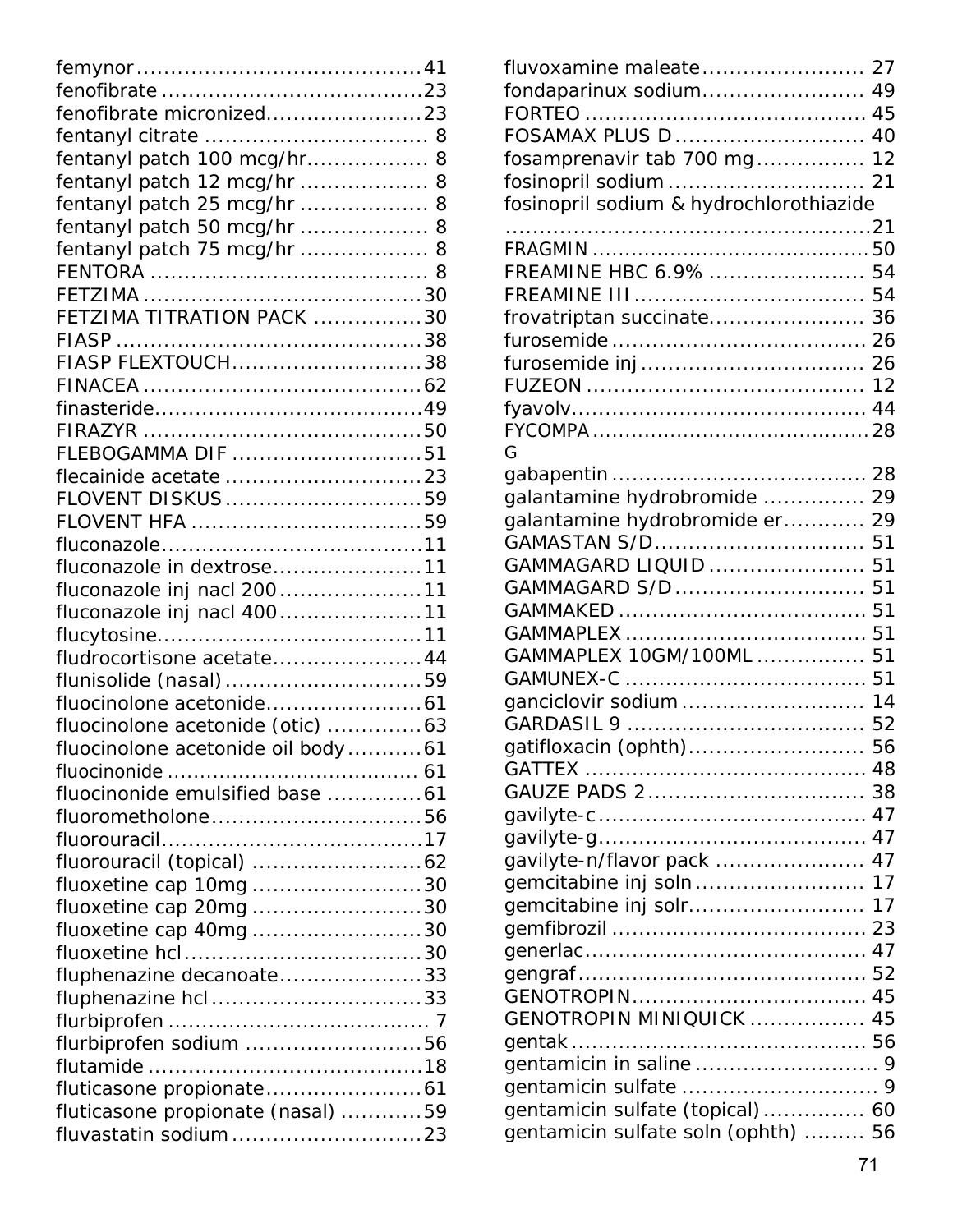| GILENYA CAP 0.5MG 37             |  |
|----------------------------------|--|
| GILOTRIF TAB 20MG19              |  |
| GILOTRIF TAB 30MG19              |  |
| GILOTRIF TAB 40MG19              |  |
| glatiramer acetate 20mg/ml37     |  |
| glatiramer acetate 40mg/ml37     |  |
|                                  |  |
|                                  |  |
|                                  |  |
| glip/metform tab 2.5-250mg39     |  |
| glip/metform tab 2.5-500mg39     |  |
|                                  |  |
| glip/metform tab 5-500mg 39      |  |
|                                  |  |
|                                  |  |
| <b>GLUCAGEN HYPOKIT45</b>        |  |
| GLUCAGON EMERGENCY KIT45         |  |
|                                  |  |
|                                  |  |
|                                  |  |
|                                  |  |
| GRALISE STARTER 36               |  |
|                                  |  |
|                                  |  |
| griseofulvin microsize11         |  |
| griseofulvin ultramicrosize 11   |  |
| guanfacine er (adhd) 35          |  |
| H                                |  |
| HAEGARDA                         |  |
|                                  |  |
|                                  |  |
| haloperidol conc 2mg/ml 33       |  |
| haloperidol decanoate 33         |  |
| haloperidol lactate inj 5mg/ml33 |  |
|                                  |  |
|                                  |  |
|                                  |  |
| heparin sod (porcine) in d5w50   |  |
| heparin sod inj 1000/ml 50       |  |
| heparin sod inj 10000/ml 50      |  |
| heparin sod inj 20000/ml 50      |  |
| heparin sod inj 5000/ml 50       |  |
| HEPARIN SODIUM/NACL 0.45%50      |  |
|                                  |  |
|                                  |  |
|                                  |  |
|                                  |  |

| HUMIRA INJ 10MG/0.2ML  51              |
|----------------------------------------|
| HUMIRA KIT 20MG/0.4ML  51              |
| HUMIRA KIT 40MG/0.8ML  51              |
| HUMIRA PEDIATRIC CROHNS DISEASE51      |
|                                        |
| HUMIRA PEN INJ CD/UC/HS STARTER .51    |
| HUMIRA PEN INJ PS/UV STARTER  51       |
| HUMULIN R INJ U-500 38                 |
| HUMULIN R U-500 KWIKPEN  38            |
|                                        |
|                                        |
| hydrochlorothiazide  26                |
| hydroco/apap tab 10-325mg 8            |
| hydroco/apap tab 5-325mg 8             |
| hydroco/apap tab 7.5-325  8            |
| hydrocodone-acetaminophen 7.5-325      |
|                                        |
| hydrocodone-ibuprofen tab 7.5-200 mg.8 |
| hydrocortisone  44                     |
| hydrocortisone (enema)  47             |
| hydrocortisone (topical) 61            |
| hydrocortisone butyrate cream 0.1% 61  |
| hydrocortisone butyrate oint 0.1% 61   |
| hydrocortisone valerate 61             |
| hydromorphone hcl 8                    |
| hydroxychloroquine sulfate  51         |
|                                        |
| hydroxyzine hcl 58                     |
| hydroxyzine hcl inj 58                 |
| hydroxyzine pamoate 58                 |
|                                        |
|                                        |
| ibandronate sodium  40                 |
|                                        |
|                                        |
|                                        |
|                                        |
|                                        |
|                                        |
|                                        |
| 17                                     |
| ifosfamide inj 1gm/20ml<br>17          |
| <b>IFOSFAMIDE INJ 3GM</b><br>17        |
| 17<br>ifosfamide inj 3gm/60ml          |
|                                        |
| imatinib mesylate  19                  |
|                                        |
|                                        |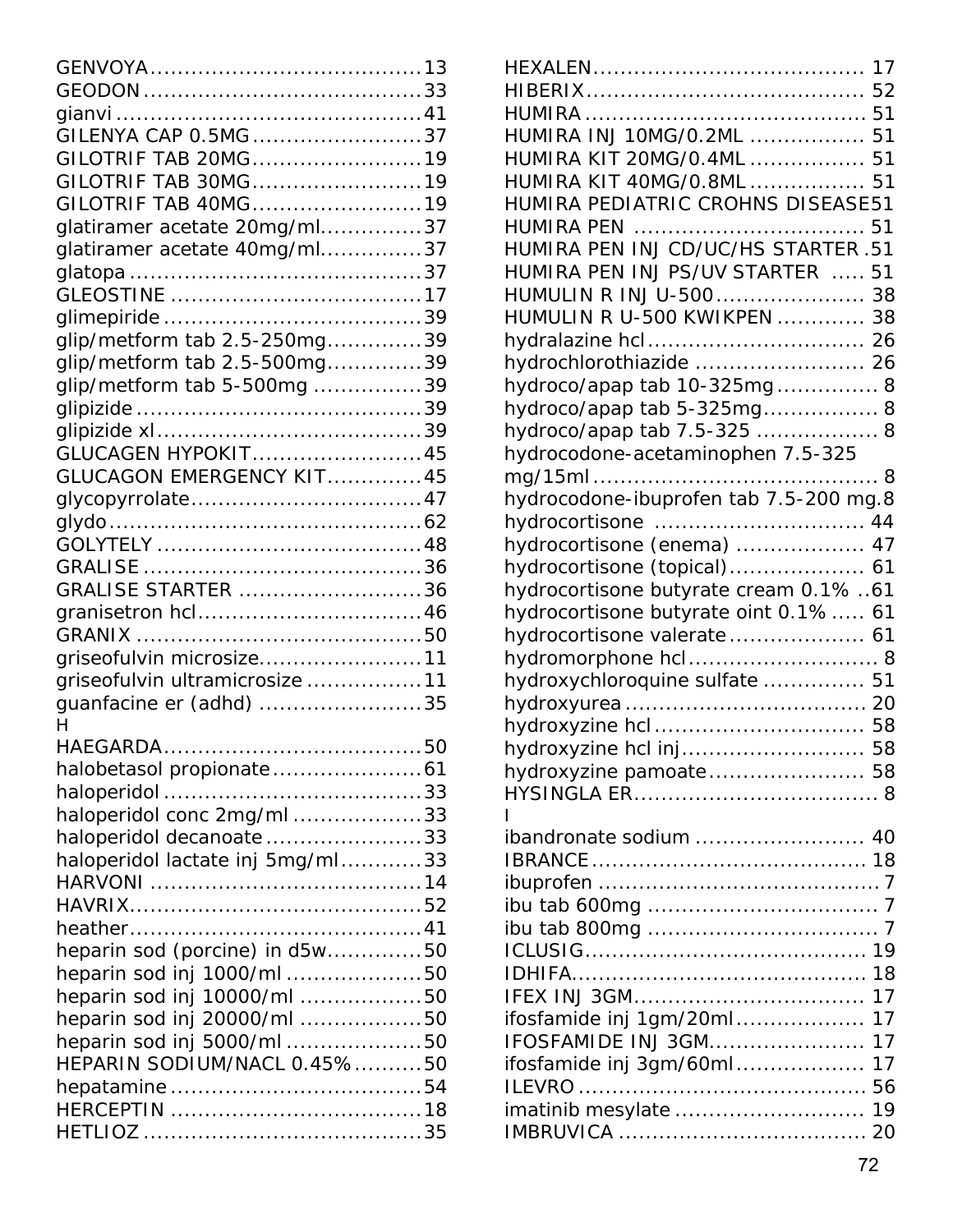| imipenem-cilastatin 10                               |  |
|------------------------------------------------------|--|
|                                                      |  |
|                                                      |  |
| IMOVAX RABIES (H.D.C.V.) 52                          |  |
|                                                      |  |
| <b>INCRUSE ELLIPTA58</b>                             |  |
|                                                      |  |
|                                                      |  |
|                                                      |  |
| INSULIN PEN NEEDLE 38                                |  |
| INSULIN SAFETY NEEDLES 38                            |  |
| <b>INSULIN SYRINGE</b> 38                            |  |
|                                                      |  |
| INTRALIPID 30%54                                     |  |
| intralipid inj 20% 54                                |  |
| INTRON-A INJ 10MU 52                                 |  |
| INTRON-A INJ 18MU 52                                 |  |
| INTRON-A INJ 25MU 52                                 |  |
| INTRON-A INJ 50MU 52                                 |  |
|                                                      |  |
|                                                      |  |
| <b>INVEGA SUST INJ 117 MG/0.75 ML33</b>              |  |
| INVEGA SUST INJ 156MG/ML 33                          |  |
| INVEGA SUST INJ 234 MG/1.5 ML33                      |  |
| INVEGA SUST INJ 39 MG/0.25 ML33                      |  |
| INVEGA SUST INJ 78 MG/0.5 ML 33                      |  |
| INVEGA TRINZA 33                                     |  |
|                                                      |  |
| IONOSOL-MB/DEXTROSE 5%55<br>IPOL INACTIVATED IPV 52  |  |
|                                                      |  |
|                                                      |  |
| ipratropium-albuterol nebu 57                        |  |
| ipratropium bromide58                                |  |
| ipratropium bromide (nasal) 58                       |  |
|                                                      |  |
| irbesartan-hydrochlorothiazide22                     |  |
|                                                      |  |
|                                                      |  |
|                                                      |  |
| ISENTRESS HD 12                                      |  |
|                                                      |  |
|                                                      |  |
|                                                      |  |
|                                                      |  |
| isoniazid syp 50mg/5ml13                             |  |
| <b>ISORDIL TITRADOSE</b> 26                          |  |
| isosorbide dinitrate26<br>isosorbide dinitrate er 26 |  |
| isosorbide mononitrate er26                          |  |

| isosorb mononitrate tab 26        |    |
|-----------------------------------|----|
|                                   |    |
|                                   |    |
|                                   |    |
|                                   |    |
|                                   |    |
| $\mathbf{J}$                      |    |
|                                   |    |
| JADENU SPRINKLE 40                |    |
|                                   |    |
|                                   |    |
|                                   |    |
| JANUMET XR TAB 100-1000           | 39 |
| JANUMET XR TAB 50-1000            | 39 |
| JANUMET XR TAB 50-500MG           | 39 |
|                                   | 39 |
|                                   |    |
| JENTADUETO                        | 39 |
| JENTADUETO TAB XR 2.5-1000 MG  39 |    |
| JENTADUETO TAB XR 5-1000 MG       | 39 |
|                                   |    |
|                                   | 41 |
| jolessa tab 0.15-0.03 mg          |    |
|                                   |    |
|                                   |    |
|                                   |    |
|                                   |    |
|                                   |    |
|                                   |    |
|                                   |    |
|                                   |    |
| K                                 |    |
|                                   |    |
| KALETRA TAB 100-25MG  13          |    |
| KALETRA TAB 200-50MG  13          |    |
|                                   |    |
|                                   |    |
| kcl/d5w/nacl inj .15/.33% 55      |    |
| kcl/d5w/nacl inj .15/.45% 55      |    |
| kcl/d5w/nacl inj 0.22%/0.45%  55  |    |
|                                   |    |
| kcl/nacl inj 0.15%-0.9% 55        |    |
| kcl/nacl inj 0.3-0.9  55          |    |
| kcl 0.075%/d5w/nacl 0.45% 55      |    |
|                                   |    |
| KCL 0.15%/D5W/NACL 0.225% 55      |    |
| kcl 0.15%/d5w/nacl 0.9%55         |    |
| kcl 0.3%/d5w/nacl 0.45% 55        |    |
|                                   |    |
|                                   |    |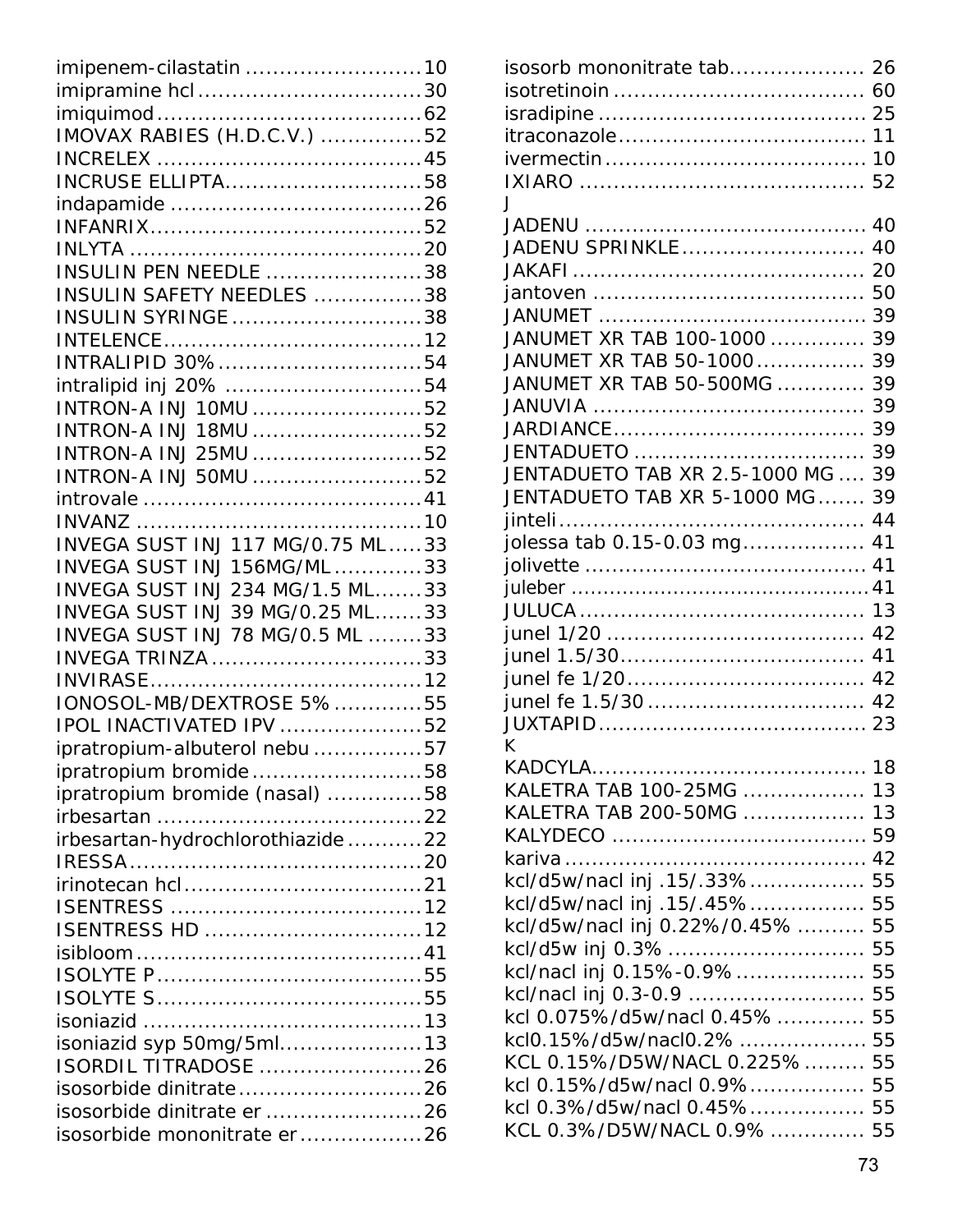| ketorolac tromethamine (ophth)56 |  |
|----------------------------------|--|
|                                  |  |
|                                  |  |
|                                  |  |
|                                  |  |
| kionex sus 15gm/60ml40           |  |
|                                  |  |
| KISQALI FEMARA 200 DOSE 18       |  |
| KISOALI FEMARA 400 DOSE 18       |  |
| KISQALI FEMARA 600 DOSE 18       |  |
|                                  |  |
|                                  |  |
|                                  |  |
| KLOR-CON M1553                   |  |
|                                  |  |
|                                  |  |
| klor-con pak 20meq53             |  |
| klor-con spr cap 10meq53         |  |
| klor-con spr cap 8meq 53         |  |
|                                  |  |
|                                  |  |
|                                  |  |
|                                  |  |
|                                  |  |
| L                                |  |
|                                  |  |
|                                  |  |
|                                  |  |
| lactulose (encephalopathy) 48    |  |
|                                  |  |
|                                  |  |
| lamivudine-zidovudine 13         |  |
| lamivudine (hbv)14               |  |
|                                  |  |
|                                  |  |
|                                  |  |
|                                  |  |
|                                  |  |
|                                  |  |
|                                  |  |
|                                  |  |
|                                  |  |
|                                  |  |
|                                  |  |
|                                  |  |
|                                  |  |

| LENVIMA 10 MG DAILY DOSE  20               |    |
|--------------------------------------------|----|
| LENVIMA 14 MG DAILY DOSE  20               |    |
| LENVIMA 18 MG DAILY DOSE  20               |    |
| LENVIMA 20 MG DAILY DOSE  20               |    |
| LENVIMA 24 MG DAILY DOSE                   | 20 |
| LENVIMA 8 MG DAILY DOSE                    | 20 |
|                                            | 42 |
|                                            |    |
|                                            | 18 |
| leucovorin calcium                         | 21 |
|                                            | 17 |
| leuprolide inj 1mg/0.2                     | 18 |
| levalbuterol hcl                           | 58 |
| levalbuterol hcl soln nebu conc 1.25       |    |
|                                            | 58 |
| levalbuterol tartrate hfa                  | 58 |
|                                            |    |
| LEVEMIR FLEXTOUCH 38                       |    |
|                                            | 28 |
| levetiracetam in sodium chloride           | 28 |
| levetiracetam oral soln 100 mg/ml          | 28 |
|                                            | 46 |
|                                            | 57 |
| levocarnitine (metabolic modifiers)        | 44 |
| levocetirizine dihydrochloride             | 58 |
|                                            | 15 |
| levofloxacin in d5w                        | 15 |
| levofloxacin inj 25mg/ml                   | 15 |
| levofloxacin oral soln 25 mg/ml            | 15 |
|                                            | 42 |
| levonor/ethi tah                           | 42 |
| levonorgestrel-ethinyl estradiol (91-day)  |    |
|                                            |    |
| levonorgestrel & eth estradiol 42          |    |
| levora 0.15/30-28  42                      |    |
| levothyroxine sodium 46                    |    |
|                                            |    |
|                                            |    |
|                                            |    |
|                                            |    |
|                                            |    |
|                                            |    |
| lidocaine hcl (mouth-throat) 63            |    |
|                                            |    |
| lidocaine inj 1.5% preservative free (pf)9 |    |
|                                            |    |
| lidocaine oint 5% 62                       |    |
|                                            |    |
|                                            |    |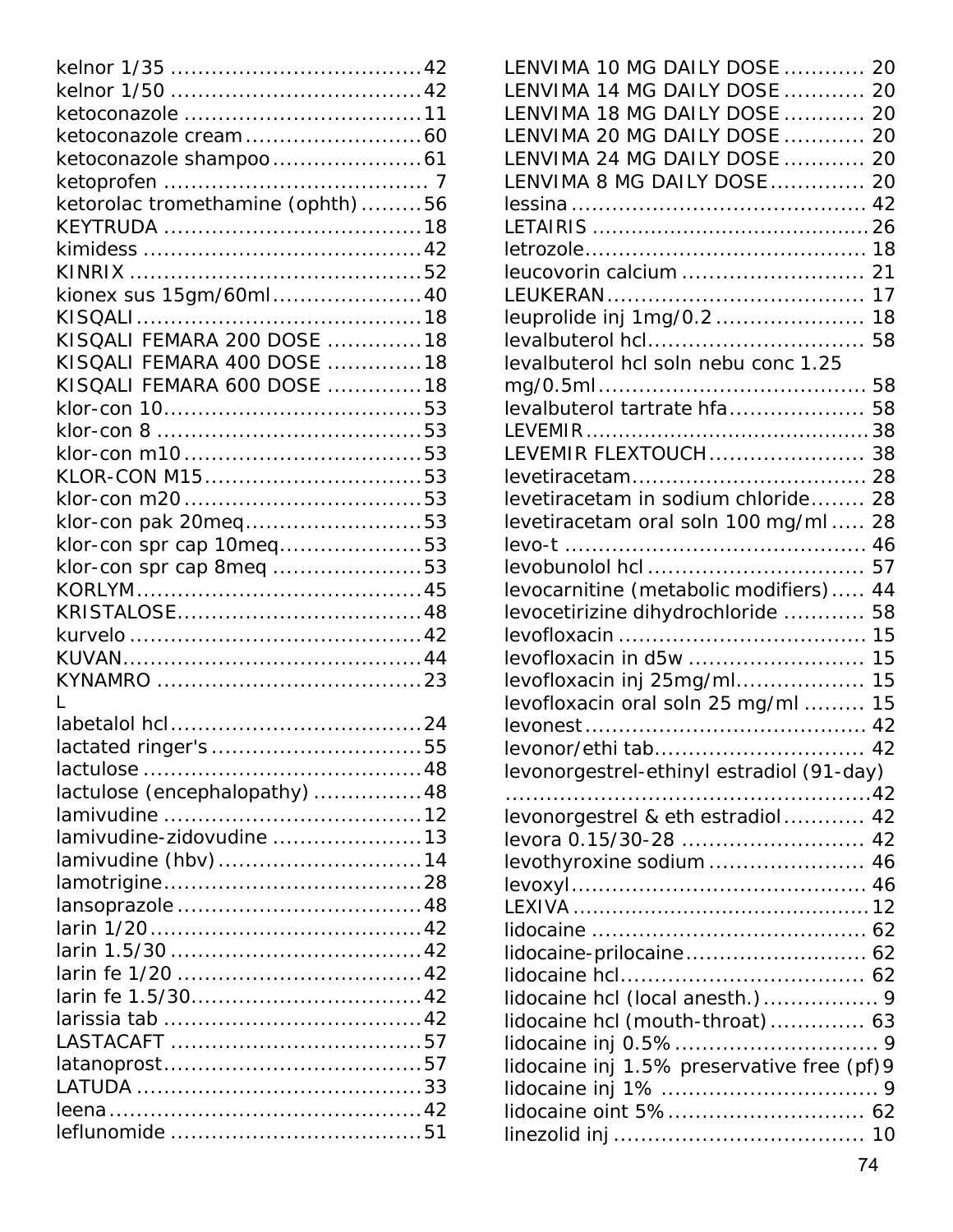| linezolid in sodium chloride10     |  |
|------------------------------------|--|
|                                    |  |
| linezolid tab 600mg 10             |  |
|                                    |  |
| liothyronine sodium  46            |  |
|                                    |  |
| lisinopril & hydrochlorothiazide21 |  |
| lithium carbonate 36               |  |
| lithium carbonate er 36            |  |
| LITHIUM SOLN 8MEQ/5ML 36           |  |
|                                    |  |
|                                    |  |
|                                    |  |
| lopinavir-ritonavir13              |  |
|                                    |  |
|                                    |  |
| lorcet hd tab 10-325mg  8          |  |
| lorcet plus tab 7.5-325 8          |  |
| lorcet tab 5-325mg 8               |  |
|                                    |  |
| losartan-hydrochlorothiazide22     |  |
| losartan potassium22               |  |
|                                    |  |
|                                    |  |
|                                    |  |
| loxapine succinate33               |  |
|                                    |  |
|                                    |  |
| LUPRON DEP-PED INJ 11.25MG (3-     |  |
|                                    |  |
| LUPRON DEP-PED INJ 7.5MG45         |  |
| LUPRON DEPOT-PED (1-MONTH45        |  |
| LUPRON DEPOT-PED (3-MONTH45        |  |
| LUPRON DEPOT (1-MONTH) 18          |  |
| LUPRON DEPOT INJ 11.25MG (3-MONTH) |  |
|                                    |  |
|                                    |  |
|                                    |  |
|                                    |  |
|                                    |  |
|                                    |  |
| M                                  |  |
| magnesium sulfate 53               |  |
| MAGNESIUM SULFATE53                |  |
| MAGNESIUM SULFATE IN D5W 53        |  |
| magnesium sulfate in dextrose53    |  |
|                                    |  |
| magnesium sulfate inj 50% 53       |  |

| MARPLAN TAB 10MG                 | 30 |
|----------------------------------|----|
|                                  | 20 |
|                                  |    |
|                                  |    |
|                                  | 46 |
| medroxyprogesterone acetate      |    |
|                                  | 42 |
| medroxyprogesterone acetate tab  | 46 |
|                                  | 11 |
| megestrol ac sus 40mg/ml         | 18 |
| megestrol ac tab 20mg            | 19 |
| megestrol ac tab 40mg            | 19 |
| megestrol sus 625mg/5ml          | 19 |
|                                  |    |
|                                  |    |
| memantine hcl cp24 29            |    |
| memantine soln                   | 29 |
| memantine tabs                   | 30 |
|                                  | 52 |
|                                  | 52 |
| mercaptopurine                   | 17 |
|                                  | 10 |
|                                  | 47 |
| mesalamine w/ cleanser           | 47 |
| MESNEX                           |    |
| metadate er tab 20mg 35          |    |
|                                  | 39 |
| metformin hcl39,                 | 40 |
|                                  |    |
| methadone hcl 10mg  8            |    |
| methadone hcl 5mg 8              |    |
| methadone hcl intensol  8        |    |
|                                  |    |
| methenamine hippurate 10         |    |
|                                  |    |
| methotrexate sodium inj 17       |    |
| methotrexate sodium tabs         | 51 |
|                                  |    |
| methylphenidate hcl 35           |    |
| methylphenidate hcl oral soln 35 |    |
| methylphenidate tab 10mg er      | 35 |
| methylphenidate tab 20mg er  35  |    |
| methylprednisolone acetate       | 44 |
| methylpred pak 4mg 44            |    |
| methylpred tab 16mg 44           |    |
|                                  |    |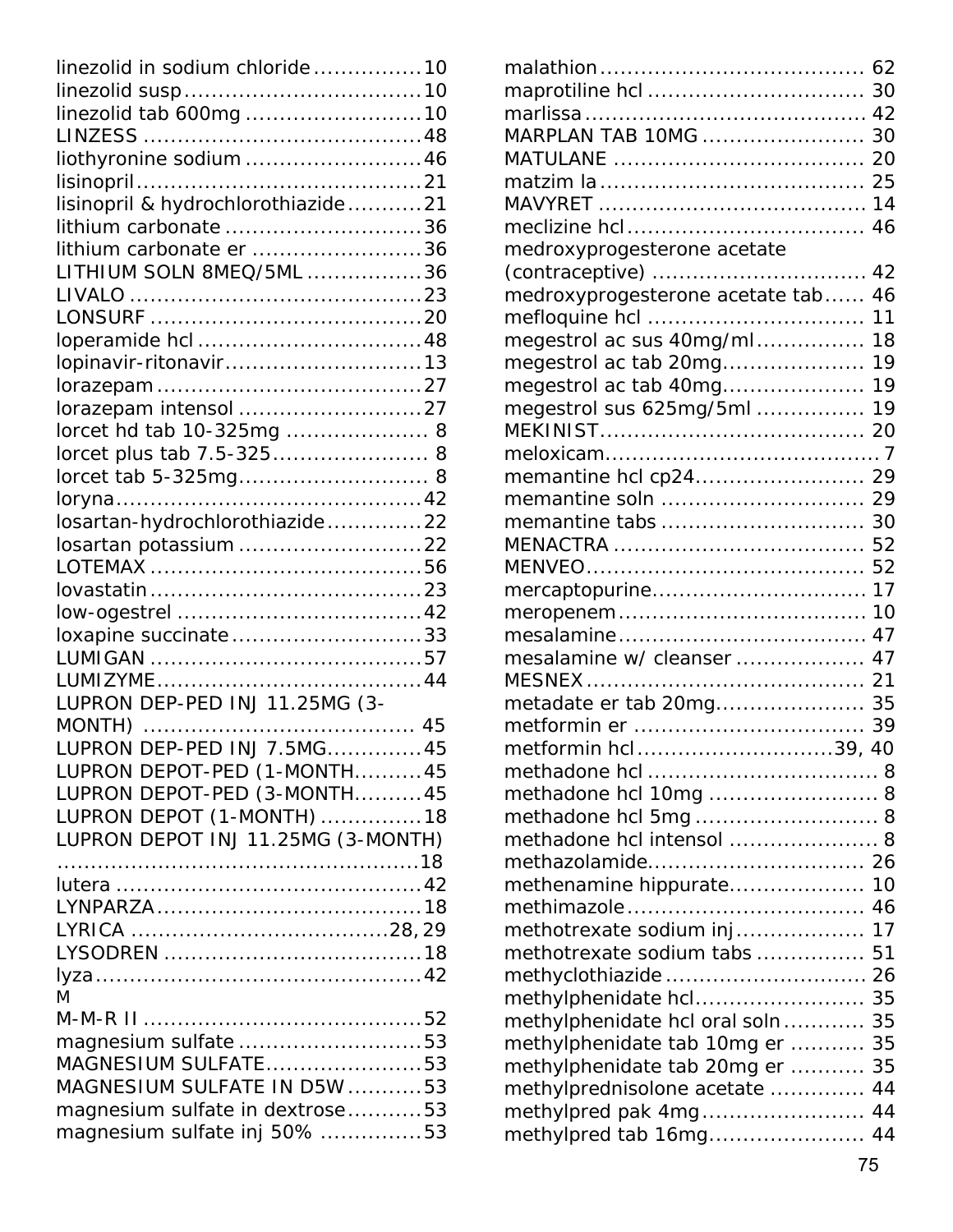| methylpred tab 32mg 44                |
|---------------------------------------|
| methylpred tab 4mg44                  |
| methylpred tab 8mg44                  |
|                                       |
|                                       |
| metoclopramide hcl 46                 |
| metoclopramide hcl inj 46             |
|                                       |
| metoprolol & hctz tab 100-25mg 24     |
| metoprolol & hctz tab 100-50mg 24     |
| metoprolol & hctz tab 50-25mg24       |
| metoprolol succinate24                |
| metoprolol tartrate 24                |
|                                       |
| metronidazole (topical) 62            |
| metronidazole gel 0.75%62             |
| metronidazole in nacl10               |
| metronidazole vaginal 49              |
|                                       |
| microgestin 1/20 42                   |
| microgestin 1.5/30  42                |
| microgestin fe 1/20  42               |
| microgestin fe 1.5/3042               |
|                                       |
|                                       |
|                                       |
|                                       |
|                                       |
|                                       |
| mirtazapine30, 31                     |
|                                       |
|                                       |
|                                       |
|                                       |
| moderiba tab 200mg 14                 |
| moexipril-hydrochlorothiazide 21      |
|                                       |
|                                       |
| mometasone furoate (nasal) 59         |
| mono-linyah tab 0.25-3542             |
|                                       |
| montelukast sodium 58                 |
| morgidox cap 1x50mg16                 |
| morphine ext-rel tab 8                |
|                                       |
|                                       |
| morphine sulfate oral soln 100mg/5ml9 |
| morphine sulfate oral soln 10mg/5ml 9 |

| morphine sulfate oral soln 20mg/5ml  9 |    |
|----------------------------------------|----|
| morphine sul inj 10mg/ml 8             |    |
| morphine sul inj 1mg/ml 8              |    |
| MORPHINE SUL INJ 4MG/ML 8              |    |
|                                        |    |
|                                        | 48 |
|                                        |    |
| moxifloxacin hcl                       | 15 |
| MOXIFLOXACIN HCL                       | 15 |
| moxifloxacin hcl (ophth)               | 56 |
| moxifloxacin hcl in sodium chloride    | 16 |
|                                        | 23 |
|                                        | 60 |
|                                        |    |
| mycophenolate mofetil  52              |    |
| mycophenolate sodium tbec              | 52 |
|                                        | 18 |
|                                        | 60 |
|                                        |    |
|                                        |    |
| N                                      |    |
|                                        |    |
|                                        |    |
| nafcillin sodium  16                   |    |
|                                        | 60 |
|                                        |    |
|                                        |    |
| naloxone inj 0.4mg/ml  37              |    |
| naloxone inj 1mg/ml 37                 |    |
|                                        | 37 |
|                                        |    |
|                                        |    |
|                                        |    |
| naproxen sodium                        |    |
|                                        |    |
|                                        | 38 |
|                                        | 59 |
|                                        | 56 |
|                                        | 40 |
|                                        | 45 |
|                                        | 10 |
| $necon$ 0.5/35-28                      | 42 |
| necon 1/50-28                          | 42 |
|                                        | 42 |
|                                        | 31 |
| neomycin-bacitracin zn-polymyxin       | 56 |
| neomycin-polymy-dexameth 55            |    |
| neomycin-polymyxin-gramicidin  56      |    |
|                                        |    |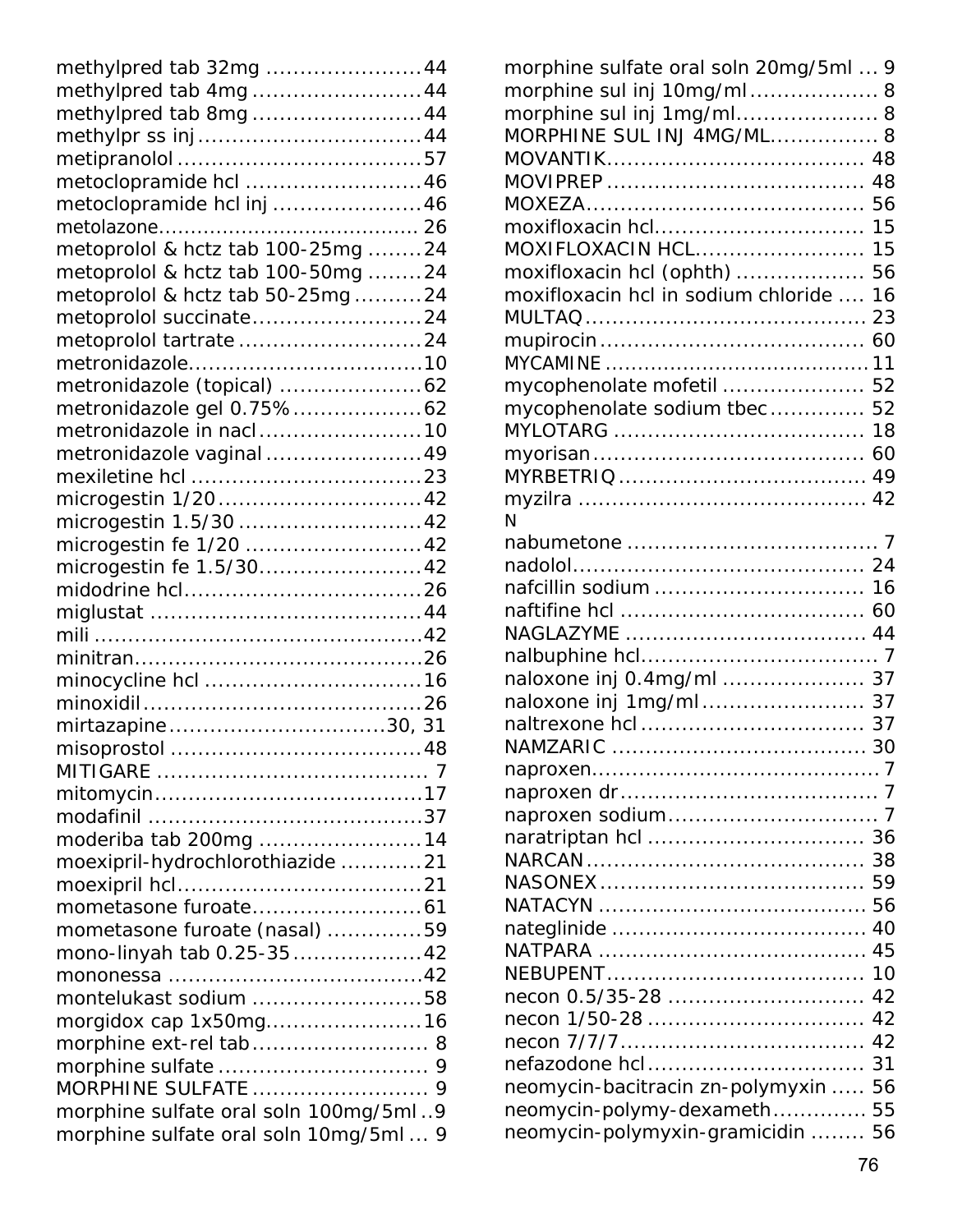| neomycin-polymyxin-hc (ophth)55            |  |
|--------------------------------------------|--|
| neomycin-polymyxin-hc (otic)63             |  |
|                                            |  |
|                                            |  |
|                                            |  |
|                                            |  |
|                                            |  |
|                                            |  |
|                                            |  |
| niacin er (antihyperlipidemic)23           |  |
|                                            |  |
|                                            |  |
| NICOTROL INHALER 38                        |  |
|                                            |  |
|                                            |  |
|                                            |  |
|                                            |  |
|                                            |  |
|                                            |  |
|                                            |  |
|                                            |  |
|                                            |  |
| NITRO-DUR DIS 0.3MG/HR26                   |  |
| NITRO-DUR DIS 0.8MG/HR26                   |  |
| nitrofurantoin macrocrystal10              |  |
| nitrofurantoin monohyd macro 10            |  |
|                                            |  |
| nitroglycerin td patch26                   |  |
|                                            |  |
| norethindrone (contraceptive)42            |  |
| norethindrone acet & eth estra42           |  |
| norethindrone acetate46                    |  |
| norethindrone acetate-ethinyl estradiol44  |  |
| norgest/ethi tab 0.25/35 42                |  |
| norgestimate-ethinyl estradiol (triphasic) |  |
| 0.18-25/0.215-25/0.25-25 mg-mcg42          |  |
| norgestimate-ethinyl estradiol (triphasic) |  |
| 0.18-35/0.215-35/0.25-35 mg-mcg42          |  |
|                                            |  |
|                                            |  |
| NORMOSOL-M IN D5W 55                       |  |
|                                            |  |
| NORMOSOL-R IN D5W 55                       |  |
|                                            |  |
|                                            |  |
|                                            |  |
|                                            |  |
|                                            |  |
|                                            |  |

| NOVOLIN 70/30  38                |    |
|----------------------------------|----|
|                                  |    |
|                                  | 38 |
|                                  | 38 |
| NOVOLOG 70/30 FLEXPEN            | 38 |
| NOVOLOG FLEXPEN                  | 38 |
| NOVOLOG MIX 70/30                | 39 |
| NOVOLOG PENFILL  39              |    |
|                                  |    |
|                                  |    |
|                                  |    |
|                                  |    |
| NULYTELY/FLAVOR PACKS            | 48 |
|                                  |    |
| nutrilipid inj 20% 54            |    |
|                                  |    |
|                                  |    |
|                                  |    |
|                                  |    |
| nystatin (mouth-throat) 63       |    |
|                                  |    |
| nystatin pow 100000 60           |    |
|                                  |    |
| O.                               |    |
| ocella tab 3-0.03mg 43           |    |
|                                  |    |
|                                  |    |
|                                  |    |
|                                  |    |
| ofloxacin (ophth)  56            |    |
|                                  |    |
|                                  |    |
| olmesartan medoxomil  22         |    |
|                                  |    |
|                                  |    |
| olmesartan medoxomil-amlodipine- |    |
|                                  |    |
| olmesartan medoxomil-            |    |
|                                  |    |
| olopatadine hcl (nasal)  58      |    |
| olopatadine hcl 0.1%  57         |    |
| olopatadine hcl 0.2%             | 57 |
| omeprazole cap 10mg 48           |    |
| omeprazole cap 20mg 48           |    |
| omeprazole cap 40mg 49           |    |
| ondansetron hcl  46              |    |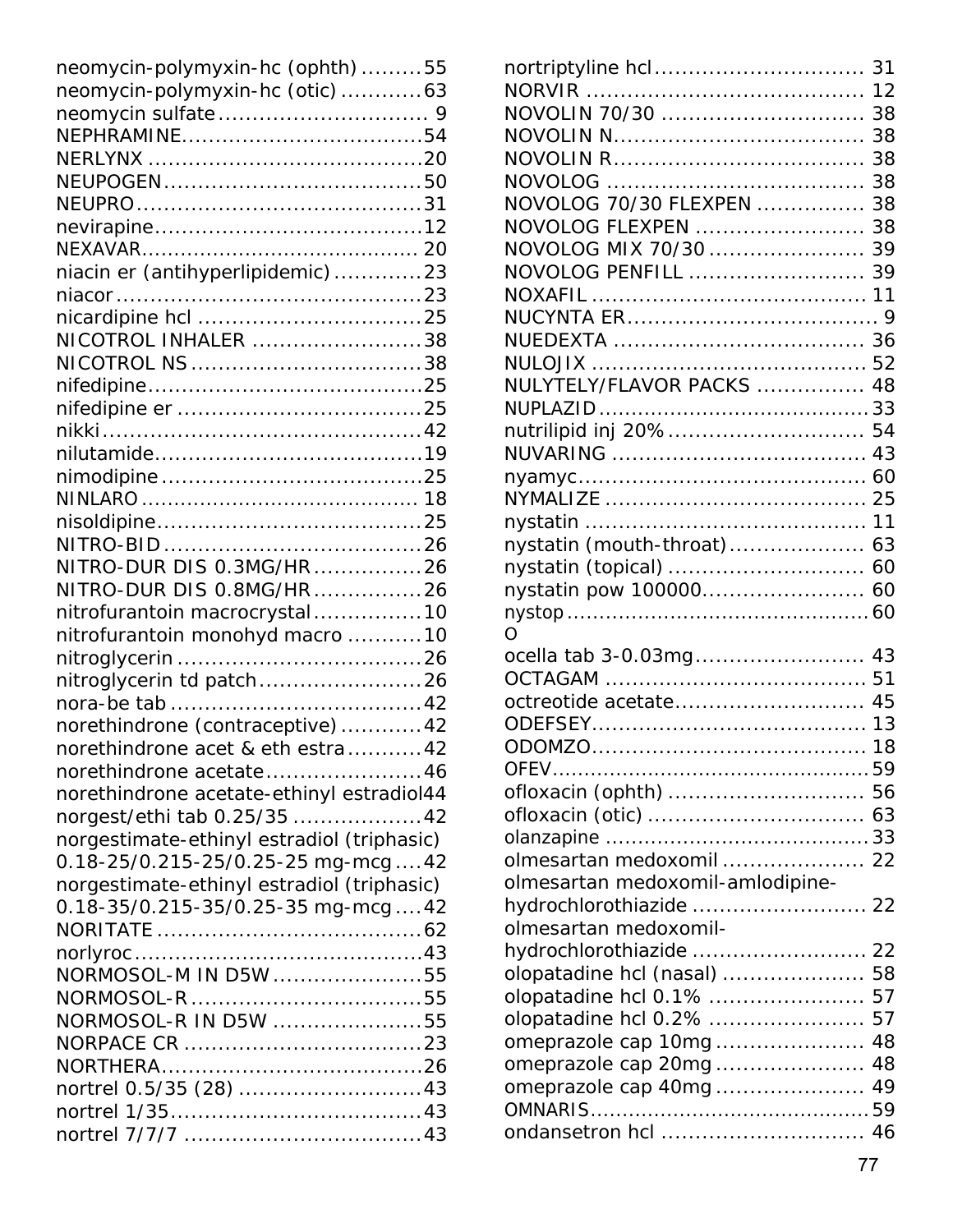| ondansetron hcl inj46                |  |
|--------------------------------------|--|
| ondansetron hcl oral soln46          |  |
| ondansetron odt46                    |  |
|                                      |  |
|                                      |  |
|                                      |  |
|                                      |  |
|                                      |  |
| oseltamivir phosphate14              |  |
| oxacillin sodium 16                  |  |
| oxaliplatin inj 100mg 21             |  |
| oxaliplatin inj 100mg/20ml 21        |  |
| oxaliplatin inj 50mg21               |  |
| oxaliplatin inj 50mg/10ml21          |  |
|                                      |  |
|                                      |  |
|                                      |  |
| oxybutynin chloride 49               |  |
|                                      |  |
| oxycodone w/ acetaminophen 10-325mg  |  |
| oxycodone w/ acetaminophen 2.5-325mg |  |
| 9                                    |  |
| oxycodone w/ acetaminophen 5-325mg 9 |  |
|                                      |  |
|                                      |  |
| oxycodone w/ acetaminophen 7.5-325mg |  |
|                                      |  |
| OZEMPIC INJ 0.25 OR 0.5MG/DOSE  39   |  |
|                                      |  |
| OZEMPIC INJ 1MG/DOSE 39<br>P         |  |
| 23<br>pacerone                       |  |
|                                      |  |
|                                      |  |
| pamidronate disodium 40              |  |
| PAMIDRONATE DISODIUM 40              |  |
| pamidronate inj 30mg40               |  |
| pamidronate inj 90mg40               |  |
|                                      |  |
| pantoprazole sodium49                |  |
| pantoprazole sodium tbec49           |  |
|                                      |  |
|                                      |  |
|                                      |  |
| paroxetine er tab31                  |  |
| paroxetine hcl tabs31                |  |
|                                      |  |
|                                      |  |

| peg 3350-kcl-sod bicarb-sod chloride-sod |    |
|------------------------------------------|----|
|                                          |    |
| peg 3350-potassium chloride-sod          |    |
| bicarbonate-sod chloride 48              |    |
| peg 3350/electrolytes  48                |    |
|                                          |    |
|                                          |    |
| PEGASYS PROCLICK 14                      |    |
| PENICILLIN G POT IN DEXTROSE 2MU.16      |    |
| PENICILLIN G POT IN DEXTROSE 3MU.16      |    |
| PENICILLIN G PROCAINE  16                |    |
| penicillin g sodium 16                   |    |
| penicillin v potassium 16                |    |
| penicilln gk inj 20mu 16                 |    |
|                                          |    |
| penicilln gk inj 5mu 16                  |    |
|                                          |    |
|                                          |    |
|                                          |    |
|                                          |    |
|                                          |    |
| perindopril erbumine 21                  |    |
|                                          |    |
| permethrin cre 5%  62                    |    |
|                                          |    |
| pfizerpen-g inj 20mu 16                  |    |
| pfizerpen-g inj 5mu  16                  |    |
|                                          |    |
|                                          |    |
| phenobarbital sodium 29                  |    |
| PHENOBARBITAL SODIUM 29                  |    |
|                                          |    |
|                                          |    |
| phenytoin sodium extended  29            |    |
| phenytoin sodium inj 50mg/ml 29          |    |
|                                          | 43 |
| .<br>PHOSPHOLINE IODIDE                  | 57 |
|                                          | 62 |
|                                          | 57 |
| pilocarpine hcl (oral)                   | 63 |
|                                          | 33 |
|                                          | 43 |
|                                          | 24 |
|                                          | 40 |
| PIPER/TAZOBA INJ 12-1.5GM                | 16 |
| piper/tazoba inj 2-0.25gm                | 16 |
| piper/tazoba inj 3-0.375gm               | 16 |
|                                          |    |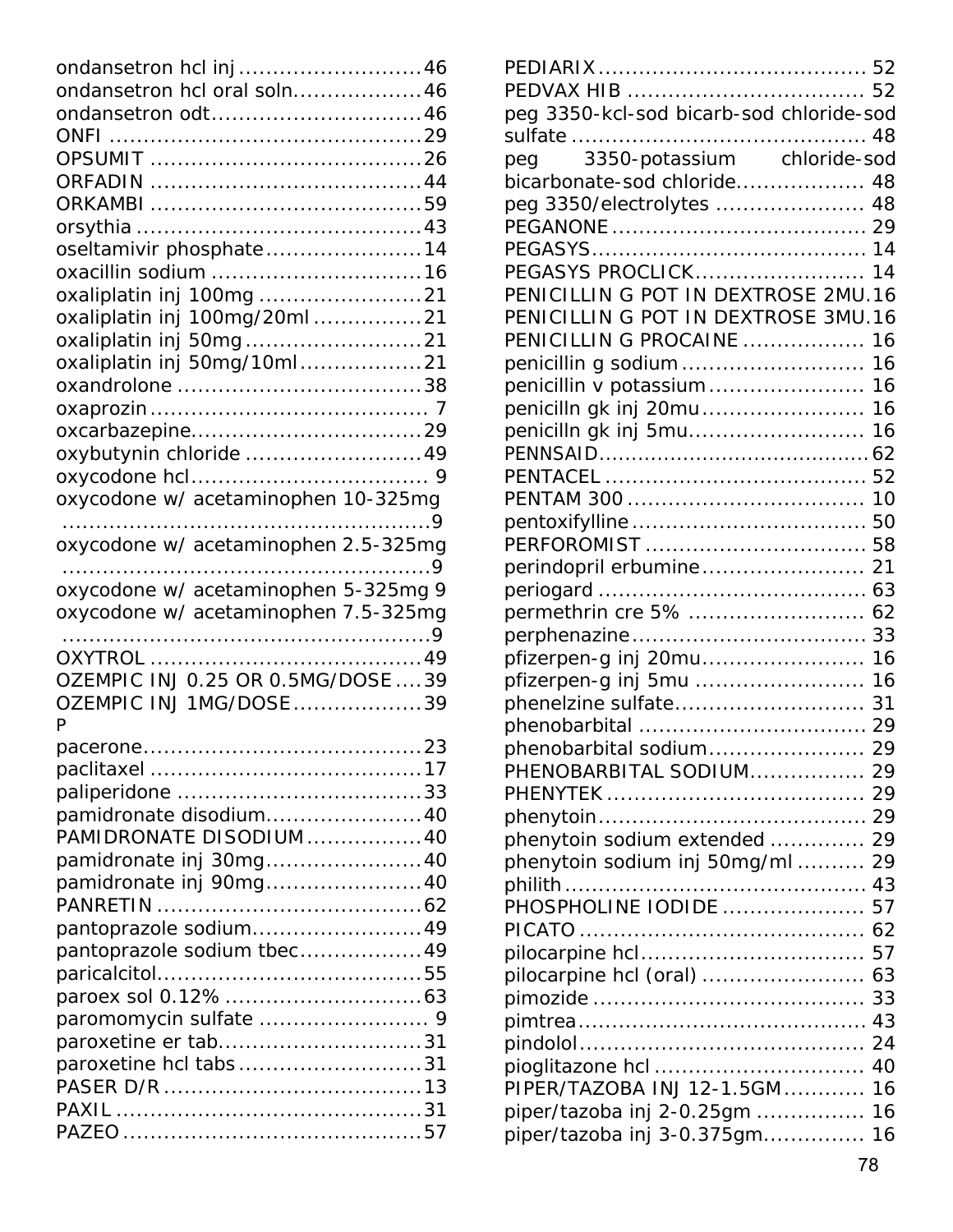| piper/tazoba inj 36-4.5gm16               |  |
|-------------------------------------------|--|
| piper/tazoba inj 4-0.5gm16                |  |
|                                           |  |
|                                           |  |
|                                           |  |
| PLASMA-LYTE A 55                          |  |
| PNV PRENATAL TAB PLUS 55                  |  |
|                                           |  |
| polyethylene glycol 3350 48               |  |
| polymyxin b-trimethoprim 56               |  |
| POMALYST CAP 1MG 19                       |  |
| POMALYST CAP 2MG 19                       |  |
| POMALYST CAP 3MG 19                       |  |
| POMALYST CAP 4MG 19                       |  |
|                                           |  |
| potassium chloride 53, 55                 |  |
| potassium chloride in nacl 55             |  |
| potassium chloride microencapsulated      |  |
|                                           |  |
| potassium chloride tab cr 10 meq 53       |  |
| potassium citrate (alkalinizer) er tabs49 |  |
| pot chloride inj 2meq/ml  55              |  |
|                                           |  |
|                                           |  |
| pramipexole dihydrochloride 31            |  |
| pramipexole tab 0.125mg32                 |  |
| pramipexole tab 0.25mg 32                 |  |
| pramipexole tab 0.5mg 31                  |  |
| pramipexole tab 0.75mg 32                 |  |
| pramipexole tab 1.5mg32                   |  |
| pramipexole tab 1mg32                     |  |
|                                           |  |
| pravastatin sodium23                      |  |
|                                           |  |
|                                           |  |
| prednisolone acetate (ophth) 56           |  |
| prednisolone sodium phosphate45           |  |
| PREDNISOLONE SODIUM PHOSPHATE             |  |
|                                           |  |
| prednisolone sol 15mg/5ml45               |  |
| prednisolone sol 25mg/5ml45               |  |
| PREDNISONE CON 5MG/ML45                   |  |
| prednisone pak 10mg 45                    |  |
| prednisone pak 5mg  45                    |  |
| prednisone sol 5mg/5ml45                  |  |
| prednisone tab 10mg45                     |  |
| prednisone tab 1mg45                      |  |
| prednisone tab 2.5mg45                    |  |
|                                           |  |

| prednisone tab 20mg                  | 45 |
|--------------------------------------|----|
| prednisone tab 50mg                  | 45 |
| prednisone tab 5mg                   | 45 |
| pred sod pho sol 5mg/5ml             | 44 |
| PREMASOL SOL 10%                     | 54 |
|                                      | 54 |
|                                      | 24 |
|                                      | 43 |
|                                      | 13 |
|                                      | 12 |
|                                      | 13 |
|                                      | 49 |
| PRIMAQUINE PHOSPHATE                 | 11 |
|                                      | 29 |
|                                      |    |
|                                      |    |
| PROCALAMINE                          | 54 |
| prochlorperazine inj                 | 46 |
| prochlorperazine maleate             | 47 |
| prochlorperazine supp                | 47 |
|                                      | 50 |
|                                      | 62 |
|                                      | 62 |
| proctosol hc cre 2.5%                | 62 |
|                                      | 62 |
| PROGLYCEM SUS 50MG/ML                | 45 |
|                                      |    |
|                                      |    |
|                                      |    |
|                                      |    |
| promethazine hcl 47                  |    |
|                                      |    |
|                                      |    |
| propafenone hcl 12hr  23             |    |
| proparacaine hcl                     | 57 |
| propranolol & hydrochlorothiazide 24 |    |
|                                      |    |
|                                      |    |
| propranolol oral sol                 | 24 |
| propylthiouracil                     | 46 |
|                                      | 52 |
|                                      | 54 |
| protriptyline hcl                    | 31 |
| PULMICORT FLEXHALER                  | 59 |
| PULMOZYME                            | 59 |
|                                      |    |
|                                      |    |
| pyridostigmine tab 60mg 36           |    |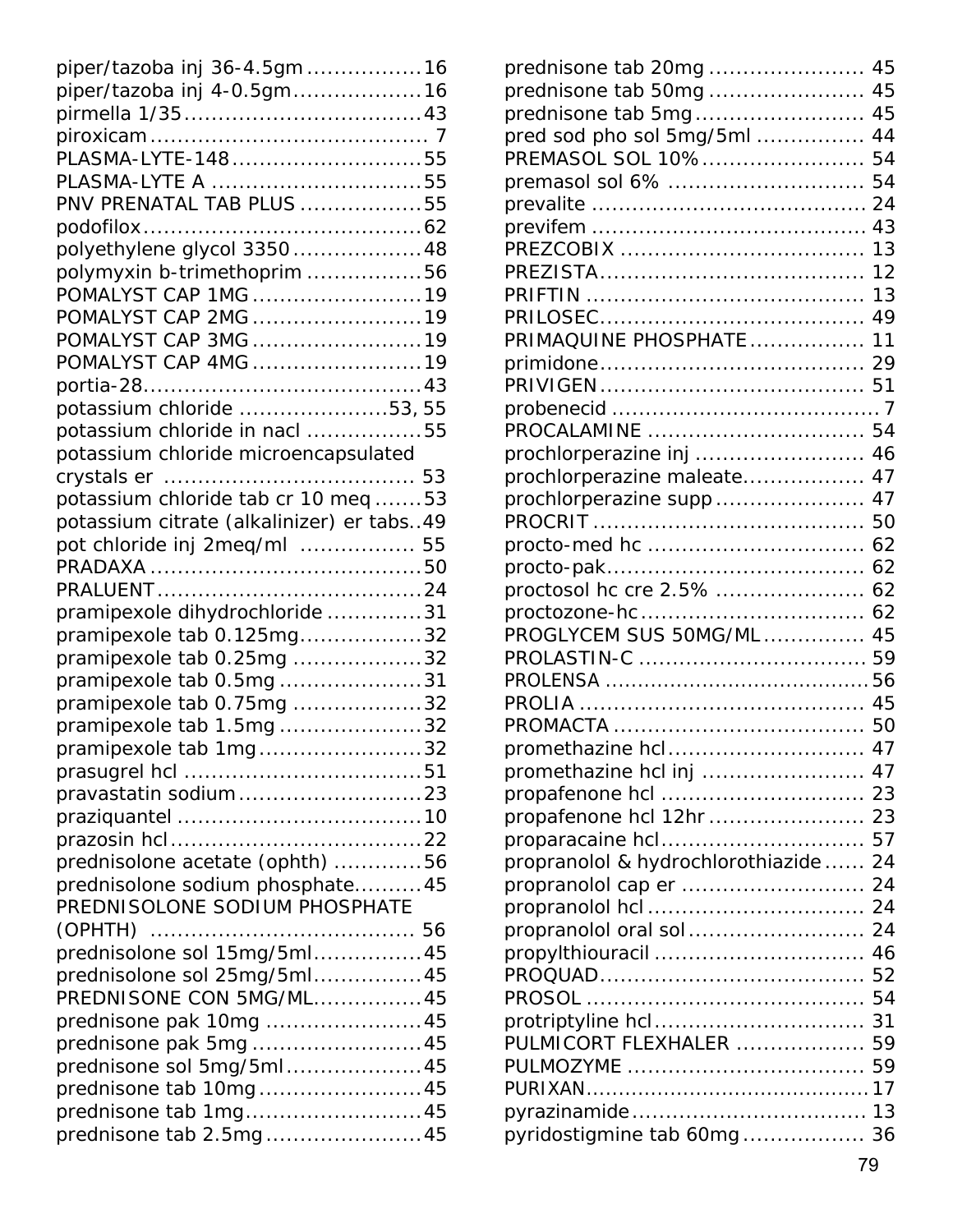| O                               |  |
|---------------------------------|--|
|                                 |  |
|                                 |  |
| quetiapine fumarate 33          |  |
| quinapril-hydrochlorothiazide21 |  |
|                                 |  |
|                                 |  |
|                                 |  |
|                                 |  |
| R                               |  |
|                                 |  |
| rabeprazole sodium  49          |  |
|                                 |  |
|                                 |  |
|                                 |  |
|                                 |  |
|                                 |  |
|                                 |  |
|                                 |  |
|                                 |  |
|                                 |  |
| rasagiline mesylate32           |  |
|                                 |  |
|                                 |  |
|                                 |  |
| RECOMBIVAX HB53                 |  |
|                                 |  |
| RELENZA DISKHALER14             |  |
|                                 |  |
|                                 |  |
|                                 |  |
|                                 |  |
|                                 |  |
|                                 |  |
| RESTASIS MULTIDOSE 57           |  |
|                                 |  |
|                                 |  |
|                                 |  |
|                                 |  |
| ribavirin 200mg 14              |  |
|                                 |  |
|                                 |  |
|                                 |  |
|                                 |  |
| rimantadine hydrochloride 14    |  |
| risedronate sodium 40           |  |
| RISPERDAL INJ 12.5MG33          |  |
| RISPERDAL INJ 25MG 34           |  |
|                                 |  |

| RISPERDAL INJ 37.5MG                    | 34   |
|-----------------------------------------|------|
| RISPERDAL INJ 50MG                      | 34   |
|                                         | 34   |
|                                         | 12   |
|                                         | 18   |
| RITUXAN HYCELA                          | 18   |
| rivastigmine tartrate                   | 30   |
| rivastigmine td patch 24hr 13.3 mg/24hr |      |
|                                         |      |
| rivastigmine td patch 24hr 4.6 mg/24hr  |      |
|                                         | . 30 |
| rivastigmine td patch 24hr 9.5 mg/24hr  |      |
|                                         | 30   |
| rizatriptan benzoate                    | 36   |
| rizatriptan benzoate odt                | 36   |
| ropinirole hydrochloride                | 32   |
| ropinirole tab 0.25mg                   | 32   |
| ropinirole tab 0.5mg                    | 32   |
| ropinirole tab 1mg                      | 32   |
| ropinirole tab 2mg                      | 32   |
| ropinirole tab 3mg                      | 32   |
|                                         | 32   |
| ropinirole tab 5mg                      | 32   |
|                                         | 62   |
| rosuvastatin calcium                    | 23   |
|                                         | 53   |
|                                         | 53   |
|                                         | 29   |
|                                         | 29   |
|                                         | 18   |
| RYDAPT                                  | 20   |
| S                                       |      |
|                                         |      |
|                                         | 47   |
|                                         |      |
|                                         |      |
|                                         | 34   |
|                                         |      |
| SAVELLA TITRATION PACK 36               |      |
| scopolamine patch                       | 47   |
|                                         |      |
|                                         |      |
|                                         | 12   |
|                                         | 40   |
| SEREVENT DISKUS  58                     |      |
|                                         |      |
|                                         | 43   |
| sevelamer carbonate 46                  |      |
|                                         |      |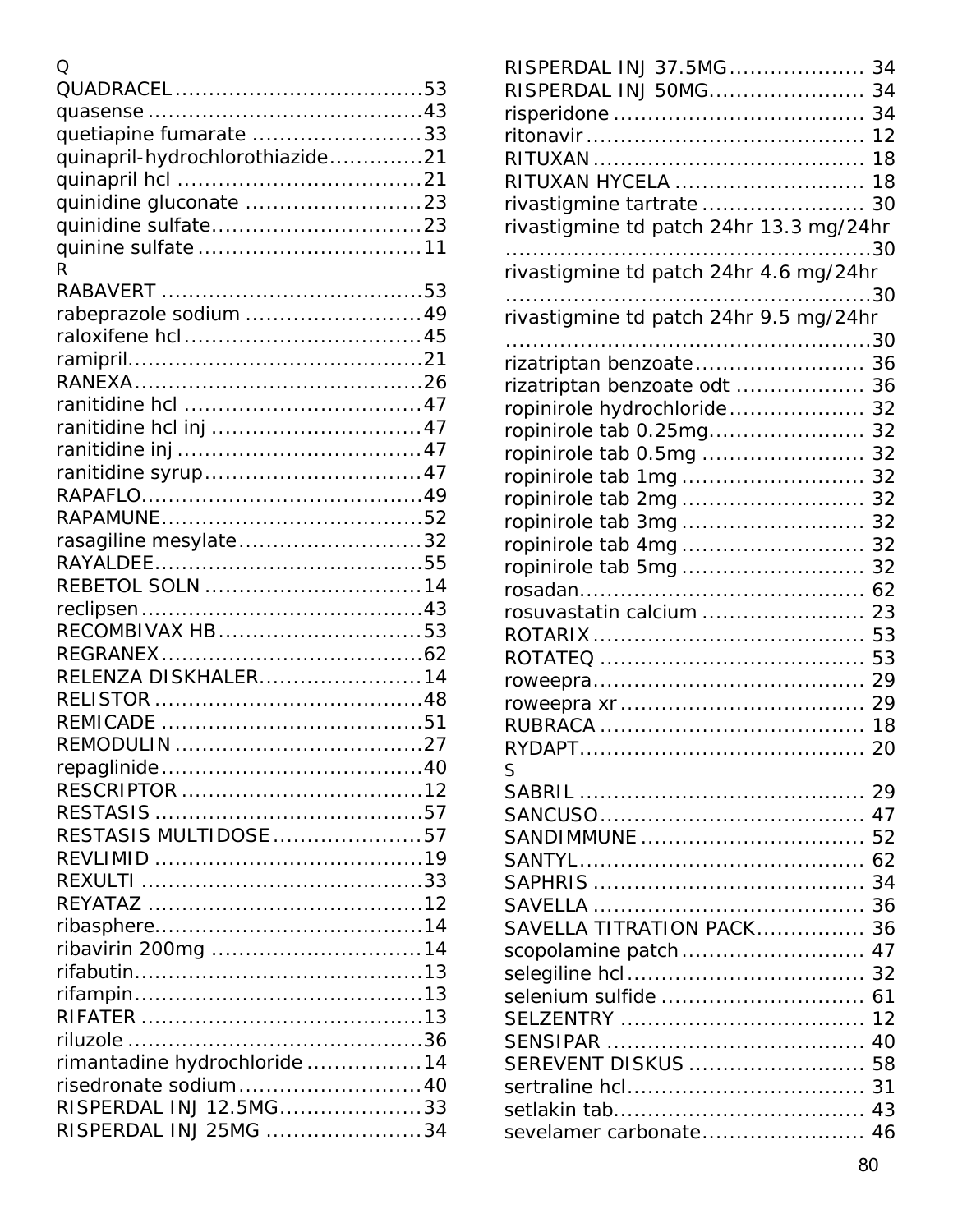| sildenafil citrate tab 20 mg (pulmonary |  |
|-----------------------------------------|--|
|                                         |  |
|                                         |  |
|                                         |  |
|                                         |  |
|                                         |  |
|                                         |  |
|                                         |  |
|                                         |  |
| sodium chloride 53, 55                  |  |
| sodium chloride 0.45% 55                |  |
| sodium chloride inj 0.9%55              |  |
| sodium chlor sol 0.9% irr 62            |  |
| sodium fluoride chew; tab; 1.1 (0.5 f)  |  |
|                                         |  |
| sodium phenylbutyrate44                 |  |
| sodium polystyrene sulfonate powder41   |  |
| sodium polystyrene sulfonate susp 41    |  |
| SOLIQUA 100/3339                        |  |
|                                         |  |
| SOLU-CORTEF45                           |  |
| SOMATULINE DEPOT45                      |  |
|                                         |  |
|                                         |  |
|                                         |  |
|                                         |  |
|                                         |  |
| spironolactone & hydrochlorothiazide 26 |  |
|                                         |  |
|                                         |  |
|                                         |  |
| sps susp 15gm/60ml41                    |  |
|                                         |  |
|                                         |  |
|                                         |  |
|                                         |  |
|                                         |  |
|                                         |  |
|                                         |  |
|                                         |  |
|                                         |  |
|                                         |  |
|                                         |  |
|                                         |  |
|                                         |  |

| SUBOXONE MIS 12-3MG 38                 |    |
|----------------------------------------|----|
| SUBOXONE MIS 2-0.5MG 38                |    |
| SUBOXONE MIS 4-1MG                     | 38 |
| SUBOXONE MIS 8-2MG                     | 38 |
|                                        | 29 |
|                                        |    |
| sulfacetamide sod-prednisolone         | 55 |
| sulfacetamide sodium (acne)            | 60 |
| sulfacetamide sodium (ophth)  56       |    |
|                                        |    |
| sulfamethoxazole-trimethop ds 10       |    |
| sulfamethoxazole-trimethoprim inj      | 10 |
| sulfamethoxazole-trimethoprim susp10   |    |
| sulfamethoxazole-trimethoprim tab 400- |    |
|                                        |    |
|                                        |    |
|                                        |    |
|                                        |    |
|                                        |    |
|                                        |    |
| sumatriptan inj 4mg/0.5ml              | 36 |
| sumatriptan inj 6mg/0.5ml              | 36 |
| sumatriptan succinate                  | 36 |
|                                        | 15 |
| SUPREP BOWEL PREP KIT                  | 48 |
|                                        | 20 |
|                                        |    |
| SYLATRON KIT 200MCG 20                 |    |
| SYLATRON KIT 300MCG 20                 |    |
| SYLATRON KIT 600MCG 20                 |    |
| SYMBICORT                              | 59 |
|                                        |    |
|                                        |    |
|                                        |    |
| SYMLINPEN 120  39                      |    |
|                                        |    |
|                                        |    |
|                                        |    |
|                                        |    |
| SYNJARDY TAB 12.5-1000MG  40           |    |
| SYNJARDY TAB 12.5-500MG 40             |    |
| SYNJARDY TAB 5-1000MG  40              |    |
| SYNJARDY TAB 5-500MG  40               |    |
| SYNJARDY XR TAB 10-1000MG  40          |    |
| SYNJARDY XR TAB 12.5-1000MG  40        |    |
| SYNJARDY XR TAB 25-1000MG 40           |    |
| SYNJARDY XR TAB 5-1000MG 40            |    |
|                                        |    |
|                                        |    |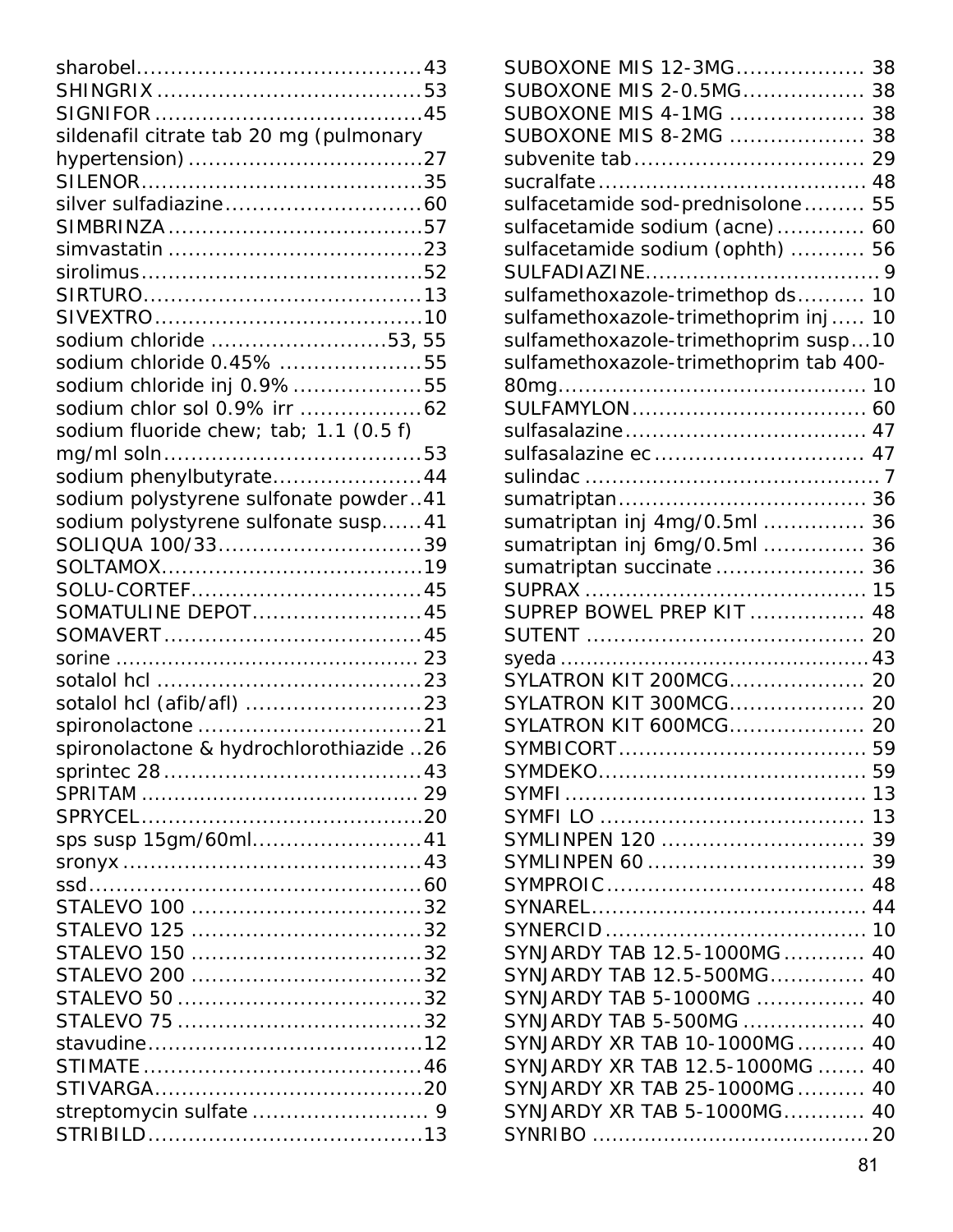| т                                  |  |
|------------------------------------|--|
|                                    |  |
|                                    |  |
|                                    |  |
|                                    |  |
|                                    |  |
|                                    |  |
| tamoxifen citrate19                |  |
|                                    |  |
|                                    |  |
|                                    |  |
|                                    |  |
|                                    |  |
|                                    |  |
|                                    |  |
|                                    |  |
|                                    |  |
|                                    |  |
|                                    |  |
|                                    |  |
| TEKTURNA HCT25                     |  |
|                                    |  |
| telmisartan-amlodipine 22          |  |
| telmisartan-hydrochlorothiazide 22 |  |
|                                    |  |
|                                    |  |
| tenofovir disoproxil fumarate 12   |  |
|                                    |  |
| terbutaline sulfate 58             |  |
| terconazole vaginal49              |  |
|                                    |  |
| testosterone cypionate38           |  |
| testosterone enanthate 38          |  |
| TETANUS/DIPHTHERIA TOXOID53        |  |
|                                    |  |
|                                    |  |
|                                    |  |
|                                    |  |
|                                    |  |
|                                    |  |
| thioridazine hcl 34                |  |
|                                    |  |
|                                    |  |
|                                    |  |
|                                    |  |

| timolol maleate (ophth) soln  57       |    |
|----------------------------------------|----|
| timolol maleate gel  57                |    |
| timolol maleate ophth soln 0.5% (once- |    |
|                                        |    |
|                                        |    |
|                                        |    |
|                                        |    |
|                                        |    |
|                                        |    |
| tobramycin-dexamethasone 56            |    |
| tobramycin (ophth) 56                  |    |
|                                        |    |
| tobramycin inj 1.2 gm/30ml 9           |    |
|                                        |    |
| tobramycin inj 40mg/ml  9              |    |
|                                        |    |
| tolterodine tartrate cap er 49         |    |
| tolterodine tartrate tabs  49          |    |
|                                        |    |
|                                        |    |
|                                        |    |
| TOPOTECAN INJ 4MG/4ML  21              |    |
|                                        |    |
|                                        |    |
|                                        |    |
|                                        |    |
|                                        |    |
|                                        |    |
|                                        |    |
|                                        |    |
| tranexamic acid 50                     |    |
| tranylcypromine sulfate                | 31 |
|                                        | 54 |
|                                        | 57 |
|                                        | 31 |
|                                        | 13 |
| TRELEGY ELLIPTA                        | 57 |
| TRELSTAR DEP INJ 3.75MG                | 19 |
| TRELSTAR LA INJ 11.25MG                | 19 |
| TRESIBA FLEXTOUCH                      | 39 |
|                                        | 60 |
| tretinoin (chemotherapy)               | 20 |
|                                        | 51 |
|                                        | 43 |
|                                        | 43 |
|                                        | 43 |
|                                        |    |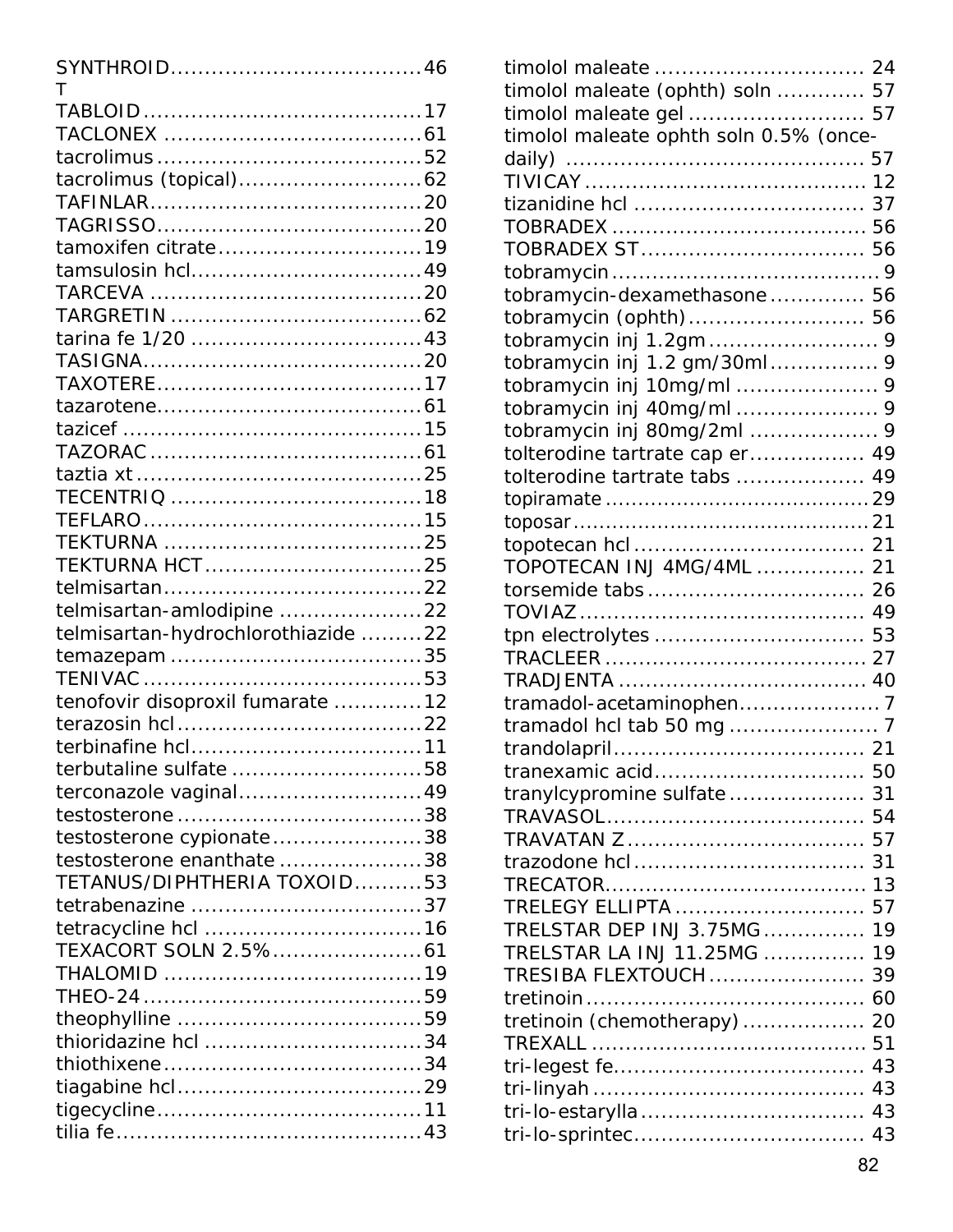| triamcinolone acetonide (mouth)63        |  |
|------------------------------------------|--|
| triamcinolone acetonide (topical)61      |  |
| triamterene & hydrochlorothiazide cap    |  |
|                                          |  |
| triamterene & hydrochlorothiazide tabs26 |  |
|                                          |  |
| trifluoperazine hcl34                    |  |
|                                          |  |
| trihexyphenidyl hcl 32                   |  |
|                                          |  |
|                                          |  |
| trimipramine maleate31                   |  |
|                                          |  |
|                                          |  |
|                                          |  |
|                                          |  |
|                                          |  |
|                                          |  |
| TROPHAMINE INJ 10% 54                    |  |
| trospium chloride 49                     |  |
|                                          |  |
|                                          |  |
| TRUVADA TAB 100-15013                    |  |
| TRUVADA TAB 133-20013                    |  |
| TRUVADA TAB 167-25013                    |  |
| TRUVADA TAB 200-30013                    |  |
|                                          |  |
|                                          |  |
|                                          |  |
|                                          |  |
|                                          |  |
|                                          |  |
| U                                        |  |
|                                          |  |
|                                          |  |
|                                          |  |
| $\vee$                                   |  |
|                                          |  |
|                                          |  |
| valganciclovir hcl14                     |  |
|                                          |  |
|                                          |  |
|                                          |  |

| valsartan-hydrochlorothiazide 22 |    |  |
|----------------------------------|----|--|
|                                  |    |  |
| <b>VANCOMYCIN IN NACL  11</b>    |    |  |
|                                  | 49 |  |
|                                  | 53 |  |
|                                  | 53 |  |
|                                  | 24 |  |
|                                  |    |  |
|                                  | 43 |  |
|                                  | 14 |  |
|                                  | 18 |  |
| VENCLEXTA STARTING PACK          | 18 |  |
| venlafaxine hcl                  | 31 |  |
|                                  | 27 |  |
| <b>VENTOLIN HFA</b>              | 58 |  |
| verapamil cap er                 | 25 |  |
|                                  | 25 |  |
| verapamil hcl tab er             | 25 |  |
|                                  | 34 |  |
|                                  | 18 |  |
|                                  | 49 |  |
|                                  | 43 |  |
|                                  | 39 |  |
|                                  | 12 |  |
| VIDEX PEDIATRIC                  | 12 |  |
|                                  | 43 |  |
| vigabatrin powd pack 500mg       | 29 |  |
| VIIBRYD STARTER PACK             | 31 |  |
| VIIBRYD TAB                      | 31 |  |
|                                  | 29 |  |
| VIMPAT INJ 200MG/20ML            | 29 |  |
| VIMPAT SOL 10MG/ML 29            |    |  |
|                                  |    |  |
|                                  | 17 |  |
| vincristine sulfate  18          |    |  |
| vinorelbine tartrate             | 18 |  |
|                                  | 43 |  |
|                                  |    |  |
|                                  |    |  |
|                                  |    |  |
|                                  |    |  |
|                                  |    |  |
|                                  |    |  |
|                                  |    |  |
|                                  |    |  |
| VRAYLAR THERAPY PACK  34         |    |  |
|                                  |    |  |
|                                  |    |  |
|                                  |    |  |